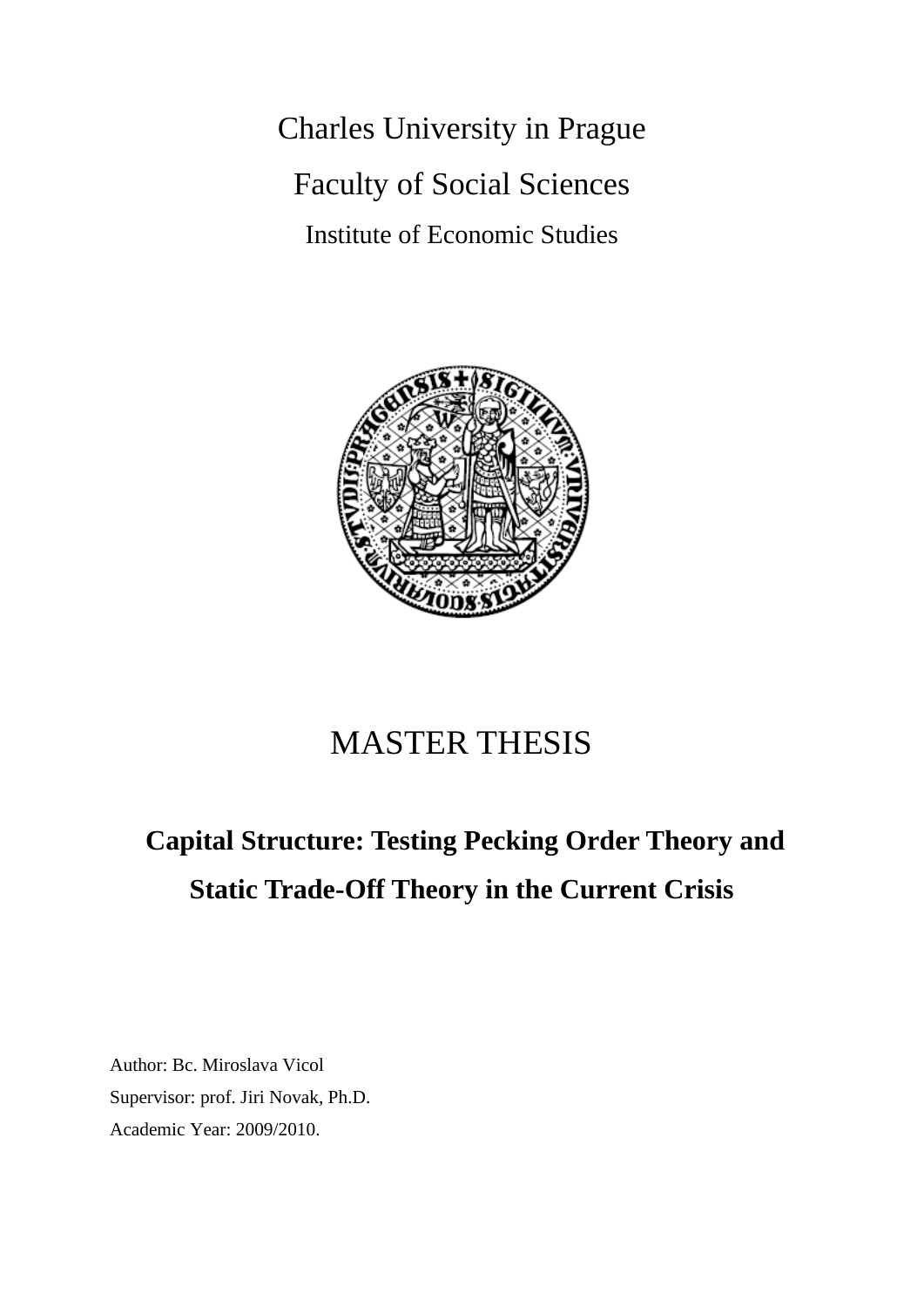### Declaration of Authorship

The author hereby declares that he compiled this thesis independently, using only the listed resources and literature.

The author grants to Charles University permission to reproduce and to distribute copies of this thesis document in whole or in part.

Prague, May 21, 2010

Signature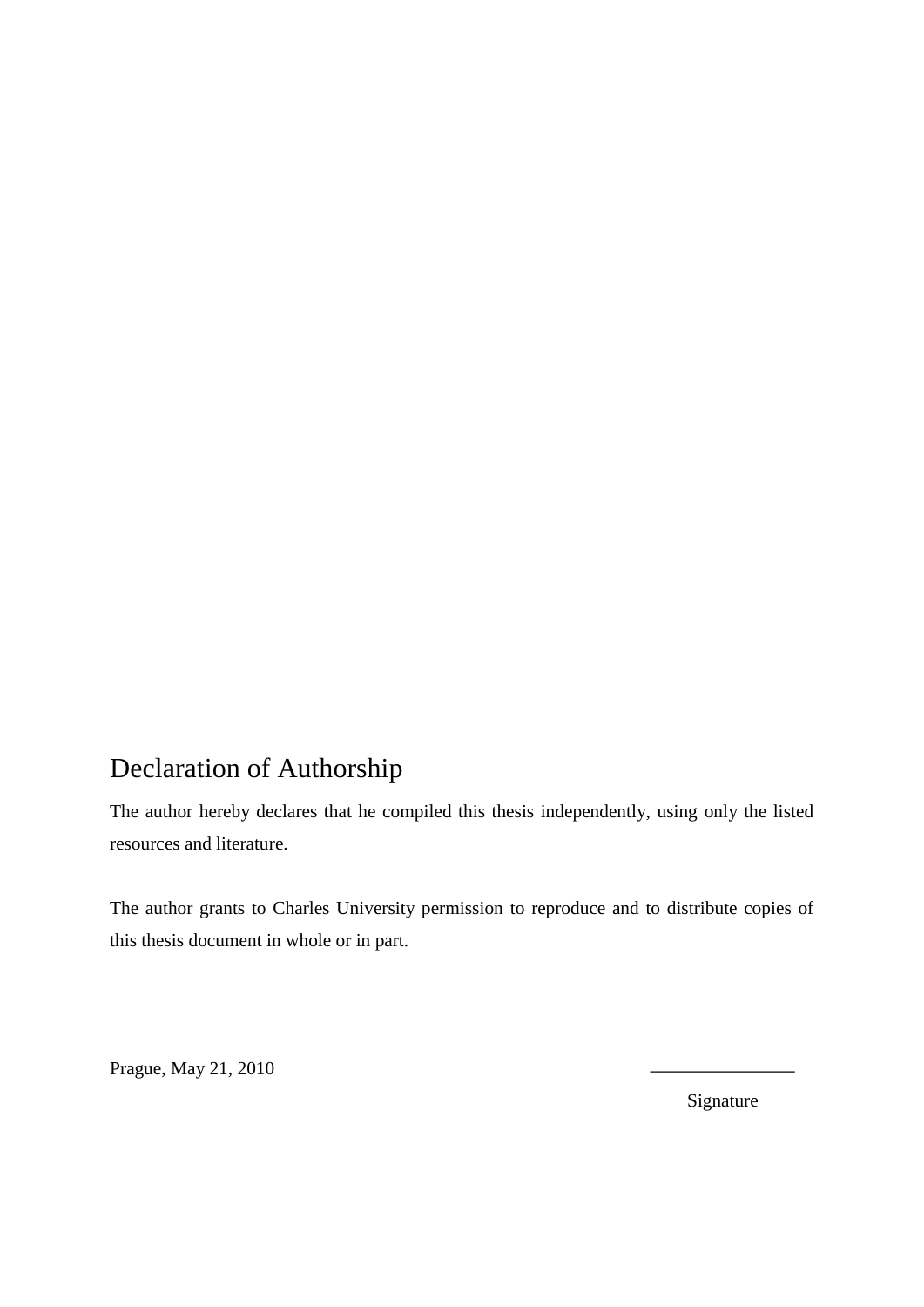### Acknowledgments

I am especially grateful to my thesis supervisor Ph.D. Jiri Novak for his help, advice and constant guidance in the process of writing my thesis. I want to thank Mgr. Barbara Gebicka, Prof. Ing. Michal Mejstrik, and Ph.D. Tomas Havranek for their contribution and advices in writing the thesis.

Also I am thankful for the provided literature support to the IES Library, CERGE-EI Library and Thompson Reuters Wealth Manager web-site.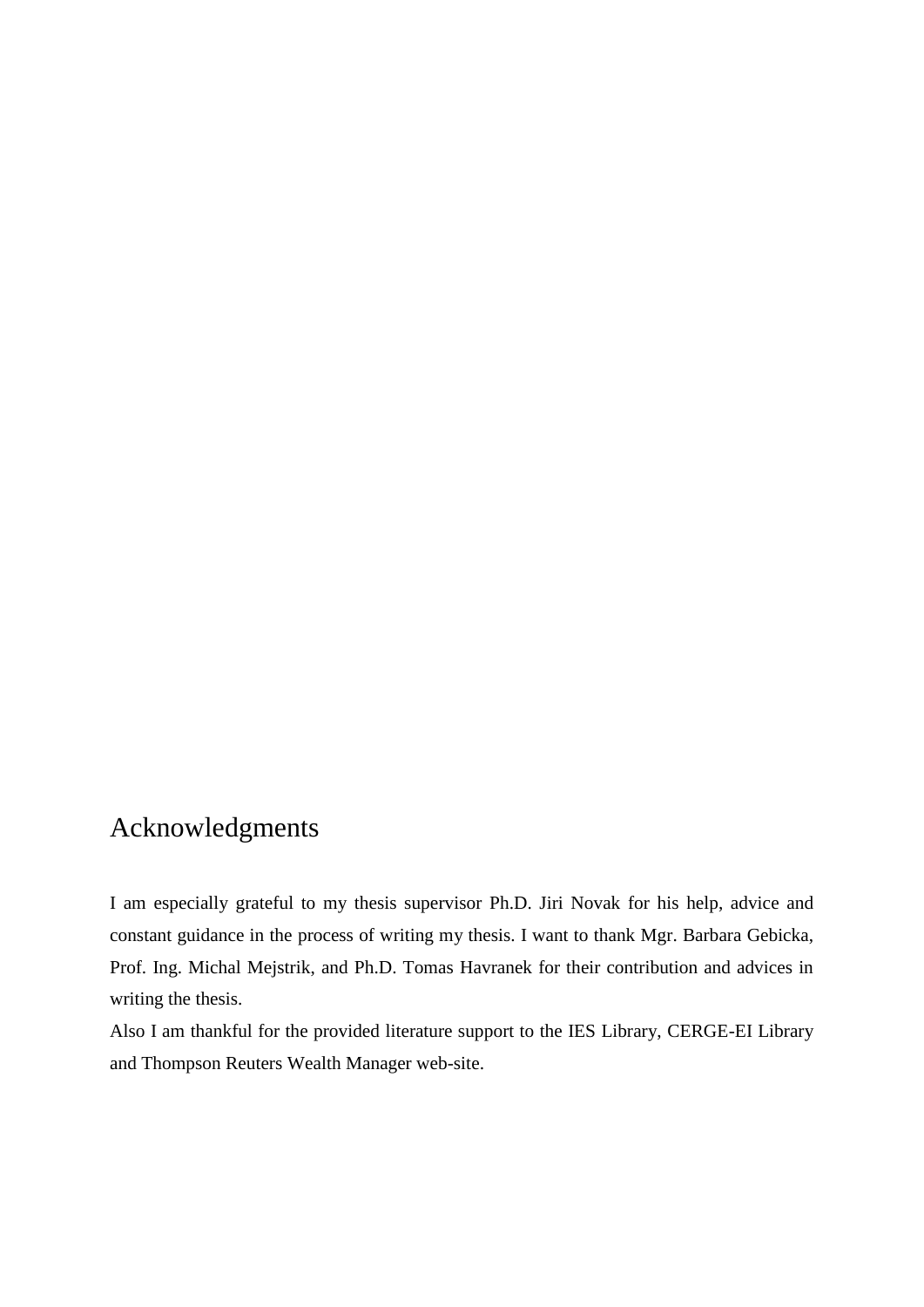#### Abstract

This thesis aims to explain the choice of capital structure in the times of crisis (2007-2009) for the U.S.A. real sector companies. The two main theories used are the trade-off theory and pecking order theory. The essential of the pecking order theory is that manager's capital structure decisions are influenced by the market perceptions of managers' superior information. The trade-off theory provides support for manager's trade off between benefits and costs of debt. The conventional model is also used in the analysis in order to increase the robustness of the results. We find that the dynamic partial-adjustment model of the trade-off theory seems to explain better the choice of capital structure in the analyzed period than pecking order theory.

**Keywords**: capital structure, crisis, pecking order theory, static trade-off theory, partial-adjustment model.

**Author's e-mail**: miroslava.vicol@yahoo.com

**Supervisor's e-mail**: novakji@fsv.cuni.cz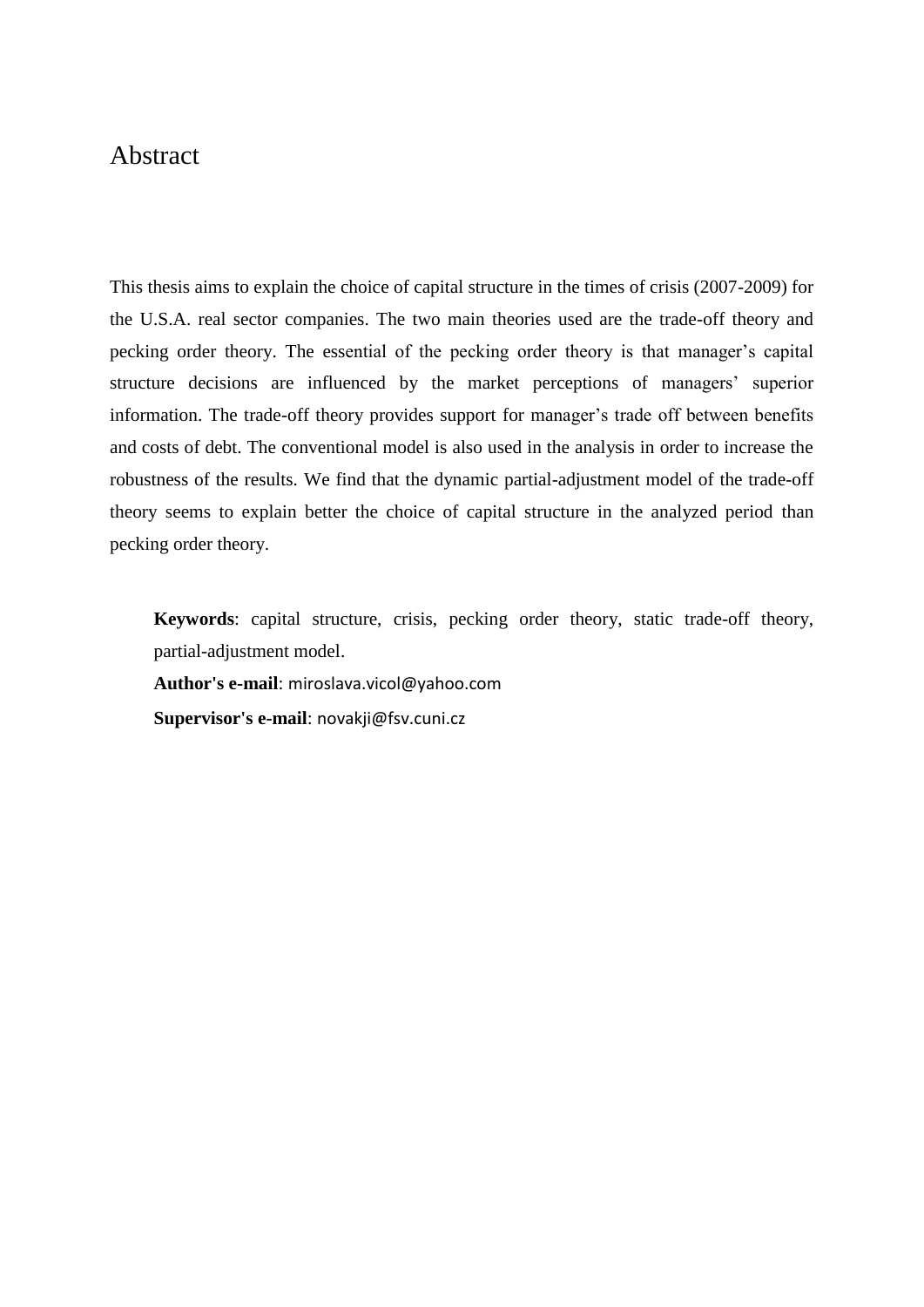# **Contents**

| <b>List of Tables</b>                                 |              |  |
|-------------------------------------------------------|--------------|--|
| <b>List of Figures</b>                                | viii         |  |
| <b>Acronyms</b>                                       | ix           |  |
| 1 Introduction                                        | $\mathbf{1}$ |  |
| <b>2 Theoretical Frameworks</b>                       |              |  |
|                                                       |              |  |
|                                                       |              |  |
|                                                       |              |  |
|                                                       |              |  |
|                                                       |              |  |
|                                                       | -13          |  |
|                                                       |              |  |
| <b>3 Methodology and Models</b>                       |              |  |
|                                                       | 25           |  |
|                                                       | 26           |  |
|                                                       | 26           |  |
|                                                       | 28           |  |
|                                                       | 30           |  |
| 3.2.4 Dynamic Partial-Adjustment Trade-off Model with |              |  |
|                                                       | 32           |  |

3.2.5 Conventional Model . . . . . . . . . . . . . . . . . . . . . . . . . . . . . . . . . . . . . . . . . . . . . . 34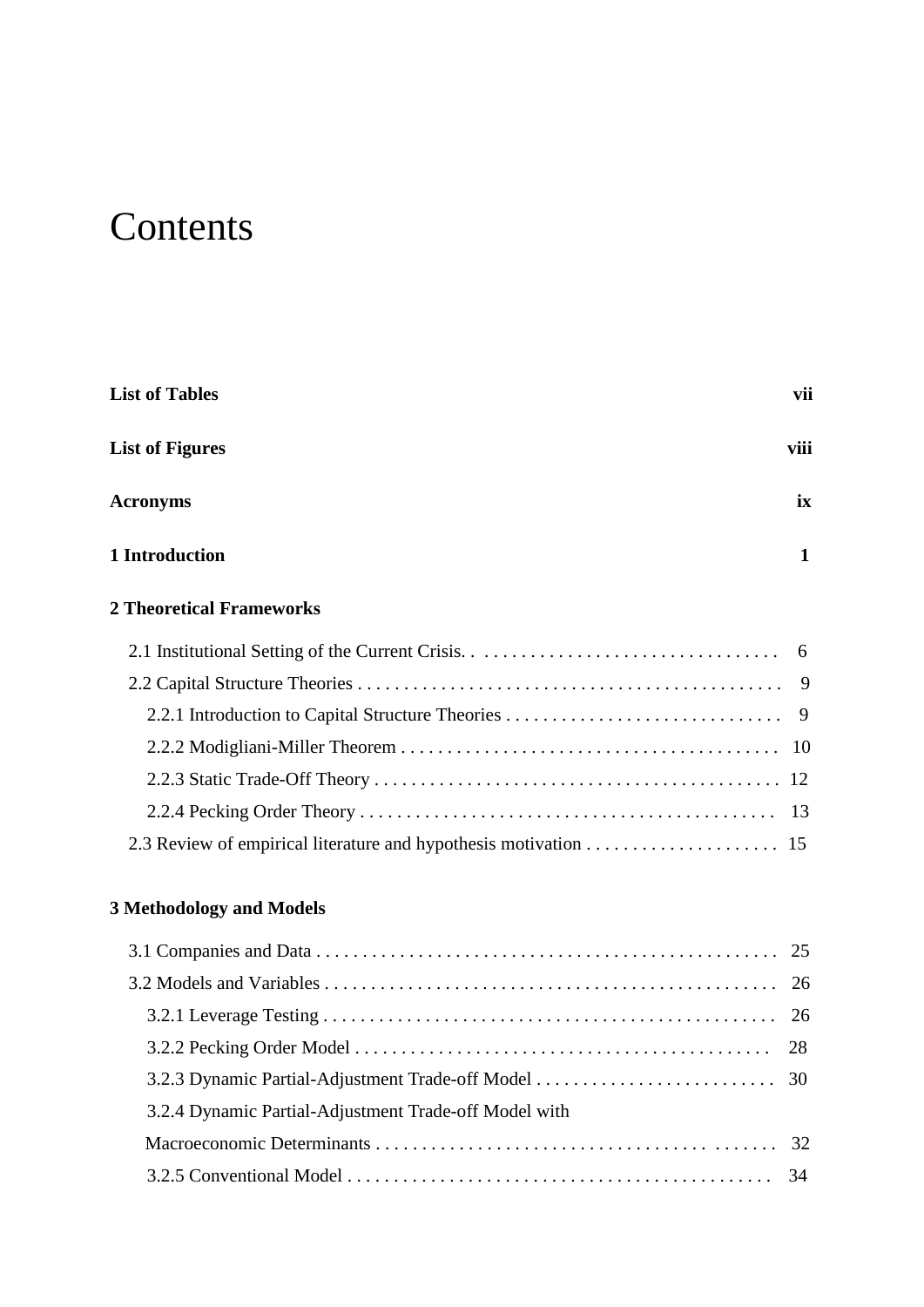### **4 Empirical Results**

| 4.1.1 Decomposition of total debt into short-term and long-term debt ratios 41 |    |
|--------------------------------------------------------------------------------|----|
|                                                                                |    |
|                                                                                |    |
| 4.3.1 Testing the dynamic partial-adjustment model with inclusion of           |    |
|                                                                                |    |
|                                                                                |    |
| <b>5 Conclusions</b>                                                           | 67 |
| <b>Bibliography</b>                                                            | 70 |
|                                                                                |    |
| <b>Appendix A</b>                                                              | 77 |
|                                                                                |    |
| <b>Appendix B. Content of Enclosed DVD</b>                                     | 82 |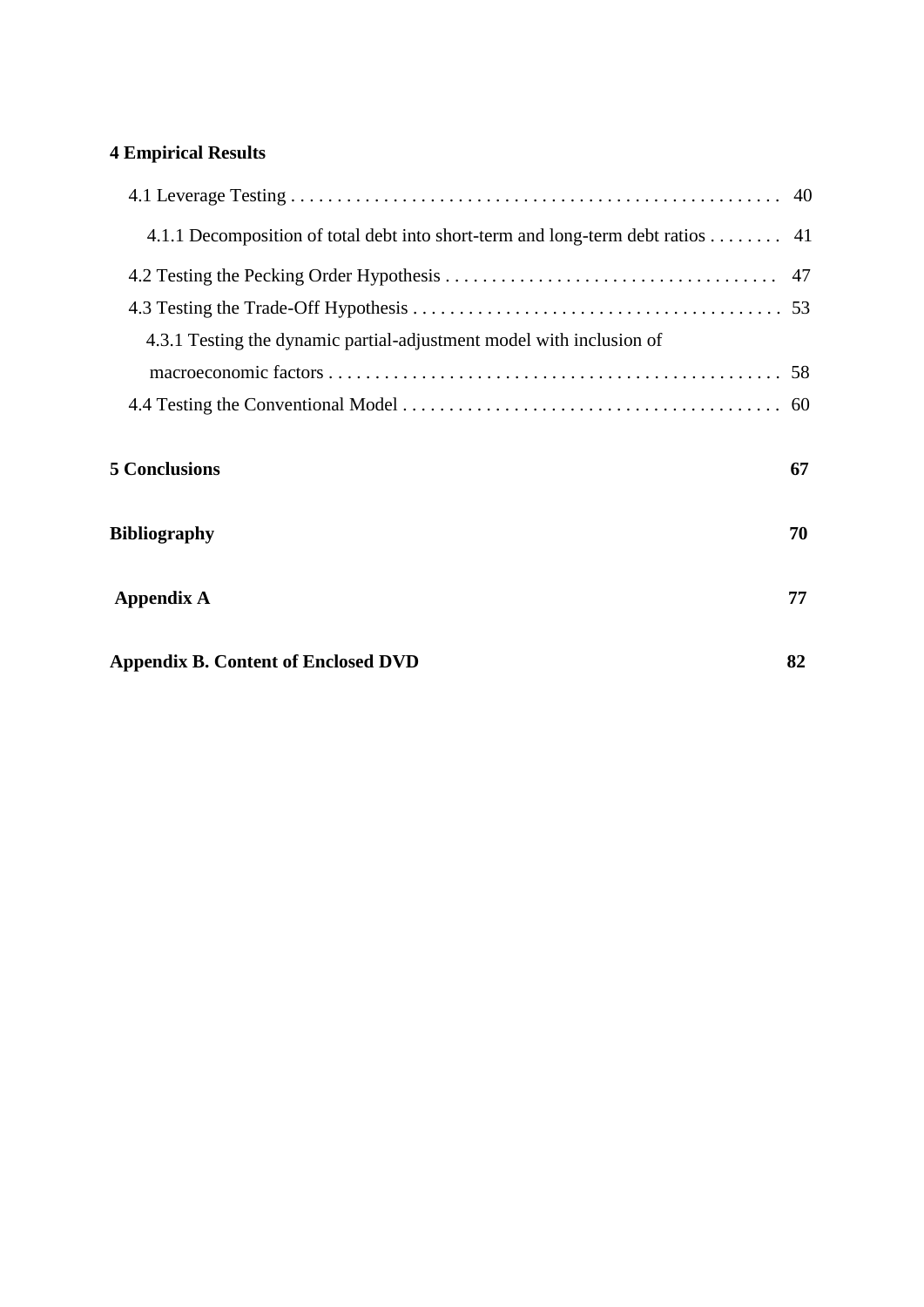# List of Tables

| 3.2.1 Different measures of leverage and corresponding pros and cons,                                                             |
|-----------------------------------------------------------------------------------------------------------------------------------|
|                                                                                                                                   |
|                                                                                                                                   |
|                                                                                                                                   |
|                                                                                                                                   |
|                                                                                                                                   |
| 4.1 Mean and median values of different leverage measures for real                                                                |
|                                                                                                                                   |
| 4.1.1 Mean and median values for long-term debt, short-term debt                                                                  |
|                                                                                                                                   |
|                                                                                                                                   |
|                                                                                                                                   |
| 4.2 Descriptive statistic for the deficit variable. Years 2007, 2008,                                                             |
|                                                                                                                                   |
|                                                                                                                                   |
| 4.2 Pecking Order Tests - $\Delta D_{it} = \alpha + \beta_{PO} DEF_{it} + \varepsilon_{it}$ by using cross-section                |
|                                                                                                                                   |
| 4.2 The Justification of the Aggregation Step - $\Delta D_{it} = \alpha + \beta_{\text{DIV}} DV_{it} +$                           |
|                                                                                                                                   |
| 4.2 The Justification of the Aggregation Step - $\Delta D_{it} = \alpha + \beta_{DIV} DIV_{it} +$                                 |
| $\beta_I I_{it} + \beta_W \Delta W_{it} - \beta_C C_{it} + \epsilon_{it}$ by using cross-section data for each year separately 52 |
| 4.3 Flannery/Rangan (2006) regression results and instrumental                                                                    |
|                                                                                                                                   |
|                                                                                                                                   |
|                                                                                                                                   |
| 4.4 Sign RZ/FG is the sign of the coefficient estimate found in Rajan/Zingales                                                    |
|                                                                                                                                   |
|                                                                                                                                   |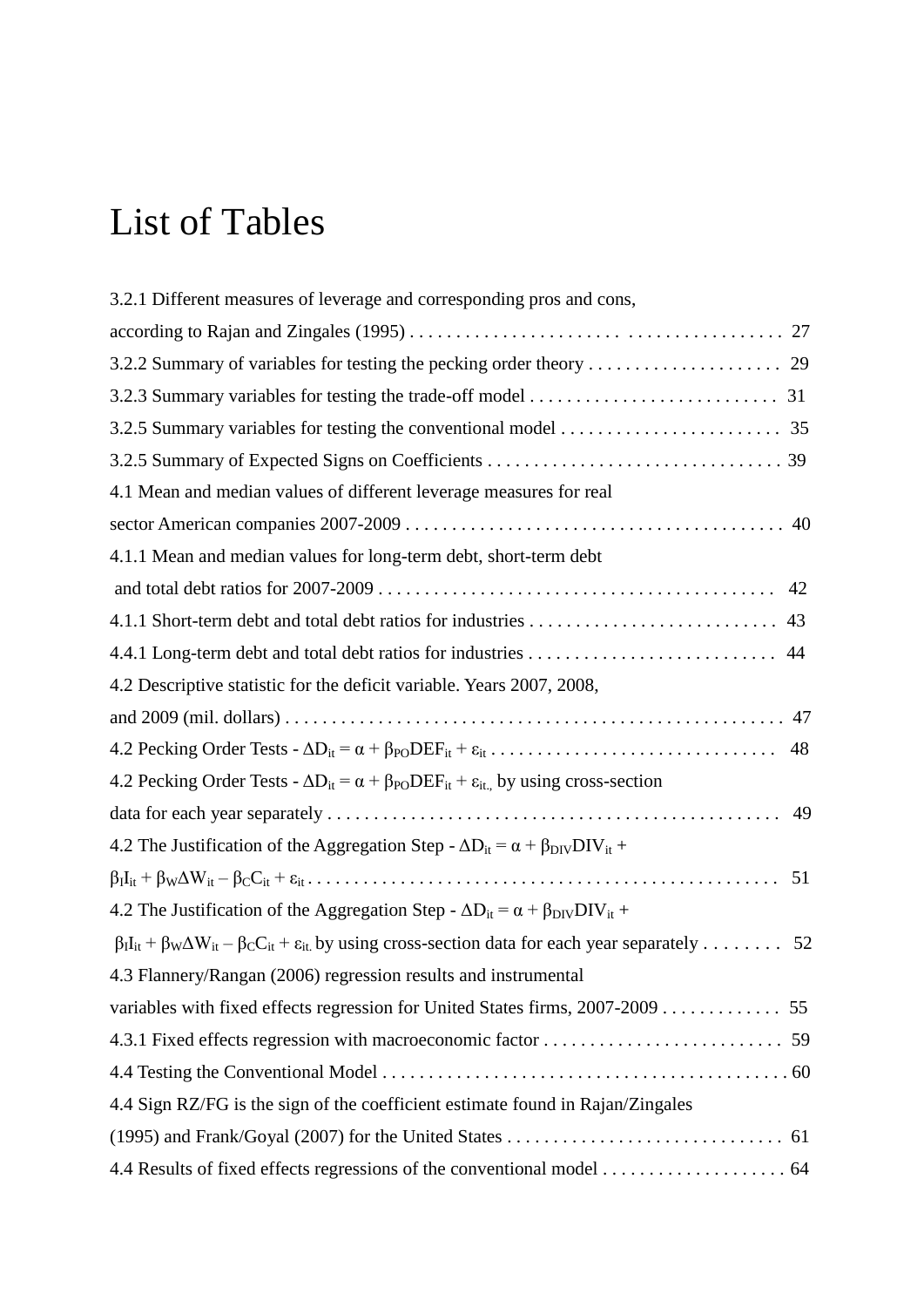# List of Figures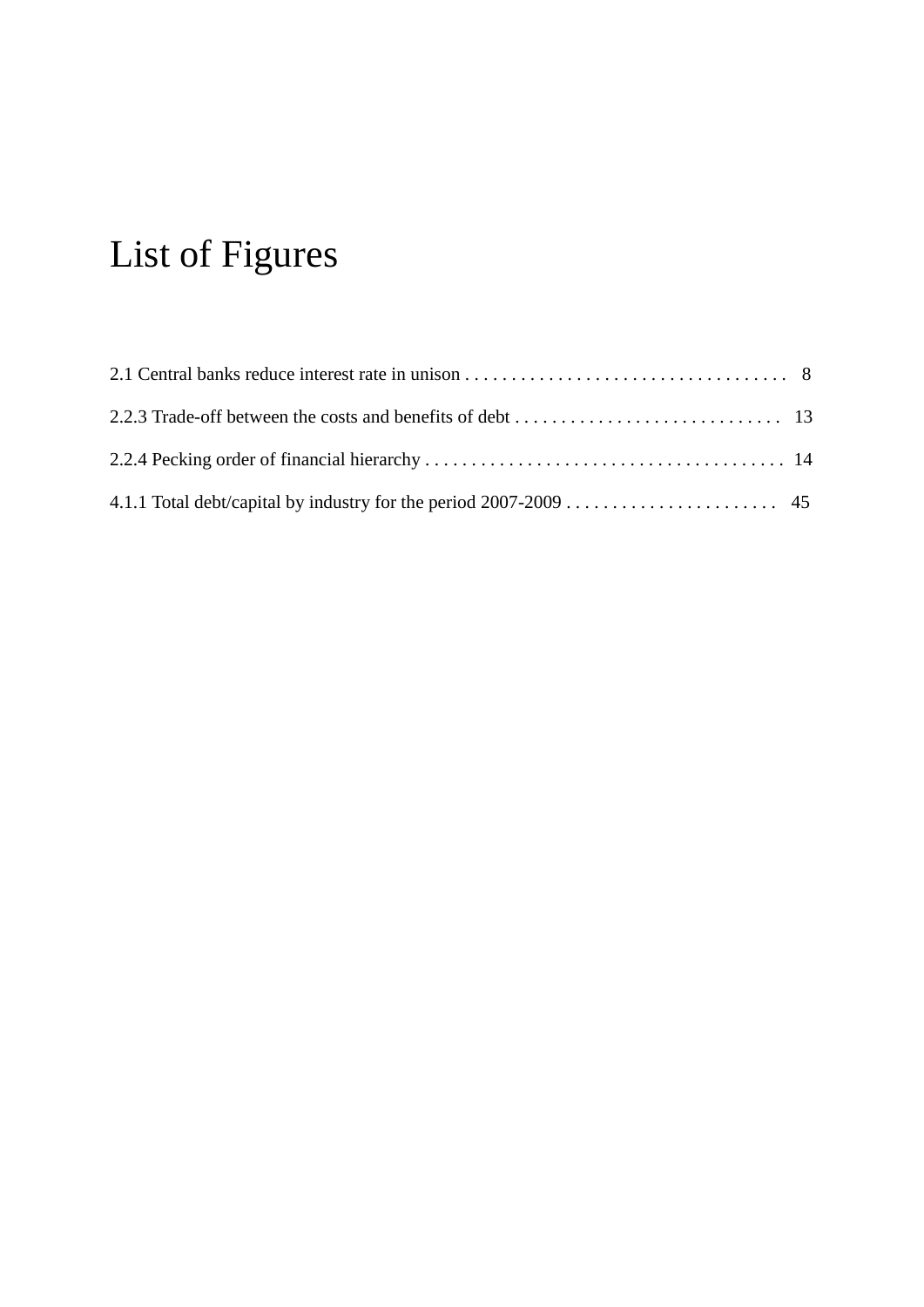### Acronyms

- CDO collateralized debt obligations
- CFO chief financial officers
- DJIA Dow Jones Industrial Average Index
- EBIT earnings before interest and taxes
- GDP gross domestic product
- IMF- International Monetary Fund
- IPO initial public offering
- NPV net present value
- PO pecking order
- POH pecking order hypothesis
- TARP troubled asset relief program
- USD United States dollars
- STOH- static trade-off hypothesis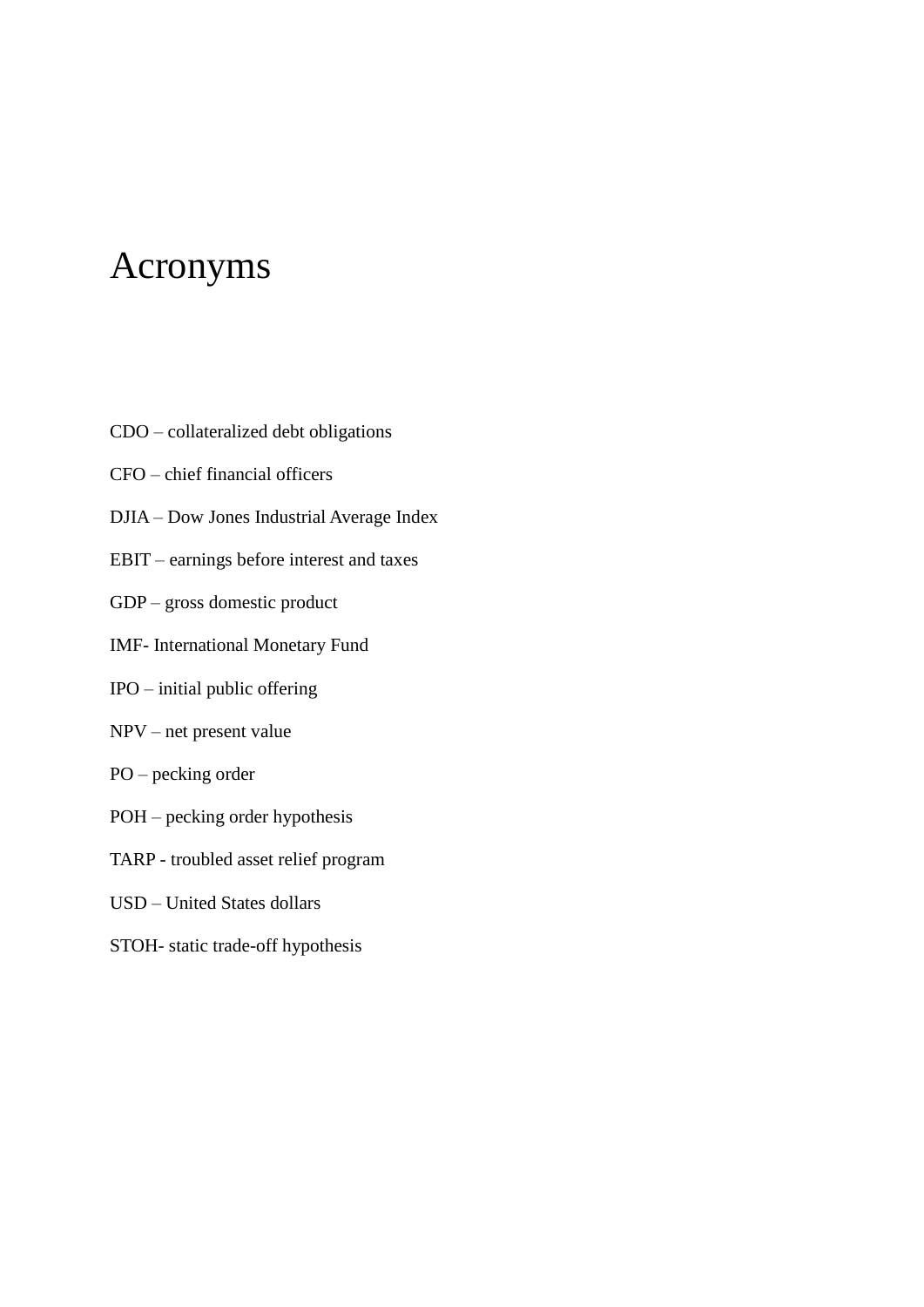# Chapter 1

### Introduction

The financial crisis of 2007-2009 has been called the worst financial crisis since the one related to the Great Depression by leading economists (Reuters, February 27, 2009) , and it contributed to the failure of key businesses, declines in consumer wealth and a significant decline in economic activity (Brookings, June 2009). The financial crisis began in 2007 on the US mortgage market. During the autumn of 2008 it developed into a global liquidity crisis. The functioning of many credit markets seriously deteriorated and in some cases the markets practically stopped to function at all. The banks, for example, found it very difficult to issue securities at longer maturities. The countermeasures of the central banks have largely aimed at securing the banks" supply of liquidity (Monetary Policy Report, February 2009). The reluctance of banks to lend, even amongst each other, froze the credit markets, making it difficult for corporations and individuals, even those with a consistent track record of repayment or strong credit scores, to use debt to finance purchases of everything from equipment to auto loans [\(Associated Press, J](http://ap.google.com/article/ALeqM5iC0SLcGgSi9dd3lGGQeIXOjvH8fwD93UFR380,)une 2007).

Given the conditions stated above, it can be easily deduced that corporations during liquidity crisis face a lot of problems concerning their activity (financial, operational, investment) which is affecting their choice of capital structure. The purpose of this Master Thesis is to explain the composition of corporate capital structure and choice of financing decisions in times of the current crisis. This will be done with the help of the primary existing theories of corporate capital structure explaining firms" financing decisions that can be categorized as the trade-off and pecking order theories.

The Pecking Order model states that firms prefer internal equity (i.e. retained equity) to external financing, but in the event of external financing debt is preferred to equity. Therefore debt ratios are the result of cumulative financing decisions over time as opposed to moving closer to a long run target. Hence financial deficits are the driving force behind debt issues.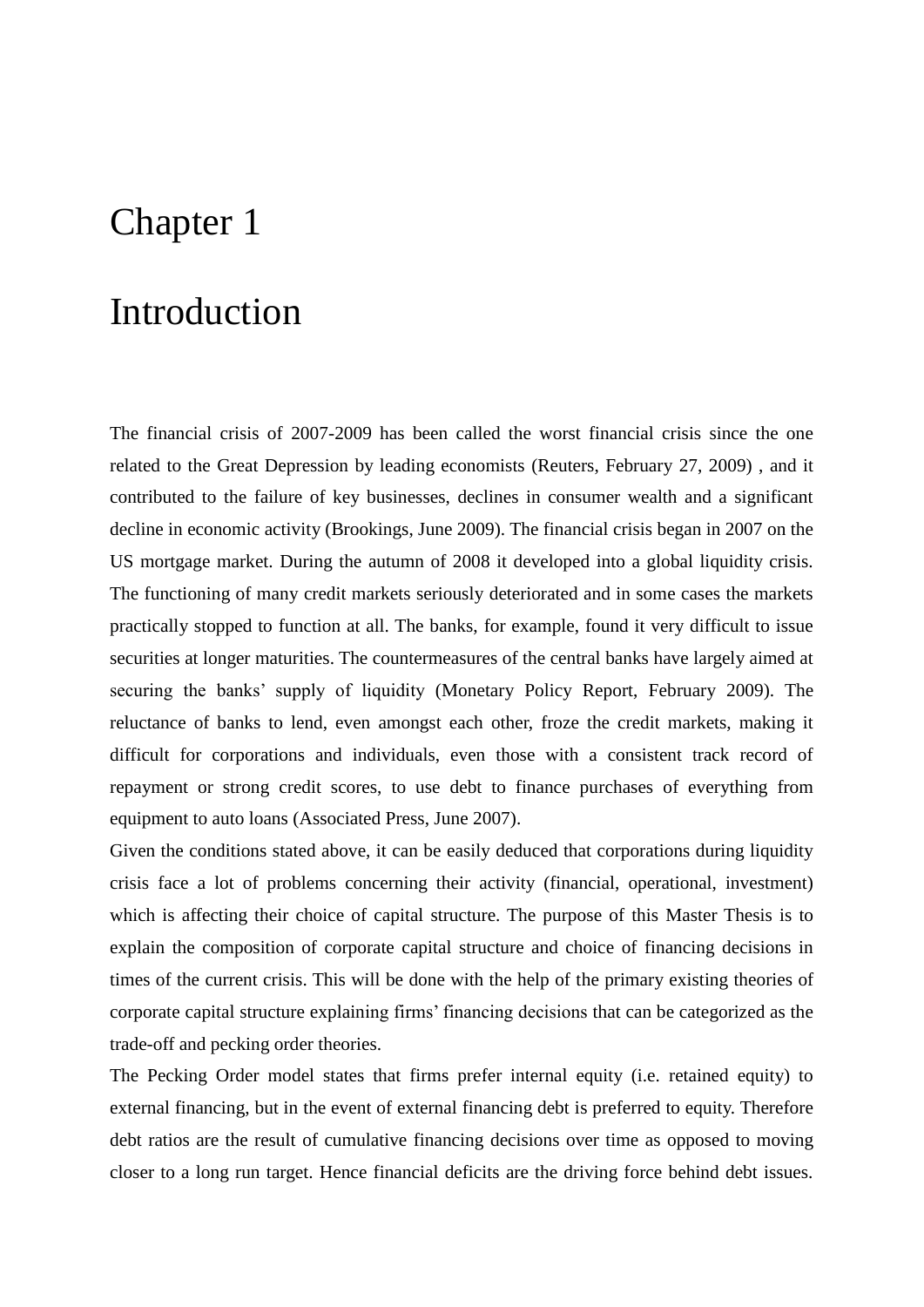Pecking Order hypothesis's predictions about leverage are that debt typically grows when investment exceeds retained earnings and falls when investment is less than retained earnings as opposed to a more complex view of the model. Fama and French (2002) have tested some qualitative predictions of the pecking order theory against the qualitative predictions of the Trade-Off model. In their findings suggest that more profitable firms are less levered and it is consistent with the Pecking Order. Also according to this theory, firms do not have a strong incentive to rebalance their capital structures. It suggests a very slow adjustment speed towards a target debt ratio.

The Static Trade-Off Model predicts an optimal level of debt as a result of trade-offs between tax advantages from interest and costs of financial distress (bankruptcy). Empirically this suggests mean reverting behaviour from actual debt ratios towards the optimum assuming that target debt ratios are constant. Also Fama and French (2002) in their paper show that the firms with greater investment opportunities and corresponding higher profitability are more levered as predicted by the Trade-Off theory. In the trade-off theory, firms select target leverage ratios based on an exchange between the benefits and costs of increased leverage (Modigliani and Miller, 1963, Jensen and Meckling, 1976, Myers, 1977, Stulz, 1990, Hart and Moore, 1995, and Ross, 1977). In the absence of any adjustment cost, firms would continuously offset deviations from target. The presence of large adjustment costs would likely slow down the adjustment time. These are the classical assumptions concerning POT and STOT, but the decisions concerning corporate structure are not driven only by the theory, they are influenced by the current market conditions and the existing trends in the world economy.

Before the current crisis business investment was highly dependent on debt, now the credit condition is tightened and is very difficult to obtain a loan. New loans to large borrowers fell by 36% during the peak period of the financial crisis (August-October 2008) relative to the prior three-month period and by 60% relative to the peak of the credit boom (May-July 2007). New lending for real investment (such as capital expenditures) fell to the same extent as new lending for restructuring (Ivashina and Scharfstein, November 5, 2008).

Also during the current period the world's financial markets are experiencing an enormous deleveraging that has crippled the global economy making enormous amounts of money virtually evaporate. It is the first time in history that this phenomenon of deleveraging has become so massive and its effects - already apparent in almost all the financial sectors- are expected to create long lasting problems (Enzine articles, November 9, 2008). At the same time with deleveraging the companies are retaining the liquidity, fact that reduces the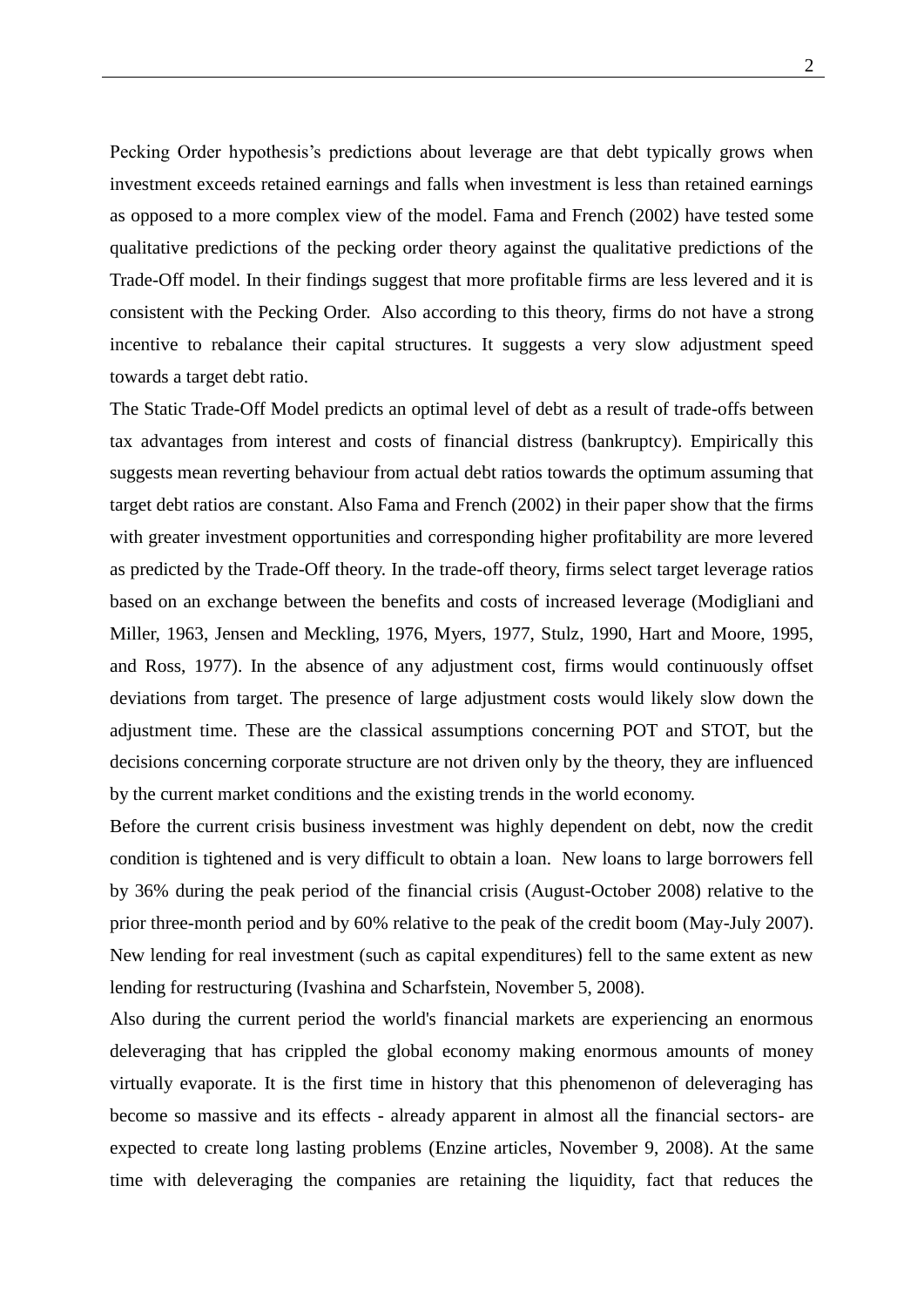availability of funds to real economy and slows down the economic development. Having these conditions is interesting to see how the real sector U.S. companies make their capital structure and financing decisions.

Accordingly, there can be formulated a set of hypothesis concerning the choice of capital structure which are tested.

- Leverage of the firms will decrease in time of current crisis.
- In the time of current crisis any deficit that companies have is financed less by debt issuance.
- Firms in the crisis are adjusting to a target debt level in order to achieve an optimal capital structure.
- The debt and profitability are expected to be inversely related.

I start the analysis of firm"s capital structure by investigating the level of debt and its evolution during the analyzed period of time. In his paper Bris et. al. (2004), shows that the leverage increases prior to a crisis and continues to increase after the crisis. These results are not consistent with this study, which registers a decrease in the level of debt after the economy is hit by a crisis. Kim and Stone (1999) find out that highly leveraged firms facing a cut-off of capital inflows are threatened by bankruptcy. These firms respond by eliminating investment and selling their capital goods at a discount to try to stay afloat. The results of their study are consistent with the current situation and empirical evidence from our research in which is registered a decrease in the amount of assets owned by companies.

Having these results, I use then the pecking order theory and trade-off theory, which are testing if traditional capital structure theories are able to empirically explain the composition of corporate capital structure. The pecking order theory of capital structure is among the most influential theories of corporate leverage. In this paper, I study the extent to which the pecking order theory of capital structure provides a satisfactory account of the financing behaviour of publicly traded American firms over the 2007-2009 periods. The test is based on the idea that if firms follow the pecking order, then in a regression of net debt issues on the financing deficit, a slope coefficient of one is observed. Shyam-Sunder and Myers (1999) find strong support for this prediction in a sample of 157 firms that had traded continuously over the period 1971 to 1989. While Goyal and Frank (2002) in their study show that evidence does not support this hypothesis.

In testing the trade-off theory, the selection of studies is based on Myers' (1984) insight, that the key question to differentiate between competing capital structure theories is whether firms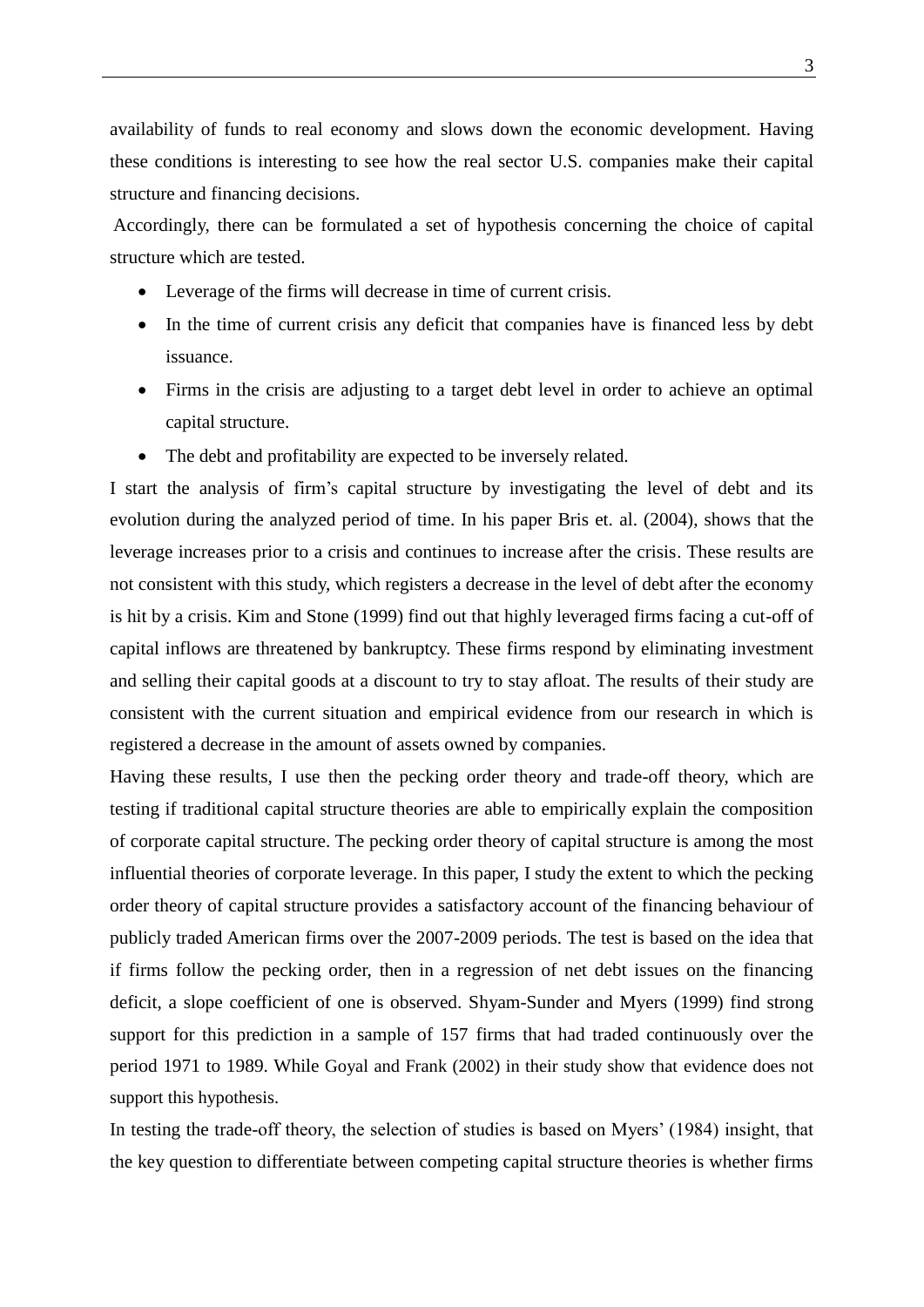adjust to some target following shocks to their capital structure. This is due to the fact, that trade-off theories suggest that firms try to maintain some "optimal" debt ratio.

Respectively, I discuss the study by Welch (2004), who examines adjustment behaviour following shocks to the market-value based debt ratio due to changes in the equity value of companies, the study by Flannery/Rangan (2006), which takes dynamic adjustment behaviour of firms explicitly into account in the design of the empirical model. The most important objective of capital structure study using dynamic partial adjustment models is to approximate the speed of adjustment. Flannery and Rangan (2006) investigate whether United States firms really have long-run target capital structures and if they do, then how quick they adjust to this target. I complement the empirical models of studies on firms" adjustment behaviour to capital structure shocks by adding additional factors that may influence capital structure decisions, but have gained only recently attention in the literature. For instance, Kisgen (2006) considers for the first time the role of ratings from external rating agencies (like S&P or Moody"s) in the capital structure context. This seems an important contribution due to the eminent role that rating agencies play in capital markets nowadays. Also I consider the effect of expected inflation and industry median debt on the speed of adjustment of capital structure.

I briefly address studies that focus on shocks from macroeconomic factors and the competitive and regulatory environment. With their help I make an extension of the partialadjustment model by including the effect of macroeconomic determinants. As macroeconomic determinants serve term spread, default spread, growth rate of GDP and price-output ratio, which were first used by Korajczyk and Levy in 2003.

Even when a theory is not correct, it still can do a better job in organizing the evidence, when compared to other theories. The pecking order is a rival to other majority of empirical models of corporate leverage. Main empirical alternatives such as the model tested by Rajan and Zingales (1995) uses other information set to report for corporate leverage. For that reason it is of interest to see how the financing deficit performs in a nested model that also encompasses conventional factors. The financing deficit ought to wipe out the effects of other variables according to the pecking order theory. If the financing deficit is simply one factor among many that firms trade-off, then what is left is a generalized version of the trade-off theory. The current study finds that the financing deficit does not wipe out the effects of conventional variables. The information in the financing deficit appears to be factored in along with many other things that firms take in consideration. This is true across firm sizes and across time periods.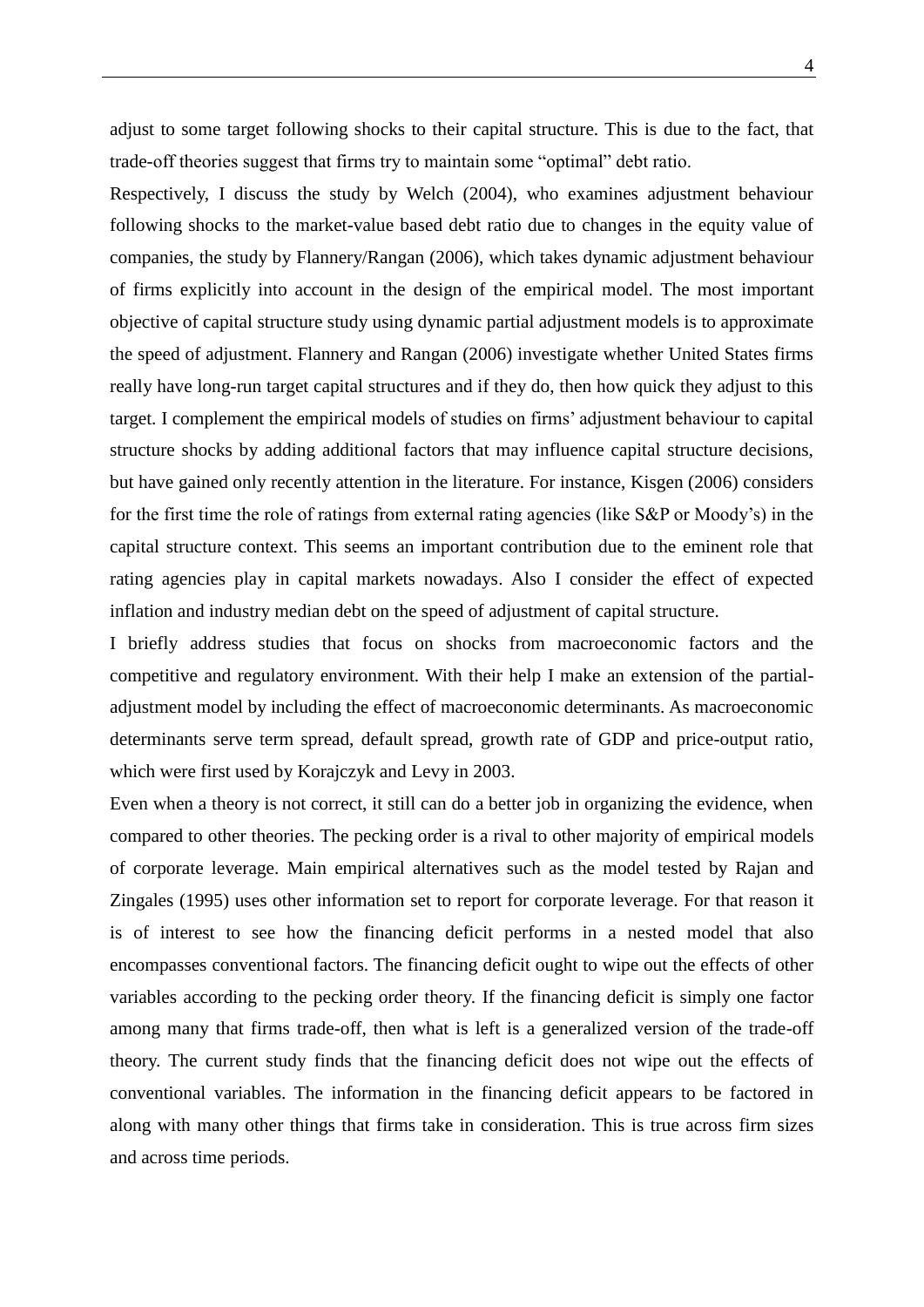The structure of the rest of this paper is as follows. The second chapter includes the theoretical framework which is divided in three parts. In the first part the general characteristics and key macroeconomic determinants of the recent crisis are discussed. We start analyze with the beginning of financial crisis, in 2007 on the US mortgage market, and its development during the autumn of 2008 into a global liquidity crisis. In the second part there is a review of the main capital structure theories, such as: Modigliani and Miller theory, Static Trade-Off Theory and Pecking Order Theory. The third part contains empirical evidence concerning the tested hypothesis and a general motivation of those hypotheses. In the third chapter is presented the methodology, are defined data and variables, testable models and assumptions. The forth chapter includes the empirical findings of the study. There is also an analysis of these findings and their correspondence with the stated theories of capital structure in the times of crisis. Finally, conclusion is presented in the fifth section.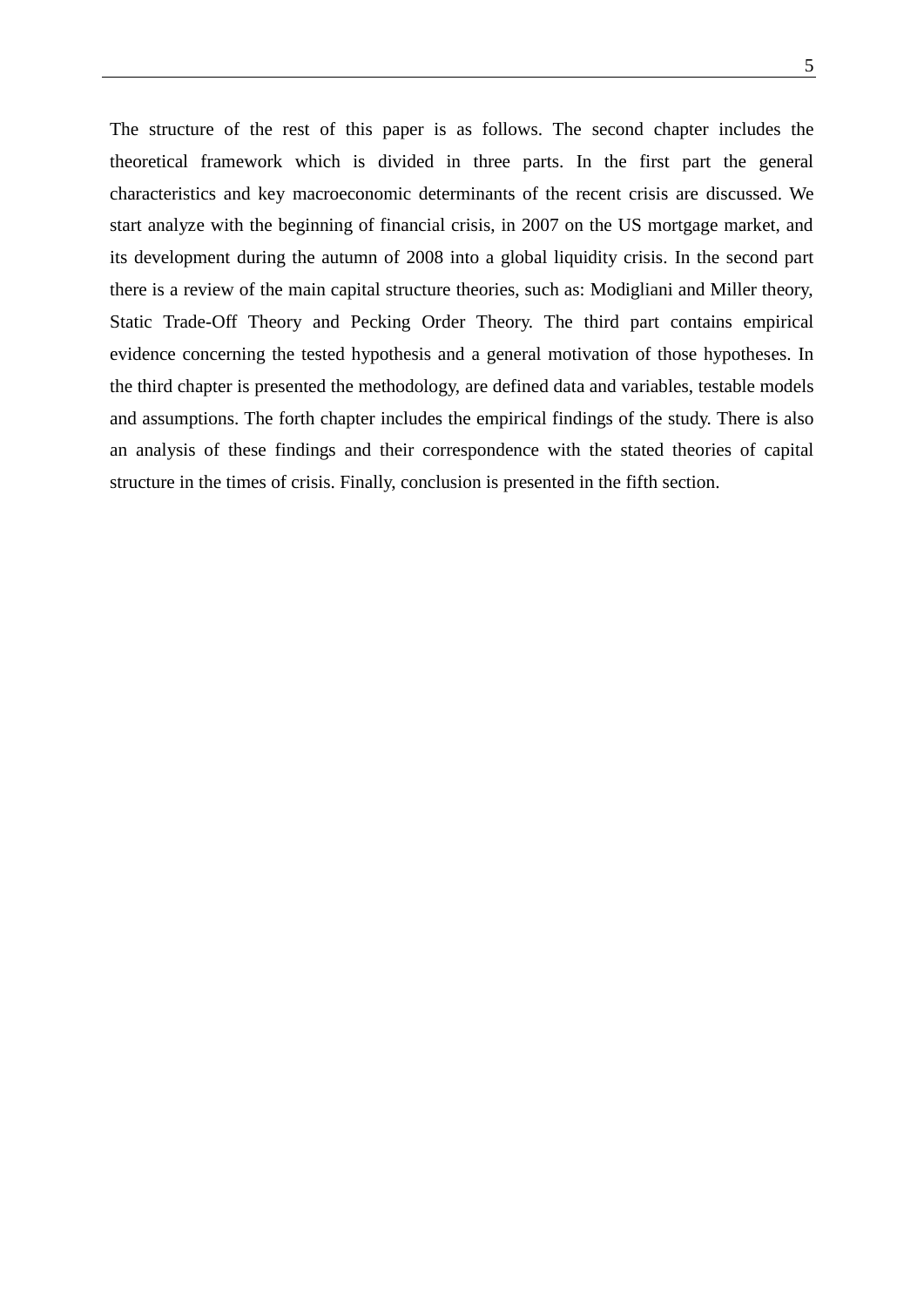# Chapter 2

# Theoretical Frameworks

### 2.1 Institutional Setting of the Current Crisis

The current crisis has begun from the real estate and the subprime lending crisis. The values of commercial and residential properties were increase sharply in a real estate boom that began in the 1990s and increased continuous for almost a decade. The [United States housing](http://en.wikipedia.org/wiki/United_States_housing_bubble)  boom peaked in approximately 2005–2006 and high default rates on [subprime](http://en.wikipedia.org/wiki/Subprime_lending) and [adjustable](http://en.wikipedia.org/wiki/Adjustable_rate_mortgage)  [rate mortgages,](http://en.wikipedia.org/wiki/Adjustable_rate_mortgage) began to increase quickly thereafter (Lahart Justin, June 2008).

In the years before the start of the crisis in 2007, significant amounts of foreign money flowed into the U.S. from fast-growing economies in Asia and oil-producing countries. This inflow of funds made it easier for the [Federal Reserve](http://en.wikipedia.org/wiki/Federal_Reserve) to keep interest rates in the United States too low which contributed to easy credit conditions, leading to the [United States housing bubble.](http://en.wikipedia.org/wiki/United_States_housing_bubble) An increase in loan incentives such as easy initial terms and a long-term trend of rising housing prices had encouraged borrowers to assume difficult mortgages in the belief they would be able to quickly refinance at more favorable terms. However, once interest rates began to rise and housing prices started to drop moderately in 2006–2007 in many parts of the U.S., refinancing became more difficult (New York Times, September 24 2008). [Foreclosure](http://en.wikipedia.org/wiki/Foreclosure) and [default](http://en.wikipedia.org/wiki/Default_%28finance%29) activity increased dramatically as easy initial terms expired, home prices failed to go up as anticipated, and adjustable rate mortgages interest rates went higher.

Increases in housing prices coincided with a period of government deregulation that not only allowed unqualified buyers to take out mortgages but also helped erase the lines between traditional investment banks and mortgage lenders. Real estate loans were spread all the way through the financial system in the form of CDOs and other complex derivatives in order to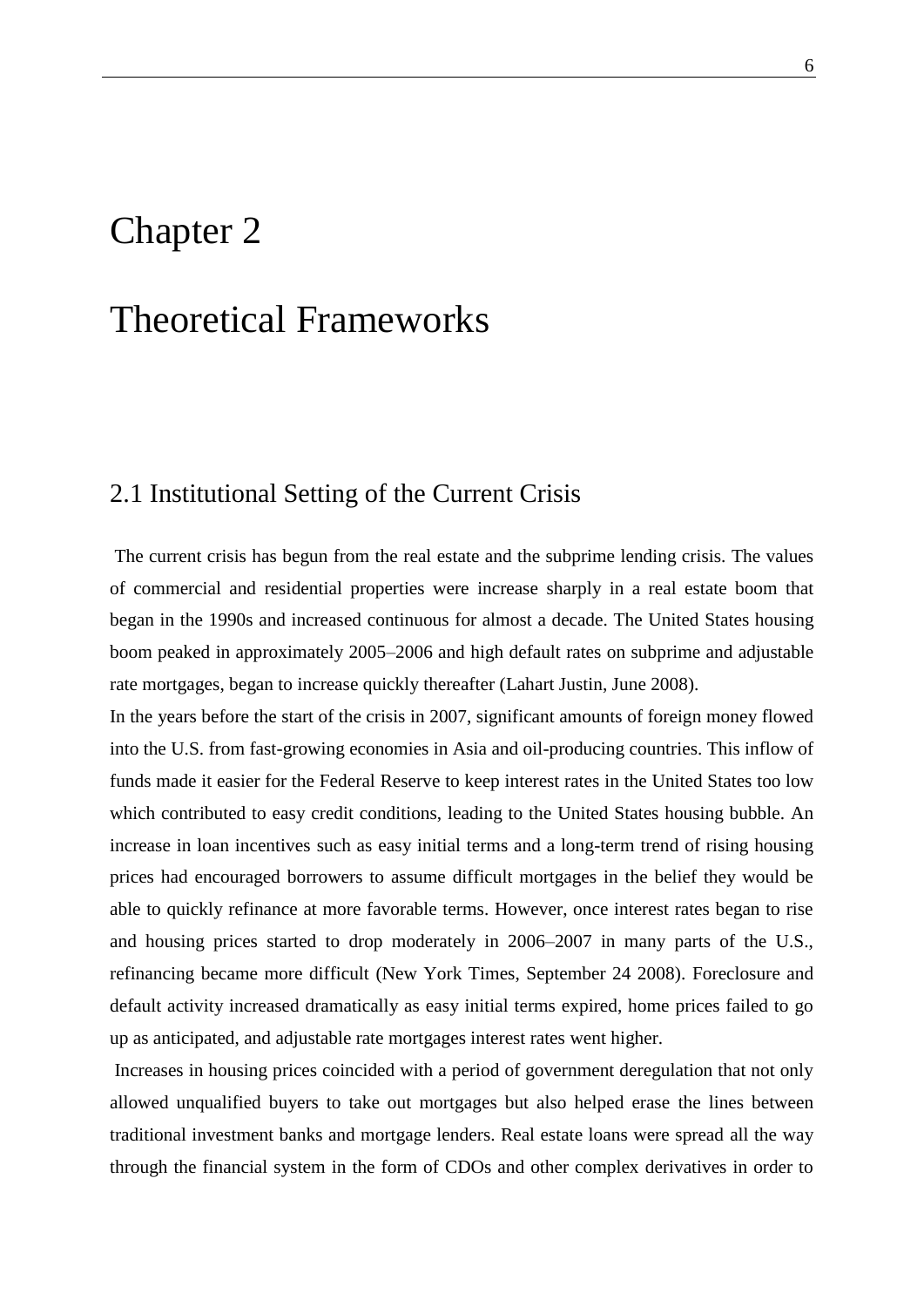dissolve risk; however, when home values failed to rise and home owners failed to keep up with their payments, banks were forced to acknowledge huge write downs and write offs on these products. These huge write downs found several institutions at the edge of insolvency with many being required to raise capital or go bankrupt (Investment Education, September 2009).

In 2008, a series of bank and insurance company failures triggered a financial crisis that effectively halted global credit markets and required extraordinary government intervention. Global equity markets have declined sharply, banks and government-sponsoring housing enterprises have either failed or have been bailed out (Bear Stearns in March, Freddie Mac/Fannie Mae in September, among others), several banks were taken over (Merrill Lynch by Bank of America, Washington Mutual by JPMorgan Chase, Wachovia by Wells Fargo), as well as five European Banks, one large investment bank has gone bankrupt (Lehman Brothers in September), and the remaining two of the former Big Five US investment banks converted into traditional commercial banks (RASG, December 2008). On top of that some commodity prices spiked and then drooped as crude oil reached a very high value of USD 147 per barrel in July 2008 and then went down to USD 50 in November 2008(RASG, December 2008). These failures caused a crisis of confidence that made banks reluctant to lend money amongst themselves, or for that matter, to anyone.

The central banks intervened swiftly and aggressively by providing various liquidity facilities and heavy cuts in interest rates (figure 1). In addition, policy makers tried to calm markets with various initiatives, such as TARP (troubled asset relief program) in the US. In order to help to revive the economy the central banks around the world have cut the interest rates to low levels. These cuts did not have their normal effect, due to the credit crunch. For most companies (and consumers) credit is more expensive than before. While many of the current problems were initially apparent in the residential housing sector, commercial real estate, auto loans, credit card debt, etc. become soon also under pressure.

Since the credit crunch started in summer 2007 financial institutions have been selling their assets to reduce their balance sheets, thus reversing the long-term trend of credit creation. Before the current crisis, leverage largely increased across the economy. For example, total debt in the United States increased from \$20,7 trillion to \$31,7 trillion, or by nearly 53 percent, from year-end 2002 to year-end 2007, and the ratio of total debt to gross domestic product (GDP) increased from 1,96 to 2,26 , or by 15 percent, during the same period (GAO, July 2009). All this happened as a result of the fact that consumers were encouraged to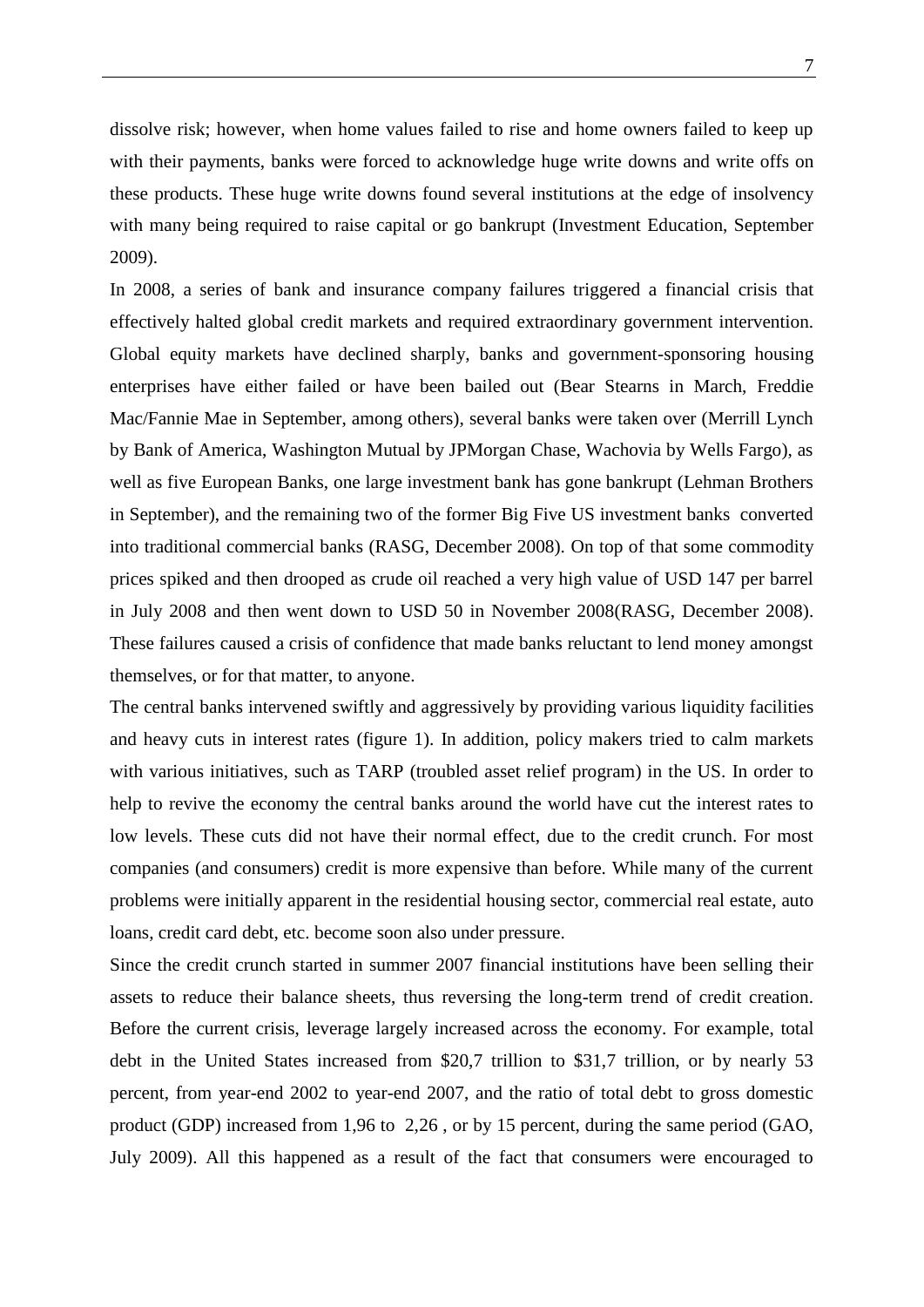borrow in an environment of low unemployment, declining interest rates and rising asset prices.



**Figure 1.** Central banks reduce interest rate in unison.

*Source:* FED (Michal Mejstrik, Banking Lecture Notes, fall 2009).

The most import development in the state of the banking crisis was the transmission of that crisis to the rest of the economy and its interaction with the more general economic crisis which was emerging. The most obvious issue here is the beginning of recession. The essential reason for the recession was the dependence of consumer demand in particular but also business investment on high levels of debt over the last two decades. When lending was contracting this debt-sustained expansion was no longer possible and a sharp economic slowdown looked inevitable. The fall in house prices was also worsening the slowdown in consumer spending as households and firms were no longer able to borrow against rising equity values.

There are two fundamental reasons for the reliance on debt. Consumption has come to depend on debt because of the contradiction between driving wages down to generate profits in production and needing to ensure demand in order to sell the goods produced and realize these profits. The most obvious manifestation of this is growing income inequality and it is no accident that the build-up of debt has been worst in countries with the greatest disparity in incomes, notably the UK and USA (R. Wade, September-October 2008).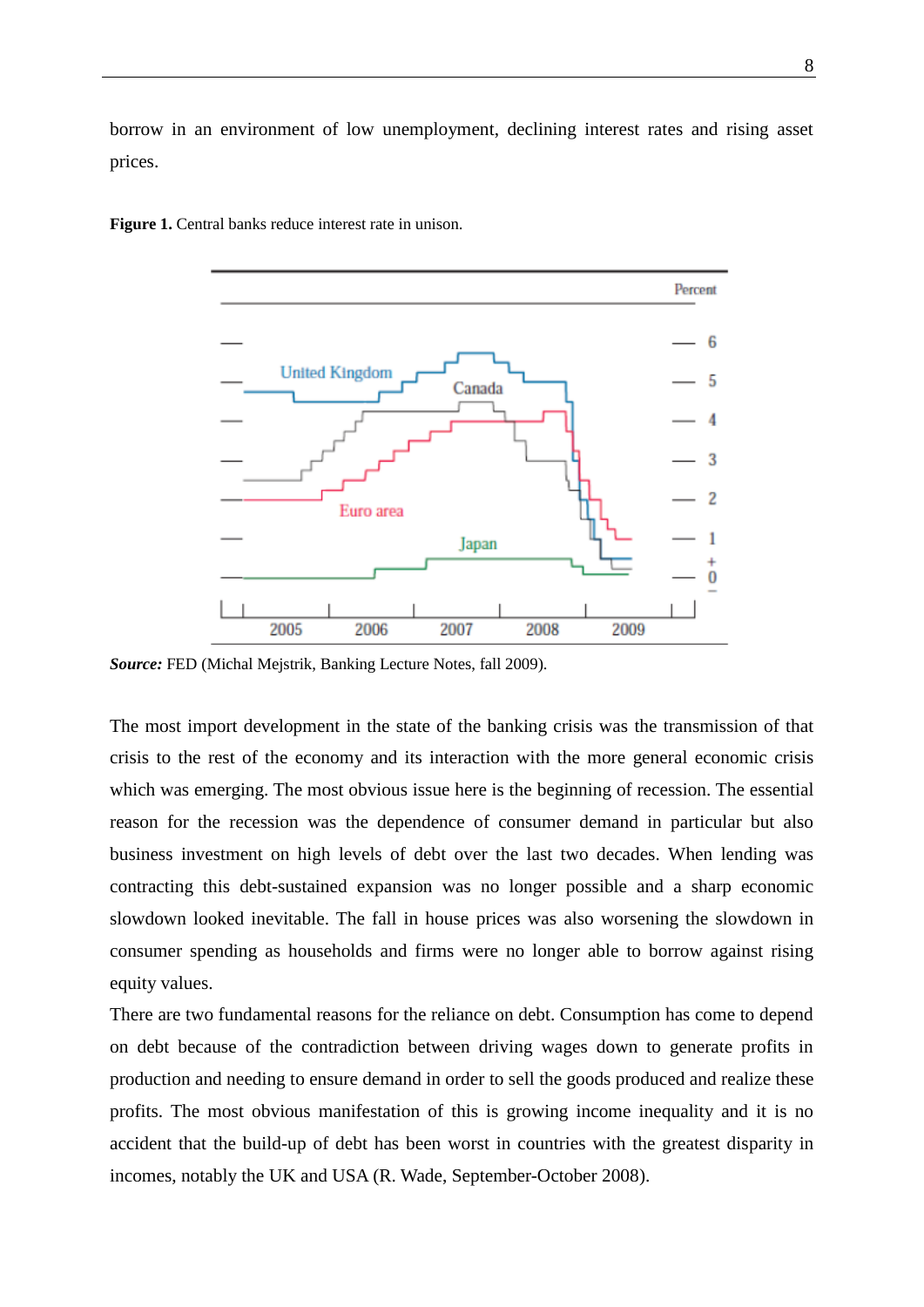In this way the production in general, but especially investment, has come to rely on debt as a result of the weakness of profitability in the productive sector. As a result, without debt being available to fund expansion recession appeared inevitable. The government response to the recession has been firstly to increase their own borrowing and secondly to encourage central banks to cut interest rates. But both of these create their own problems. Government borrowing is limited by the cost of the bank bail-outs. High levels of borrowing can also push up interest rates or reduce currency values. Both of these effects lower firms and household real incomes and decrease spending provoking the original purpose of the borrowing (International Viewpoint, December 2008).

In the current crisis only the most stable companies with the highest credit ratings have access to cash. Other firms are affected because their target consumers no longer have any discretionary income.

Cutting interest rates is also difficult. Central banks only directly control short-term interest rates and private banks have simply refused to cut long-term rates in response to central bank policies. Cuts in interest rates also have the effect of lowering both the actual returns and the prospective returns both of which may lower consumption.

More basically, the room for government policy to sustain the economy is limited and as long as spending and producing depends on debt and because new debt is not forthcoming, the slowdown will not be over passed so easily.

Having presented the conditions and main characteristics of the current crisis now we will turn to the theories concerning the capital structure and the financing decisions of companies.

### 2.2 Capital Structure Theories

#### 2.2.1 Introduction to Capital Structure Theories

Capital structure is the combination of a company's long-term debt, specific short-term debt, common equity, and preferred equity; the capital structure is the firm's various sources of funds used to finance its overall operations and growth. Debt comes in the form of bond issues or long-term notes payable, whereas equity is classified as common stock, preferred stock, or retained earnings. Short-term debt such as working capital requirements also is considered part of the capital structure (The Free Dictionary by Farlex).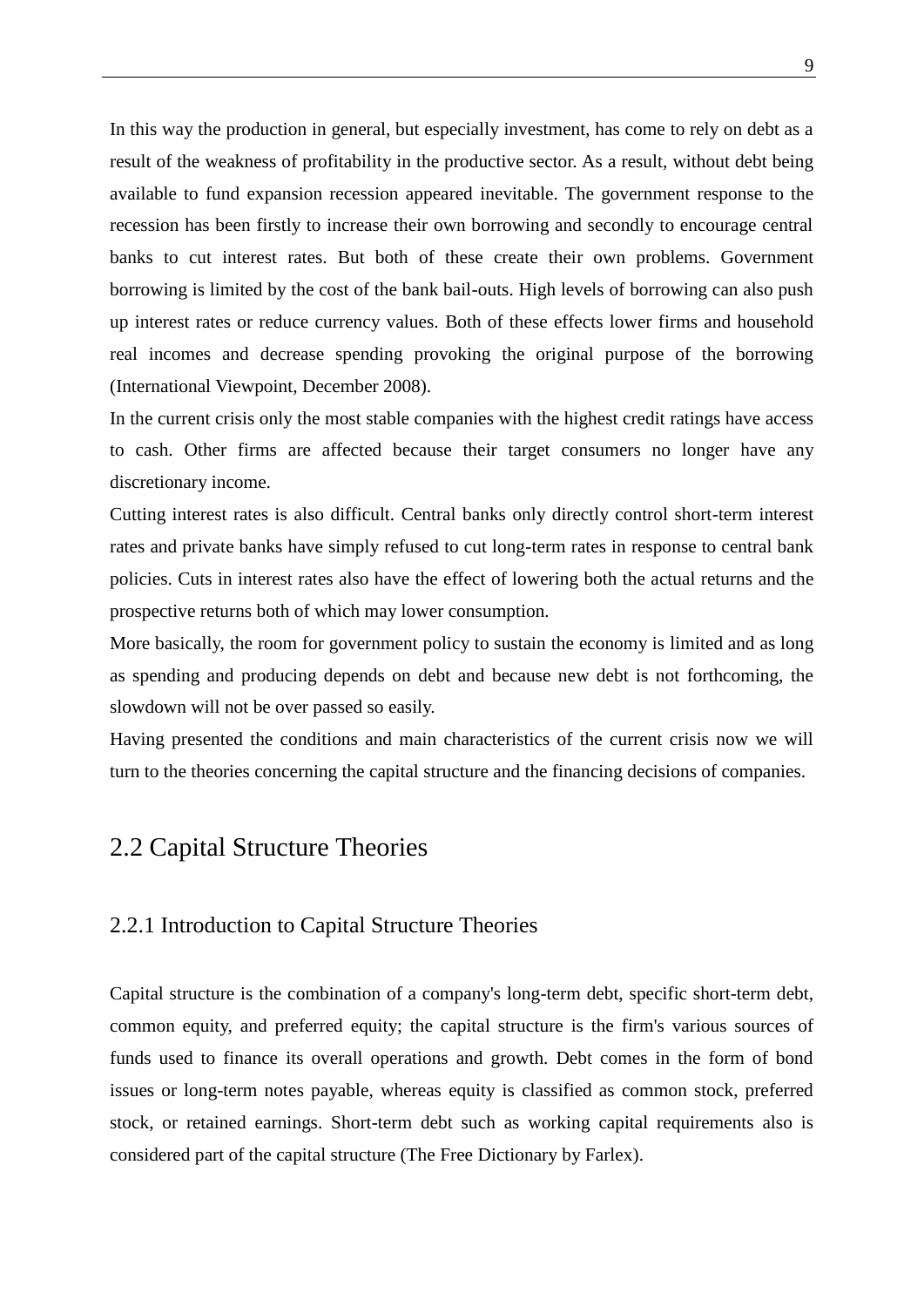In analyzing a firm's capital structure the proportion of short-term and long-term debt is considered. As usual when someone refers to capital structure, most likely is talking about a firm's debt/equity ratio, which provides insight into how risky a company is. Usually a company financed heavily by debt poses greater risks because it is highly leveraged.

As Brigham and Earhart (2002) states in their book, Financial Management, the capital structure is an important instrument where firms can maintain the control of a firm or lose it. Capital structure is also related with the bankruptcy risk that the creditors will face due to the proportion of capital provided by stockholders. By using more leverage shareholders can magnify their return (profitability) but if things go wrong the opposite situation would occur, which is the downside risk of having too much debt in the capital structure. Therefore, it is an important financial instrument that firms should consider carefully in their financial policies.

A complex set of decisions creates the capital structure of a firm. Capital structure dictates the funding sources tapped by the company and allocates risks and control rights to various parties. Pursued wisely, the capital structure decisions should enhance value in financial markets. Key decisions include the overall mix of debt and equity, the forms, terms and maturity structure of debt, the allocation of voting control among equity classes, the timing of security issuance, and a host of issues regarding particular types of financial claims.

In finance, capital structure refers to the way a corporation finances its assets through some combination of equity, debt, or hybrid securities. A firm's capital structure is then the composition or 'structure' of its liabilities. The Modigliani-Miller theorem, proposed by Franco Modigliani and Merton Miller, forms the basis for modern thinking on capital structure, though it is generally viewed as a purely theoretical result since it assumes away many important factors in the capital structure decision.

In what follows will be presented a couple of capital structure theories starting with the Modigliani Miller Theory. After that will be discussed Static Trade-Off Theory, Pecking Order Theory, and their views regarding capital structure and firm performance.

#### 2.2.2 Modigliani-Miller Theorem

The Modigliani-Miller theorem proposed by Franco Modigliani and Merton Miller forms the basis for modern thinking on capital structure, though it is generally viewed as a purely theoretical result since it assumes away many important factors in the capital structure decision. The theorem says that, in a perfect market, how a firm is financed is irrelevant to its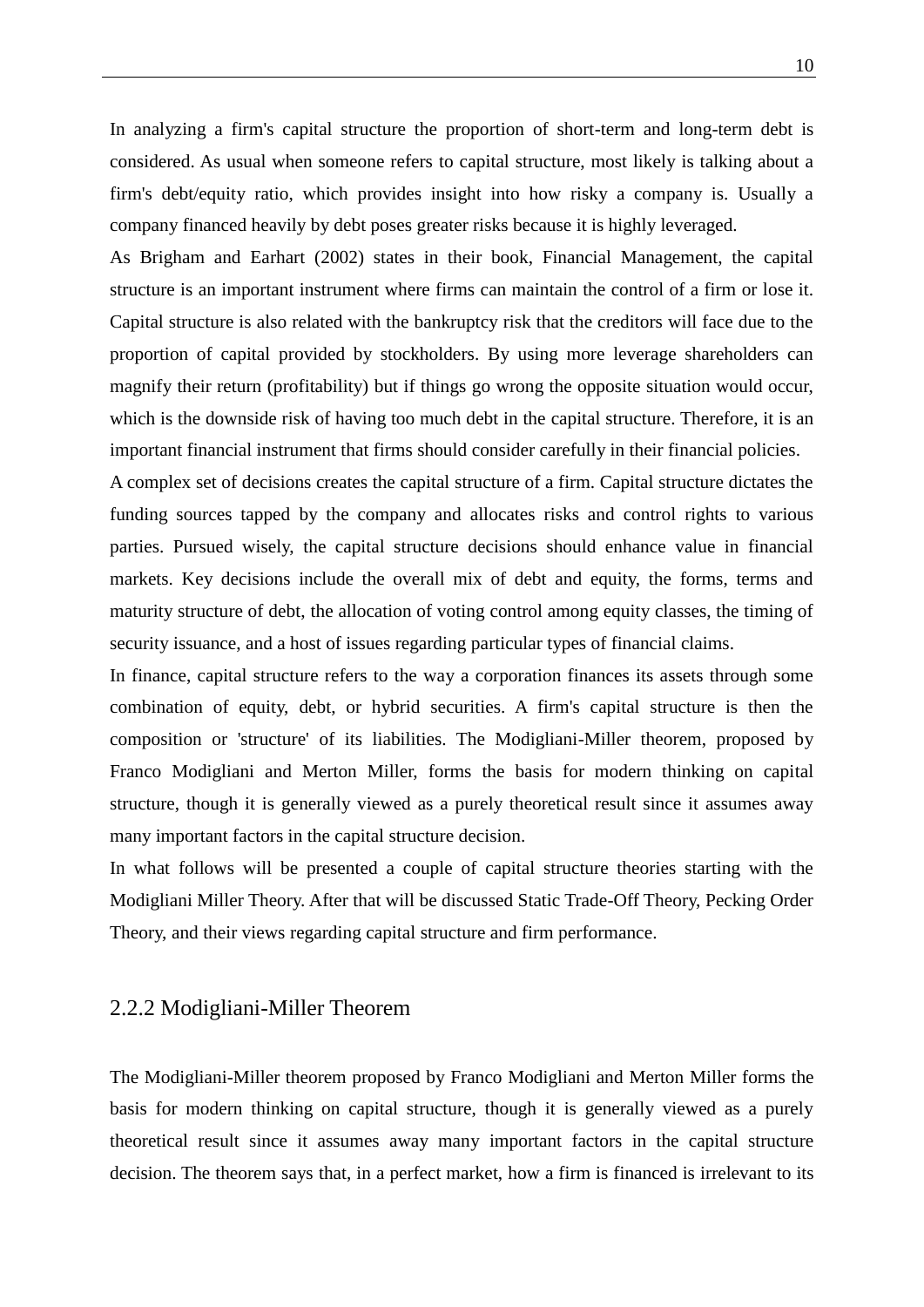value (MIT Sloan Lecture Notes, 2003). Starting with this statement it is possible examine real world reasons why capital structure is relevant, or, why company's value is affected by the capital structure it employs. This might be for reasons that include bankruptcy costs, agency costs, taxes, information asymmetry and others. This analysis can then be extended to look at whether there is in fact an optimal capital structure: the one which maximizes the value of the firm.

In a perfect capital market there is perfect information, no bankruptcy or transaction costs; firms and individuals can borrow at the same interest rate, taxes and investment decisions aren't affected by financing decisions. Modigliani and Miller made two findings under these conditions. Their first proposition was that the value of a company is independent of its capital structure. Their second proposition stated that the cost of equity for a leveraged firm is equal to the cost of equity for an unleveraged firm, plus an added premium for financial risk. That is, as leverage increases, while the burden of individual risks is shifted between different investor classes, total risk is conserved and hence no extra value created (Modigliani, F.; Miller, M. (1958).

Their analysis was extended to include the effect of taxes and risky debt. Under a classical tax system the tax deductibility of interest makes debt financing valuable; that is, the cost of capital decreases as the proportion of debt in the capital structure increases. The optimal structure then would be to have virtually no equity at all.

In his paper Stein Frynderberg (2004) presents several strict constraints that Modigliani and Miller assume in their original articles:

- First, capital markets are assumed to be without transaction costs and there are no bankruptcy costs;
- All firms are in the same risk class;
- Corporate taxes are the only government burden;
- No growth is allowed since all cash flows are perpetuities;
- Firms issue only two types of claims, risk free debt and risky equity. All bonds (including any debts issued by households for the purpose of carrying stocks) are assumed to yield a constant income per unit of time, and the income is regarded as certain by all traders regardless of the issuer;
- Information is symmetric across insider and outsider investors;
- Managers are loyal stewards of owners and always maximize stockholders' wealth.

If capital structure is irrelevant in a perfect market, then imperfections which exist in the real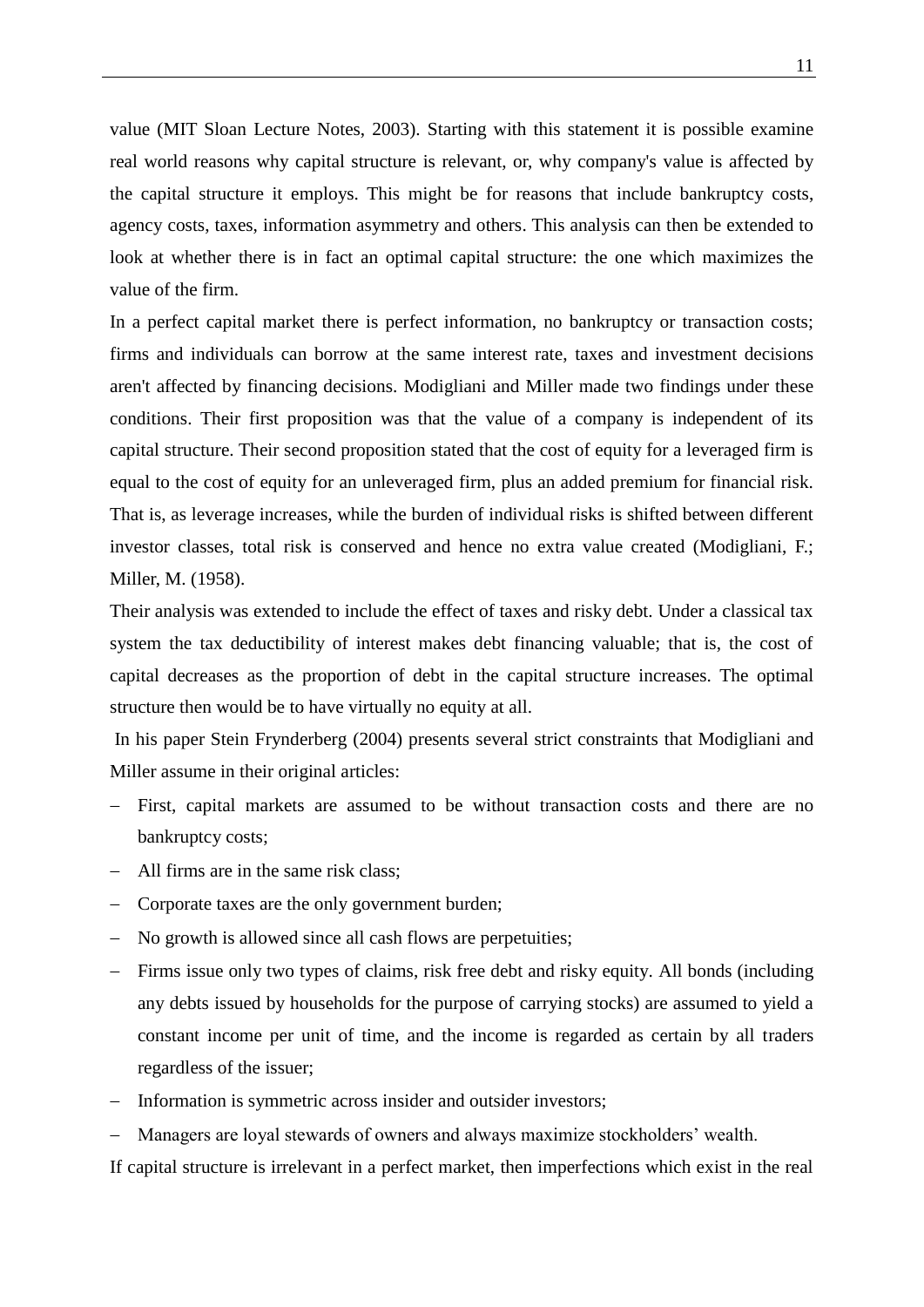world must be the cause of its relevance. The theories below try to address some of these imperfections, by relaxing assumptions made in the Miller and Modigliani model.

#### 2.2.3 Static Trade-Off Theory

The traditional approach is to present Modigliani and Miller"s capital structure irrelevance hypothesis (Modigliani & Miller, 1958) and then build in the effects of taxes, financial distress, and agency costs until the model of optimal capital structure emerges. This is called the "Trade-Off Model" that is easily understood under the basic tendency of optimizing value - and thus shareholder wealth - by choosing a capital structure combination which gives the lowest possible cost of capital for the firm. Once the firm finds this optimal combination of financing sources (that is, the mix of debt and equity sources that equates the benefits of the tax shield provided by debt with the increased costs of financial distress borne by the firm"s equity holders) the assumption is that every new dollar of financing is raised in the same proportions of debt and equity financing.

Based on this theory, optimum leverage is determined by balancing of the corporate tax saving advantage of debt against the costs of bankruptcy. This has been extensively discussed in DeAngelo and Masulis (1988), Bradley, Jarrell and Kim (1984), Barclay and Smith (1999) and Myers (2002). Static Trade-Off Theory predicts that more profitable firms should carry more debt since they have more profits that need to be protected from taxation. Other criticized this prediction such as Myers (1984), Titman and Wesels (1988), and Fama and French (2002).

Debt enables the possibility to deduct interest charges raising incentive for higher leverage in order to maximize the tax shield. By doing this the firm value increases with the value of the tax shield (Graham, 2000). Damodaran (2001) stretches the increased financial discipline for managers as a consequence of higher debt levels. Therefore, according to the Trade-Off theory, an optimal debt level which maximizes the value of the firm does exist, when attaining a trade off as balancing the benefits of debt against the cost of financial distress (Figure 2). Naturally, it lies in every firm"s interest to find an optimal balance between internal and external financing.

This is consistent with the Trade-Off theory. A firm that has a target level of debt and if deviations from that target are gradually removed over time, a firm is said to exhibit target adjustment behavior (Frank and Goyal, 2007).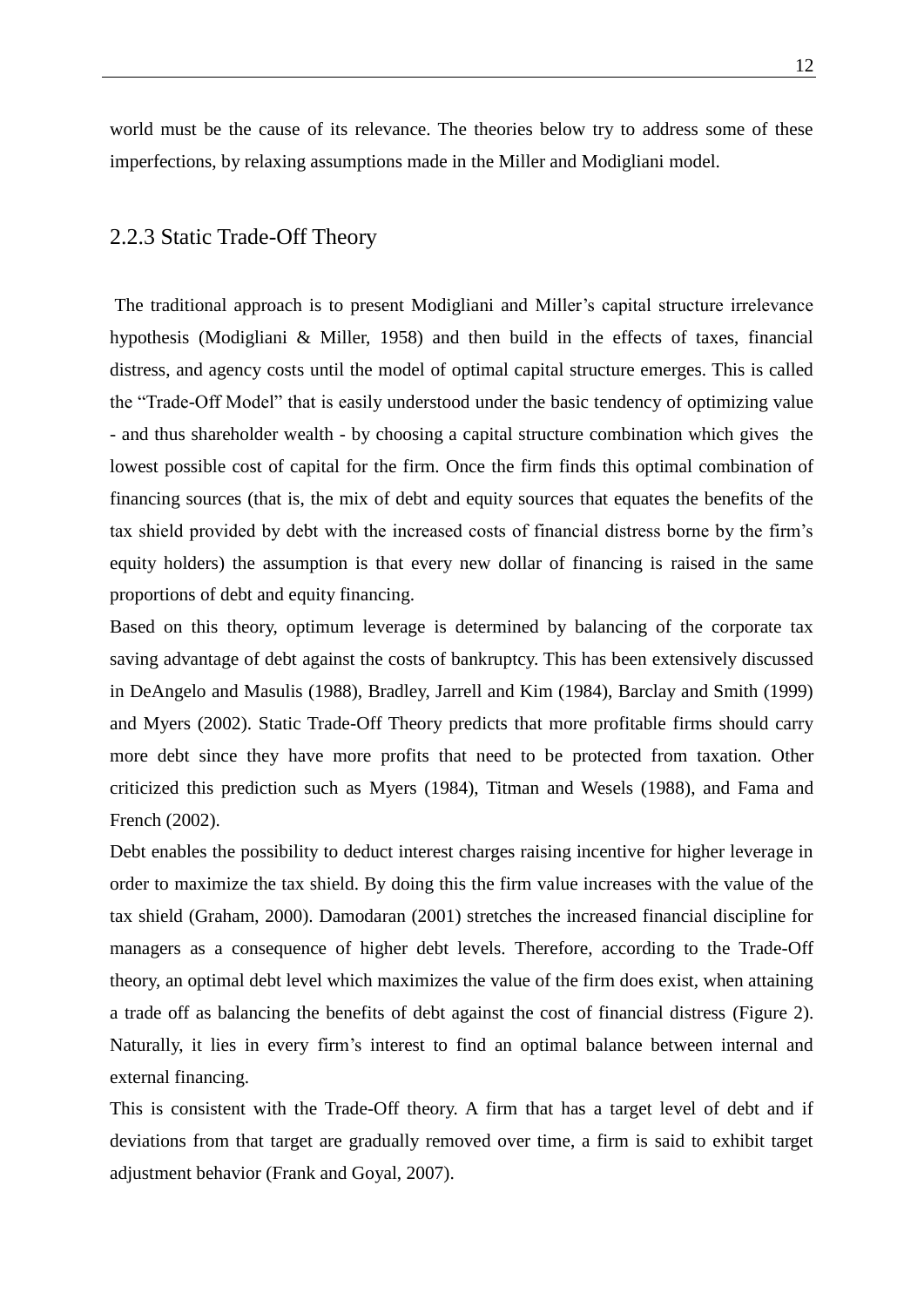**Figure 2.** Trade-off between the costs and benefits of debt. According to the trade-off theory, optimal capital structure supposes that firms balance the financial discipline and marginal present values of interest tax shields against the costs of financial distress. Equity financing is shown by blue line and debt financing is shown by green line.



*Source***:** H. Shmidt, S. Shmidt, 2008, Capital Structure: A Swedish Real Estate Study.

#### 2.2.4 Pecking Order Theory

Pecking Order theory of capital structure states that firms have a preferred hierarchy for financing decisions. The highest preference is to use internal financing (retained earnings and the effects of depreciation) before applying to any form of external funds (external financing). Internal funds incur no flotation costs and require no additional disclosure of proprietary financial information that could lead to more severe market discipline and a possible loss of competitive advantage. If a firm must use external funds, the preference is to use the following order of financing sources: debt, convertible securities, preferred stock, and common stock (Myers, 1984). The financing choices given by the pecking order theory are represented in figure 3. This order reflects the motivations of the financial manager to retain control of the firm, reduce the agency costs of equity, and avoid the inevitable negative market reaction to an announcement of a new equity issue (Hawawini & Viallet, 1999).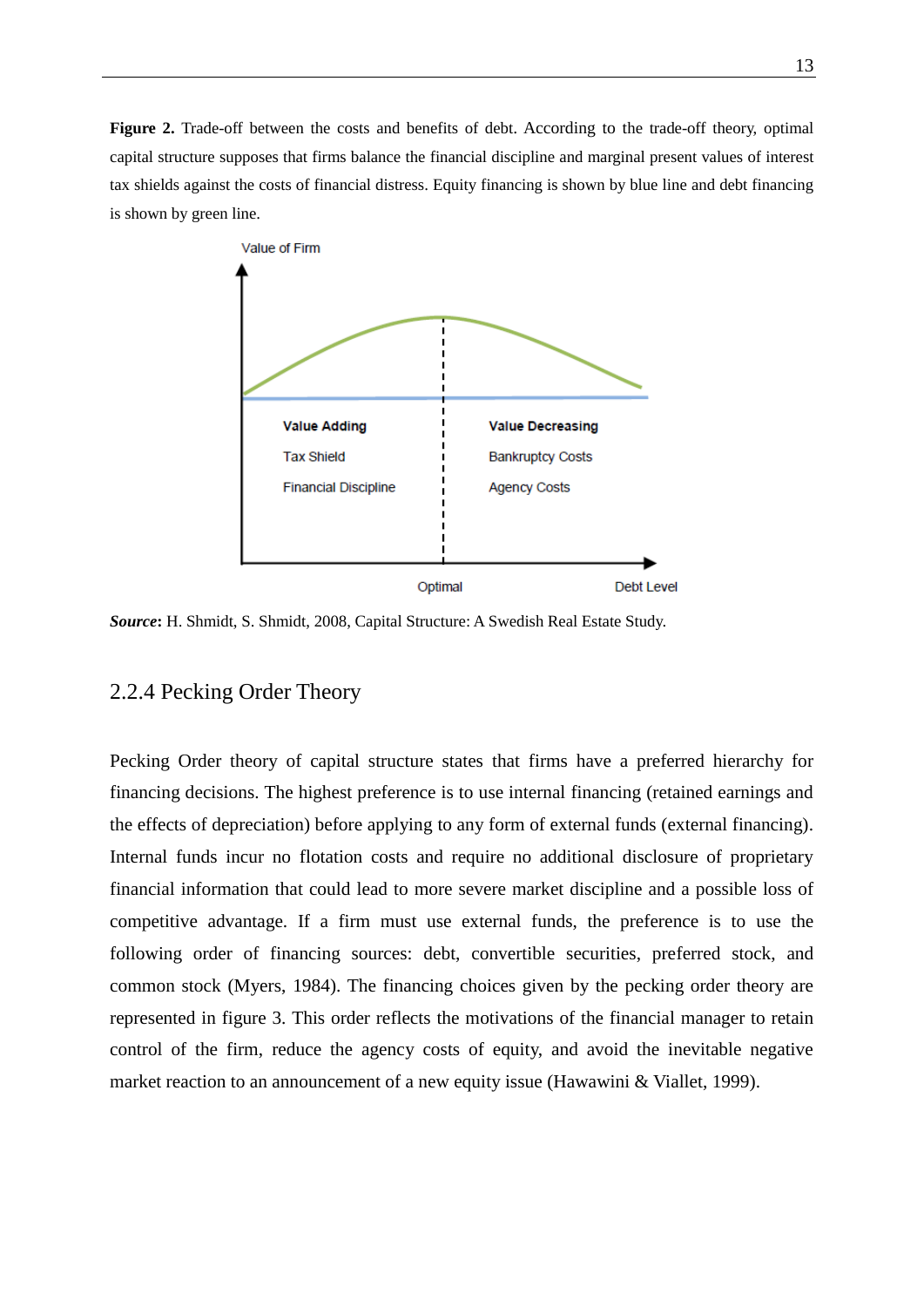**Figure 3.** Pecking order of financial hierarchy.



*Source***:** H. Shmidt, S. Shmidt, 2008, Capital Structure: A Swedish Real Estate Study.

Implicit in pecking order theory are two key assumptions about financial managers. The first of these is asymmetric information, or the likelihood that a firm"s managers know more about the company"s current earnings and future growth opportunities than do outside investors. The use of internal funds saves managers from having to make public disclosures about the company"s investment opportunities and potential profits to be realized from investing in them. The second assumption is that managers will act in the best interests of the company"s existing shareholders. The managers may even forgo a positive-NPV project if it would require the issue of new equity, since this would give much of the project's value to new shareholders at the expense of the old (Myers & Majluf, 1984).

Pecking Order hypothesis's predictions about leverage, debt typically grows when investment exceeds retained earnings and falls when investment is less than retained earnings as opposed to a more complex view of the model. More recent study on pecking order hypothesis documented Fama and French (2002) have tested some qualitative predictions of the pecking order theory. In their findings suggest that more profitable firms are less levered and this is consistent with the Pecking Order.

The main objective of the pecking order theory is to point out that asymmetric information and signaling problems exists between managers and less-informed outside investors. In this order firms tend to exhaust their internal funds first, use safe debt second and riskier external equity as a last resort. A financial hierarchy is apparent which exemplifies that when firms are facing financial deficits they tend to go further down the pecking order.

Studies have shown a negative relation between leverage and profitability, which can be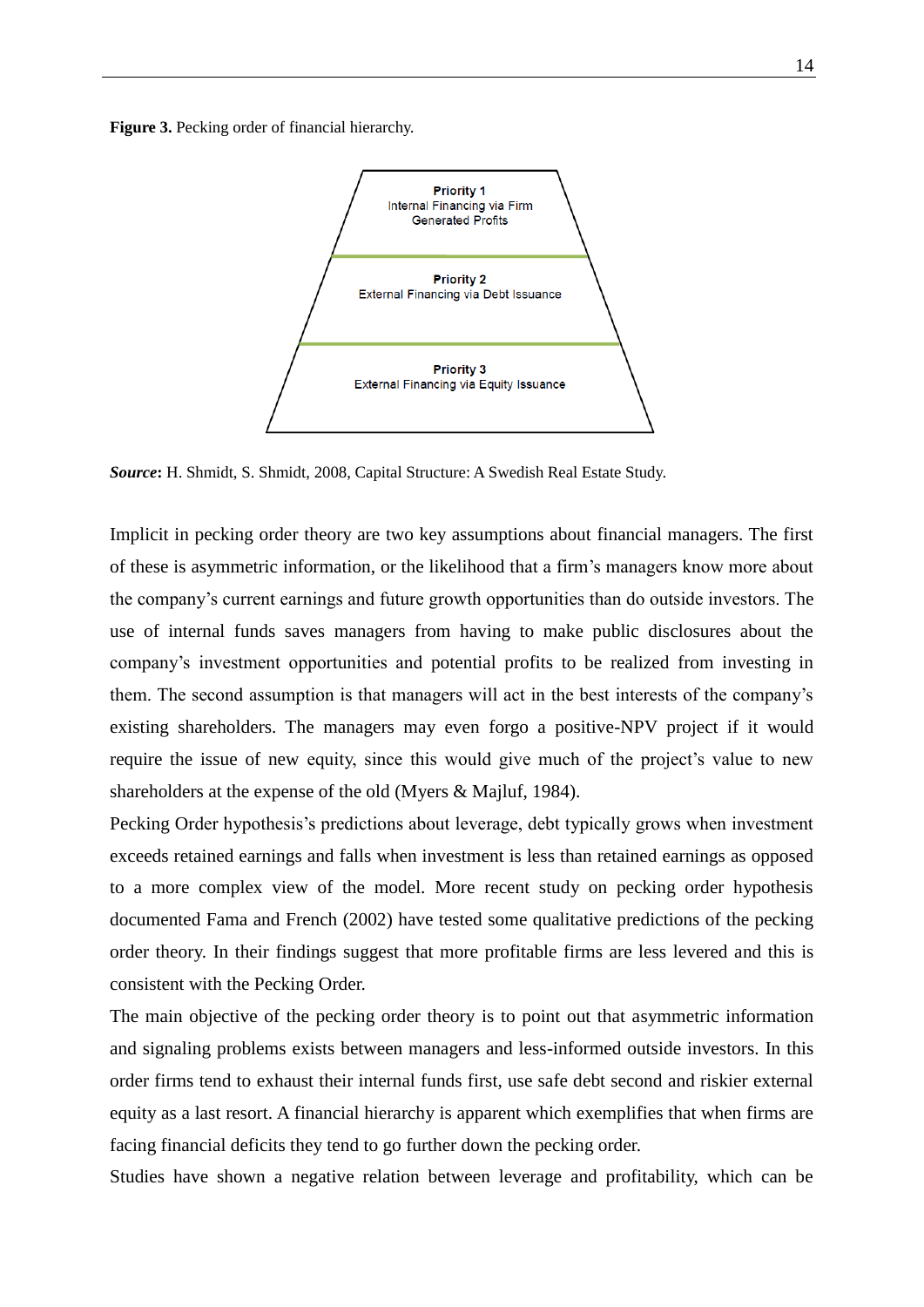explained by the pecking order theory. According to Brealey et al (2006) the pecking order theory work best for large and mature firms that have access to public bond markets, prefer internal financing and rarely issue equity. In case of smaller growth firms the pecking order theory seems to be inconsistent with empirical studies. Brealey et al (2006) mentions that when external financing is required these smaller firms are more likely to rely on equity issuance which is against the theory of Pecking Order.

The presented above theories are the main framework explaining the choice of capital structure. Having these theories and the current crisis set-up I will try to explain the structure of capital financing by formulating a set of hypotheses based on previous empirical evidence.

### 2.3 Review of empirical literature and hypothesis motivation

As it was mentioned before the purpose of this paper is to analyze the structure of corporate financing in the current slowdown of the market. From the theory we know that a corporation finances its assets through some combination of equity and debt. In the conditions of financial crisis we are interested more in the debt side of the corporate financing since this crisis was triggered by liquidity short fall and reduced credit availability in the United States banking sector (Douglas/Elliot, June 2009).

Also prior to the financial crisis, roughly 40% of lending was eventually supplied by buyers of securitized packages of loans. These end-investors were mutual funds, pension funds, and other investors who had traditionally not been the main loan providers, as an alternative providing credit predominantly through the acquisition of corporate bonds. Securitization has collapsed to a fraction of its previous volume and these sources of credit capacity have largely withdrawn, leaving a gap (Douglas/Elliot, June 2009). As a result is possible to say that the crisis influenced the companies more through debt side of corporate financing. That is why I will start my analysis by studding the level of corporate debt in 2007-2009 periods.

A few empirical studies have been performed concerning the level of leverage in the times of crisis. Bris et. al. (2002), conducted a study using company-level data from 17 countries that experienced a currency crisis during the past decade. They also include data from three control countries, whose currencies were under attack but remained quite stable. First, they studied leverage on the company-level before and after the currency crises. They documented increasing leverage before the onset of the crises for Europe, Asia, and Latin America. After the respective crises, they show that leverage further increases in Asia and Latin America but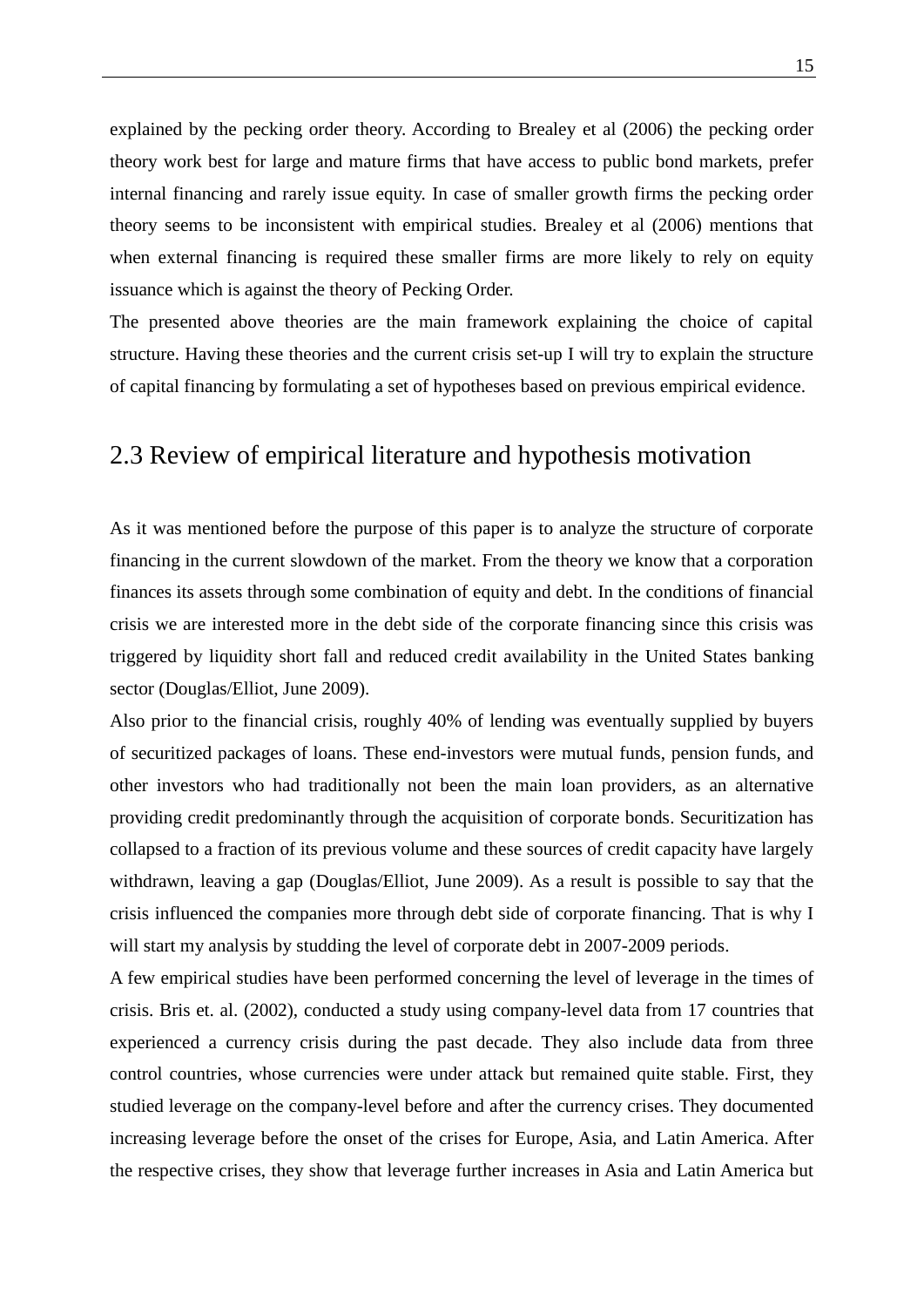not in Europe. Furthermore, the increasing leverage during the pre- and post-crisis periods was restricted to the countries forced to devalue their currencies during the crisis.

Bris et al. (2002) also assumes that it is also possible that the results were mere accounting artifacts: since they also document that firm profitability declines prior to a currency crisis, a reduction in earnings could automatically increase the debt-to-value ratios. Finally, leverage increases could be completely unrelated to currency crises, only a result of the preference for debt over equity during the 1990s.

Nigel et. al. (2005) in his work concentrates on the analysis of the recent Asian Crisis and highlights the moral hazard problem of bad loans in poorly supervised and regulated East Asian economies. He concentrates on the process of dynamic adjustment of the actual leverage towards the optimum in time of crisis. Compared with the least affected countries there seems to have been a greater reliance on debt in the worst affected countries throughout crisis period. It is well documented that many East Asian corporations in the worst affected countries were heavily reliant on debt during crisis period. Following the crisis, however, the share of debt generally decreased in all these countries though the decrease was more perceptible in Korea where the average share of debt was even lower than that in the pre-crisis period average. Also Gunay (2002) in his work shows he impact of economic crisis in Turkey (1999-2001) on the capital structure of corporations, which are traded in Istanbul Stock Exchange. He proves that the leverage of firms increased on average after economic crisis as a result of interest rate increase and devaluation.

Ariff et al. (2008) studies capital structure adjustment dynamics and, in addition, estimates the factors driving capital structure adjustment of financially distressed and healthy firms. He finds out that prior to the crisis, the debt ratio of distressed firms was higher compared with one for healthy firms: the difference was not significant. Second, after the crisis had done its damage, debt level increased more for the distressed cases than for the healthy firms. These differences in debt ratio are significant. Further, statistics show that the proportion of shortterm debt dominating the distressed firms, increased with more than half in contrast, to the healthy firms' share of short-term debt.

It is clear from the empirical evidence that an economic slowdown influences the level of debt that companies have. In what follows I will turn to the conditions of current financial crisis and their impact on the level of debt.

In the current crisis global financial markets are in turmoil. Share prices have fallen drastically, the cost of corporate and bank borrowing has risen substantially, and financial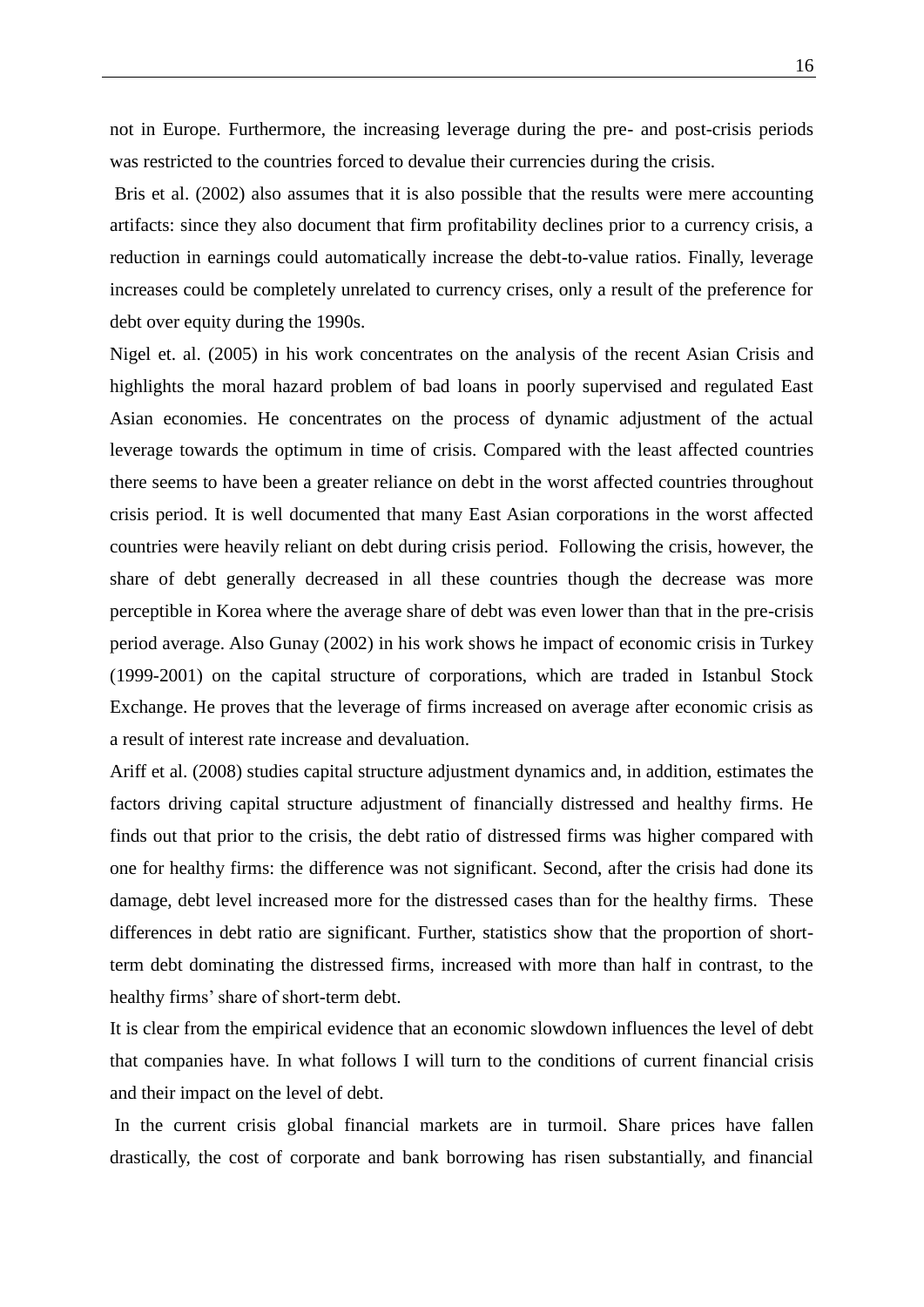market volatility is at levels that have rarely been seen. While the chaos in financial markets is in full view, its effect on the real economy is less clear. Recent press accounts ( New York Times, October 24, 2008) suggest that banks are indeed scaling back on new loans, thereby reducing corporate investment and output, while a recent working paper by V.V. Chari, Lawrence Christiano and Patrick Kehoe (CCK, 2008) suggests just the opposite. In their paper, Ivashina and Scharfstein (November 5, 2008) describe bank lending during the financial crisis through October 31, 2008. They show that there has been a steep decline in new loans to large corporations. The decline started a year ago as the credit bubble deflated, and has accelerated during the peak period of the financial crisis. From August – October 2008 new loans were 36% less than they were in the prior three-month period. The drop was particularly large in October, 2008. Lending for productive investment such as physical and working capital has fallen as much as lending for leveraged buyouts (LBOs) and mergers and acquisitions (M&A). Revolving credit facilities have fallen more than term loans, and noninvestment grade lending has fallen more than investment grade lending.

During late 2007, the federal funds rate went up as banks became fearful of loaning to each other. The Fed eventually had to lower the federal funds rate in order to calm fears and restore confidence in the financial markets. In September of 2007, the Fed cut the federal funds rate 0, 5 point to 4, 75%. By January 2008, that rate had to be cut to 3%.

It didn"t seem, by 2008, that lowering interest rates was working to restore confidence in the financial markets and restore credit flow. Lehman Brothers failed, Bear Stearns and AIG were bailed out, and the TARP program was passed in order to provide funds to big financial institutions that were in danger of failing. By October of 2008, the federal funds rate was 1% and in November 2009, it was around 12% (Federal Reserve Statistical Release, 6 November 2009).

As a conclusion of the facts stated above, I can say that there is a reduced availability of credits, decrease of federal funds and the deleverage effect presented in economy, together with the detainment of liquidity. This leads to the idea that the level of debt in the companies decreased in the crisis period. But still there is a question whether the companies decreased their leverage because debt became unavailable or because companies wanted have a safe capital structure. If that is the case, then companies more probably were backing off on debt also because of the increasing bankruptcy costs. The main criteria in measuring bankruptcy costs are such indicators as: unprofitable business, presence of overdue liabilities, total liabilities exceeding total assets, inability to pay off current liabilities by current assets and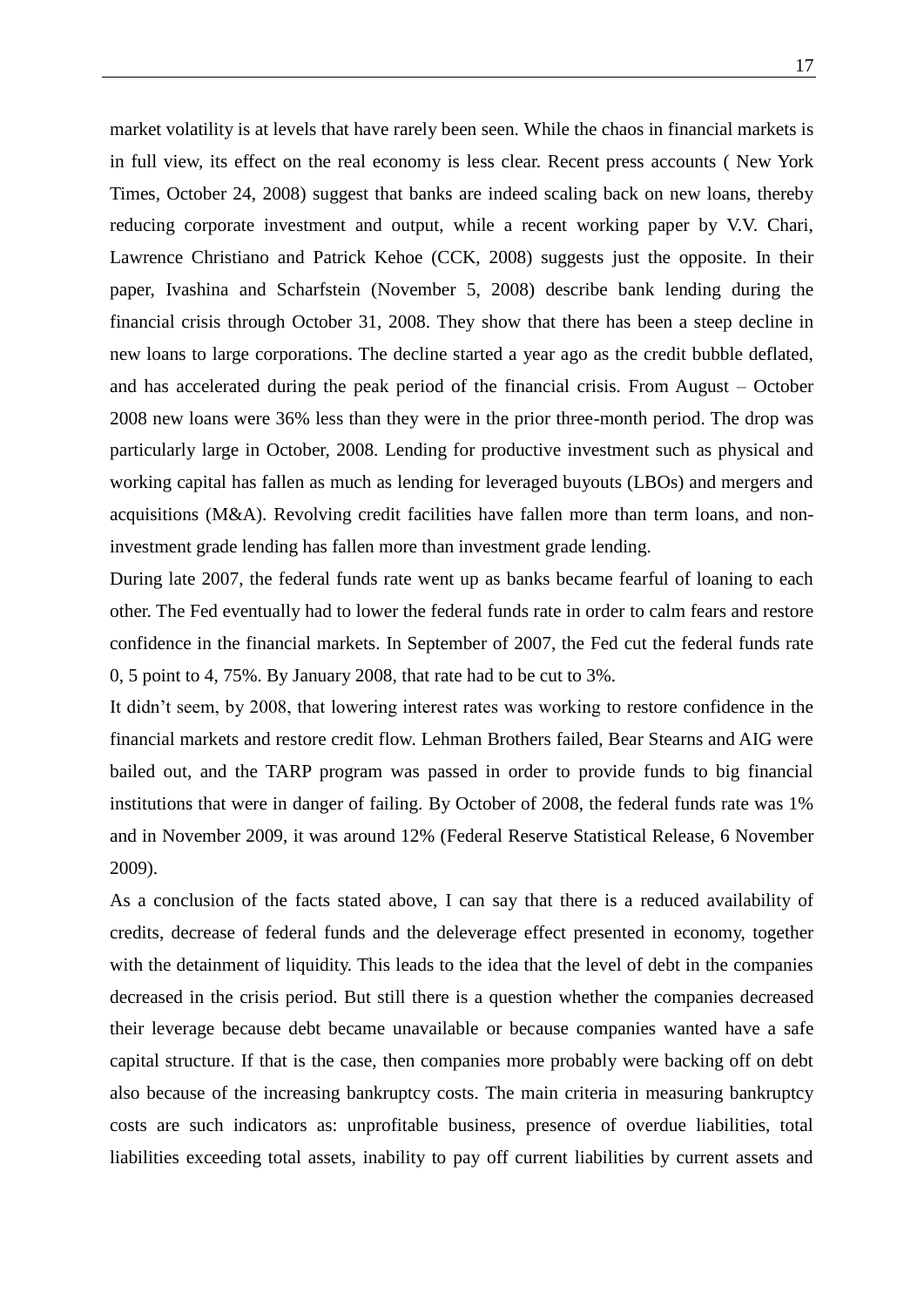decreasing of market value of shares and securities. Many of these criteria fit the conditions in which market is activating in this period so there is present an increase in the bankruptcy costs for companies. This might be one of the reasons which could partially explain the decrease in leverage of companies and deleveraging effect together with the tightening of credit conditions and detainment of liquidity. The above discussion leads to the following testable hypothesis:

**Hypothesis 1**: Leverage of the firms will decrease in time of current crisis.

From the empirical evidence analyzed above we can deduce that a typical feature of an economic slowdown is that the level of debt increased before and after the event. What follows from the conditions of current crisis is that debt indeed increased before the crisis but during the crisis registered a sharp decrease. Assuming the fact that companies have a lower share of debt in their capital structure raises the question of the way the companies will finance their operations and investment. There are two competing theories about the way how the companies decide about capital structure financing taking in consideration the evolution of debt: Pecking Order and Static Trade-Off theory.

According to the Pecking Order hypothesis, firms follow the hierarchical structure of preferred source of external finance described before because the amount of mispricing and loss of wealth to their shareholders depend on the type of security issued. The amount is least for debt and highest for external equity because the potential impact of new information on the value of a security, if the information is released to the market after the security is sold, depends on the type of security it is. Such information will have the least impact on the value of debt because of the high priority of claims to the income and assets of a firm that is usually accorded owners of debt. But the information will have the highest impact on the value of equity because its owners usually have only a residual claim to the income and assets of a firm.

According to Shyam-Sunder and Myers (1999) the Pecking Order assumes that every capital outflow causes a financing deficit by the same amount of capital. In order to reduce this deficit the firm raises debt. Equity will only be issued as a last resort due to significant costs of financial distress. They also argue that under the Pecking Order hypothesis, after an Initial Public Offering (IPO), equity issues are only used in extreme circumstances. By constructing a financing deficit variable from information on corporate cash flow one can test if the Pecking Order theory is relevant. The deficit variable is constructed by the sum of dividends, net investments, change in working capital and internal cash flow.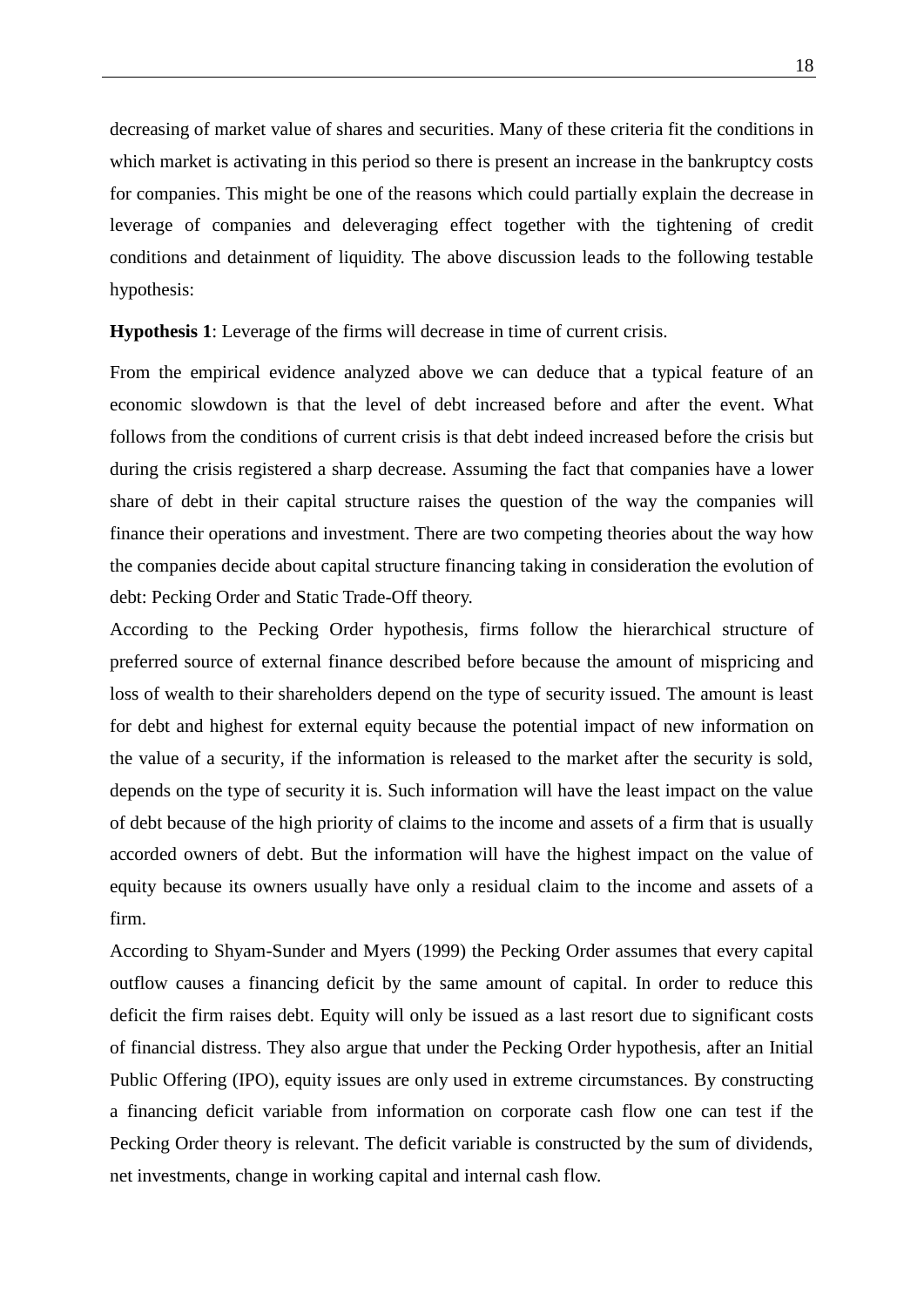Abimbola Adedeji (2002) makes a test of the Pecking Order theory on UK companies and shows that new debt issues do not have the one-to-one relationship with internal funds flow deficits that pecking order hypothesis predicts. It appears from the evidence that only about 20- 30% of internal funds flow deficit are financed by new debt issues and that while Pecking Order hypothesis does not explain new debt issues better than Static Trade-Off theory, the theory explains levels of long term debt ratio much better than the hypothesis. Another interesting observation of the study is that Pecking Order hypothesis explains new debt issues much better at high debt ratio levels than at low debt ratio levels. Obviously, this is contrary to the suggestion of Shyam-Sunder and Myers (1999) that Pecking Order hypothesis should explain new debt issues better at low debt ratio levels than at high debt ratio levels. In other study by Nazrul and Hisham (2009) the Pecking Order model suggests that the internal fund deficiency is the most important determinant that possibly explains the issuance of new debt in Malaysian capital market despite the lower predicting power. Static trade-off model is not fit to explain the issuance of new debt issue in Malaysian capital market. Also Gunay (2002) shows that Turkey companies in time of crisis choose their capital structure according to the pecking order theory.

As it was said before, in the current crisis companies are dealing with tightened credit conditions and deleverage. Companies with bad business models as well as strong ongoing businesses burdened by overleveraged balance sheets need to confront the reality of today"s credit and economic environment. Borrowers meet the current challenges by exploring the deleveraging devices and other options that are evolving during the remainder of this restructuring cycle. Companies are seeking deleveraging opportunities so as to minimize the risk that they will not be able to pay upcoming maturity of, their loan facilities, or the risk of financial covenant defaults and at the same time they are trying to maximize their chances of surviving this recession (CapitaLens, September 2009).

While the financial and economic crisis is a current subject on everyone's agenda for some time, the impact of the crisis on the real economy is now being felt. Banks are much more risk-aware, thus leading to credit squeeze and companies experiencing difficulties with credit access. In this context, there is need for state aid in order to tackle the crisis. Consequently, while companies are focused on identifying the most suitable funding option(s) for their business in the current context, states are undertaking state aid actions to support companies facing financial distress. Worsening access to credit is forcing companies to cut costs. Many firms had to scale down their activities due to the lack of finance, also postponed or cancelled planned investments. Cash flow problems have forced companies to shed staff or to sell some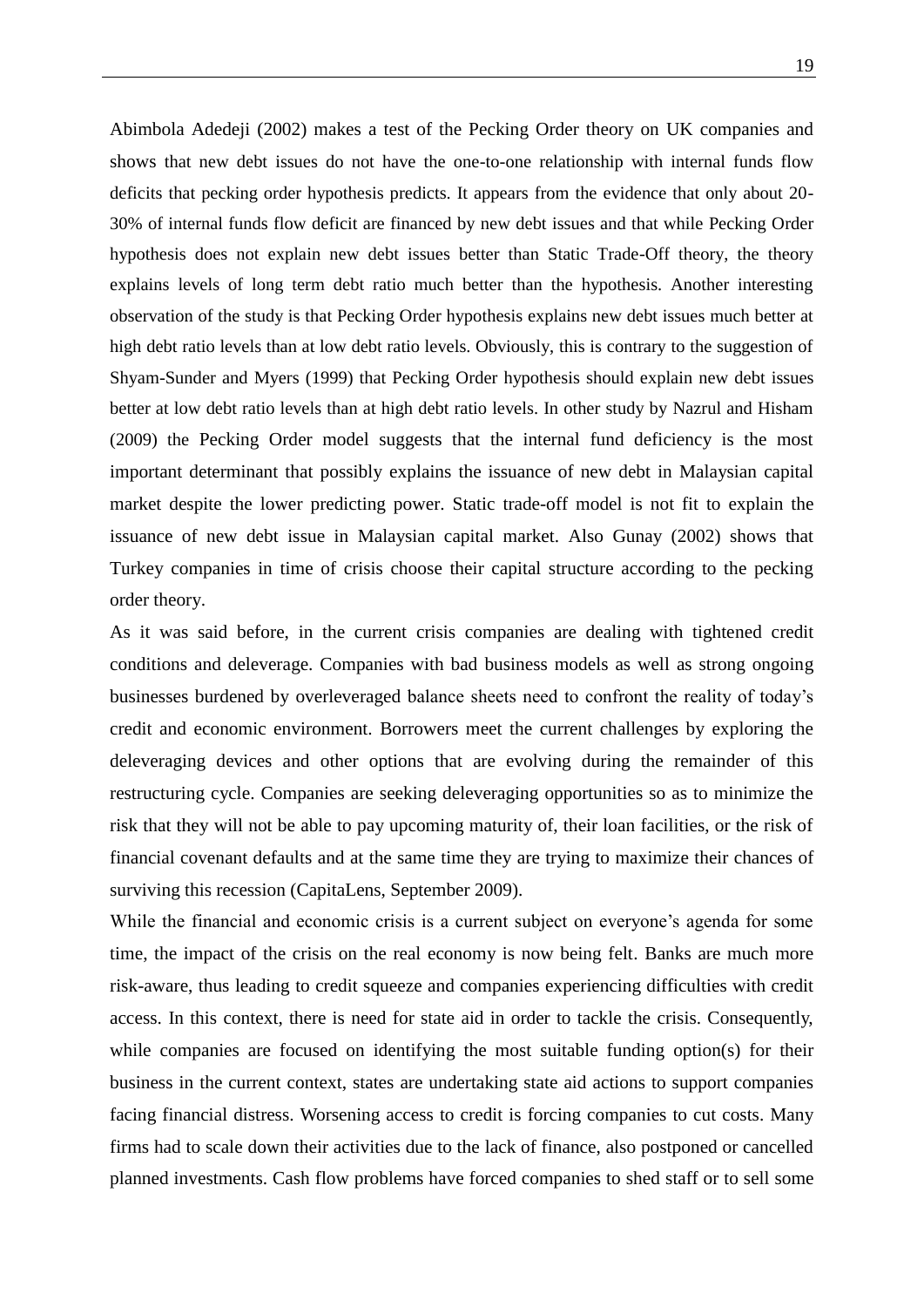property all this because banks have become less willing to provide them with credit over the last months.

Murillo et. al. (2008) conducts a survey of 1050 chief financial officers (CFOs) and finds that not only do companies cancel investment due to tight credit markets, the vast majority of financially constrained firms have sold assets in order to fund operations in 2008: exactly 70% of the constrained respondents in U.S. survey say that they are selling more assets now in 2008 than previously, compared to 37% of the unconstrained respondents, in order to obtain funds. They also inquire about how firms fund attractive investments when they are unable to borrow in financial markets. About half of U.S. firms say that they rely on internally generated cash flows to fund investment under these circumstances, and about four in ten say that they use cash reserves. Notably, 56% of constrained U.S. firms say that they cancel investment projects when they are unable to fund them with external funds, significantly greater than the 31% of constrained firms that say the same. Taking in consideration the predictions of Pecking Order hypothesis and the current situation the following hypothesis is formulated.

**Hypothesis II**: In the time of current crisis any deficit that companies have is financed less by debt issuance.

An another point of view concerning the choice of capital structure of firms is offered by the Static Trade-Off theory, which claims that a firm"s optimal debt ratio is determined by a trade-off between the losses and gains of borrowing, holding the firm"s assets and investment plans constant. Firm substitute's debt for equity or equity for debt until the value of the firm is maximized. The gain of debt is primarily the tax-shelter effect, which arises when paid interest on debt is deductible on the profit and loss account. The costs of debt are mainly direct and indirect bankruptcy costs.

According to the trade-off theory managers are constantly striving to achieve an optimal capital structure. This optimum is achieved by reaching a target debt level. If being distracted, managers would have to work gradually back to the target debt level. Having a stable point of optimal debt would therefore result in a mean reverting behavior (Shyam-Sunder and Myers, 1999).

DeJong et al. (2009), in their paper, study a sample of U.S. firms in the period 1985-2005. They find that the Pecking Order theory is a better descriptor of firms" issue decisions than the Static Trade-Off theory, particularly they find that only a small minority of the firms that have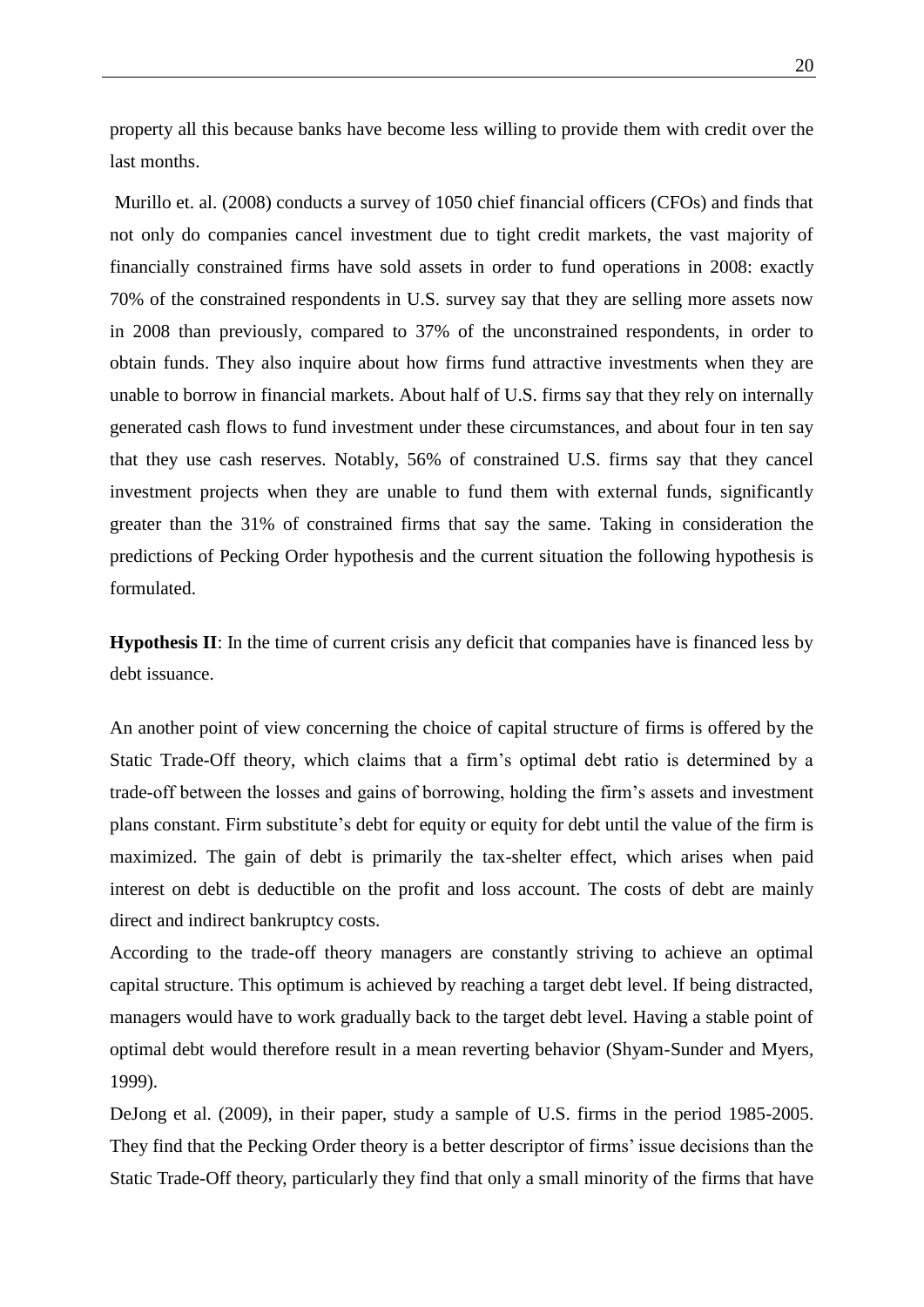above-target leverage in a given year issue equity instead of debt. Hence, most firms increase their leverage, even when they are already above their estimated target. In contrast, when they focus on repurchase decisions they find that the Static Trade-Off theory is a stronger predictor of firms" capital structure decisions. The Static Trade-Off theory predicts that firms in this situation repurchase equity to increase their leverage.

Cole Rebel (2008) has analyzed the capital-structure decisions of small, privately held U.S. firms. In general, these results are broadly supportive of the Pecking Order Theory and inconsistent with the Trade-Off Theory. From this is possible to deduce that before the crisis, capital structure of the firms was more consistent with the predictions of the Pecking Order theory.

Flannery/Rangan (2006) investigates if U.S. firms indeed have long-run target capital structures and if this is the case, how fast they adjust to this target. In the dynamic version of the classic trade-off theory, target debt level can be time-varying. The theory states that there will be adjustment toward the "optimal" target, if there are deviations from the optimal capital structure. The main purpose of capital structure study using dynamic partial adjustment models is then to approximate the speed of adjustment. They find out that about 34 % of the deviation from optimal leverage is eliminated in each period, taking about three years for the average firm to adjust to its target capital structure following shocks.

As it was mentioned, prior to the crisis most of the firms became overleveraged, and now, in the current crisis situation, all firms are trying to adjust to a safe debt level in order to survive in this turmoil. It's clear that the costs of debt (direct and indirect) have increased and the bankruptcy is a real threat for a big amount of highly leveraged companies. The new borrowing environment means the cost of capital for corporations remains higher than in the boom years before the crisis hit, even as official US interest rates have been slashed to near zero (Reuters, September 14, 2009). So companies are trying to off-set this cost by reducing the level of debt. Leverage increases the risk of default. When the crisis hit, leveraged households, financial, non-financial institutions and even countries were forced to learn core principle – risk requires compensation – in a painful fashion. Their efforts to reduce risk (for which they had been inadequately compensated) through deleveraging often proved infeasible. Some financial institutions failed.

So companies through their action are trying to attain an optimal capital structure. According to the trade-off theory, an optimal debt level which maximizes the value of the firm does exist, when attaining a trade off as balancing the benefits of debt against the cost of financial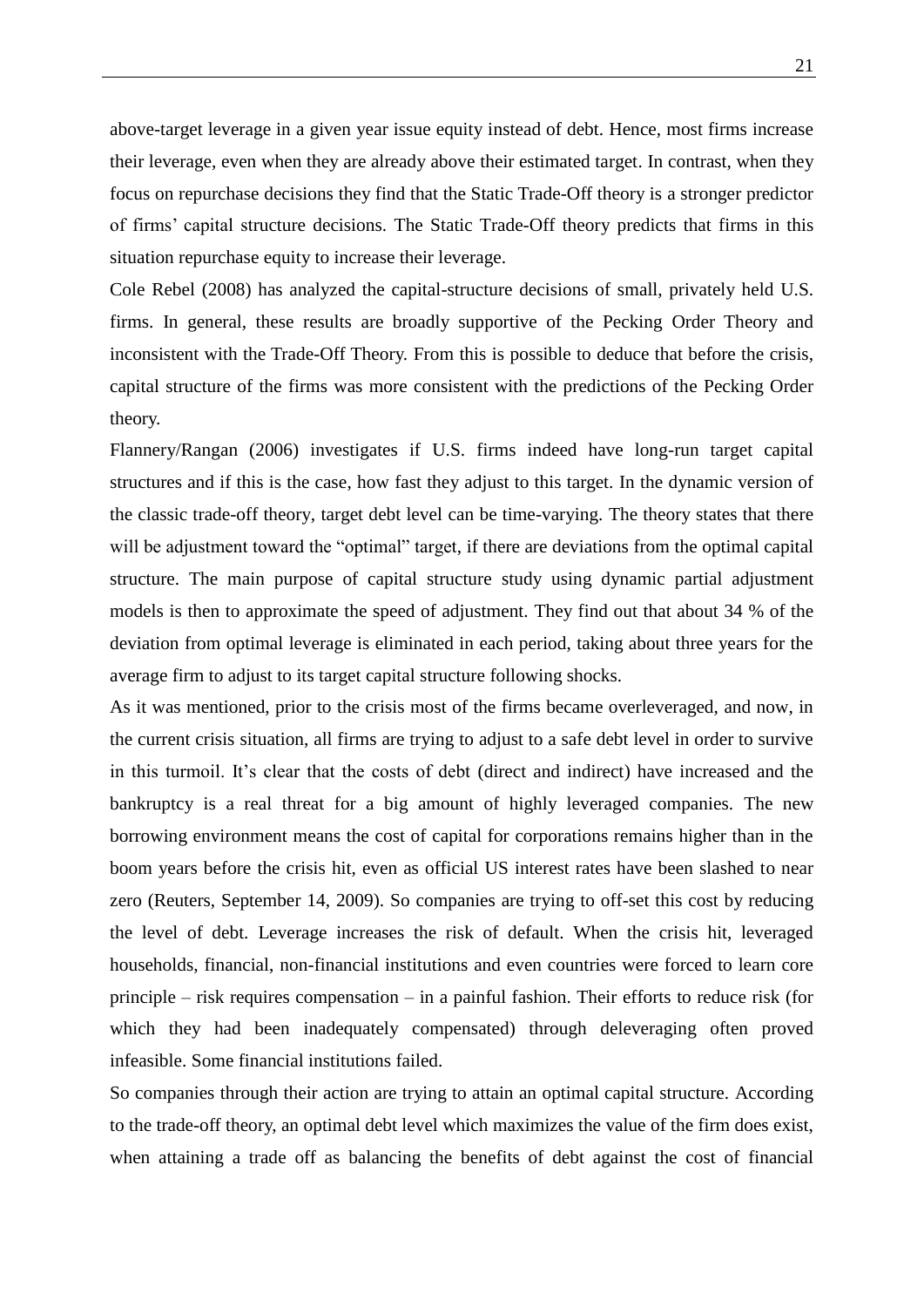distress. Of course, it is in each firm"s interest to find an optimal balance between internal and external financing trade-off theory. When the resulting "optimal" or target leverage varies over time (thanks to time-varying determinants), this is labeled the dynamic trade-off theory. Firms should adjust their capital structure to some target level if shocks to actual leverage occur. From the above discussion is possible to deduce the following hypothesis:

**Hypothesis III**: Firms in the crisis are adjusting their capital structure to a target debt level in order to attain a tradeoff between the benefits and costs of debt.

In concordance with the Trade-Off theory more profitable firms should use more debt since they have the possibility to shield more profit in order to get tax benefits associated with the use of debt tax shields. However, this is not a common finding since both Fama and French (2002) and Frank and Goyal (2003) finds that there often is a negative relationship between leverage and profitability. The Pecking Order theory argues that more profitable firms have a reduced need for external financing. The profits will therefore be used to pay down debt and the firms will achieve a low debt ratio over time.

A few empirical studies have been performed to analyze the relationship between leverage and corporate performance. The major difference between them is found in the definition of corporate performance. One series of papers uses basic accounting measures of performance. Majumdar and Chhibber (1999) test the relationship between leverage and corporate performance on a sample of Indian companies. Adopting an accounting measure of profitability, return on net worth, in order to evaluate performance, they observe a significant negative link between leverage and corporate performance. Kinsman and Newman (1999) use various measures of performance on a sample of US firms, based on accounting or ownership information (firm value, cash-flow, liquidity, earnings, institutional ownership and managerial ownership). They perform regressions of leverage on this set of performance measures. Their conclusion is that the existence of robust relationships between leverage and some of the measures of performance such as a negative link with firm value and cash-flow. Bris et al. (2004), sort companies into two groups, depending on whether they benefited from or were harmed by crisis. While leverage increases and profitability declines for all companies, these effects are more pronounced for negative-exchange-rate-exposure companies.

There can also be mentioned several empirical works that focus on the determinants of leverage and test the profitability variable. It must be emphasized however, that profitability cannot be strictly considered as a performance variable to explain leverage, since profitability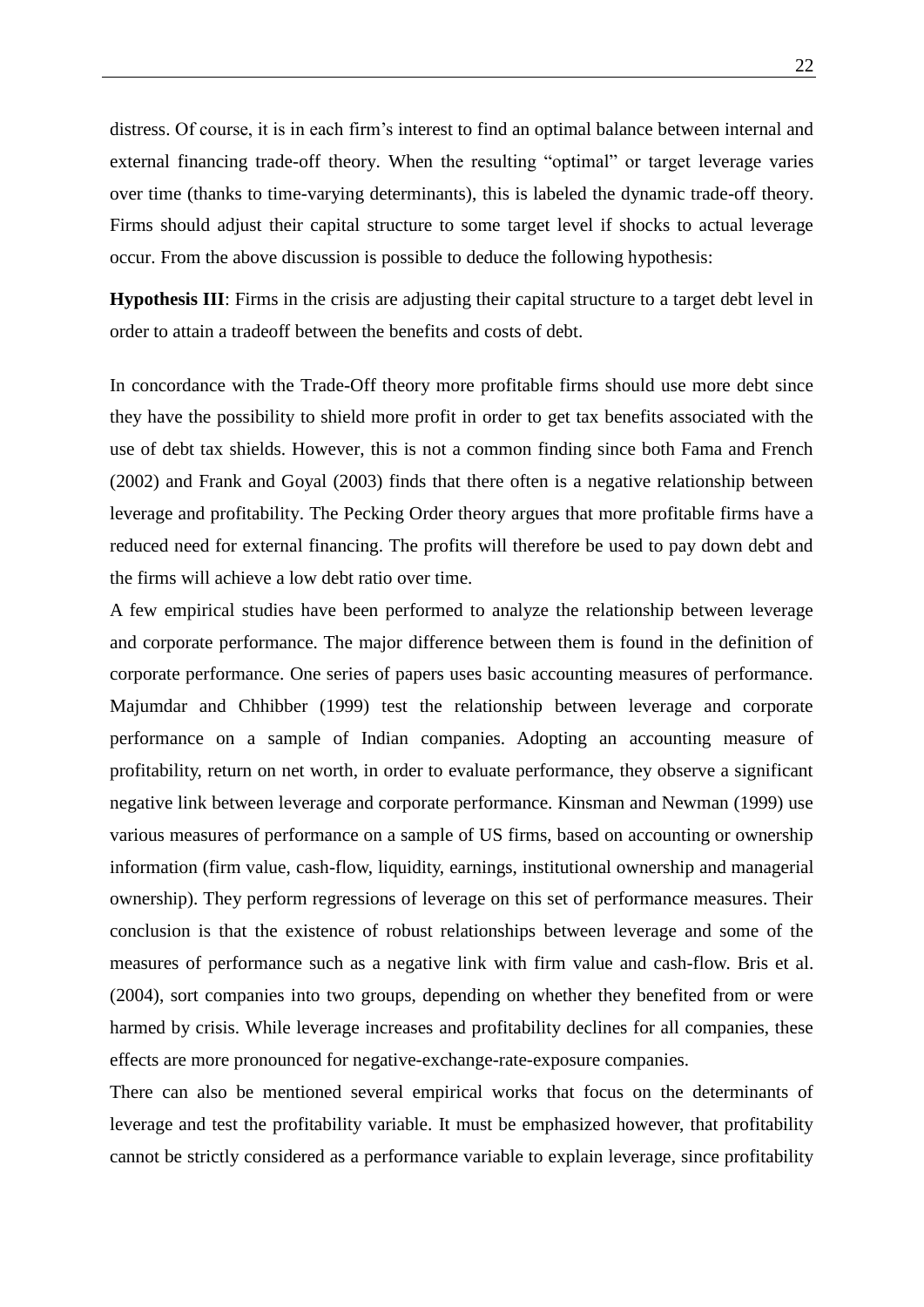is the source of internal financing. As a result, there exists a negative impact of profitability on leverage, as higher profitability means a reduced need for external financing such as financial debt. Here the conclusion is undoubtedly a negative relationship between profitability and leverage (Rajan and Zingales (1995), Johnson (1997), Michaelas et al. (1999)).

There is however a second series of works focusing on the relationship between leverage and corporate performance that develop more sophisticated measures of performance. Pushner (1995) aims to investigate the relationship between leverage and corporate performance in conjunction with the influence of equity ownership in Japan. Here, corporate performance is measured by total factor productivity: a production frontier is estimated, in which performance is equal to the residual of OLS estimate. He concludes that a negative relationship exists between leverage and corporate performance. Two studies test the role of financial pressure on corporate performance, which is a closely related issue. Both analyze data on the United Kingdom and again measure corporate performance as total factor productivity. Nickell et al. (1997) observe a positive link between financial pressure and productivity growth, while Nickell and Nicolitsas (1999) conclude to a weak positive effect of financial pressure on productivity growth.

To conclude this brief survey about former empirical literature, it appears that there is no consensus on the relationship between leverage and corporate performance.

According to the results of Gunay (2002), who made a study on Turkish companies during crisis (1999-2001), firms with a low level of debt nearly immunize themselves against economic crisis by having low leverages. Thus, the profitability and capital structure of low leverage firms will not be affected from the economic crisis as much as the high leverage firms, after the impact of economic crisis subsides.

It is obvious that the level of debt in the capital structure of companies decreased in the downturn but still remains unclear the effect of the crisis on the economic situation and profitability of real sector companies. In the light of current events the biggest emphasis is on the analysis of financial sector while the economy real sector is lacking attention.

The slowdown, although it started as a financial crisis, soon spread to the whole economy. The collapse of the housing bubble caused the value of investments to fall. The companies that had invested in subprime loans lost a total of about \$512 billion. More than half of the money lost, \$260 billion, was lost by American firms. For example the crisis affected severely the American automobile manufacturing industry lowering the profits of the companies.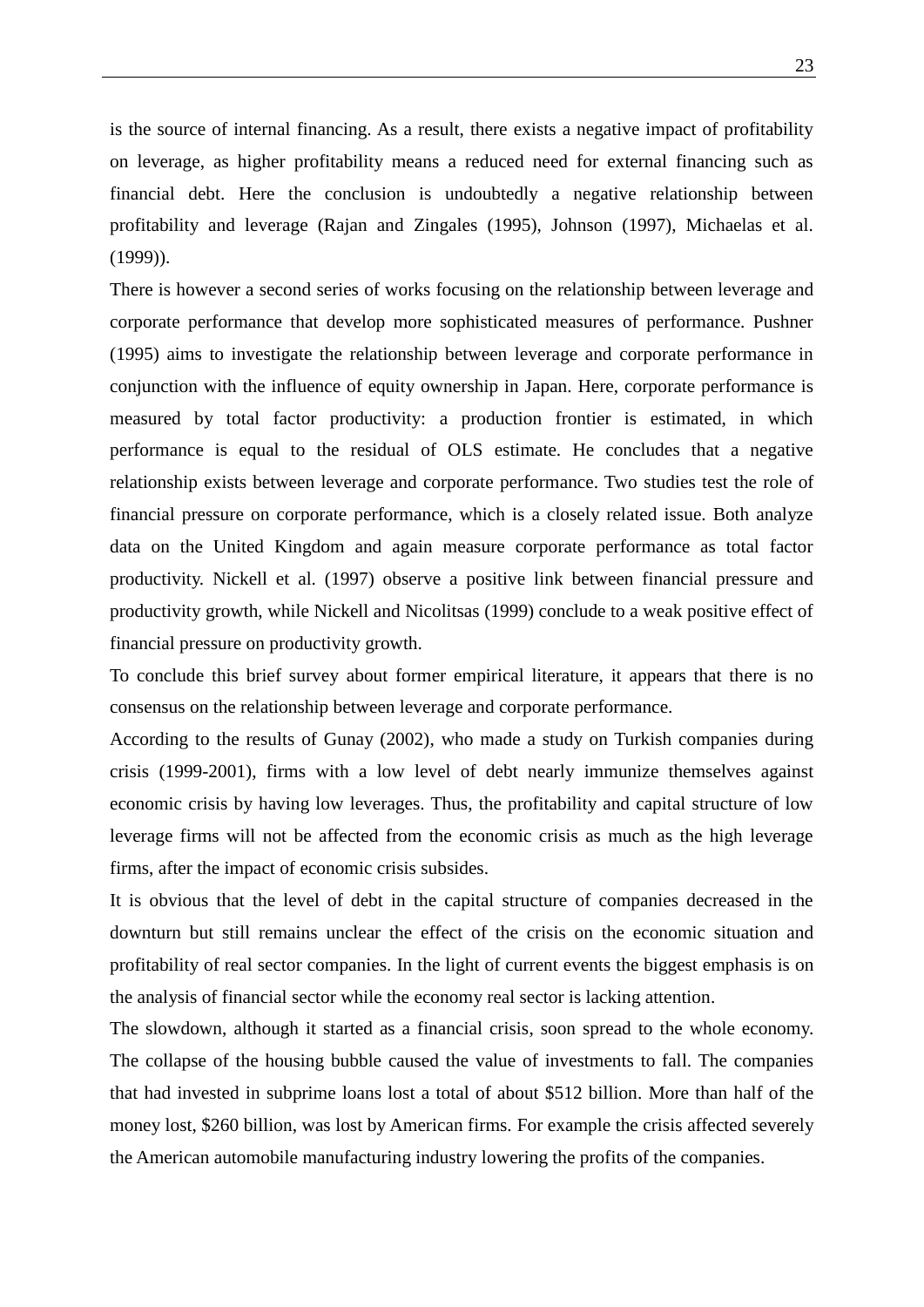In the current crisis according to a report by Citigroup's financial strategy group, companies that are more profitable and less leveraged are enjoying better valuations and prospects as stock markets rebound from the global financial crisis. Leveraging became very profitable for firms, until the bubble burst. Now burdened with debt, many of those firms are in danger of defaulting. According to a report released in March 21, 2009, there were 93 US companies at risk of defaulting on \$53 billion in debts, marking a 50 percent jump since the credit crisis started. Generalizing these facts, we can say that the profitability of the real sector industries decreased and apparently the level of debt didn"t play the last role in this fact. Correspondingly, the fourth hypothesis of this study will be formulated in the following way.

**Hypothesis IV**: The debt and profitability are expected to be inversely related in the time of current crisis.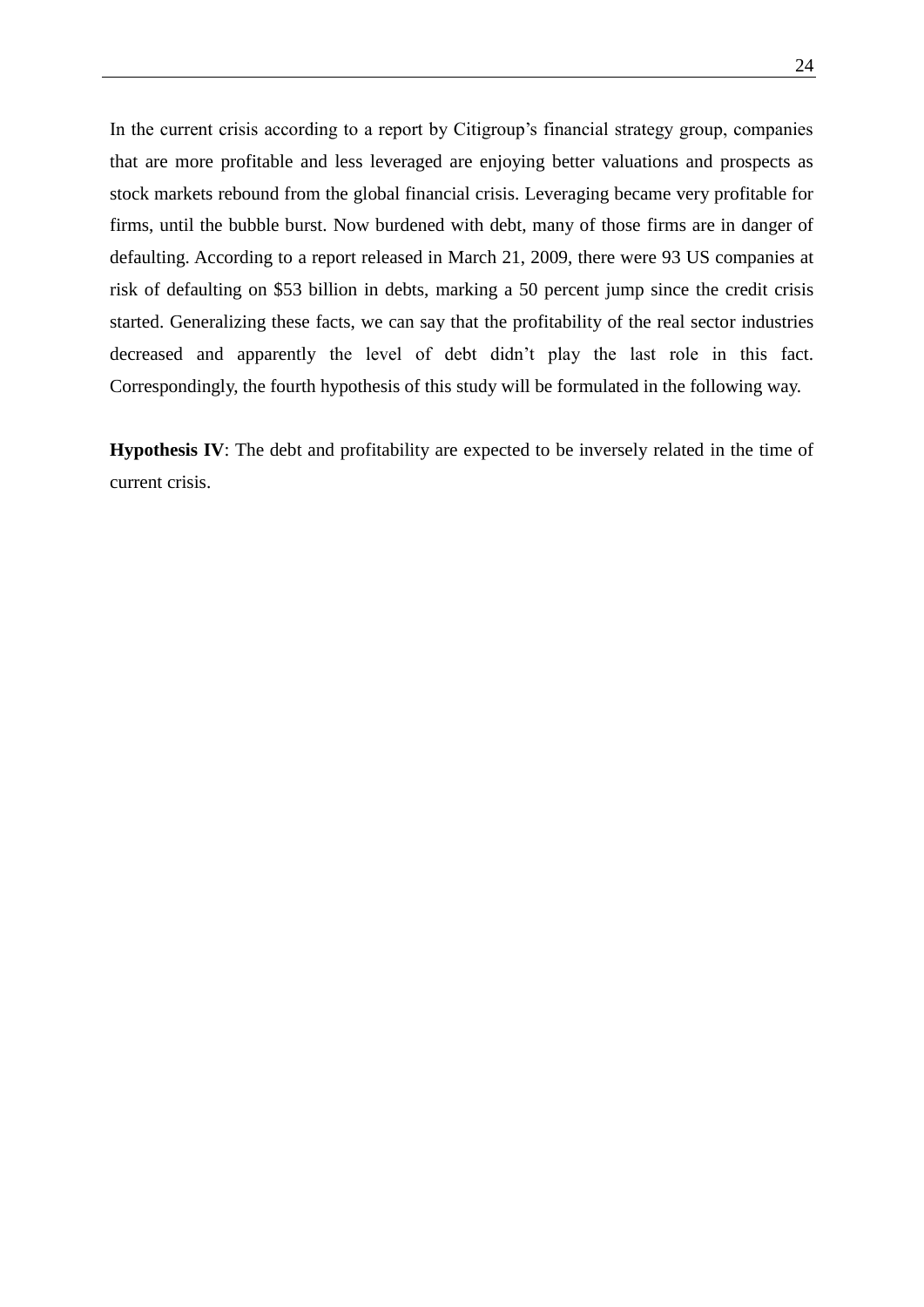## Chapter 3

### Methodology and Models

### 3.1 Companies and Data

The country studied in this paper is USA and was selected because it was most directly affected by the current financial crisis. The financial crisis that began in the United States in the sub-prime mortgage market in 2007 and that spread quickly to Europe has become a global crisis, affecting both financial systems across the globe and economic activity in all countries (Jack Boorman, 2009). The IMF estimates that the total losses around the world may reach more than USD 4 000 billion. The major part of the losses is expected to stem from US assets. The level of loss given default is expected to be twice as high in the USA as in Europe. The banking sector is expected to account for two-thirds of the global write downs and losses (Monetary Policy Report, February 2009). The fourth quarter of 2008 produced a 6.3 percent decline in USA's GDP–the biggest drop in 25 years. The U.S. economy has contracted 6.1 per cent in the first quarter of 2009 as the U.S. Commerce Department"s latest report unveiled. The drop in GDP comes despite rising consumer spending. The falling GDP figures over the past consecutive three quarters of 2009, hasn"t happened in 34 years, since third-quarter 1974 through first-quarter 1975 (Global Crisis News, April 29).

There are analyzed 60 USA companies from 6 industries: consumer goods industry, consumer services, basic materials industry, oil and gas, industrial and technology. These industries belong to the real sector of the economy. Data about these companies is collected for a period of three years: 2007, 2008, 2009 and is used to test the hypotheses of this study. The crisis, which has its roots in the closing years of the 20th century, really started to show its effects in the middle of 2007 and has exposed pervasive weaknesses in financial industry regulation and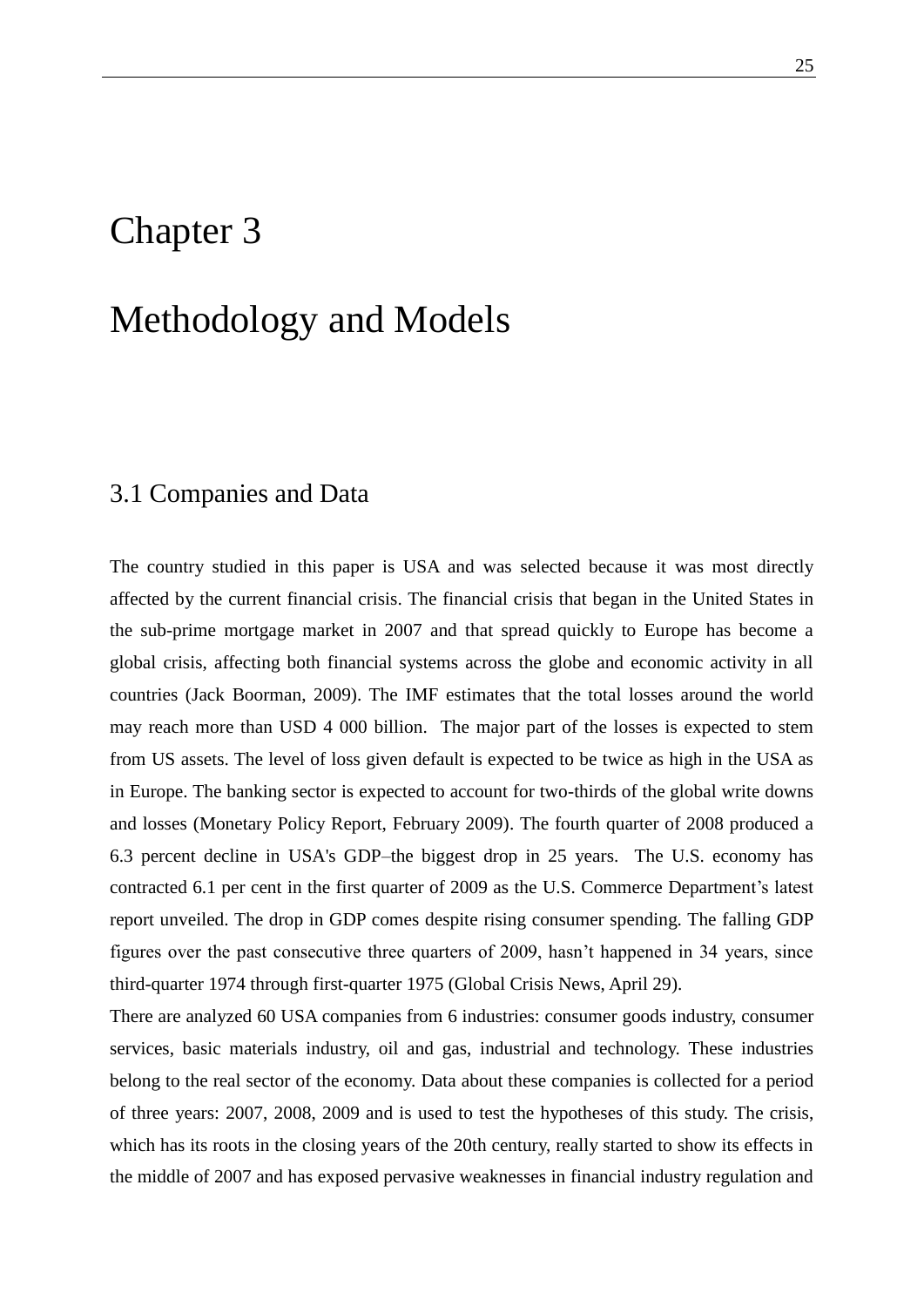the global financial system during 2008 and 2009 (Ben S. Bernanke, April 14, 2009). T-test, ftest, fixed effects test, regression analysis by using cross- section, time series and panel data is used to test the hypotheses of this study. As usual, firm-specific variables are observed as panel data, i.e. with a large number of observations in the cross-section (individuals) over short periods of time. If the panel dataset is not used then as usual there are some major drawbacks in the models. First, the (additional) information content of observing the same entity repeatedly is not totally exploited. Also additional problems associated with panel data may occur with incomplete data, sample selection and survivorship biases, and outliers in the data.

To be included in the sample firms must be listed NYSE Euronext, the holding company created by the combination of NYSE Group, Inc. and Euronext N.V., was launched on April 4, 2007. NYSE Euronext (NYSE/New York and Euronext/Paris: NYX) operates the world"s largest and most liquid exchange group and offers the most diverse array of financial products and services. Each firm must have financial data reported in the Reuters database for the all analyzed years and also each firm must have complete financial information for the entire sample period.

#### 3.2 Models and Variables

#### 3.2.1 Leverage Testing

1

Capital structure is a term that refers to the combination of different types of securities (debt, stocks) which are issued by a company to finance its assets. When a company has no debt it said to be unlevered, while a firm with debt in its capital structure is said to be leveraged. Two major leverage terms can be distinguished: operational leverage and financial leverage. Operational leverage is related to a company"s fixed operating cost and it increases the business (or the operating) risk. Financial leverage is related to fixed debt cost and increases the financial risk. Total leverage is then given by a firm"s use of both fixed operating costs and debt costs, implying that a firm's total risk equals business risk plus financial risk<sup>1</sup>. In this study of capital structure and its determinants, by leverage, I mean financial leverage.

<sup>&</sup>lt;sup>1</sup> For a textbook treatment of leverage and risk, see e.g. Brealy and Myers (2003).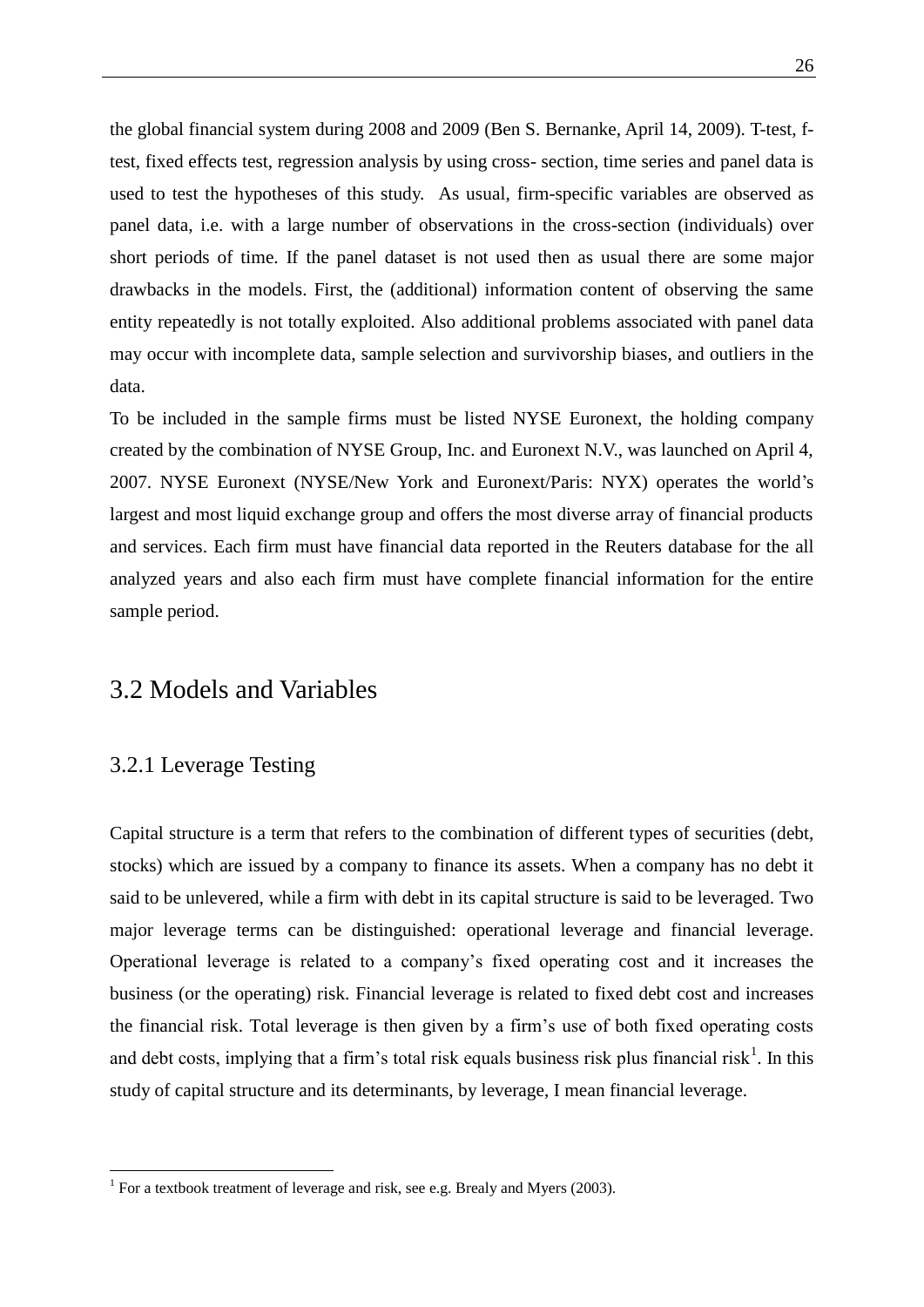There are many and different measures of capital structure. From them two major categories of leverage measures exist: those that are based on market value of equity, and those that are based on book value of equity. Book values are used primarily because using market values might yield doubtful results. For example, a decline in stock prices implies an increase in debt-to-value ratios with no increase in the amount of debt, if market values are used.

One of the most important problems is choosing an appropriate leverage measure as the dependent variable. In their paper Rajan and Zingales (1995), argue that the choice of this measure depends on the objective of the analysis. Though, they conclude that the best representation of past financing decisions is probably the ratio of total debt over capital (total debt plus equity).

Table 1 below lists the different measures of leverage and each measure's pros and cons, presented in Rajan and Zingales (1995).

For testing the first hypothesis, debt-to-value ratios are reported as a measure of leverage, for all the firms in sample. The debt-to-value ratios are analyzed for the whole period of 3 years (2007-2009). For each firm, data is gathered on its total debt-to-value ratio as well as on the ratio of short-term and long-term debt to capital from Reuters Datastream. In this part is analyzed the level of leverage for the US companies and its evolution across time for the period of interest. Also are analyzed the changes in short-term and long-term debt ratios to capital, where short-term is defined as a maturity of less than 1 year.

For this study, following leverage measures will be analyzed: the ratio of

- total liabilities over total assets,
- total debt over total assets,
- total debt over capital.

In this paper, total debt equals total liabilities less untaxed reserves.

**Table 1.** Different measures of leverage and corresponding pros and cons, according to Rajan and Zingales (1995).

| Leverage measure                    | Pros and cons                                                                                                                                                                                                                                                                                                       |
|-------------------------------------|---------------------------------------------------------------------------------------------------------------------------------------------------------------------------------------------------------------------------------------------------------------------------------------------------------------------|
| Total liabilities /<br>Total assets | + The broadest definition of leverage; proxy for what is left for shareholders in case of<br>liquidation.<br>Not a good indication of whether the firm is at risk of default in the near future.<br>- May overstate leverage since total liabilities includes items like accounts payable,<br>untaxed reserves etc. |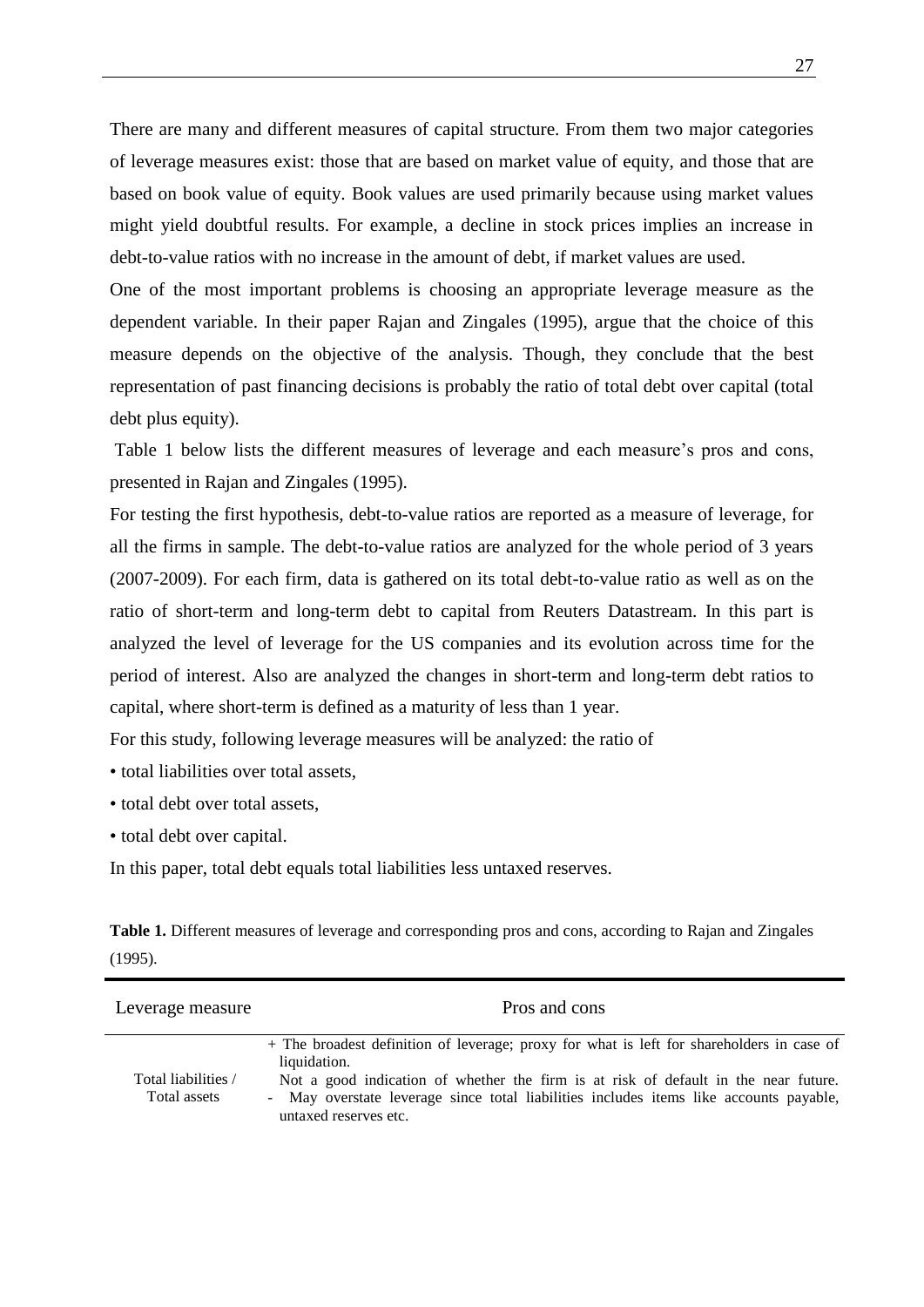| Total debt /<br>total assets | + Does not include liabilities like untaxed reserves or accounts payable (for transaction<br>purposes); more appropriate measure of leverage than (1) above.<br>Affected by level of trade credit (i.e. unpaid bills; makes up bulk of accounts<br>payable).                                                                                                                                           |
|------------------------------|--------------------------------------------------------------------------------------------------------------------------------------------------------------------------------------------------------------------------------------------------------------------------------------------------------------------------------------------------------------------------------------------------------|
| Total debt /<br>net assets   | $+$ Not influenced by trade credit. (Net assets $=$ total assets $-$ accounts payable $-$ other<br>liabilities).<br>- Still affected by factors that have nothing to do with financing, e.g. assets held against<br>pension liabilities.                                                                                                                                                               |
| Total debt /<br>Capital      | + Probably the best representation of past financing decisions (capital = total debt +<br>equity).                                                                                                                                                                                                                                                                                                     |
| EBIT /<br>Interest expense   | + Measure of the risk that equity holders will not be able to make fixed payments and<br>will have to give up control. Appropriate measure if investments equal in magnitude to<br>depreciation needed to keep the firm a going concern.<br>- Based in assumption that short-term liabilities like accounts payable and short-term<br>debt will be rolled over. Very sensitive to income fluctuations. |
| EBITDA/<br>Interest expense  | + Measure of the risk that equity holders will not be able to make fixed payments and<br>will have to give up control. Appropriate if no such investments as in (5) are needed.<br>- Same as for $(5)$ .                                                                                                                                                                                               |

The ratio of total debt over net assets cannot be readily observed, due to limitations in the data set.

#### 3.2.2 Pecking Order Model

As it was mentioned according to Shyam-Sunder and Myers (1999) the pecking order assumes that every capital outflow causes a financing deficit by the same amount of capital. As is known there are three sources of funding available to firms: retained earnings, debt, and equity. If you look from the point of view of an investor, equity is more risky than debt. This is why an outside investor will require a higher rate of return on equity than on debt. From the point of view of the firm, a better source of funds are retained earnings than is debt, and debt is a better source of financing than equity. This way, if a firm will be in need of funds, first of all the firm will fund the projects using retained earnings. If there are not enough retained earnings, then debt financing will be used. Thus, for a firm in normal operations, equity will not be used and the financing deficit will match the net debt issues. Equity will only be issued as a last resort due to significant costs of financial distress. By constructing a financing deficit variable from information on corporate cash flow one can test if the pecking order theory is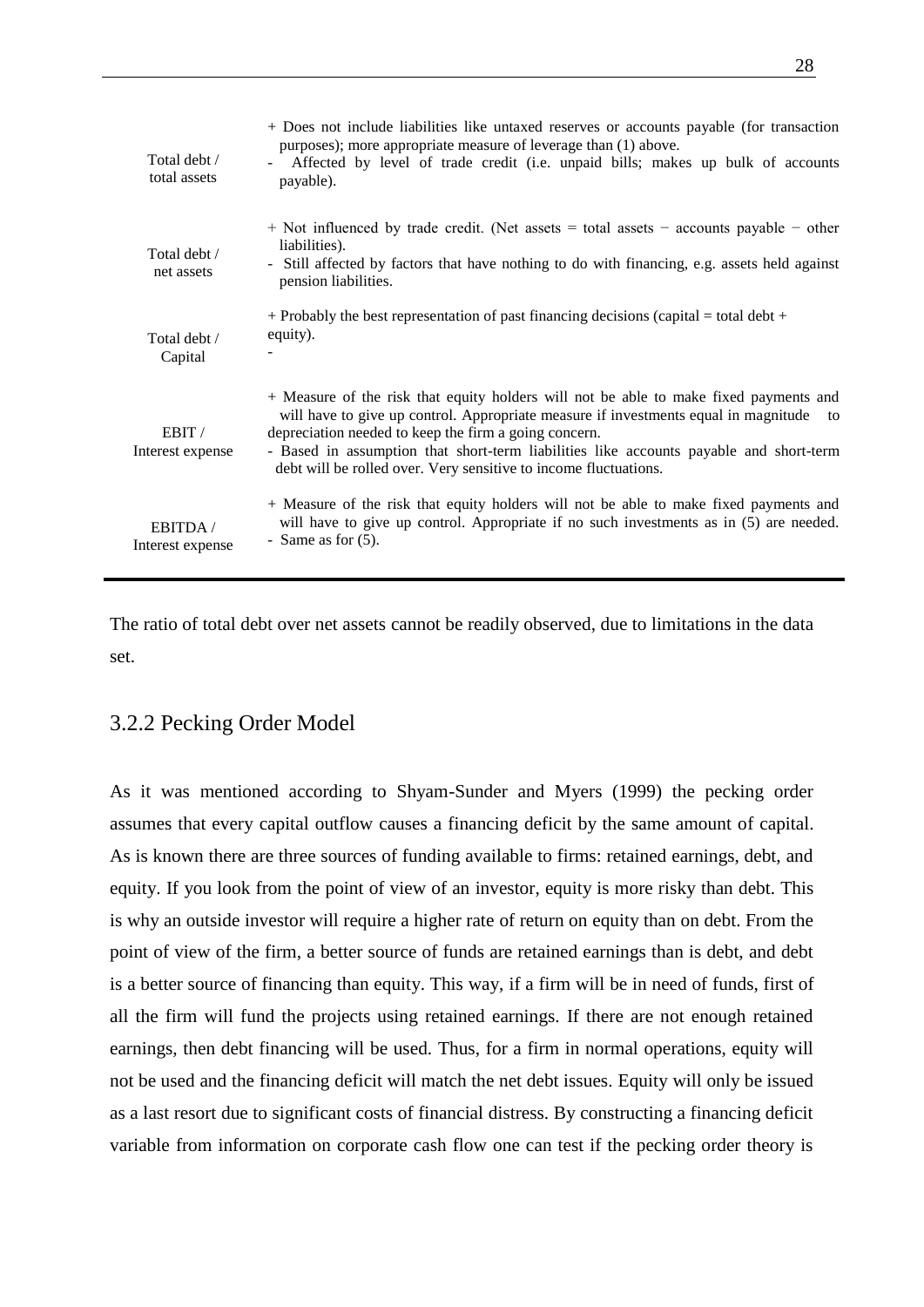relevant. The deficit variable is constructed by the sum of dividends, net investments, change in working capital and internal cash flow.

$$
DEF_{it} = DIV_{it} + I_{it} + \Delta W_{it} - C_{it} = \Delta D_{it} + \Delta E_{it}, \text{ if} \qquad \text{Equation 1}
$$
  

$$
DEF_{it} = DIV_{it} + I_{it} + \Delta W_{it} > C_{it}, \text{ otherwise } DEF_{it} = 0.
$$

The variables included in the equation are presented in the following table

| Variable                                      | Definition                                                                                                                                                                                                                                                                                                                  |
|-----------------------------------------------|-----------------------------------------------------------------------------------------------------------------------------------------------------------------------------------------------------------------------------------------------------------------------------------------------------------------------------|
| Firm i, Year t                                | Refers to firm, i, and year, t                                                                                                                                                                                                                                                                                              |
| Net Financing Deficit, DEF <sub>it</sub>      | Surplus / deficit during year t                                                                                                                                                                                                                                                                                             |
| Cash Dividend Paid, DIV <sub>it</sub>         | Cash dividend paid at end of year t                                                                                                                                                                                                                                                                                         |
| Net Investments, $I_{it}$                     | Net capital expenditures of firm i at time t (i.e., $I_{it}$ =changes in<br>total assets from time $t-1$ to time $t$ – changes in total liabilities<br>from time $t-1$ to time $t$ );                                                                                                                                       |
| Change in Working Capital,<br>$\Delta W_{it}$ | Change in working capital in year t (i.e., $\Delta W_{it}$ =change in<br>operating working capital + change in cash and cash<br>equivalents + change in current debt);                                                                                                                                                      |
| Net Internal Cash Flow, $C_{it}$              | Cash flow after interest and taxes (i.e., $C_{it}$ = income before<br>extraordinary items +depreciation and amortization +<br>extraordinary items and discontinued operations +deferred<br>taxes + equity in net loss - earnings + other funds from<br>operations + gain(loss) from sales of PPE and other<br>investments); |
| Net debt, $\Delta D_{it}$                     | Net debt issued in year t (i.e., $\Delta D_{it}$ =long-term debt issuance -<br>long-term debt reduction);                                                                                                                                                                                                                   |
| Net Equity Issuance, $\Delta E_{it}$          | Net equity issued in year t (i.e., $\Delta E_{it}$ = sale of common stock<br>minus stock repurchases)                                                                                                                                                                                                                       |

**Table 2.** Summary of variables for testing the pecking order theory.

When having defined the deficit variable, testing the pecking order should be fairly straight forward:

$$
\Delta D_{it} = \alpha + \beta_{PO} DEF_{it} + \varepsilon_{it}
$$
 Equation 2

 $\varepsilon_{it}$  - error term.

This is the general form of the model testing for POH and if net deficit is to be entirely financed with net debt issuance the following hypothesis according to the model must be true: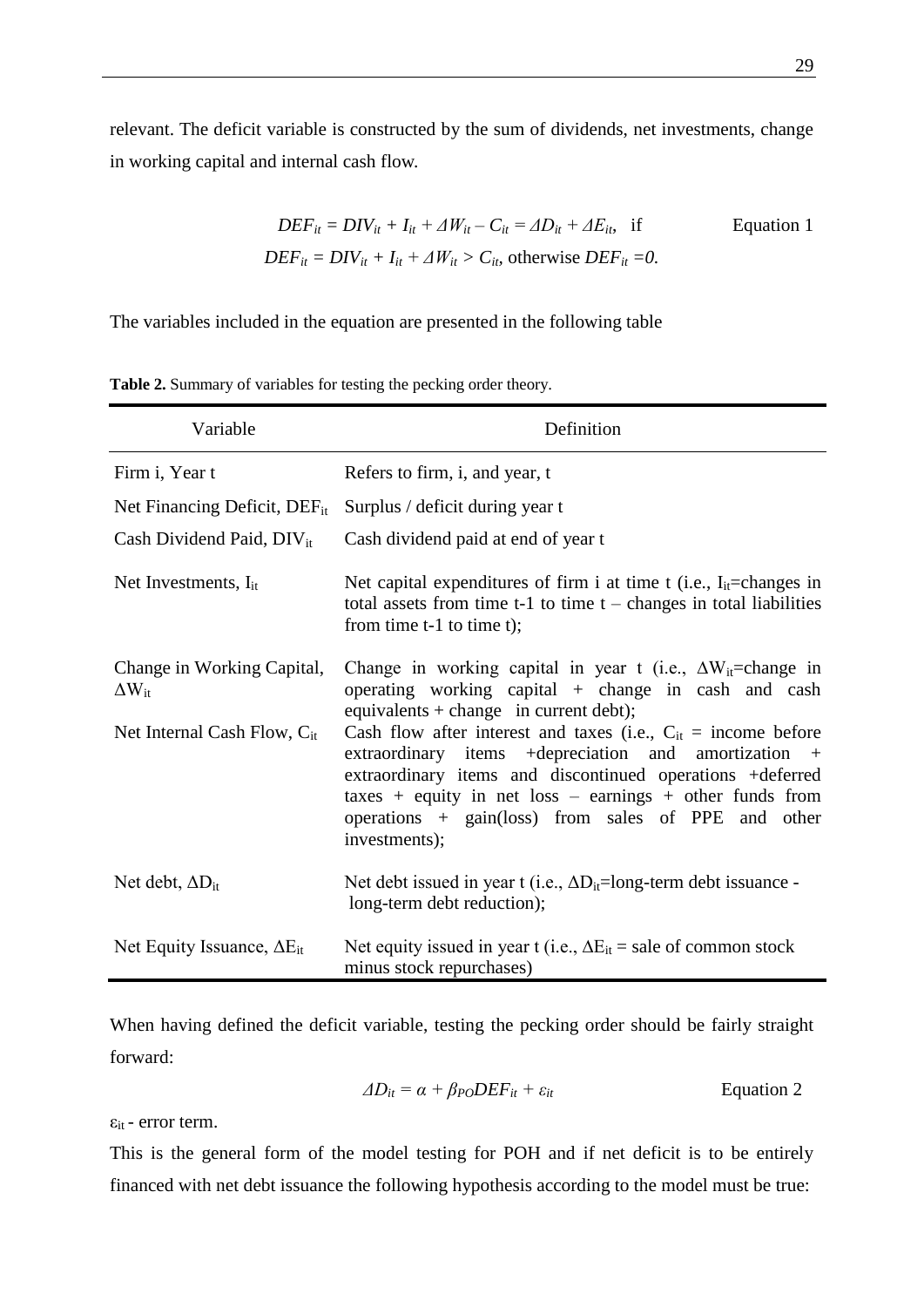$$
\beta_{PO} = 1.
$$
 Hypothesis 1

Since the assumption is that the net deficit of firms will not be entirely financed by debt a rejection of the  $\beta_{PO} = 1$  will satisfy the second hypothesis of this study.

As opposed by Shyam-Sunder and Myers (1999) there might be factors in equation that do not affect the net debt issuance on an aggregate level. The different components in DEF may have different impact on ΔD. For this to be tested it is needed to stress the variables on a separate basis and therefore also run the equation in its disaggregated form.

$$
\Delta D_{it} = \alpha + \beta_{DIV} DIVit + \beta_l I_{it} + \beta_W \Delta W_{it} - \beta_C C_{it} + \varepsilon_{it}
$$
 Equation 3

For the aggregation step to be justified the following pecking order theory hypothesis must therefore be true:

$$
\beta_{DIV} = \beta_I = \beta_W = \beta_C = 1.
$$
 Hypothesis 2

Again a rejection of the PO hypothesis stated above will sustain the fact that a firm will not be financed entirely by debt in current crisis.

#### 3.2.3 Dynamic Partial-Adjustment Trade-off Model

According to the trade-off theory the companies are constantly striving to achieve an optimal capital structure. This optimum is achieved by reaching a target debt level. As a result of the cyclical nature of economy this level is influenced by disturbances which cause firms distraction from reaching this optimum. If being distracted, the firm would have to return back to the target debt level. Having a stable point of optimal debt would therefore result in a mean reverting behavior.

In the dynamic version of the classic trade-off theory, objective leverage can be time-varying. If the companies are deviating from the optimal capital structure, the theory states that there will be correction toward the "optimal" target. The most important objective of capital structure study using dynamic partial adjustment models is then to approximate the speed of adjustment. Flannery and Rangan (2006) investigate whether United States firms really have long-run target capital structures and if they do, then how quick they adjust to this target.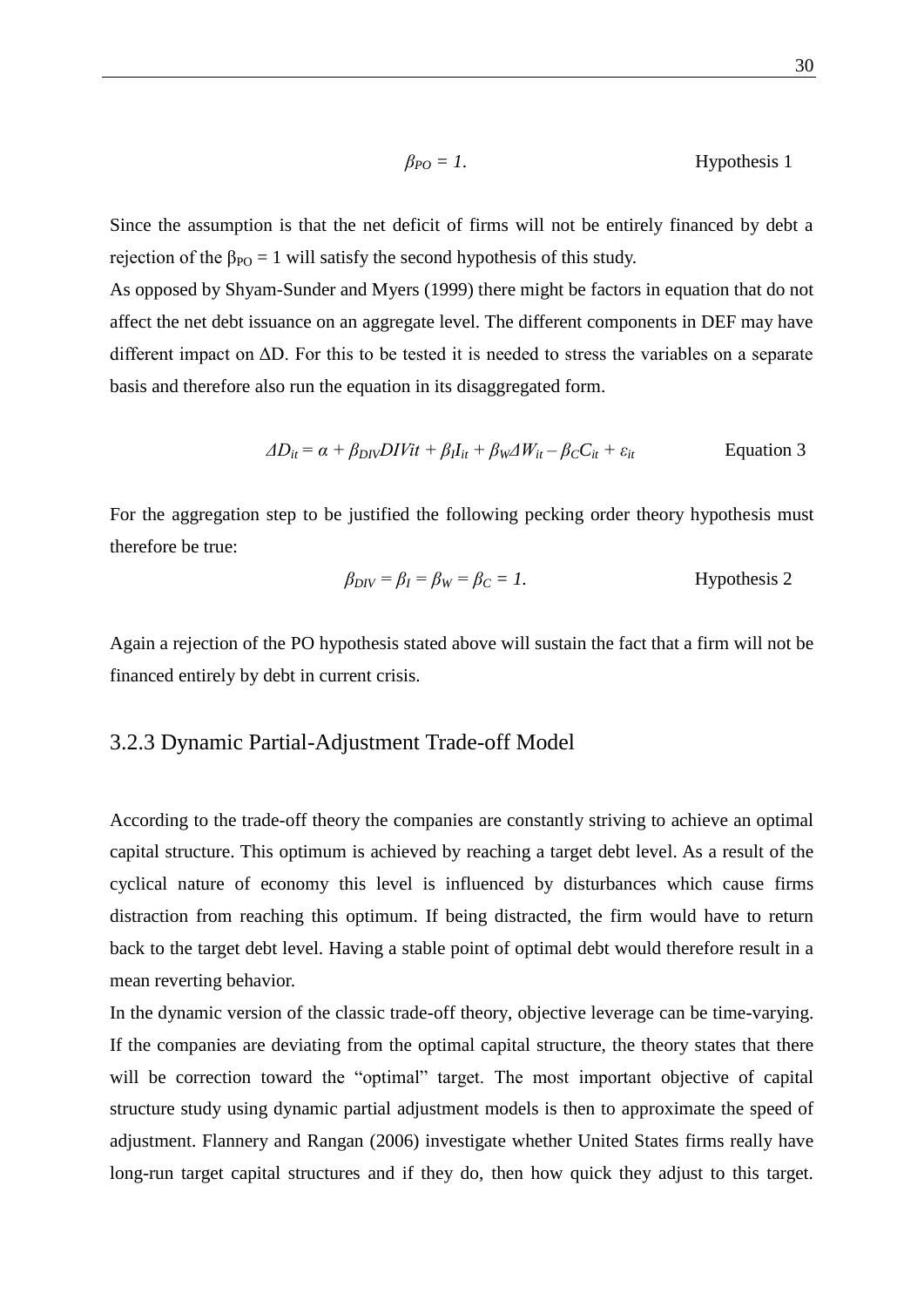Flannery and Rangan (2006) pay attention to the model specification and econometric methods they use, emphasizing the need to take the panel nature of the data in consideration. Target leverage of a particular firm i at a future time  $(t+1)$  is determined by a set of firm characteristics denoted  $X_{it}$ . These characteristics represent the trade-off between the costs and benefits of debt in various capital structures. From this we can deduce the aimed leverage given by:

$$
MDR_{i, t+1} = \beta X_{it}, \qquad \qquad \text{Equation 4}
$$

Here MDR  $_{i,t+1}$  denotes market debt ratio and  $\beta$  is a coefficient vector. In the case firms would have a target capital structure there would have been at least some elements of β different from zero. The Flannery/Rangan (2006) partial adjustment model is the following:

$$
MDR_{i, t+1} = (\lambda \beta) X_{it} + (1-\lambda) MDR_{i, t} + \mu_i + \delta_{i, t+1},
$$
 *Equation 5*

In this model  $\lambda$  is the adjustment speed coefficient,  $\mu_i$  a time-invariant unobserved variable (firm fixed effect), and  $\delta_{i,t+1}$  an error term. All firms are assumed to have the same speed of adjustment and catch the degree to which deviations from optimal level of leverage are eliminated in each period. If the current deviation from the target debt ratio marginally increases, the difference between the future and the current debt ratio increases by λ. When  $\lambda$ =0, this means that the speed of adjustment is zero, so, there is no adjustment at all. When  $\lambda$  $= 1$ , the speed of adjustment is very high, this implies that the debt ratio is always at its target value.

Instrumental variable estimations controlling for time-invariant and firm-invariant unobserved variables (time and firm fixed effects) of the partial adjustment model are presented in table 3:

| Variable                    | Definition                                                                   |
|-----------------------------|------------------------------------------------------------------------------|
| Market leverage, $MDR_{it}$ | Total Liabilities/(Total Liabilities+ Market Value of Equity;                |
| Profitability, $P_{it}$     | EBITDA / (Total Liabilities + Equity);                                       |
| Size, $S_{it}$              | Natural Logarithm of Sales;                                                  |
| Market-to-Book, $MTB_{it}$  | (Total Liabilities + Market value Equity) / (Total liabilities +<br>Equity); |

**Table 3.** Summary variables for testing the trade-off model.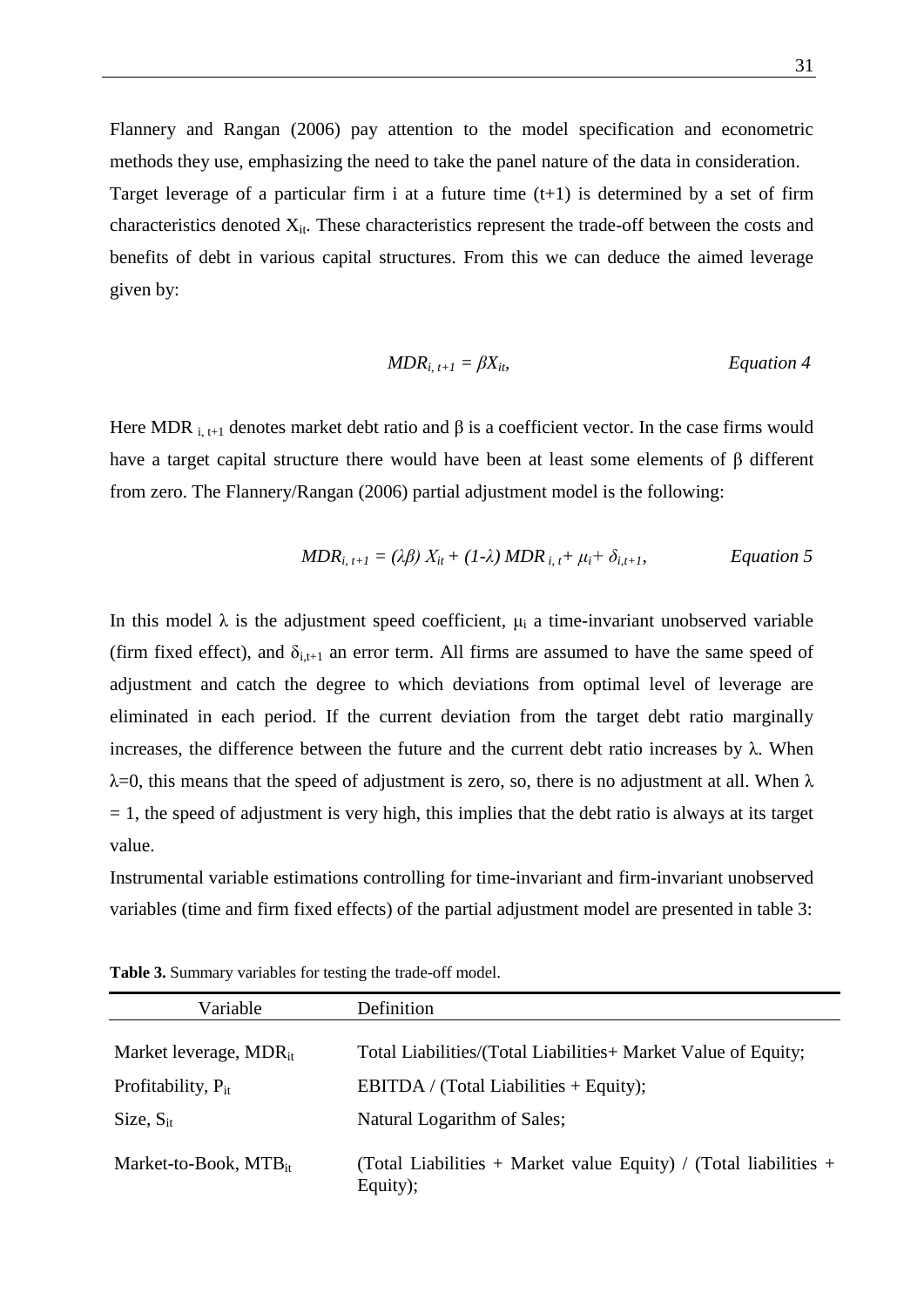| Tangibility, $T_{it}$                                | Fixed Assets / (Total Liabilities $+$ Equity);                          |  |  |  |  |
|------------------------------------------------------|-------------------------------------------------------------------------|--|--|--|--|
| Depreciation, $Dp_{it}$                              | Depreciation encountered by firm i, in year t;                          |  |  |  |  |
| Expected Inflation, $EI_{it}$                        | CPI forecasts by Economist Intelligence Unit;                           |  |  |  |  |
| $R&D$ Expenditure, $R&D_{it}$                        | Research and Development Expenditures reported by firm i, in<br>year t; |  |  |  |  |
| No R&D Expenditure<br>Reported [Dummy], $R\&Dd_{it}$ | 1-No R&D Expenditures Reported; 0-R&D Expenditures<br>Reported;         |  |  |  |  |
| Firm is rated [Dummy], $Rd_{it}$                     | 1-The Firm is Rated, 0-The Firm is not Rated;                           |  |  |  |  |

## 3.2.4 Dynamic Partial-Adjustment Trade-off Model with Macroeconomic Determinants.

The dynamic partial-adjustment capital structure model is tested in this paper in order to find out which will be the financing decisions of U.S. companies in the times of current crisis. How the firms will choose their capital structure in the conditions of shock to all the aggregate macroeconomic variables.

Thus again, following Flannery and Rangan (2006), I estimate the impact of macroeconomic situation on the capital structure adjustment speed. Particularly, I model the target debt level of firm i in period t+1 (MDR<sub>i, t+1</sub>) as a linear function of a set of lagged macroeconomic variables (Macro<sub>t</sub>) and firm characteristic variables  $(X_{i,t})$ , which are the same as in Equation (5). So rearranging the model yields the following:

$$
MDR_{i, t+1} = (1-\lambda) \, MDR_{i, t} + (\lambda \beta) \, X_{it} + (\gamma \eta) \, Macro_t + \mu_i + \delta_{i, t+1}, \qquad \text{Equation 6}
$$

The dummy variables for year will not be incorporated in the following panel regression since these may absorb the time-varying effect of macroeconomic conditions on capital structure. The macroeconomic conditions are defined by a set of macroeconomic factors. In order to test the influence of macroeconomic conditions on the speed of capital structure adjustment is important to analyze these factors. In concordance with Korajczyk and Levy (2003) and,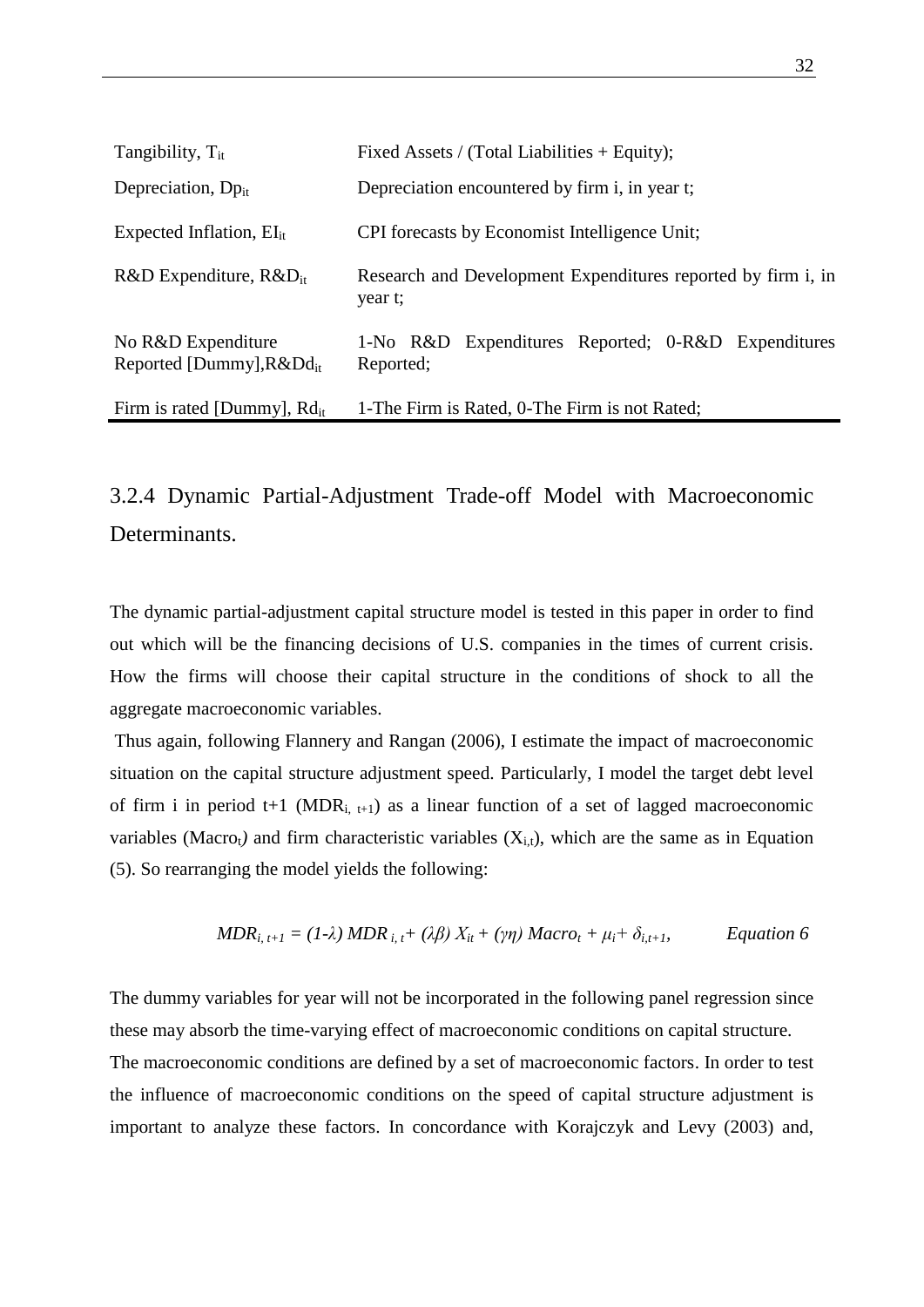Cook and Tang (2008) these factors include term spread, default spread, GDP growth rate, and the price-output ratio.

The term spread is measured as the difference between long-term and short-term rate of interest. In our case this factor is measured as the difference between the U.S. twenty-year government securities yield and three-month Treasury-bill yield<sup>2</sup>. High term spread is viewed as a strong interpreter for a good economy (Stock and Watson, 1989; Estrella and Mishkin, 1998). Therefore, is expected a faster adjustment speed in good macroeconomic conditions as predicted by a high term spread.

Default spread is defined as the difference between the average yield of bonds rated Baa and the average yield of bonds rated Aaa, each rated by Moody"s. Following Korajczyk and Levy (2003) and Fama and French (1989), the default spread, that is, an average yield on Baa less Aaa Moody"s rated corporate bonds with maturity of approximately 20 to 25 years, as a proxy for time variation in expected bankruptcy costs.

Tracking long-term business cycle conditions is observed that this indicator is higher for the period of recessions and lower during expansions (Fama and French, 1989). Consequently, is expected that companies will adjust capital structure faster when default spreads are lower.

In economics, a recession is a [business cycle](http://en.wikipedia.org/wiki/Business_cycle) contraction, a general slowdown in economic activity over a period of time (Merriam-Webster Online Dictionary). Production as measured by [Gross Domestic Product](http://en.wikipedia.org/wiki/Gross_Domestic_Product) (GDP) falls for two or more successive quarters of a year in recession. I use the real GDP growth rate as a direct indicator of macroeconomic situation<sup>3</sup>. In good macroeconomic conditions the real GDP growth rate is higher and consequently, a faster adjustment speed is expected.

In the analysis I will also employ an indicator of future stock market performance which is price-output ratio. The price-output ratio is calculated as the S&P500 stock price index in January in a given year scaled by GDP from the previous year.<sup>4</sup> It has been observed that this price-output ratio tracks an important part of variation in both expected returns and excess returns on the aggregate stock market. The mean reversion in the price-output ratio implies that expected returns are high if current stock prices are low relative to current GDP. Therefore, everything else held fixed, I anticipate the adjustment speed of capital structure to be higher when the price-output ratio is lower.

1

 $2$  The data can be found at the Federal Reserve Statistical Release web-page [http://www.federalreserve.gov/releases/h15/data.htm.](http://www.federalreserve.gov/releases/h15/data.htm)

Data is retrieved from U.S. Department of Commerce, [http://www.bea.gov/.](http://www.bea.gov/)

<sup>4</sup> [http://www.econ.yale.edu/~shiller/data.htm.](http://www.econ.yale.edu/~shiller/data.htm)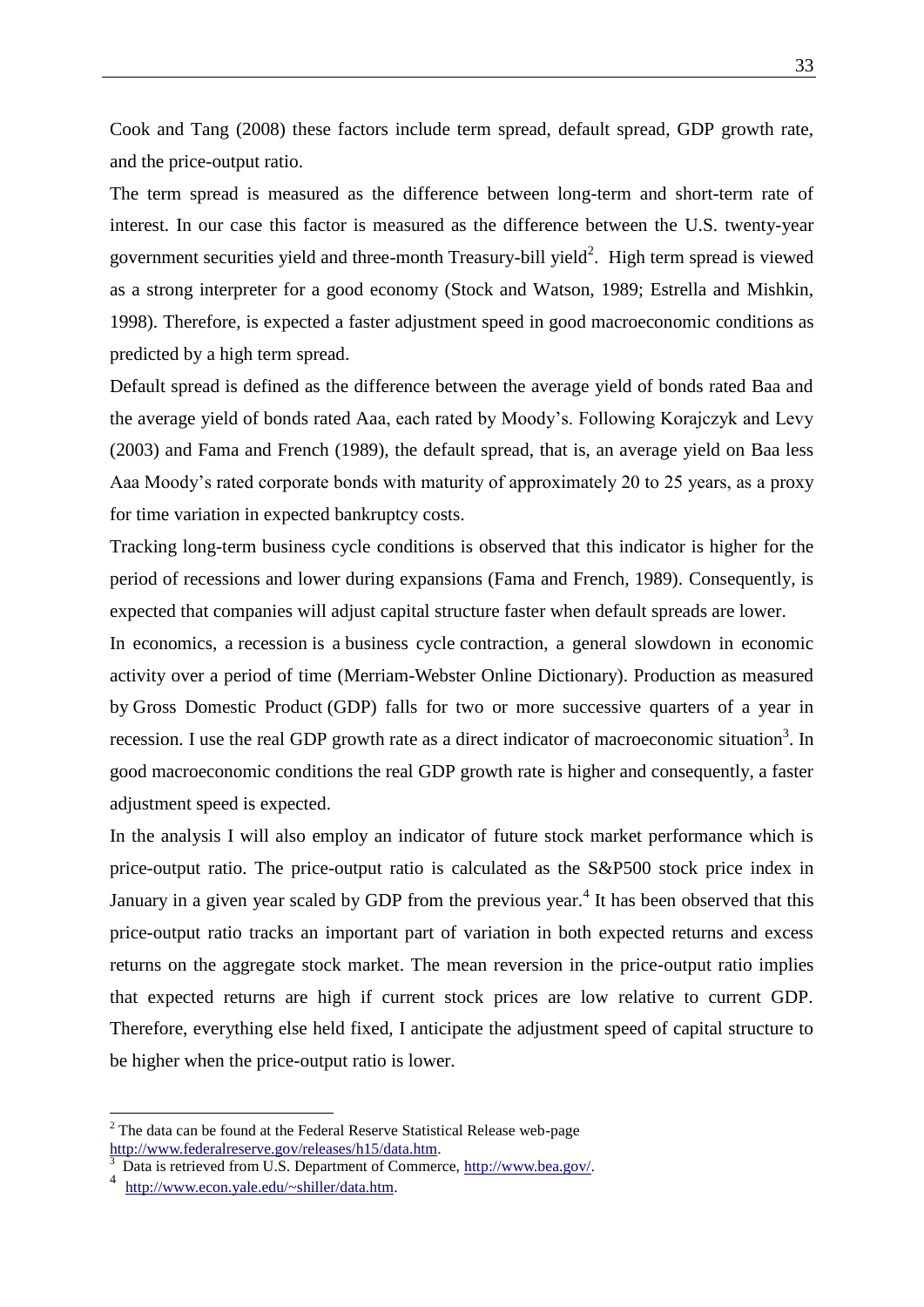#### 3.2.5 Conventional Model

In the most empirical studies on capital structure determinants there is a list of variables that most probable affect capital structure choices. These variables suggested by Harris/Raviv (1991) in their theory review are: fixed assets, non-debt tax shields, investment opportunities, firm size, earnings volatility, default risk, profitability, advertising expenditures, R&D expenditures, and product uniqueness. Harris/Raviv (1991, p. 334) even suggest that available studies "generally agree" on these determinants, although already the classic paper by Titman/Wessels (1988) finds no significant impact of non-debt tax-shields, volatility, collateral value, or future growth on debt ratios.

This pattern of ambiguous and in part contradictory evidence can be traced through the empirical literature ever since Modigliani/Miller (1958). Still, the recent evidence has at least reached consensus on some variables and financing patterns that appear sufficiently robust empirically.

Frank and Goyal (2003) presents a conventional leverage regression model consisting of four explanatory factors; growth, profitability, size, and tangibility. The reason for including these factors is that they have historical significant impact on leverage and have therefore survived many tests. Interpreting the trade-off and pecking order theory these variables will have specific impact on debt issuance.

In their influential empirical study, Rajan/Zingales (1995) study the determinants of capital structure choices in main developed countries. In general, the authors find corporate leverage and its determinants in the G-7 countries to be fairly alike. Their proof serves as a starting point for variable choice in empirical studies since, comprising the factors growth, profitability, tangibility and size.

As suggested by Frank/Goyal (2007) using only the mentioned above factors and omitting expected inflation and the median industry debt ratio leads to misspecifications, reporting other factors statistically insignificant or changing their signs. They make a study taking the data on U.S firms for the period 1950-2003 from COMPUSTAT, the authors find several cross-sectional factors of leverage that are "reliably important". They make a list which includes 25 variables from earlier literature and find that six core variables are able to robustly explain 27 % of cross-sectional variation in leverage. Only 2 % of the variation is explained by remaining 19 determinants.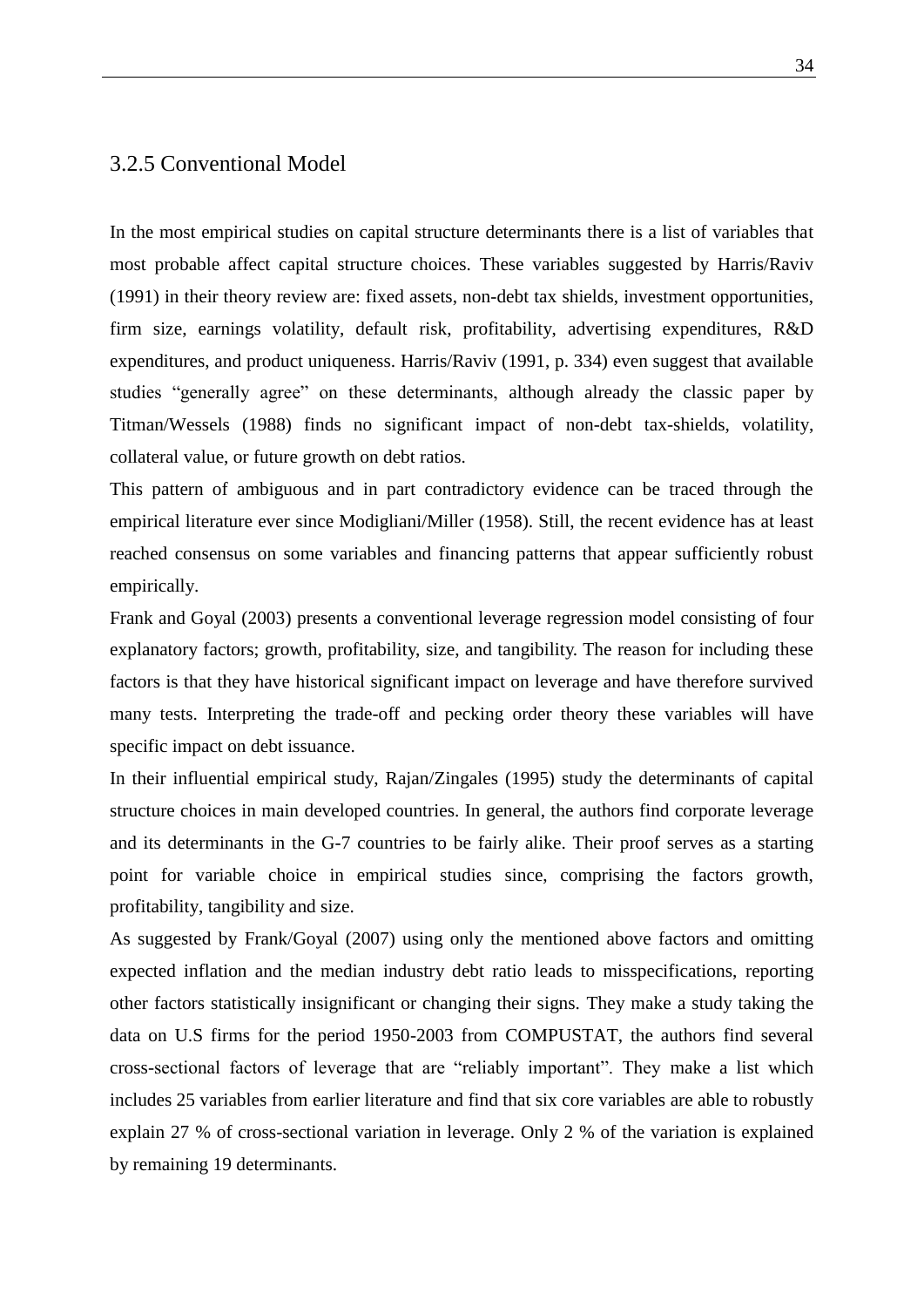The conventional leverage regression is intended to explain the level of leverage, while the pecking order regression is intended to explain the change rather than the level (Frank, Goyal (2002)), the regression equation then takes the following form:

$$
MDR_{it} = \alpha + \beta \Delta T_{it} + \beta \Delta MTB_{it} + \beta \Delta S_{it} + \beta P_{it} + \beta \Delta IMD_{it} + \beta DEF_{it} + \beta \Delta EI_{it} + \varepsilon_{it}
$$

*Equation 6*

The conventional regression is run in first differences with the financing deficit as an added factor. ∆ denotes the first differences between years.

The description of variables used in conventional model regression is presented in the table 4 below.

| Variable                                     | Definition                                                                                                     |
|----------------------------------------------|----------------------------------------------------------------------------------------------------------------|
| Market leverage, MDRit<br>Profitability, Pit | Total Liabilities/(Total Liabilities+ Market Value of Equity;<br>EBITDA / (Total Liabilities + Equity);        |
| Size, Sit                                    | Natural Logarithm of Sales;                                                                                    |
| Market-to-Book, MTBit                        | (Total Liabilities + Market value Equity) / (Total liabilities +<br>Equity);                                   |
| Tangibility, Tit                             | Fixed Assets / (Total Liabilities $+$ Equity);                                                                 |
| <b>Industry Median Debt,</b><br><b>IMDit</b> | Median of Market Leverage by NACE code and by year.<br>Industry is defined as the first digit NACE code level. |
| Expected Inflation, Elit                     | CPI forecasts by Economist Intelligence Unit:                                                                  |
|                                              | Net Financing Deficit, $DEF_{it}$ Surplus / deficit during year t                                              |

**Table 4.** Summary variables for testing the conventional model.

In what follows I will summarize these core determinants of capital structure and their predicted effect on leverage by classic capital structure theories.

#### **Tangibility**

From the point of view of testing the pecking order, the most important of the conventional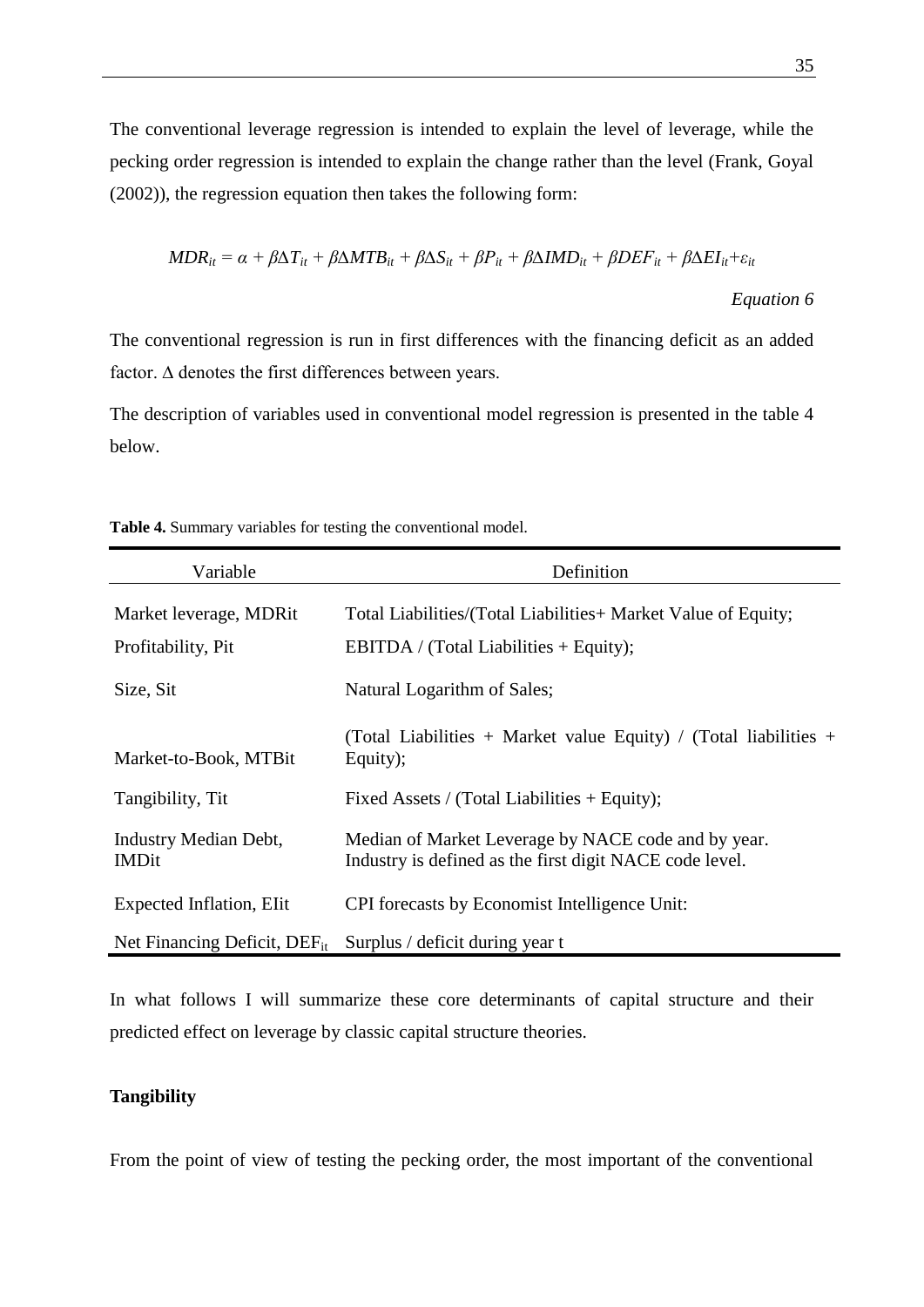variables is tangibility which is measured as the ratio of fixed assets to total assets. In line with Harris and Raviv (1991), under the predictions of pecking order theory, someone can expect that firms with little tangible assets would have bigger asymmetric information problems. In this way, firms with few tangible assets will tend to collect more debt over time and become more highly levered. Hence, Harris and Raviv argue that the pecking order predicts that  $β_T < 0$ .

Findings by Rajan and Zingales (1995) and Gaud et al (2005) are consistent with the trade-off theory saying that tangible assets are appropriate for the reason of raising debt since it act as good guarantee. It also seems to diminish the cost of financial distress. Closing this, firms with large ratios of tangible assets would be expected to raise more debt. On the other hand, a positive relationship between available tangible assets and leverage is consistent with the pecking order theory as well, if collateral reduces the relevance of asymmetric information, thereby making the preference order less strict.

#### **Growth (Market-to-Book)**

As usual firms with high market-to-book ratios are often thought to have more future growth opportunities. There also may be a concern that debt could limit a firm"s ability to seize such opportunities when they appear Myers (1977). Goyal, Lehn, and Racic (2002) find that when growth opportunities of defense firms decline, these firms increase their use of debt financing. Barclay, Morellec, and Smith (2001) present a model showing that the debt capacity of growth options can be negative. The common prediction is that  $\beta_{MTB}$ <0 and this is consistent with the trade-off theory. This also might be because the availability of growth opportunities might increase expected costs of financial distress, resulting in lower leverage.

The pecking order theory stretches that small firms faces larger information asymmetries and therefore raise more debt. In order to minimize such asymmetries, firms with high growth will seek to issue debt. Since high growth firms traditionally have higher market-to-book ratios this measure will be used as a proxy (Frank and Goyal, 2003). Also current and future growth must arise from (real) investments, which should be financed with more debt according to the pecking order theory. Thus, the negative relation between leverage and growth is not consistent with the pecking order theory.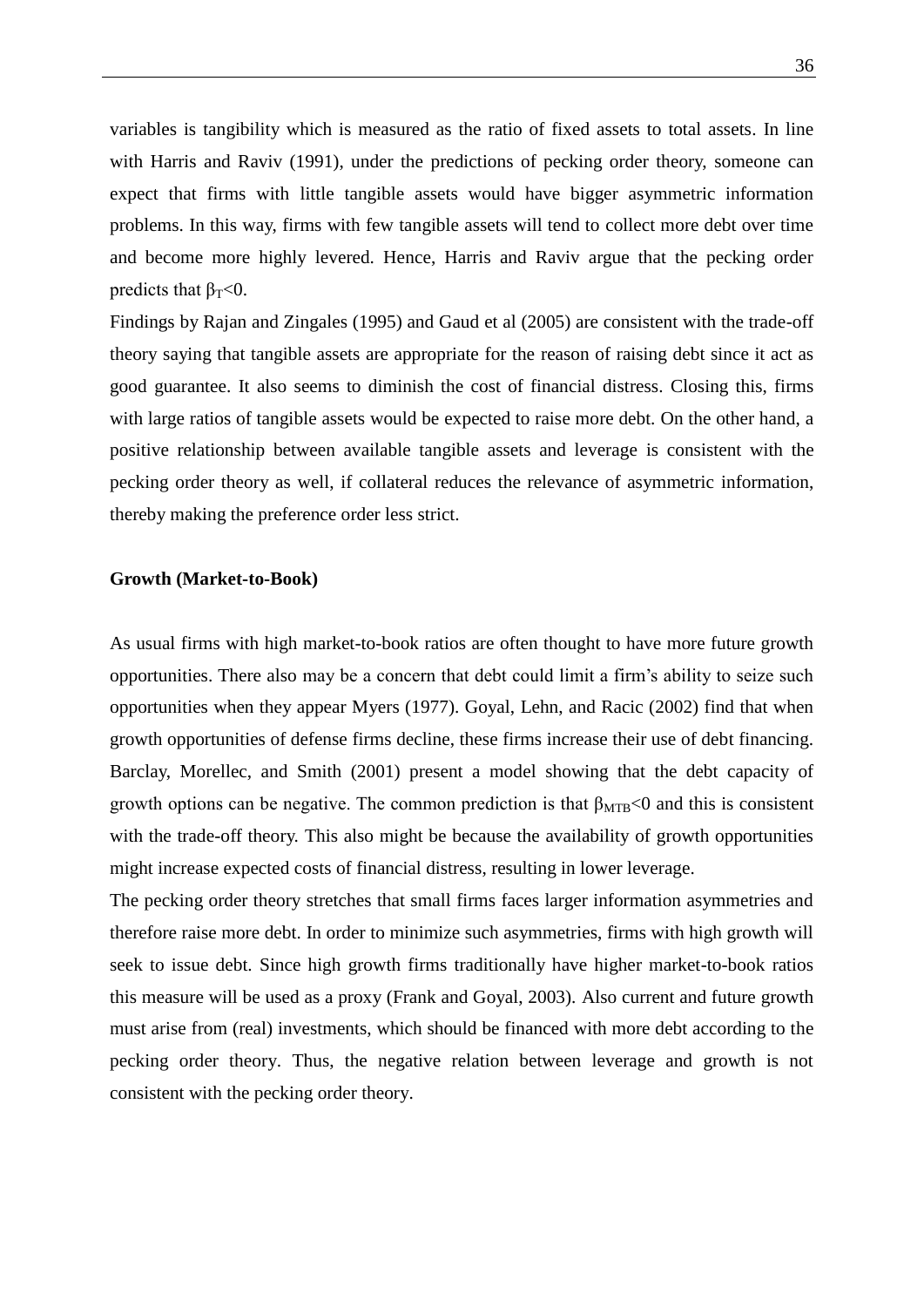#### **Size (Sales)**

The trade-off theory suggest that there is a negative relationship between size and probability of default and concludes that larger firms should therefore be more leveraged. This is being consistent with the findings of Rajan and Zingales (1995) and Frank and Goyal (2003). Larger or more mature firms are likely to have lower default risk, and are less opaque than smaller firms due to their established track record of success and the attention received from analysts and rating agencies (thus reducing informational asymmetries). These arguments imply a potential for higher leverage.

According to the pecking order theory, the prediction on the size-leverage relationship is not clear due to the ambiguous impact of a reduced degree of asymmetric information on the relative agency costs of cash versus debt versus equity (Ralf Elsas and David Florysiak, 2008).

Rajan and Zingales (1995) find that pecking order theory predicts larger firms to raise more debt since they are considered more diversified and therefore less risky. Consequently more debt is found in capital structures for large firms due to lower information costs and good reputation in debt markets.

#### **Profitability**

According to the trade-off theory more profitable firms should use more debt because of the tax shield. This happens since they have the possibility to shield more profit in order to get tax benefits associated with the use of debt tax shields. Also if higher profitability decreased the expected costs of financial distress (assuming some stationarity of profitability), one would expect to find profitability to increase leverage under the trade-off theory.

But this is not a common finding since both Fama and French (2002) and Frank and Goyal (2003) finds that there often is a negative relationship between leverage and profitability. Kayhan/Titman (2007) also finds this relation in their analysis of changes in debt ratios, but the effect is relatively weak. In dynamic trade-off studies, profitability is also obviously negatively linked to leverage. It is generally observed that the financing behavior of firms is likely to change over time. For example, Frank/Goyal (2007) finds that profitability has lost some of its explanatory power for U.S. firms' capital structures over the last decades.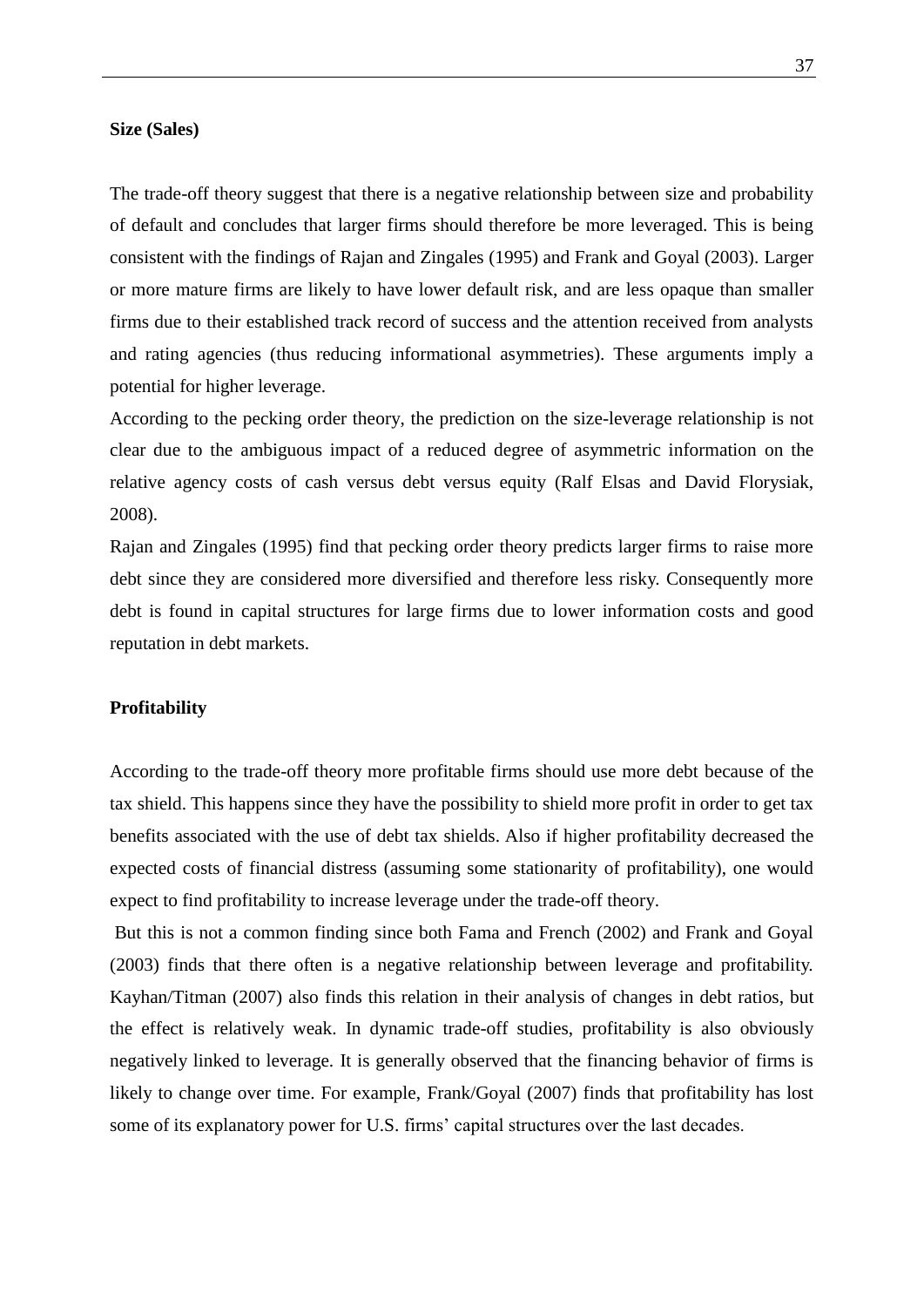A conclusion from what was said above and which is consistent with the pecking order theory is the fact that more profitable firms have a reduced need for external financing. The profits will therefore be used to pay down debt and the firms will achieve a low debt ratio over time. Also, since higher profitability will translate into more free cash flow, debt should be more valuable due to its disciplining effect on managers. Thus, the finding of a negative relationship is more consistent with the pecking order theory, because higher cash flows with everything else held constant reduce the necessity to issue debt.

#### **Industry Median Debt Ratios**

From the previous studies the industry median debt variable has been found to have high explanatory power and is most often positively correlated with leverage. This seems obvious in analysis where we have just one variable, but in a multivariate context the median leverage should not any longer affect leverage, this is because one controls for the determinants of capital structure at the same time. To clarify the explanatory power, Frank/Goyal (2007) state that managers use industry median leverage as a point of reference within the industry or some kind of target capital structure to which they adjust (e.g. Hovakimian et al. (2001) find that firms adjust to the industry median leverage). On the other hand, the connection might be explained by industry median leverage accounting for absent factors common to the industry, such as product market interactions or the nature of competition.

In their study, MacKay/Phillips (2005) also imply that firms" operational leverage relative to the industry median and the industries" degree of competition are important determinants of capital structures.

#### **Expected Inflation**

In the cross-sectional studies there is evidence that the connection between expected inflation and the level of debt is positive. Expected inflation is probably the least reliable factor among the six main factors suggested by Frank/Goyal (2007) due to estimation relying upon the trouble to observe expectations in general and the low occurrence of observations for macroeconomic data.

If interpreting the trade-off- and pecking order theory the mentioned above variables will have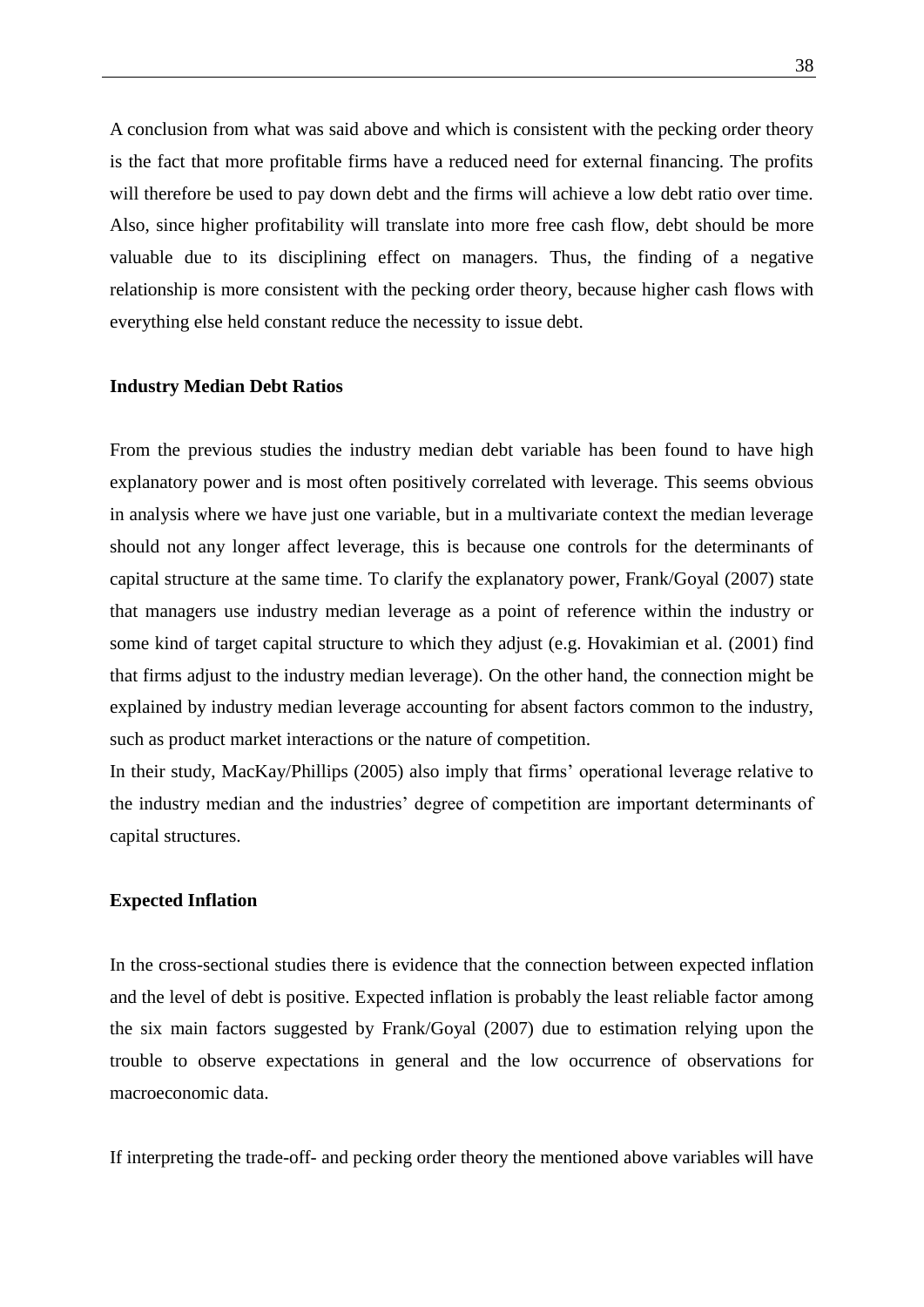specific impact on net debt issuance which is summarized in table 5.

| <b>Factor</b>               | <b>Trade-off theory</b> | <b>Pecking-order theory</b> |
|-----------------------------|-------------------------|-----------------------------|
| Tangibility                 | $^{+}$                  | $(+)$                       |
| Growth                      | -                       | $^+$                        |
| <b>Size</b>                 | $^{+}$                  | $^{+}$                      |
| <b>Industry Median Debt</b> | $^{+}$                  |                             |
| <b>Expected Inflation</b>   | $^{+}$                  |                             |
| Profitability               | $^{+}$                  |                             |

**Table 5.** Summary of Expected Signs on Coefficients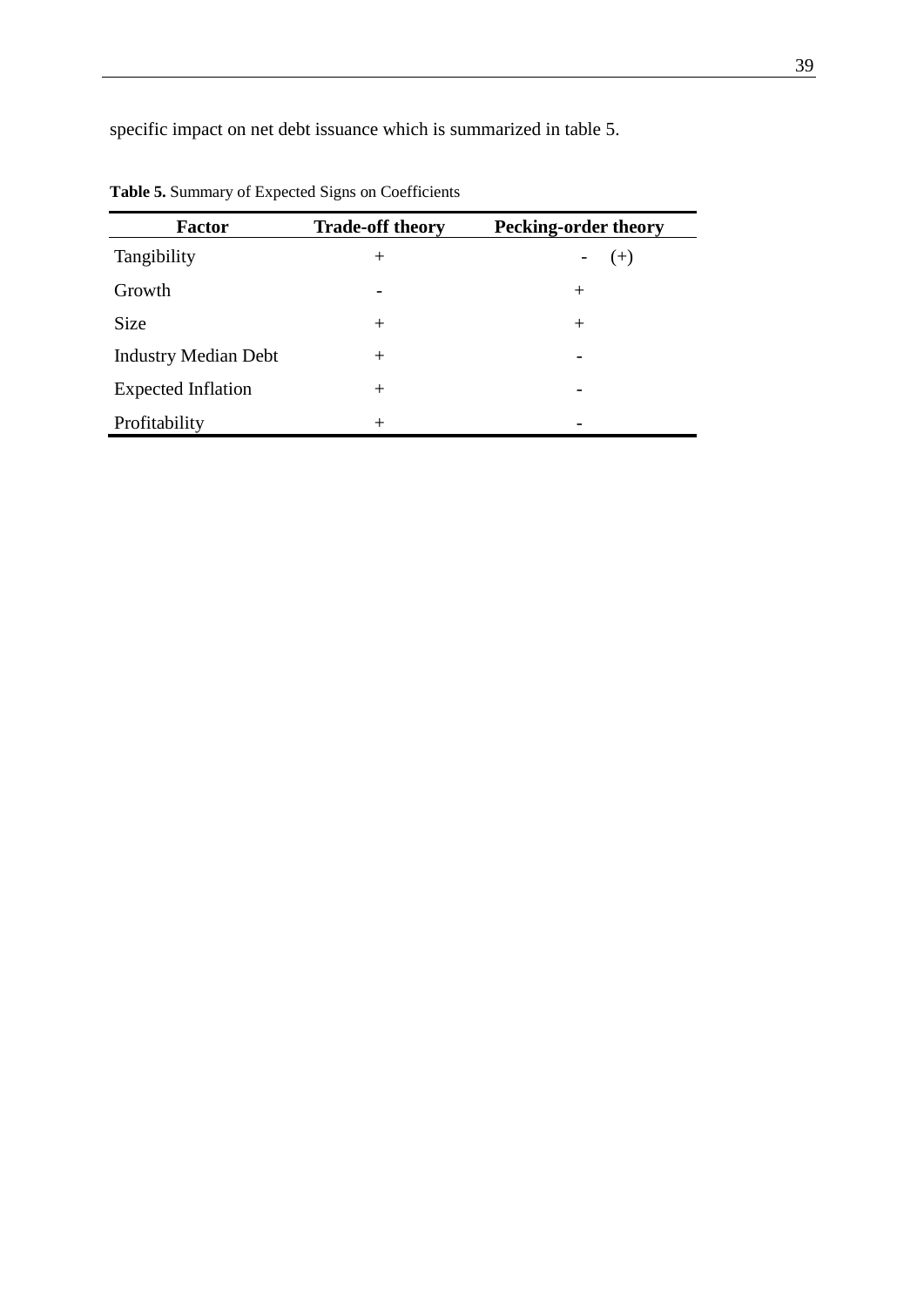# Chapter 4

# Empirical Results

### 4.1 Leverage testing

Table 6, bellow, presents the mean and median figures of the leverage measures that were discussed before. As is possible to observe from the data, USA companies are not so high leveraged and more off, the ratios are decreasing for the examined period of time.

| Year               |               | 2007 | 2008 | 2009 | Average |
|--------------------|---------------|------|------|------|---------|
| Total liabilities/ | Mean $(\%)$   | 57,2 | 57,3 | 57,7 | 57,4    |
| Total assets       | Median $(\%)$ | 55,5 | 59,0 | 57,3 | 57,3    |
| Total debt/        | Mean $(\%)$   | 42,4 | 27,5 | 21,9 | 30,6    |
| Total assets       | Median $(\%)$ | 21,5 | 23,4 | 18,9 | 21,3    |
| Total debt/        | Mean $(\%)$   | 35,5 | 38,3 | 37,8 | 37,2    |
| Capital            | Median $(\%)$ | 33,6 | 36,9 | 32,4 | 34,3    |

**Table 6.** Mean and median values of different leverage measures for real sector American companies 2007- 2009.

*Note*: Total debt= short-term debt + long-term debt. Capital= total debt + book value of equity.

The ratio of total liabilities over total assets has an average mean of 57,4 % and a median value of 57,3%, slowly increasing from 57,2% in 2007 to 57,7% in 2009. As we can see liabilities represent approximately half of the firm assets and the other half is equity. This is a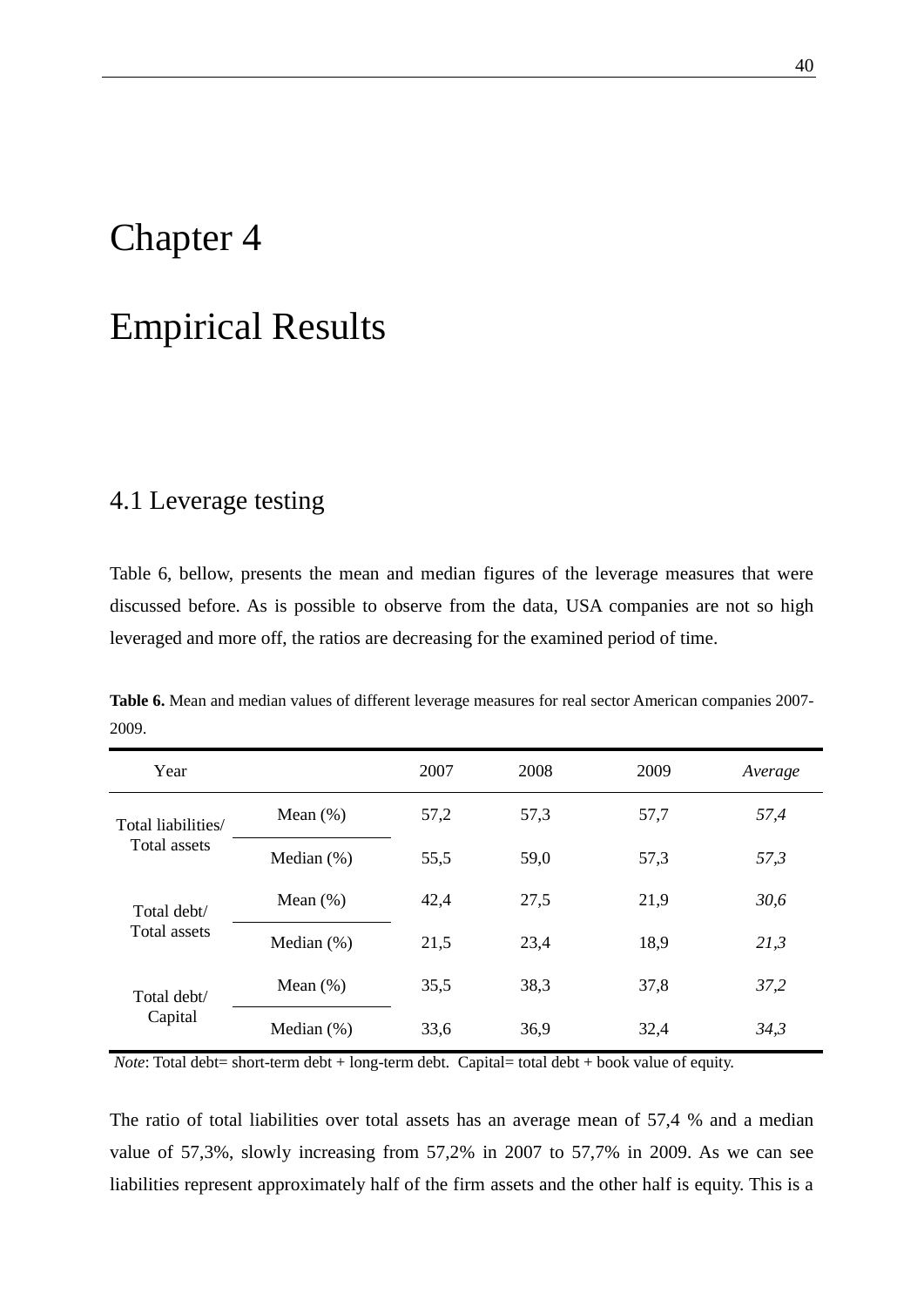good indicator in the current situation as it assures a more stable capital structure and not such a big reliance on liability. However, this indicator might overstate leverage since it includes items like accounts payable, untaxed reserves etc. By excluding all this from total liabilities we get to the second leverage measure (total debt/total assets). As expected, this figure shows lower values of leverage than the previous one. From the table we can see that means value is 30, 6% and the median is 21, 3%. This ratio is decreasing from 42, 4% in 2007 to 21, 9% in 2009 which is a result of the current liquidity crisis followed by a tightening of the credits conditions to the business. The third measure (total debt/capital), gives an insight of how the companies are financing their operations and their financial strength. As we have seen from before USA companies are not so much reliant on debt. The mean and median values are 37, 2% and 34, 3% respectively. This ratio increased by 2, 8% from 2007 to 2008 and then decreased by 0, 5% from 2008 to 2009. The median decreased over the analyzed period from 33, 6 to 32, 4%, despite an increase in 2008.

The figures are in line with the predictions of this study concerning the evolution of debt in the capital structure of the American companies during the crisis period.

#### 4.1.1 Decomposition of total debt into short-term and long-term debt ratios.

Since we are interested in the leverage level of the USA companies, it makes sense to analyze the sources of debt in more detail. For this purpose the total debt is separated in short-time debt and long-time debt components.

Short-time debt consists of any debt incurred by a company that is due within one year. The debt in this account is usually made up of short-term bank loans taken out by a company. At the same time, short term debt financing provides the business with liquidity to conduct its day-to-day operations and to maintain working capital needs. However, it presents some disadvantages to the business as well. Between them is possible to mention the fact that shortterm debt only meets working capital or immediate business needs. It is not useful for servicing any long term plans with larger capital requirements, higher risk, and longer payback horizons. Also short term debt financing has to be monitored closely to avoid bad relationships with suppliers and bankers.

In contrast to short-term borrowings, long-term debt is used to finance business investments that have longer payback periods (more than one year).

The cost of long-term debt is generally much more than that of short-term borrowing. The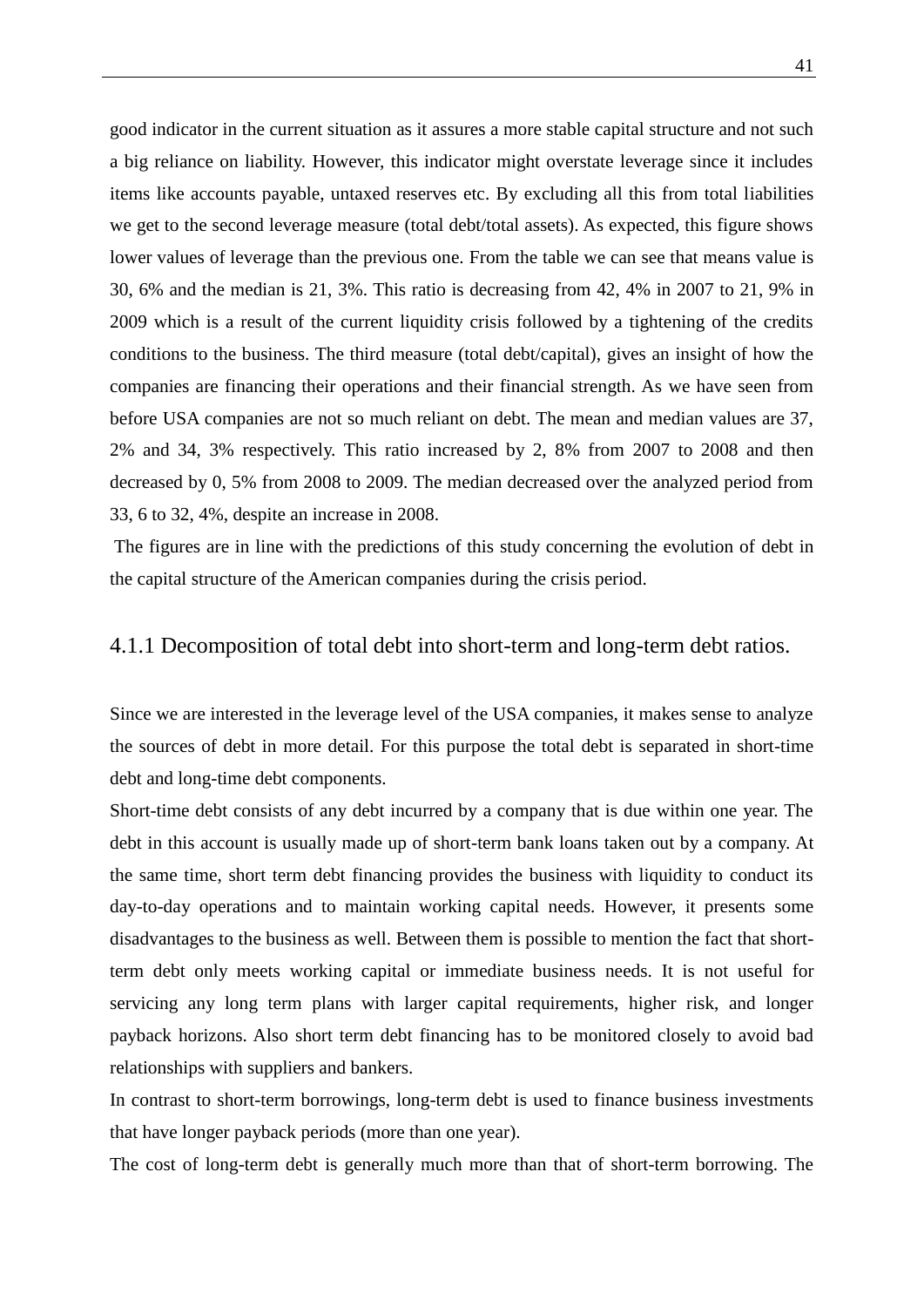long-term debt agreement specifies the interest rate, the timing of interest payments, and the amount of monthly payments. A company with too much long term debt will find itself overwhelmed with interest payments and at risk of having too little working capital, potentially leading to bankruptcy. A company that is reducing its long term debt displays signs of prosperity as its reducing its payments associated with the debt. A company that is increasing its long term debt is deteriorating as its increasing its interest payments and eventually risks becoming insolvent and going [bankrupt.](http://www.wikinvest.com/wiki/Bankruptcy)

In attempt to analyze determinants of corporate debt with respect to both short-term and longterm debt ratios, I create two leverage measures (short-term debt/capital and long-term debt/capital). The resulting leverage figures are presented in table 7 below.

| Year             |                | 2007 | 2008           | 2009 | Average |
|------------------|----------------|------|----------------|------|---------|
| Short-term       | Mean $(\%)$    | 5,4  | 7,5            | 5,9  | 6,3     |
| debt/<br>Capital | Median $(\%)$  | 1,4  | $\overline{2}$ | 1,7  | 1,7     |
| Long-term debt/  | Mean $(\%)$    | 30,2 | 30,8           | 32,7 | 31,2    |
| Capital          | Median $(\%)$  | 27,2 | 30,1           | 27,8 | 28,4    |
| Total debt/      | Mean $(\%)$    | 35,5 | 38,3           | 37,8 | 37,2    |
| Capital          | Median $(\% )$ | 33,6 | 36,9           | 32,4 | 34,3    |

**Table 7**. Mean and median values for long-term debt, short-term debt and total debt ratios for 2007-2009.

As is possible to observe from the figures the ratio of short-term debt/capital represents approximately 1/5 of the total debt over capital. This is a very low figure but, represents a good indicator in the times of current crisis. During this crisis, access to funding is a problem because banks are in desperate need of capital and can"t take risks that in ordinary times would be prudent. As a result, high levered companies do not have access to funds and can"t fulfill their short-term obligations. Apparently, this is not such a big problem for the realsector American companies which are relying more on equity financing.

We can see that short-term debt/capital has increased with 2, 9% from 2007 to 2008. This happened at the early stages of the crisis when firm preferred short-term debt to finance their operations and banks were not so adverse on lending (The Wall Street Journal, October 30,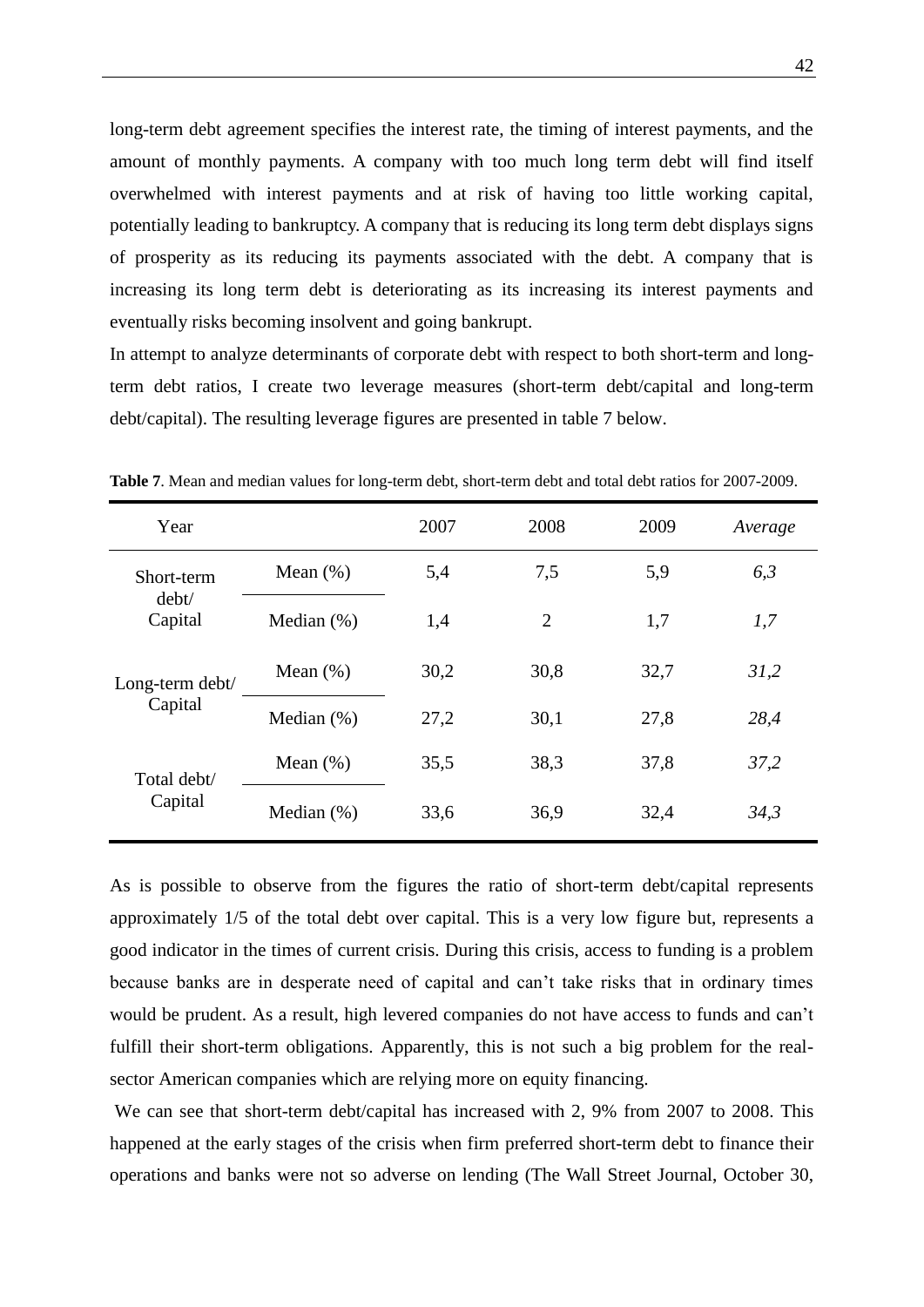2009**)**. From 2008 to 2009 the ratio of short-term debt decreased from 7, 55 to 5, 9% as a result of tightened credit conditions and deleveraging. We can see that the average median figure for the short-term debt ratio  $(1, 7\%)$  is much more lower than the average one  $(6,3\%)$ for the analyzed period. This tells us that the mean is overstated being influenced by a couple of outliers.

Long-term debt, which represents the biggest part of company's debt, was more slowly increasing during this period in comparison with previous periods of time (30, 2% in 2007 to 32, 7% in 2009). This is due to the need for equity injections, restrictions on liabilities and inaccessible long-term debt markets (Reuters, November 10, 2008).

Now that the portion of long-term debt and short-term debt in total debt has been analyzed, it might be interesting to see how the ratio of short-term debt, long-term debt and total debt over capital vary across industries. The dataset contains information about American firms from six industries: basic materials, consumer goods, industrials, and technology, oil and gas and customer services. The resulting figures for short-term and total debt ratios are presented in table 8 bellow. As is possible to observe from the table the most leveraged are companies are from consumer goods and less levered from oil and gas industry with 16, 6% and respectively 1, 9% average of short-term debt to capital.

|              |                |      | Short-term debt/Capital |      |         |      | Total Debt/Capital |      |         |
|--------------|----------------|------|-------------------------|------|---------|------|--------------------|------|---------|
| Industry     |                | 2007 | 2008                    | 2009 | Average | 2007 | 2008               | 2009 | Average |
| <b>Basic</b> | Mean $(\%)$    | 4,8  | 7,8                     | 4,3  | 5,6     | 39,2 | 42,7               | 40,3 | 40,7    |
| Materials    | Median<br>(% ) | 3,7  | 4,6                     | 1,7  | 3,3     | 39,2 | 44,5               | 40,5 | 41,4    |
| Consumer     | Mean $(\%)$    | 13,5 | 19,1                    | 17,3 | 16,6    | 46,6 | 49,9               | 47   | 47,8    |
| Goods        | Median<br>(% ) | 5,7  | 13,6                    | 9,7  | 9,7     | 42,2 | 44,4               | 37,4 | 41,3    |
|              | Mean $(\%)$    | 2,4  | 6,0                     | 4,1  | 4,2     | 32,6 | 29,0               | 22,5 | 28,0    |
| Industrials  | Median<br>(% ) | 0,5  | 2,4                     | 1,5  | 1,5     | 28,8 | 29,3               | 22,8 | 26,9    |
|              | Mean $(\%)$    | 4,5  | 7,0                     | 3,9  | 5,1     | 27,7 | 35,3               | 46,2 | 36,4    |
| Technology   | Median<br>(% ) | 0,8  | 0,7                     | 1,0  | 0,8     | 30,2 | 30,1               | 24,2 | 28,2    |
|              | Mean $(\%)$    | 2,5  | 1,8                     | 1,4  | 1,9     | 23,7 | 24,7               | 23,5 | 24,0    |
| Oil and Gas  | Median<br>(% ) | 1,0  | 0,4                     | 0,2  | 0,5     | 24,2 | 20,9               | 19,8 | 21,6    |
| Customer     | Mean $(\%)$    | 4,6  | 3,2                     | 4,5  | 4,1     | 43,5 | 48,1               | 47,1 | 46,2    |
| Services     | Median<br>(%)  | 3,2  | 2,0                     | 3,4  | 2,9     | 37,3 | 43,7               | 37,4 | 39,5    |

**Table 8.** Short-term debt and total debt ratios for industries. For convenience the figures for total debt to capital are shown here too.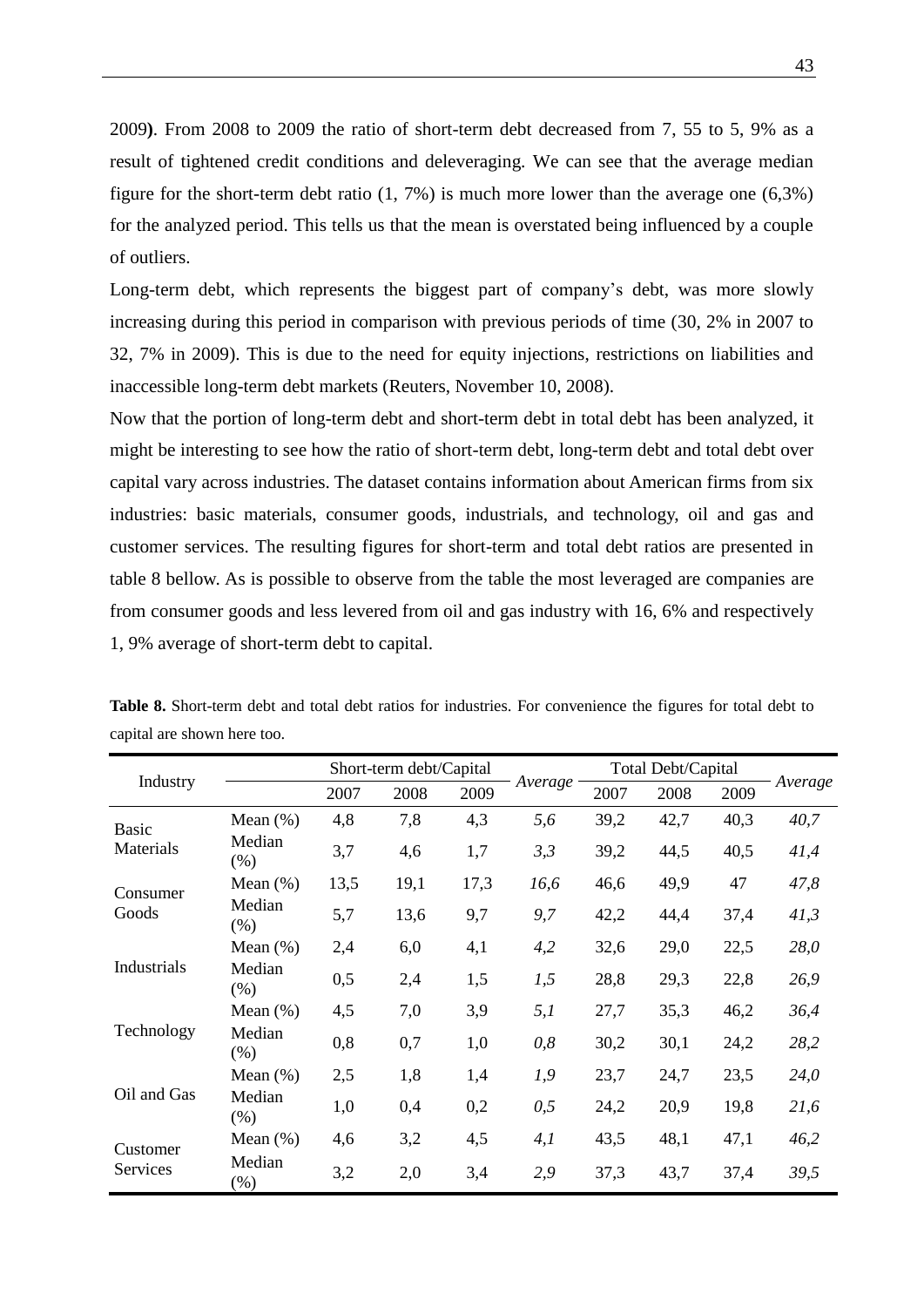We can see that although the level of short-term debt/capital slowly increased for most of the industries from 2007 to 2008, in 2009 this indicator decreased for all industries except customer services industry. It seems that the ratio of short-term debt in customer services sector was more affected by the crisis at the very beginning (1, 2% decrease) and by 2009 the situation improved (1, 4% increase). The median values are generally lower than the mean values, fact that tells us about the presence of outliers.

As was mentioned before, long-term debt constitutes the most important part of debt financing of USA companies. Contrary to the findings above, table 9 below reveals that most highly leveraged with long-term debt are companies from customer services industry (42,4%).

|                        |                   |      | Long-term debt/Capital |      |         |      | Total Debt/Capital |      |         |
|------------------------|-------------------|------|------------------------|------|---------|------|--------------------|------|---------|
| Industry               |                   | 2007 | 2008                   | 2009 | Average | 2007 | 2008               | 2009 | Average |
|                        | Mean $(\%)$       | 34,3 | 34,9                   | 41,3 | 36,8    | 39,2 | 42,7               | 40,3 | 40,7    |
| <b>Basic Materials</b> | Median<br>(% )    | 31,9 | 38,6                   | 41,5 | 37,3    | 39,2 | 44,5               | 40,5 | 41,4    |
| Consumer               | Mean $(\%)$       | 33,1 | 30,7                   | 29,6 | 31,1    | 46,6 | 49,9               | 47,0 | 47,8    |
| Goods                  | Median<br>(% )    | 26,7 | 32,9                   | 28,0 | 29,2    | 42,2 | 44,4               | 37,4 | 41,3    |
|                        | Mean $(\%)$       | 30,3 | 23,0                   | 18,5 | 23,9    | 32,6 | 29,0               | 22,5 | 28,0    |
| Industrials            | Median<br>$(\% )$ | 28,2 | 24                     | 16,1 | 22,8    | 28,8 | 29,3               | 22,8 | 27,0    |
|                        | Mean $(\%)$       | 23,2 | 28,3                   | 42,3 | 31,3    | 27,7 | 35,3               | 46,2 | 36,4    |
| Technology             | Median<br>(% )    | 11,9 | 16,4                   | 13,8 | 14,0    | 30,2 | 30,1               | 24,2 | 28,2    |
|                        | Mean $(\%)$       | 21,2 | 23,0                   | 22,1 | 22,1    | 23,7 | 24,7               | 23,5 | 24,0    |
| Oil and Gas            | Median<br>$(\% )$ | 21,1 | 17,0                   | 18,2 | 18,8    | 24,2 | 20,9               | 19,8 | 21,6    |
| Customer               | Mean $(\%)$       | 38,9 | 44,9                   | 42,7 | 42,2    | 43,5 | 48,1               | 47,1 | 46,2    |
| Services               | Median<br>$(\%)$  | 29,6 | 40,6                   | 36,1 | 35,4    | 37,3 | 43,7               | 37,4 | 39,5    |

**Table 9.** Long-term debt and total debt ratios for industries. For convenience the figures for total debt to capital are shown here too.

The less leveraged as in the case of short-term debt is oil and gas industry with 22, 1% of long-term debt to capital ratio. As in the previous case the long-term debt ratio to capital increases for most of the industries from 2007 to 2008. In 2009 there is observed a decrease in this indicator for all industries except basic materials and technology. Moreover, for technology industry this increase is around 11%. The results show that the ability of companies from this sector to finance their operations by long-term debt financing was not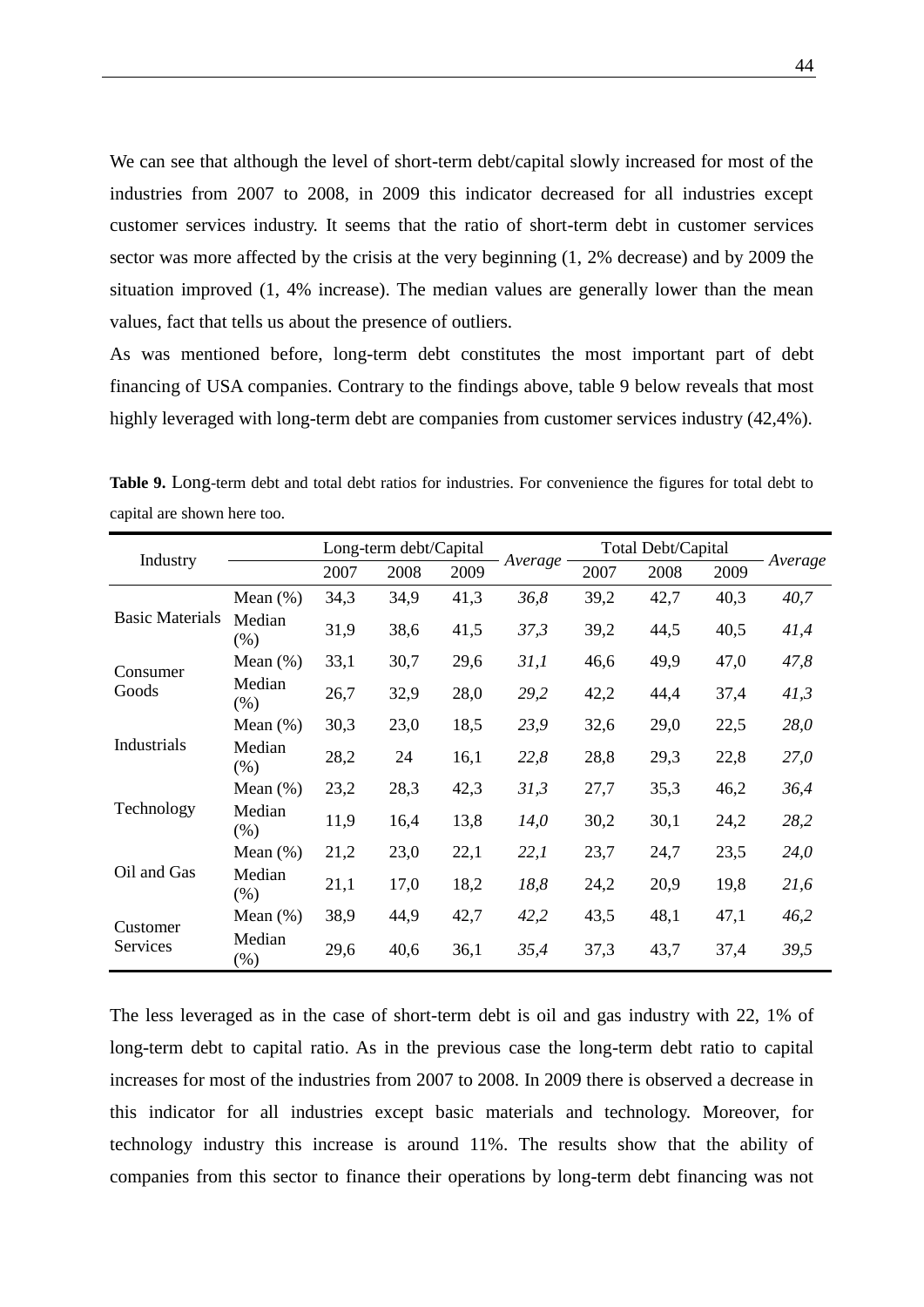affected at all by the crisis. The ratio of long-term debt to capital was steadily increasing for the analyzed period of time from 23, 2% in 2007 to 42, 3% in 2009. We can see that the median figures for this sector follow a different pattern. From this we can conclude that the level of long-term debt/capital in most of the firms in this sector declined but as a result of few outliers the mean figures are overstated.

In what follows I would like to pay attention to total debt/capital ratio which is presented both in table 7 and 8. Total debt is composed from short-term debt and long-term debt which were discussed earlier. In order to analyze this indicator an additional measure will be used which is Dow Jones Industrial Average Index (DJIA). This is a stock market index that shows how 30 large, publicly-owned companies based in the United States have traded during a standard trading session in the [stock market](http://en.wikipedia.org/wiki/Stock_market) (Sullivan, Arthur; Steven M. Sheffrin, 2003).



**Figure4.** Total debt/capital by industry for the period 2007-2009.

The value of the Dow is not the actual [average](http://en.wikipedia.org/wiki/Arithmetic_mean) of the prices of its component stocks, but rather the sum of the component prices divided by a divisor, which changes whenever one of the component stocks has a stock split or stock dividend, so as to generate a consistent value for the index. In Annex 1 we can see the DJIA of each industry for the period 2007-2009. Having these figures is possible to observe the patterns of evolution between market stock prices and the level of total debt to capital for each industry.

The highest quotations of DJIA are for oil and gas and technology industry. As is possible to observe from the previous tables oil and gas industry has the lowest level of debt/capital. Technology sector has on average a relative low level of debt to capital in but this indicator is stabile increasing from 2007. Although, during the analyzed period, the level of debt to capital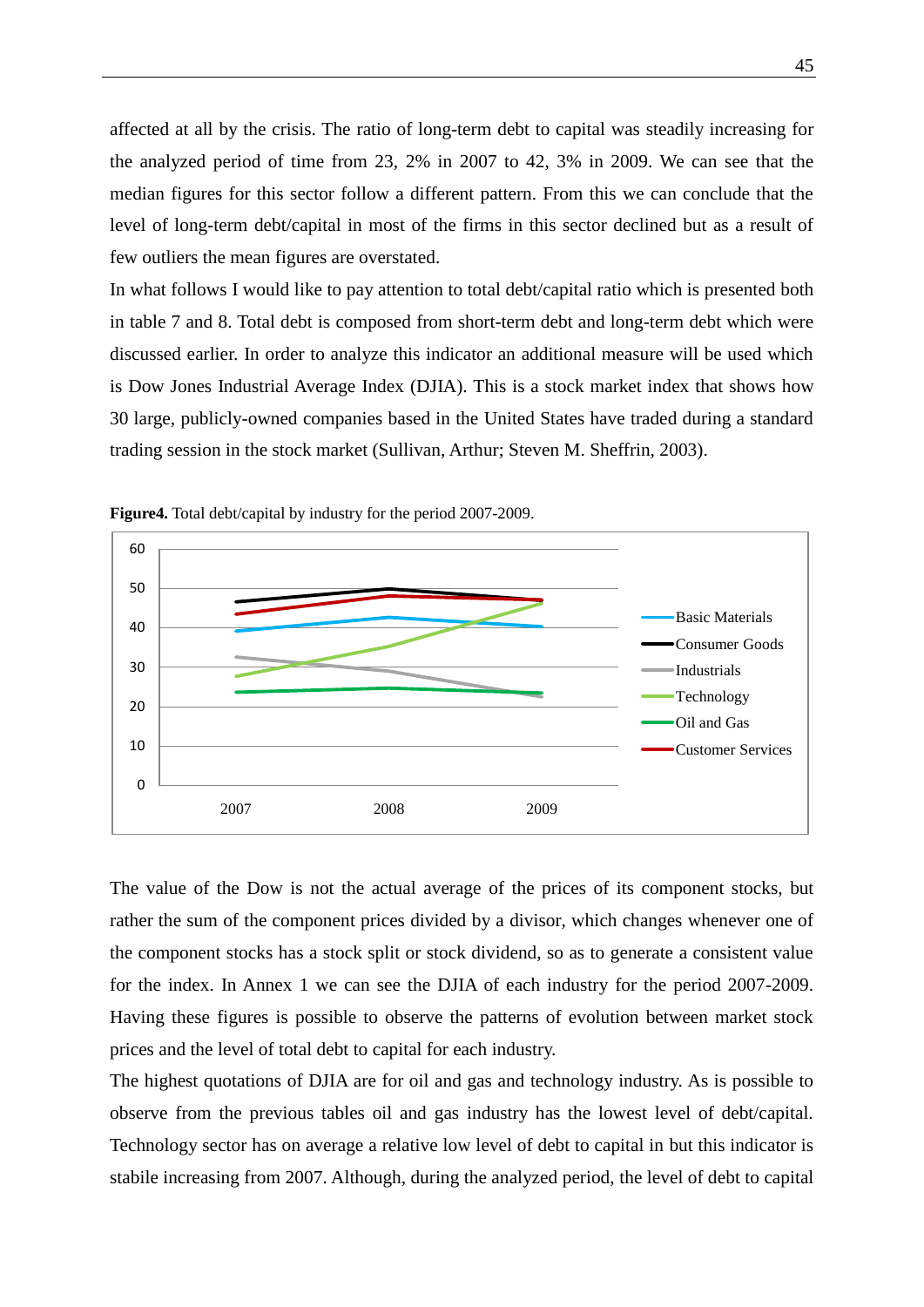stays stable for oil and gas industry and increases for technology industry in the second half of 2008 DJIA dramatically fell more than twice in value. The situation remained the same until the end of first quarter of 2009, after which DJIA started to increase, especially for the technology sector. The situation is similar for all the industries, even for the industrials industry, whose level of debt decreased during the analyzed period of time.

From this we can conclude that DJIA index is generally higher for the least leveraged companies and its values are currently increasing independent of the evolution of debt over capital for each industry.

After analyzing the level of leverage of American companies in the current crisis I can say that the results correspond to the predictions of first hypothesis of this study. I would like to start with the fact that the USA companies were not highly leveraged. The debt represents less than 50 % of the total assets in 2007 and this ratio decreases by half until 2009. This fact could be explained by the tightened credit conditions of the crisis. Although some measure of leverage slightly increased in 2008, in 2009 they all went down. Some of these measures were scaled by assets and is important to mention that in 2009 the level of assets also decreased (Annex 2). This happen as a result of the deleveraging process that became very popular and many companies were and are using it in order to obtain resources to finance their activities. Those measures of leverage that that were scaled by capital also went down although equity was stable increasing during the crisis period.

If we are trying to analyze the level of debt as a measure composed from short-term debt and long-term debt then must be mentioned the fact that the level of short-term debt represents only 15 %- 16 % of total debt, the rest is long-term debt. Ratio of short-term debt in total capital slightly increased in 2008 and then decreased in 2009. At the same time the ratio of long-term debt registered a very slow but stable increase during 2007-2009. We can conclude from this that in the crisis it was mainly reduced the availability of short-term financing, while long-term financing was still possible. But of course, not at the levels that were before.

The level of short-term debt was also analyzed for companies belonging to different industries. The most leveraged are the companies from consumer goods industry, less leveraged are companies from oil and gas industry. Long-term debt was highest for companies belonging to customer services industry and lowest for the companies of oil and gas industry. Also was interesting to observe if there is some connection between level of debt for different industries and quotations on the financial markets. The result is that DJIA index is generally higher for the least leveraged companies and its values are currently increasing independent of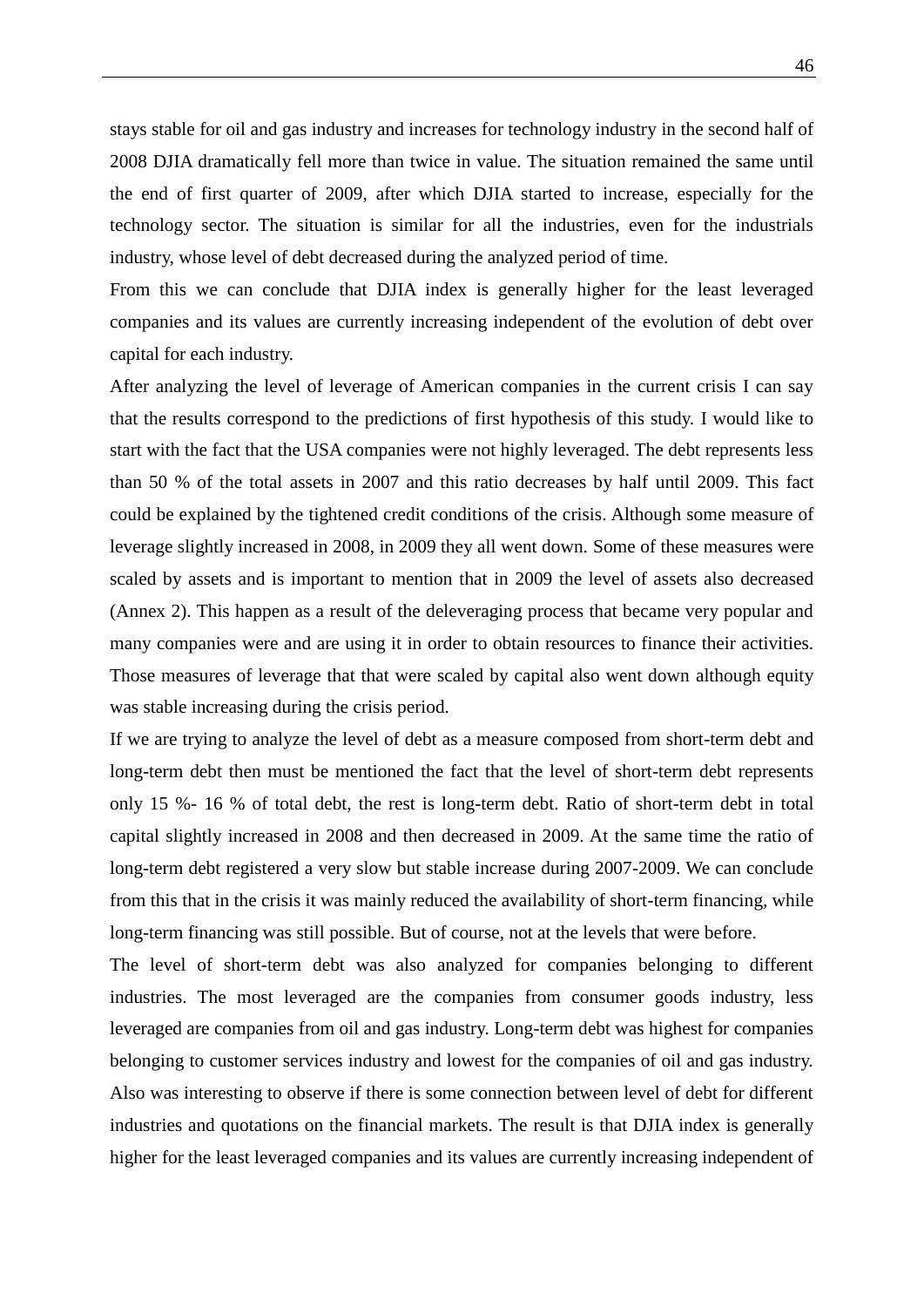### 4.2 Testing the Pecking Order Hypothesis.

The sample for testing the pecking order hypothesis comprises a number of 180 observations. There are 60 USA companies from 6 industries analyzed for a period of three years (2007, 2008, and 2009). Since some of the variables used for testing the hypothesis of this study represent differences between years, some data from 2006 will also be used. This way the study will comprise a bigger period of time and some information from the period when the companies were in a relatively stable position. We have a three time period interval 2007- 2006, 2008-2007, and 2009-2008. The descriptive statistics of the variables used for testing this hypothesis can be seen in the Annex 3, at the back of this paper.

One of the most important variables of this hypothesis is the deficit variable. In the table 10 bellow we can see descriptive statistics of this variable for the analyzed period of time (2007- 2009). In the crisis situation only 5 (8, 33%) firms out of 60, that are analyzed in this study, didn"t had a deficit, all the others encountered problems with financing during 2007-2009.

| Year | Mean   | Std. dev. | Minimum Maximum |          |
|------|--------|-----------|-----------------|----------|
| 2007 | 501,61 | 1192,90   | (0.00)          | 8110,70  |
| 2008 | 790,44 | 2638,20   | 0.00            | 19710,00 |
| 2009 | 362,07 | 816,98    | 0,00            | 4299,00  |

**Table 10**. Descriptive statistic for the deficit variable. Years 2007, 2008, and 2009 (mil. dollars).

In 2008 the companies encountered the highest level of deficit in comparison with 2007 and 2009. On average the companies had a deficit of 790, 44 millions of dollars in 2008, with a maximum of 19 710 millions of dollars. This is a more than twice increase in comparison with 2007. The deficit that American companies had in 2008 decreased significantly in 2009. The funds deficit decreased from 790, 44 mil. dollars to 362, 07 mil. dollars in 2009, with a standard deviation of only 816, 98 and a maximum of 4 299 mil. dollars. This is mostly a result of the companies policy change. Their management has been orientated to the reduction of the deficit through sale of assets, backing from new projects and investments, cutting off the expenses and in some cases reduction of the production. The end of 2009 brought a stabilization of the financial markets but this didn"t have a positive effect on the availability of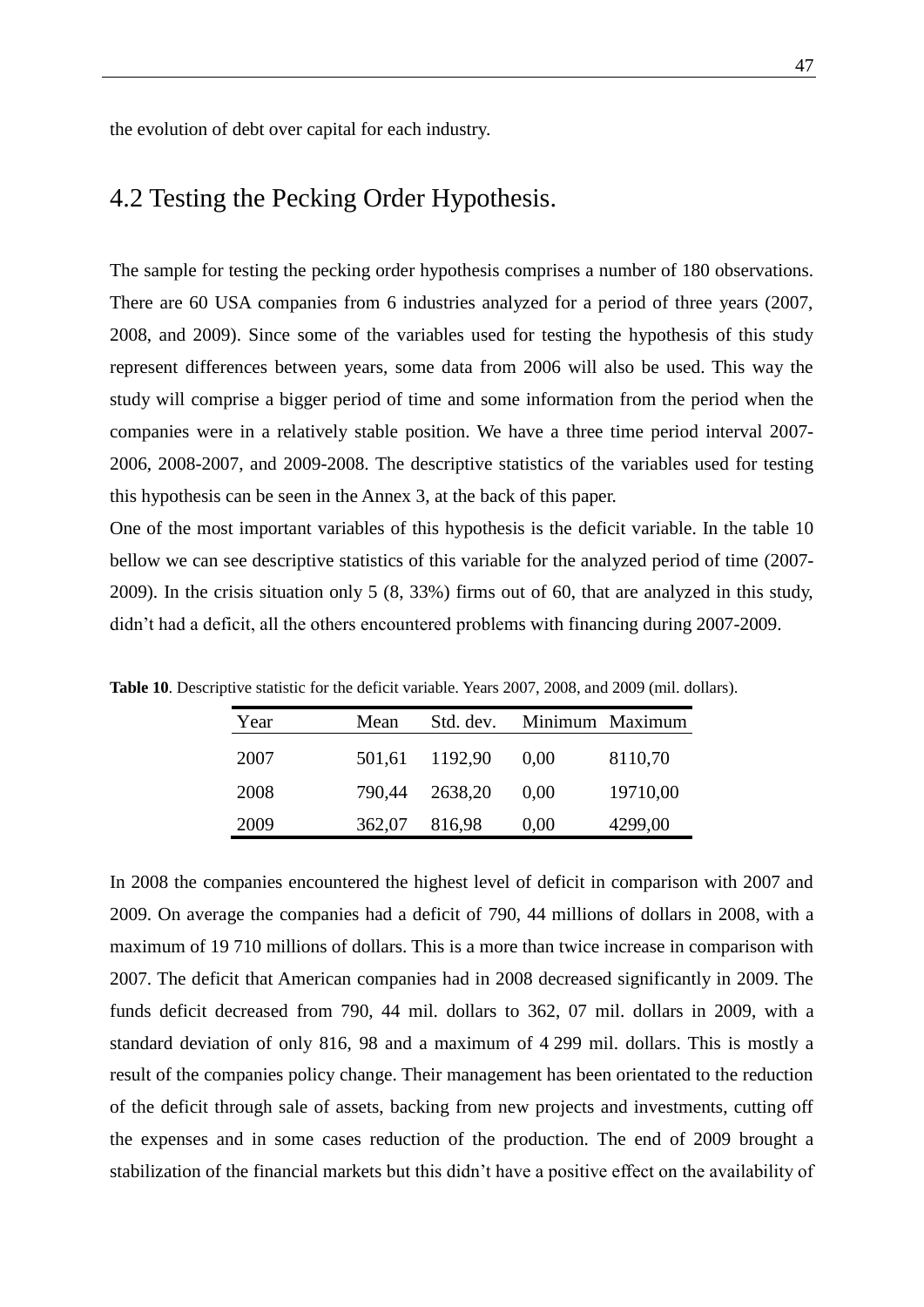credits as we saw from the previous section.

Following the methodology of Frank and Goyal (2003) I have tested the regression against the different dependent variables such as net debt issuance, gross debt issuance and other debt level variables. For this I used panel data. In order to correct for possible endogenity dummy variables for the year are also included, but they are not significant and don"t affect the results of this study. The other debt level variables used are the following:

**LTDR** – Long-term active debt divided by the sum of total debt and book value of equity capital.

**MLTDR** - Long-term active debt divided by the sum of total debt and market value of equity capital.

**LTDRA** –Long-term liabilities divided by the book value of total assets.

**TDRA** - Total liabilities divided by the book value of total assets.

From the table 11 we can see that in the regression PO1 the financing deficit variable is highly significant and an increase of one percentage point in financial deficit will lead to an increase of 0,285 percentage point of net debt issued. This does not seem to support the pecking order theory as the financial deficit will not be financed so much by debt issue. Also the beta in regression PO1 of 0, 2848 forces us to statistically reject the null hypothesis that  $\beta_{\text{PO}}=1$ .  $R^2$  in the case of panel data is not reliable and might give us distorted result.

As concluded from regression PO2 the use of an alternative dependent variable such as gross debt issued do not seem to offer any wider explanatory power. This is consistent with Bond and Scott (2006).

|                             | Net debt<br>1SSue | Gross debt<br>issue | <b>LTDR</b>     | <b>MLTDR</b>    | <b>TDRA</b>     | <b>LTDRA</b>    |
|-----------------------------|-------------------|---------------------|-----------------|-----------------|-----------------|-----------------|
|                             | PO <sub>1</sub>   | PO <sub>2</sub>     | PO <sub>3</sub> | PO <sub>4</sub> | PO <sub>5</sub> | PO <sub>6</sub> |
|                             |                   |                     |                 |                 |                 |                 |
| Constant, $\alpha$ -21,0003 |                   | 1135,31***          | $0,3326***$     | $0,2421***$     | $0.5597***$     | $0.3268***$     |
|                             | (56,9306)         | (195,969)           | (0,0332)        | (0,0275)        | (0,0284)        | (0,0244)        |
| Financing                   |                   |                     |                 |                 |                 |                 |
| deficit, $\beta_{PO}$       | $0.2848***$       | $0.5932***$         | $-1,60E-05$     | $-1,03E-05$     | $-1,59E-05*$    | $-5,67E-06$     |
|                             | (0,0189)          | (0,0652)            | $(1,10E-05)$    | $(9,15E-06)$    | $(9,46E-06)$    | $(8,14E-06)$    |
| $\mathbf n$                 | 180               | 180                 | 180             | 180             | 180             | 180             |
| $R^2$                       | 0,5695            | 0,3242              | 0,0137          | 0,0125          | 0,0164          | 0,0042          |

**Table 11.** Pecking Order Tests -  $\Delta D_{it} = \alpha + \beta_{PO} \text{DEF}_{it} + \varepsilon_{it}$ .

in parenthesis. Dependent variables are shown in the X-axis and the independent variables are shown in the Y-axis of the table.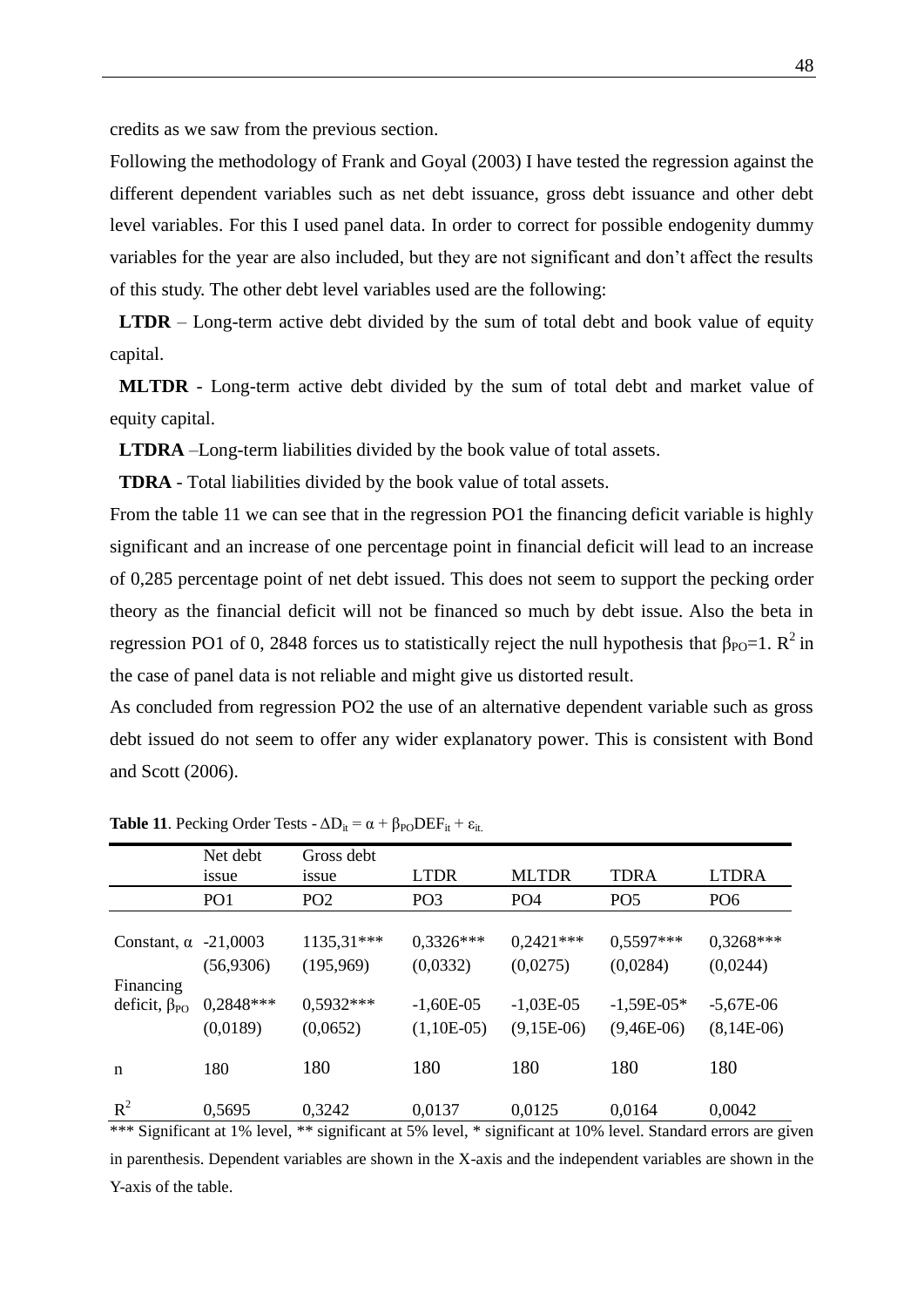A conventional method being used by Frank and Goyal (2003) and Shyam-Sunder and Myers (1999) are to scale the variables with net assets. By doing this controlling for firm size can be done. In regression PO5 and PO6 we have therefore scaled the long-term liabilities and total liabilities with net assets. Scaling with net assets does not seem to offer a better explanatory power. Long-term active debt divided by the sum of total debt and market value of equity capital as the dependent variable also does not offer a wide explanatory power.

In order to better understand the evolution of the level of debt and deficit in the current crisis I will test the hypothesis of the pecking order for each year separately, by using cross-section data. From the previous table we have seen that the most significant measures of debt are net debt issue and gross debt issue. It is important to be aware of the risk that the scaling variables might be correlated with some of the regressed variables. If that is true we might manipulate the coefficients. Therefore I have chosen not to take the risk of affecting the coefficients and further testing will mainly be un-scaled.

The results are presented in the table 12 bellow.

|                       | Net debt issue |             |             | Gross debt  |             |            |
|-----------------------|----------------|-------------|-------------|-------------|-------------|------------|
|                       | 2007           | 2008        | 2009        | 2007        | 2008        | 2009       |
| Constant,             |                |             |             |             |             |            |
| $\alpha$              | $-81,1678$     | 49,7483     | $-56,2$     | 673,717***  | 865,646***  | 871,545*** |
|                       | (77, 2861)     | (54, 7814)  | (45,2282)   | (152,201)   | (183, 819)  | (262,16)   |
| Financing<br>deficit, |                |             |             |             |             |            |
| $\beta_{PO}$          | $0.3221***$    | $0,2679***$ | $0.3821***$ | $0,6634***$ | $0.5090***$ | 1,3217***  |
|                       | (0,0601)       | (0,02)      | (0,051)     | (0,1185)    | (0,0673)    | (0,2954)   |
| n                     | 180            | 180         | 180         | 180         | 180         | 180        |
| $R^2$                 | 0,3309         | 0,7549      | 0,4921      | 0,351       | 0,4968      | 0,2565     |

**Table 12.** Pecking Order Tests -  $\Delta D_{it} = \alpha + \beta_{PO}$ DEF<sub>it</sub> +  $\varepsilon_{it}$  by using cross-section data for each year separately.

given in parenthesis. Dependent variables are shown in the X-axis and the independent variables are shown in the Y-axis of the table.

\*\*\* Significant at 1% level, \*\* significant at 5% level, \* significant at 10% level. Standard errors are

In the case when the dependent variable is the net debt issue we can see that the financing deficit is significant for all the years at 99% confidence level. We can see that in 2007, one million dollars increase in the level of financing deficit would lead to an increase in the net debt issue of 0, 3221 million dollars. This number went down to 0, 2679 million dollars in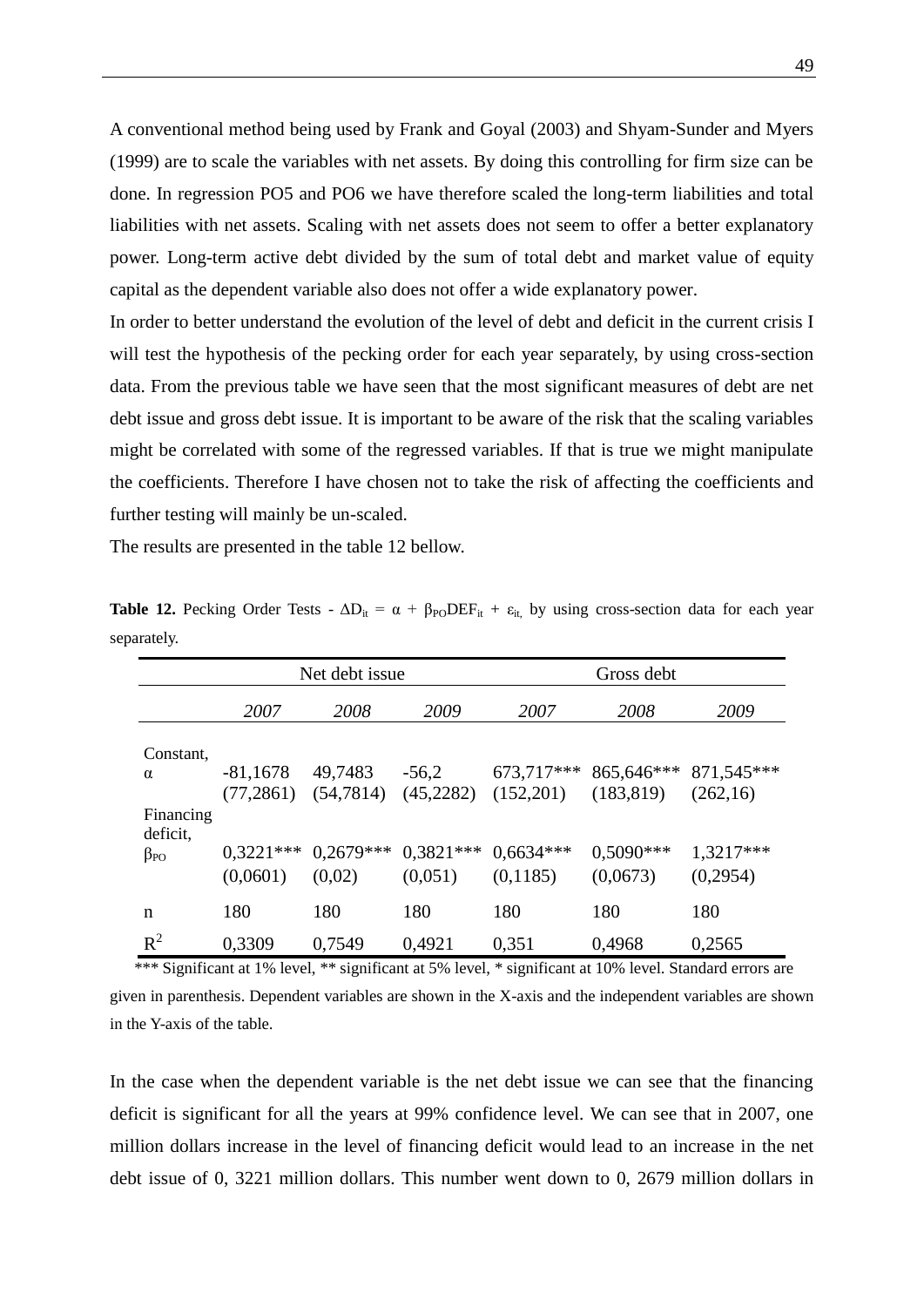2008 as a result of the tightening of the credit conditions. The companies were financing its deficit from other sources than long-term debt. In 2009, an increase of 1 mil. dollars in the level of financing deficit would lead to an increase in the level of net debt issue of 0, 3821 mil. dollars. This result is quite interesting but is in line with the findings of this study from before. The dependent variable of this regression is the change in the issue of long-term debt, and as is possible to observe from table 7, that the long-term debt to capital ratio registered a very slight but stable increase in the years 2007-2009. The crisis generally reduced the availability of credits, but more affected was short-term lending. Long-term lending registered, although more slowly, a stable increase.

We can see that the financial deficit managed to explain about 75 % of the variation in the net issue of long-term debt in 2008. This number was smaller in 2007 and 2009 which shows us that there is still a lot of unexplained variation in the net issue of debt. Also for 2007, 2008, and 2009 we statistically reject the null hypothesis  $\beta_{PQ}=1$ .

In the case when the dependent variable is the gross issue of debt we can see that for all the years the deficit variable and constant are highly significant at 99% of confidence. In 2009, an increase in the financing deficit of a company of 1 mil. dollars would lead to an increase in the issue of long-term debt of 1, 32 mil. dollars. Also very interesting is the fact that in this case we can"t reject the null hypothesis that the financing deficit was financed entirely by debt issuance. From the previous tables we can see that the level of deficit that the firms had in 2009 decreased, and the level of long-term debt increased. Also the companies were not able to finance their cash needs from short-term debt issue. This could explain the result that was obtained. If we look at unadjusted  $R^2$  it is possible to observe that this regression has a lower explanatory power than the case when explained variable is net debt issue. We can conclude that there is still a lot of variation in the level of debt that can"t be explained and there are a lot of variables that could also explain the changes in debt level and influence the results of our study.

We have in the previous theoretical section made assumptions about net deficit being a component of a number of cash flow based components. In table 13 one can see whether this aggregated variable is justified empirically. Consistent with table 13 we can see that the use of alternative dependent variables, particularly gross debt issue, does not offer a wider explanatory power.

In regression PO7 the null hypothesis of  $\beta_{\text{DIV}} = \beta_{\text{I}} = \beta_{\text{W}} = \beta_{\text{C}} = 1$  is being statistically rejected. This has been tested with an F-test on a five percent level. In the case of PO7 the aggregation step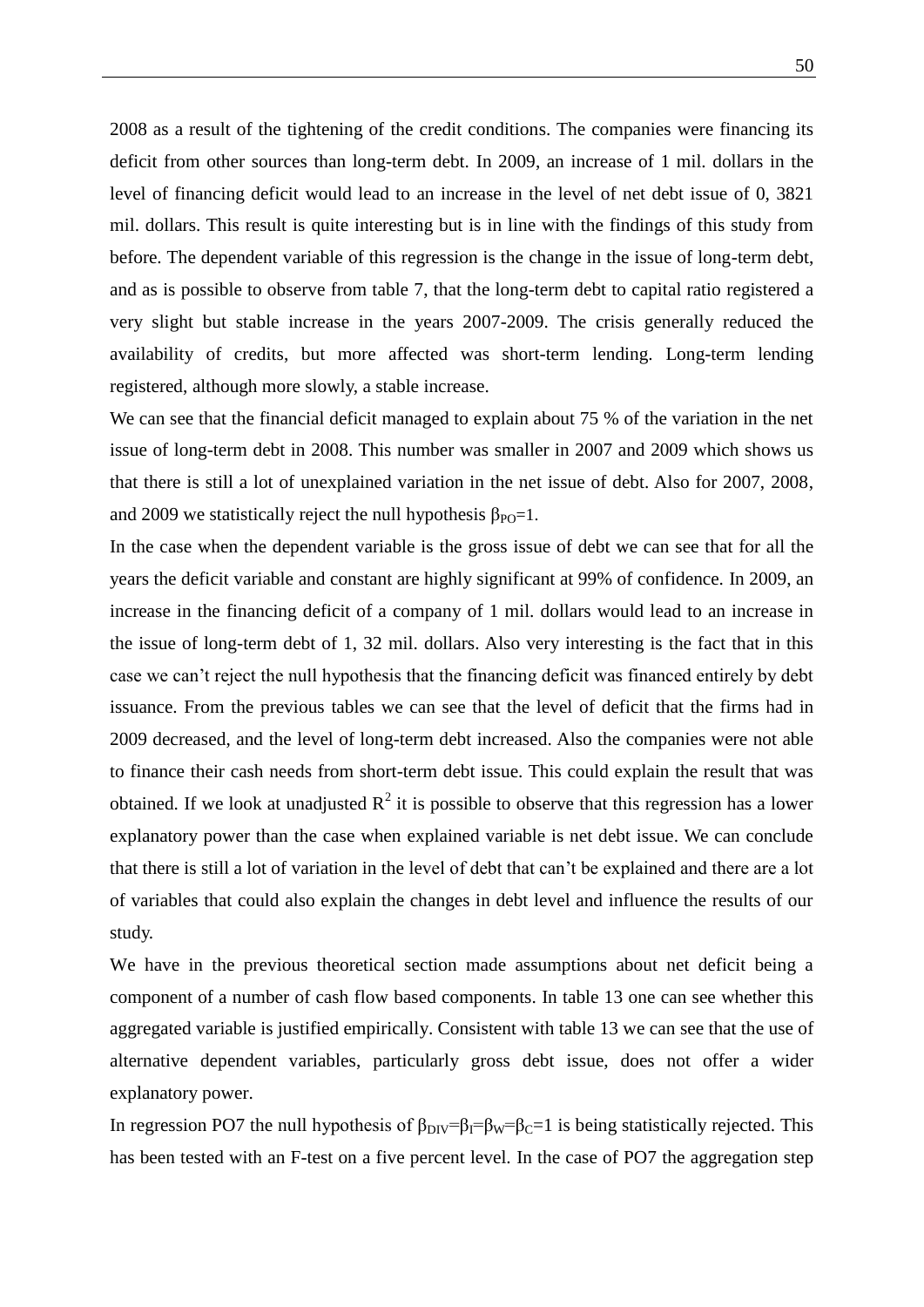does not seem to be supportive. Increase in dividend and working capital influence the increase in net debt only by a small amount. The increase in dividends also does not cause a significant increase in net level of debt. Also should be mentioned that a lot of American companies do not pay any dividend to its shareholders.

The net internal cash flow coefficient has the expected sign whereas an increase in internal cash flows of 1 mil. dollars would result in a net debt reduction of 0, 0627 mil. dollars. In the trade-off theory there is also a prediction of a positive relationship between investments and debt. Therefore these conclusions are not unique for the pecking order theory which is also noticed by Frank and Goyal (2003).

|               | Net debt<br>issue        | Gross debt<br>issue      | <b>LTDR</b>               | <b>MLTDR</b>               | <b>TDRA</b>              | <b>LTDRA</b>            |
|---------------|--------------------------|--------------------------|---------------------------|----------------------------|--------------------------|-------------------------|
|               | PO <sub>7</sub>          | PO <sub>8</sub>          | PO <sub>9</sub>           | <b>PO10</b>                | <b>PO11</b>              | PO12                    |
| const         | $-39,1824$<br>(66, 4993) | 886,779***<br>(164, 434) | $0,3384***$<br>(0,0337)   | $0,2497***$<br>(0,0277)    | $0,5667***$<br>(0,02876) | $0,3310***$<br>(0,0248) |
| <b>DIV</b>    | 0,0391<br>(0,2079)       | 3,4248***<br>(0,5142)    | $-0,0001$<br>(0,0001)     | $-0,0002*$<br>$(8,66E-05)$ | $-0,0001$<br>8,95E-05    | $-7,71E-05$<br>7,75E-05 |
| $\Delta W$    | $0,1665***$              | 0,3884 ***               | $-8,46E-06$<br>$(2,9938-$ | 3,38E-05                   | $-2,12E-05$              | $-2,54E-05$             |
|               | (0,059)                  | (0,1461)                 | E(05)                     | 2,46E-05                   | 2,54E-05                 | 2,20E-05                |
| $\mathbf I$   | $0,1362***$<br>0,0311    | 0,0189<br>0,0678         | $-1,90E-05$<br>1,5747-E05 | $-9,18E-06$<br>1,29E-05    | $-1,86E-05$<br>1,34E-05  | $-1,17E-05$<br>1,16E-05 |
| $\mathcal{C}$ | $-0.0627***$<br>0,0167   | $-0,0264$<br>0,0412      | $-3,90E-06$<br>8,45E-06   | $-6,31E-06$<br>6,94E-06    | $-5,38E-06$<br>7,18E-06  | $-4,83E-06$<br>6,22E-06 |
| $\mathbf n$   | 180                      | 180                      | 180                       | 180                        | 180                      | 180                     |
| $R^2$         | 0,4411                   | 0,5473                   | 0,0351                    | 0,0476                     | 0,0506                   | 0,0269                  |

**Table 13.** The Justification of the Aggregation Step -  $\Delta D_{it} = \alpha + \beta_{\text{DIV}}DIV_{it} + \beta_{I}I_{it} + \beta_{\text{W}}\Delta W_{it} - \beta_{\text{C}}C_{it} + \epsilon_{it}$ .

\*\*\* significant at 1% level, \*\* significant at 5% level, \* significant at 10% level. Standard errors are given in parenthesis. Dependent variables are shown in the X-axis and the independent variables are shown in the Y-axis of the table.

In the equation PO8 the dependent variable is the gross issue of debt. Having this variable as dependent does not seem to add to the regression any additional explanatory power. The most significant change is in the fact that dividend variable is significant and an increase of 1 mil. dollars in the level of dividends would lead to an increase in the level of gross debt of 0, 388 mil. dollars. In regression PO8 the null hypothesis of  $\beta_{\text{DIV}} = \beta_1 = \beta_w = \beta_C = 1$  is being also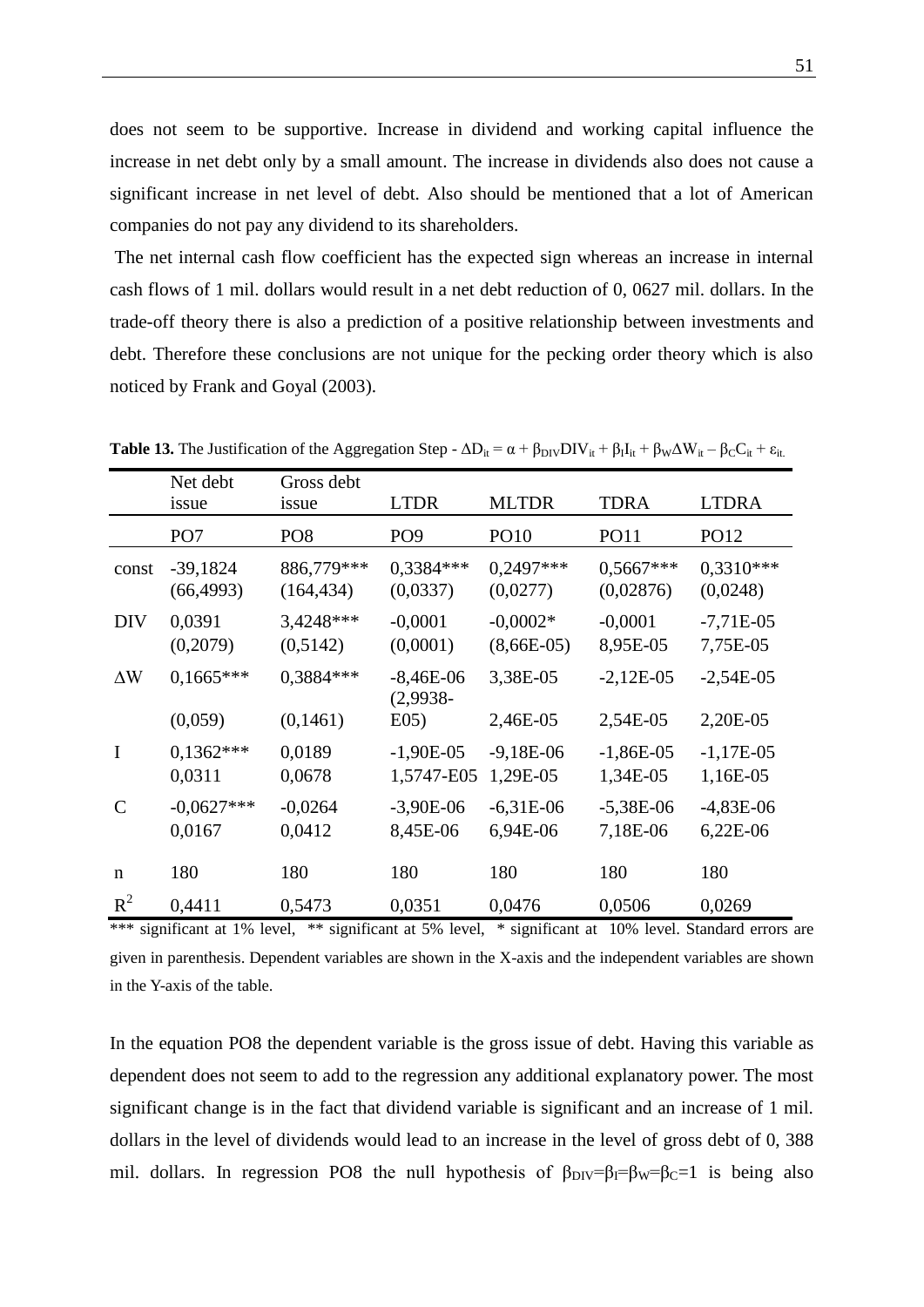statistically rejected.

In what follows I will also test the pecking order hypothesis in its aggregate form for each year separately by using the cross-section data. The analyzed dependent variables, as in the previous case will be net debt issue and gross debt issue.

As we can see from table 14, the aggregate step seems to offer an additional explanatory power in the case when the dependant variable is the gross debt issue. The variables of the regression explain 43% in 2007 and 76% in 2008 of the variation in the issue of gross debt. This is a quite high number. Also in 2008 almost all the variables are significant at 90% and 99% of confidence except the net investment variable. In 2009 we can see that the explanatory power of the regression has decreased, dividend and changes in working capital variable are not significant anymore. But, even when we analyze the data for each year separately we cannot accept the null hypothesis of pecking order theory.

|               | Net debt issue        |                      |                        | Gross debt          |                     |                        |
|---------------|-----------------------|----------------------|------------------------|---------------------|---------------------|------------------------|
|               | 2007                  | 2008                 | 2009                   | 2007                | 2008                | 2009                   |
| const         | $-18,9838$            | 43,3772              | $-15,6715$             | 658,225***          | 570,117***          | 634,919***             |
|               | 72,3516               | 69,3296              | 53,6591                | 144,9               | 135,903             | 193,266                |
| <b>DIV</b>    | $-0,2489$<br>0,3352   | 0,5026<br>0,389      | $-0,7316$<br>0,473     | 2,1698***<br>0,6713 | 5,5256***<br>0,7625 | 0,8944<br>1,7038       |
| $\Delta W$    | $-0,0171$<br>0,147    | $0,2119**$<br>0,0964 | $0,2603**$<br>0,1204   | $-0,2115$<br>0,2945 | $0,3510*$<br>0,1889 | 0,0927<br>0,4335       |
| $\mathbf I$   | $-0,1164$<br>0,0818   | 0,2199**<br>0,0889   | $0,2028**$<br>0,0968   | 0,1662<br>0,1638    | 0,2312<br>0,1793    | 1,0529***<br>0,3485    |
| $\mathcal{C}$ | $-0,1567***$<br>0,034 | $-0,0188$<br>0,0469  | $-0,0978***$<br>0,0357 | 0,0095<br>0,0682    | $0,1713*$<br>0,0919 | $-0,3506***$<br>0,1286 |
| $\mathbf n$   | 180                   | 180                  | 180                    | 180                 | 180                 | 180                    |
| $R^2$         | 0,4371                | 0,6623               | 0,3381                 | 0,4353              | 0,7634              | 0,6259                 |

**Table 14.** The Justification of the Aggregation Step -  $\Delta D_{it} = \alpha + \beta_{DIV}DV_{it} + \beta_{I}I_{it} + \beta_{W}\Delta W_{it} - \beta_{C}C_{it} + \epsilon_{it}$ by using cross-section data for each year separately.

\*\*\* Significant at 1% level, \*\* significant at 5% level, \* significant at 10% level. Standard errors are given in parenthesis. Dependent variables are shown in the X-axis and the independent variables are shown in the Y-axis of the table.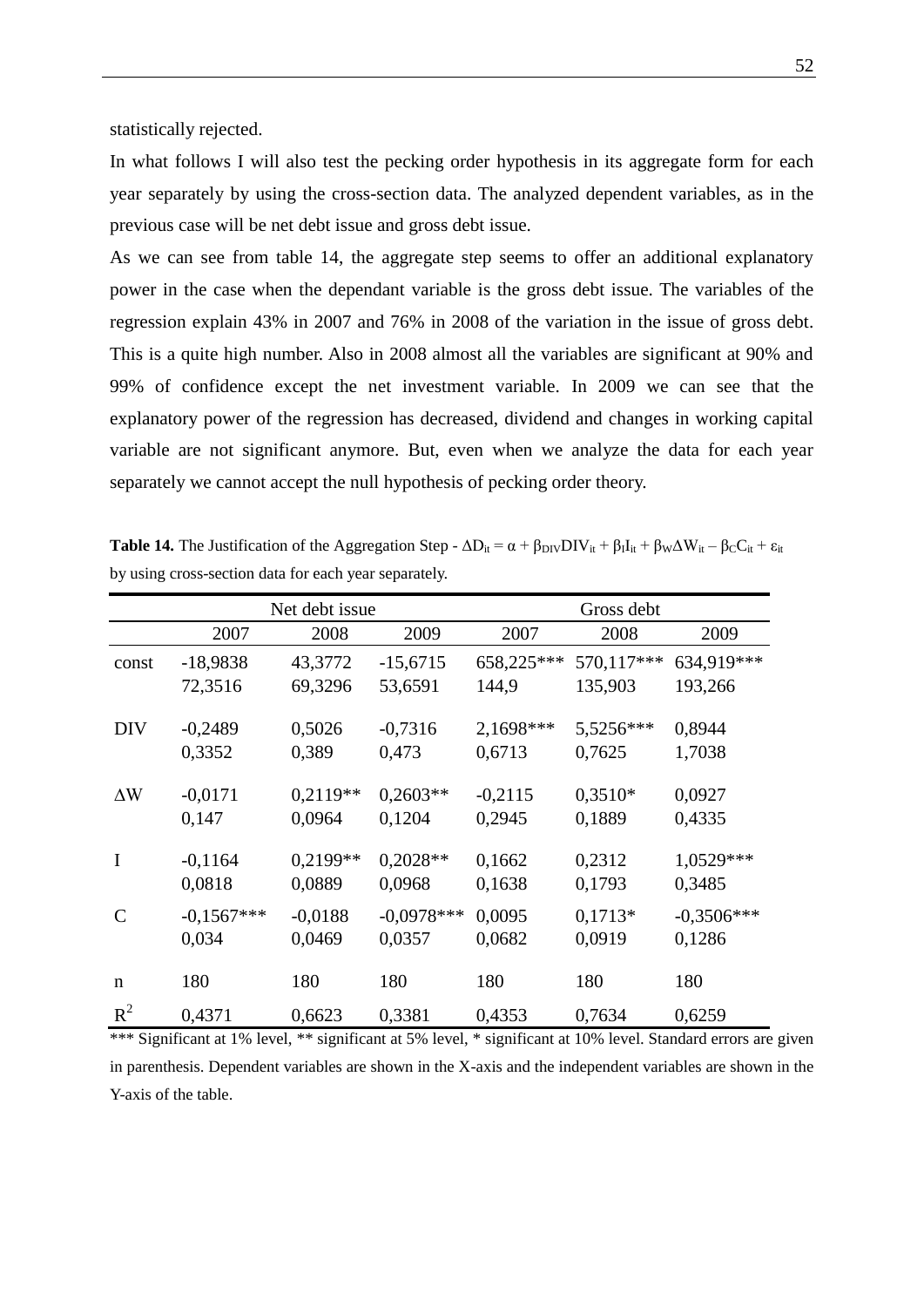After testing for the pecking order theory I can formulate a series of conclusions regarding the obtained results. First should be mentioned that almost all USA companies encountered problems with financing of their activity (83, 3% out of 100% had a financing deficit). The maximum deficit level was attained in 2008. For testing the pecking order hypothesis is used panel and cross-section data. Common problems found in panel data are detected in this sample; the ordinary least square (OLS) assumption of independent errors is unlikely to be satisfied. The most serious problem of OLS estimation comes from the dependence of the residuals. Residuals show the presence of autocorrelation and homoskedasticity. The problem of dependent errors seems to be more important with this data set than that of outliers. In order to somehow correct for the problems found in the data I use year as dummy variables but this variables are not significant and do not influence the results of the study.

When using panel data the results do not seem to support the pecking order theory. Also the use of alternative dependent variables does not seem to add any explanatory power. Performing the pecking order regression for each year separately, by using cross-section data, does not provide also any support for the POH. But from the table 12, we can see that in 2008, 75% of the variation in the net issue of long term debt is explained by the financing deficit. So the main reason for issue of the debt in the worst year of crisis was the financing deficit. In 2007 and 2009 this number is much lower so there are other reasons explaining the change in long-term debt issue. The case when the dependent variable is the gross debt issue supports the POH for the year 2009. From the previous analysis we can see that the level of deficit in 2009 decreased, and the level of long-term debt increased. Also the companies were not able to finance their cash needs from short-term debt issue. This could explain the result that was obtained.

The tested net deficit variable is a component of a number of cash flow based components. In order to see if the aggregated step is justified I tested it for pecking order hypothesis. We can see that the aggregation step does not seem to be supportive for the tested hypothesis and the use of other dependent variables also. As in the previous case when we use cross-section data for each year separately the gross issue of debt is explained better by the aggregated variables than net issue of debt.

### 4.3 Testing the Trade-off Hypothesis

In the trade-off theory it is assumed that the firm will adjust to a target debt level in order to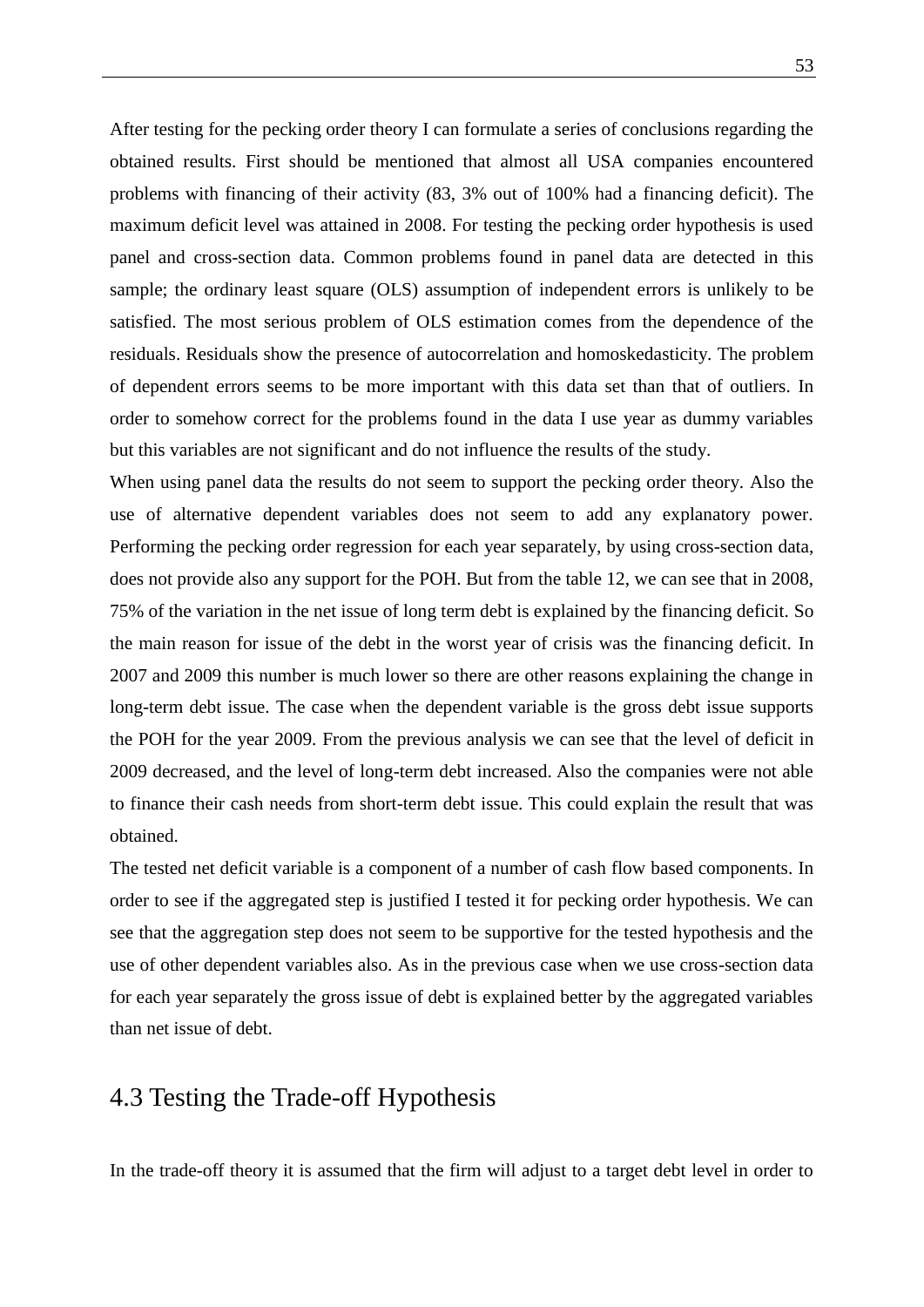achieve an optimal capital structure. The main objective of the partial adjustment model used here is to see if there is an adjustment towards an optimal level, and if so what is the speed of this adjustment.

The model and the variables for testing this hypothesis were discussed in the chapter before. Also the descriptive statistics for the variables are presented in the Annex 4, at the end of this paper.

Table 15 shows results of instrumental variable estimations controlling for time-invariant and firm-invariant unobserved variables (time and firm fixed effects) of the partial adjustment model. It summarizes also the core regression results of Flannery/Rangan (2006) shown in their Table 2, model 7, and compares them to a similar regression for the firm sample presented in this paper.

Similar to Flannery/Rangan (2006), I include a dummy indicating if U.S. firms from the period 2007-2009 did not report research & development expenditures (R&D), and set in this case the variable to zero. This serves to avoid biases from the fact that reporting R&D expenditures is voluntary under the U.S. accounting standards. Model also includes a rating dummy since the rating agencies played an important role at the various stages of the subprime crisis and influenced the availability of credits to the companies.

In the model the dependent variable is market leverage. All regressor variables are lagged one year. Year dummies have been included. Depreciation and R&D expenditure are divided by total assets.

In this model I am trying to explain firm's level of leverage in the analyzed period and according to the specified above model it depends on the firm"s situation from the previous years. Particularly is dependent on the level of leverage it has already had and on a set of other variables describing the firm"s characteristics. As we can see from the table 15 not all these variables are significant in the sample of United States firms (2007-2009), so not all of them account for the change in the level of debt. This might be due to a small number of observations in the sample and a limited time period. Smaller sample size and a greater number of independent variables decrease the likelihood of finding statistically significant results.

Still, from our results we can see that the constant is significant at 95% confidence and also the lagged market leverage is significant at 95% of confidence. What is interesting is the negative correlation between the lagged market leverage and the dependent variable market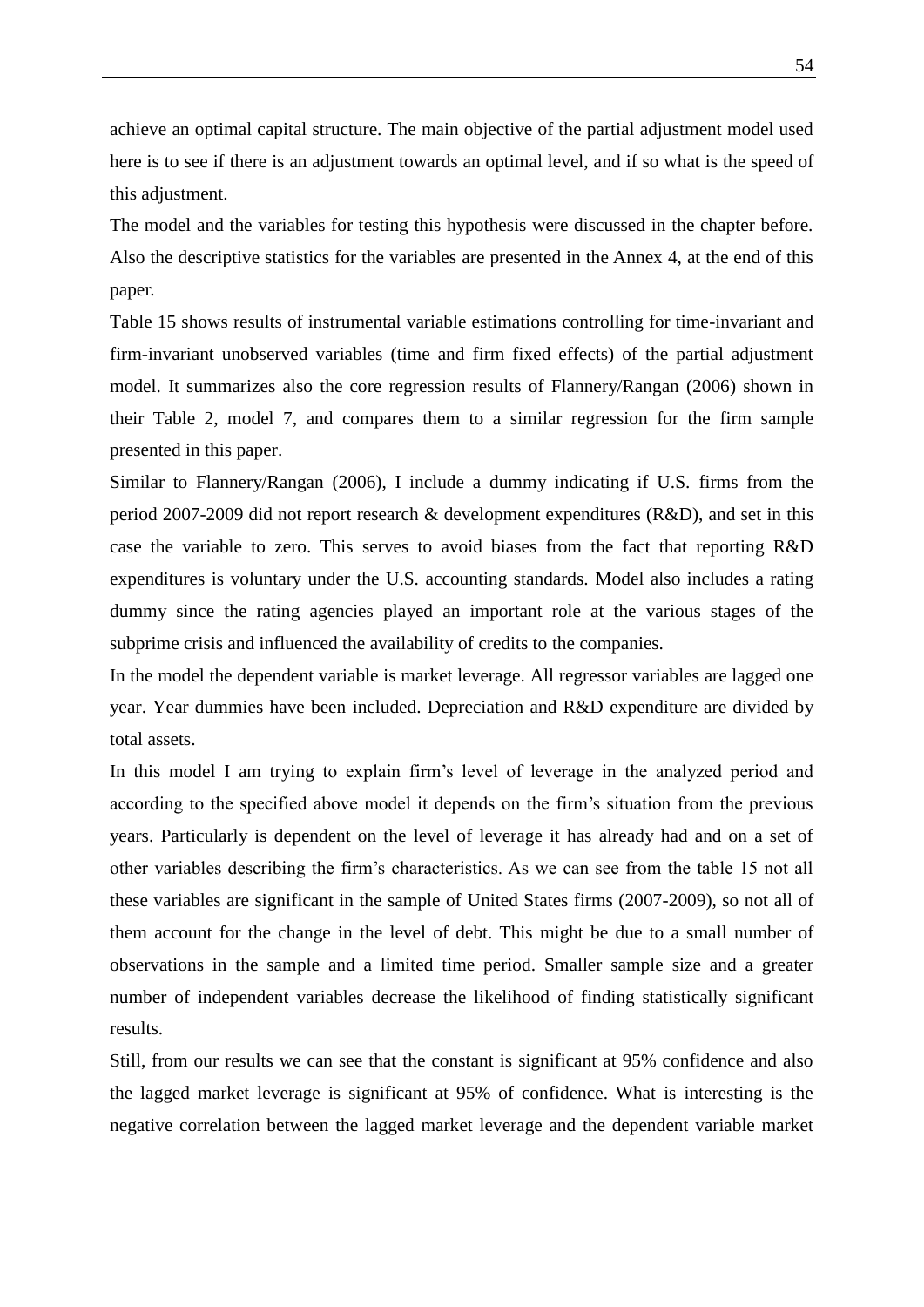leverage. The negative sign on lagged leverage suggests that mean reversion is at work as predicted by the tradeoff theory.

| Regressors                             | <b>Instrumental Variable</b><br>Regression,<br>Fixed Effects (U.S. firms<br>2007-2009) | Flannery and Rangan (2006),<br>Instrumental<br>Variable Regression, Fixed<br>Effects (U.S. firms) |
|----------------------------------------|----------------------------------------------------------------------------------------|---------------------------------------------------------------------------------------------------|
| Constant                               | 2,470 (0,931)**                                                                        |                                                                                                   |
| <b>Lagged Market Leverage</b>          | $-0,329(0,156)$ **                                                                     | $0,656(0.000)$ ***                                                                                |
| Profitability                          | $-0,275(201)$                                                                          | $-0,030(0.000)$ ***                                                                               |
| Size                                   | $-0,265(0,119)$                                                                        | $0,025(0.000)$ ***                                                                                |
| Market-to-Book                         | $0,002(0,021)$ **                                                                      | $0,000(0.418)$ ***                                                                                |
| Tangibility                            | 0,129(0,223)                                                                           | $0,053(0.000)$ ***                                                                                |
| <b>Industry Median Debt</b>            |                                                                                        | $0,034(0.000)$ ***                                                                                |
| Depreciation                           | $-1,438(1,541)$                                                                        | $-0,226(0.000)$ ***                                                                               |
| <b>Expected Inflation</b>              | $7,775(2,069)$ ***                                                                     |                                                                                                   |
| R&D Expenditure                        | 1,821 (1,384)                                                                          | $-0.025(0.000)$ ***                                                                               |
| No R&D Expenditure Reported<br>[Dummy] |                                                                                        | $0,000(0.010)$ ***                                                                                |
| Firm is Rated [Dummy]                  |                                                                                        | $0,003(0.087)$ *                                                                                  |
|                                        |                                                                                        |                                                                                                   |
| $\mathbf n$                            | 120                                                                                    | 111 106                                                                                           |
| R-squared                              | 0,96                                                                                   | 0,466                                                                                             |

**Table 15.** Flannery/Rangan (2006) regression results and instrumental variables with fixed effects regression for United States firms, 2007-2009.

\*\*\* Significant at 1% level, \*\* significant at 5% level, \* significant at 10% level. Standard errors are given in parenthesis.

One percentage point increase in the market leverage in the previous year leads to a decrease in the same value in the current year of 0,329 percentage point. This shows us that the companies are decreasing their level of debt quite fast in the analyzed crisis period. The sign is opposite for this variable in the Flannery and Rangan model including the U.S. companies for the period 1987-2006, that is the period before crisis.

We can see that in the case of profitability, although in the 2007-2009 sample is not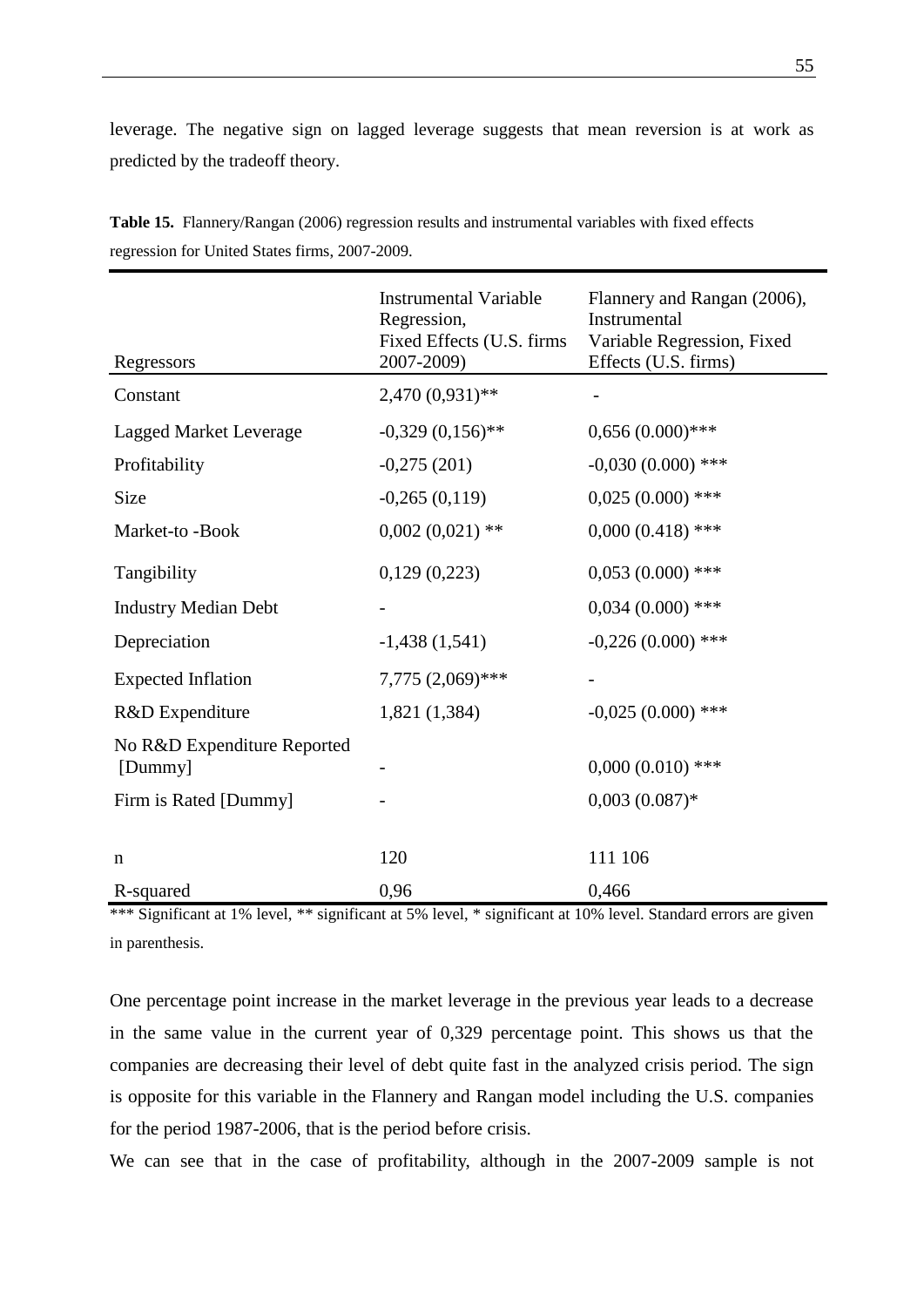significant, it has the same sign as in the Flannery and Rangan model. Higher profitability lowers the level of market debt in companies. The results are different for size variable, seems that it has an opposite effect on the level of market debt in companies in the crisis period than in the period before (but again, the variable is not significant).

Market-to-book variable is significant at 95% of confidence and positively influences the level of debt in the next period. One percentage point increase in the market-to-book variable will lead to an increase in the level of debt of 0,002 percentage point. This variable is not influencing the level of debt in the Flannery and Rangan model. Industry median debt is not reported in the current sample although in the U.S. firms (1987-2006) sample is highly significant.

Expected inflation is significant at 99% of confidence and it manages to predict pretty well the level of leverage of the companies. A one percentage point increase in the expected inflation will lead to an increase in the market leverage of 7, 77 percentage points in the next period. This measure is not reported in the Flannery/Rangan sample. R&D expenditure is not significant in the crisis sample, although it is significant in the pre-crisis sample.

As we can see from the table 15, column 3 the no R&D expenditures reported dummy and rated dummy are highly significant. In the crisis sample these variables are omitted due to exact collinearity. I include in the model also year dummies as I expect that different economic conditions in the analyzed years might lead to different leverage behavior. These dummies should show how much more or less leverage a firm took previous to a specific year. But as it turns out in our model the year dummies are not significant and do not change the results of the regression.

Unadjusted R squared is also reported with a high value of 0, 96 in the current sample and only 0, 46 in the Flannery/Rangan sample. But measures of goodness of fit aren't useful at all for evaluating a model in panel data with fixed effects; tossing in lots of fixed effects is inflating R-squared.

In terms of the Flannery/Rangan (2006) results in column 3, most of the firm characteristics  $\mathbf{X}_{it}$  that determine the target capital structure are highly significant after controlling for the lagged market debt ratio, which supports the existence of target leverage. According to the estimated coefficient on  $MDR_{it}$ , the speed of adjustment is  $\lambda = 1-0.656 = 0.344$ , thus significantly different from zero in a statistical and economic sense. Hence, about 34 % of the deviation from optimal leverage is eliminated in each period, taking about three years for the average firm to adjust to its target capital structure following shocks.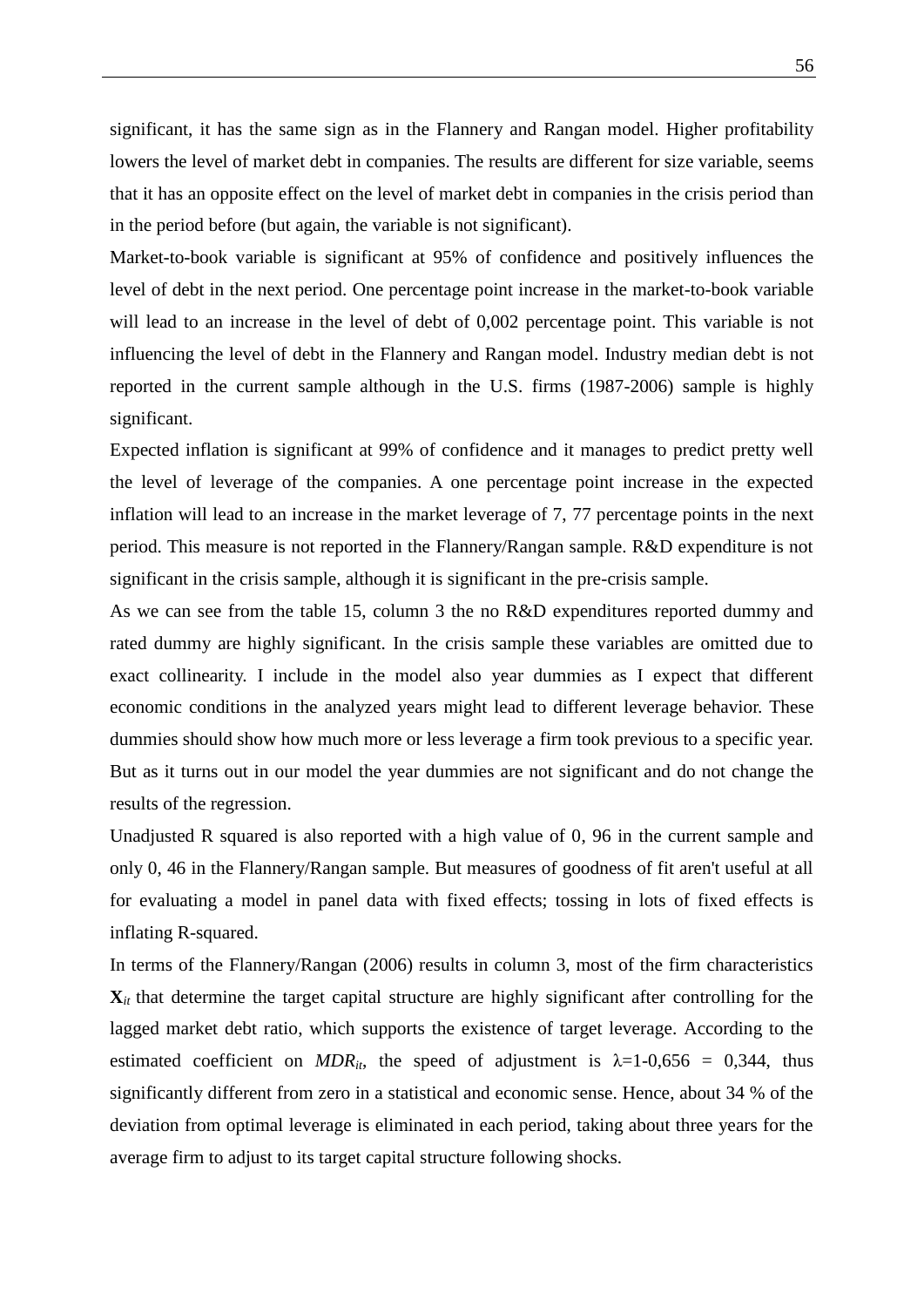The corresponding estimation results for United States firms in the crisis period , (column 2) show that the adjustment speed is much faster,  $132,9\%$  ( $\lambda =1$ - (-0,329) = 1,329). In the theoretical part I talked about the fact that if  $\lambda=1$  then the speed of adjustment is infinitely high and the debt ratio is always at its targeted value. So the firms in our sample are adjusting, but it seems that the firms are not adjusting to their targeted debt level but are reducing their level of debt way below the optimal level, by this trying to have as less as possible leverage in their capital structure. In this way the companies will not benefit anymore from the tax shield that arises from the fact of having debt. At the same time I cannot say that this is wrong as in the current situation the cost of bankruptcy also increased a lot and this might off-set the benefits obtained from having leverage.

Similar to Flannery/Rangan (2006), I use firm fixed effects model which explain a large proportion of the cross-sectional variation of the market debt ratio of U.S. firms (2007-2009). Ignoring firm-individual effects would lead to much lower adjustment speed estimates and a miss-specified model, emphasizing the need to take the panel nature of the data into account.

In addition to this type of dynamic adjustment behavior analysis as shown by the Flannery/Rangan (2006) study, some studies unite a theoretical and empirical analysis. The theoretical models are constructed in such a manner that they take in consideration as many stylized facts as possible, but also produce new hypotheses. The firm behavior which is theoretically derived is then replicated, generating data with known properties of the firms" capital structure determinants. After that the data is then used to test the characteristics of standard econometric estimators.

There is a current model of this type of analysis. In their paper Titman and Tsyplakov (2007) show a dynamic trade-off model which includes firm investments determined by product market changes, burden costs of having financial distress, and debt-holder/equity-holder agency problems. They reproduce model-generated panel data for leverage ratios, cash flows and investment choices and perform partial adjustment regressions as in Flannery and Rangan (2006) and others. In this case, the speed of adjustment is around 7, 1% under realistic parameter settings. This result is close to the estimates from the real world measured by Fama/French (2002) and Kayhan and Titman (2007), but slower than the estimate by Flannery/Rangan (2006). Besides, Titman/Tsyplakov (2007) demonstrates that there is a strong connection between the equity returns of firms and their debt ratios.

As it was mentioned before the main scope of this model is to see if firm will adjust to a target debt level in order to achieve an optimal capital structure and also, if this adjustment is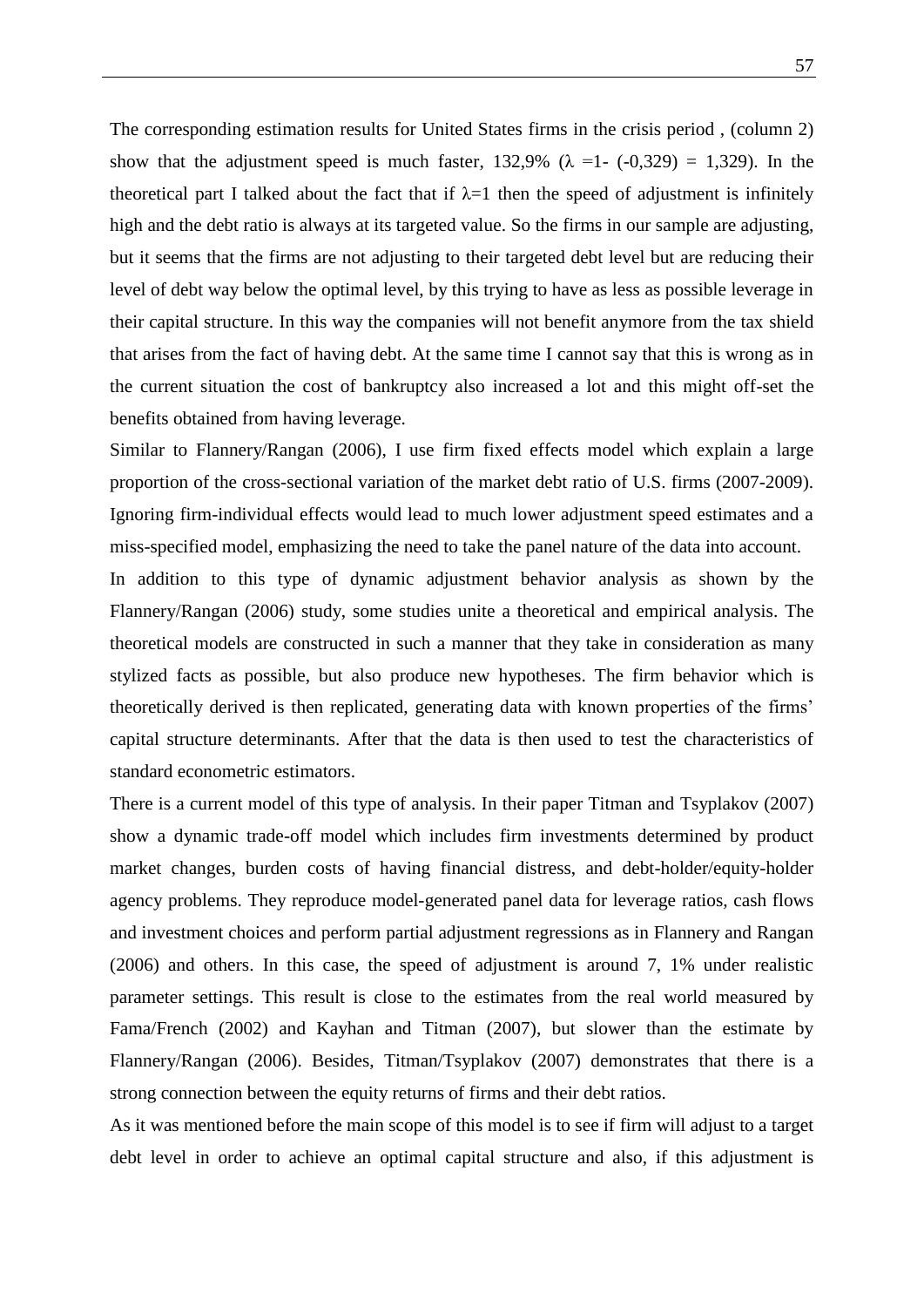present, what is the speed of it. The significant variables of this regression are lagged market leverage, market-to-book leverage and expected inflation, so as we can see some of the firm characteristics that determine the target capital structure are significant after controlling for the lagged market debt ratio, which supports the existence of target leverage. The negative sign on lagged leverage suggests that mean reversion is at work as predicted by the tradeoff theory. Market-to-book variable and expected inflation positively influences the level of debt in the next period.

In this model the speed of adjustment is very high. The companies are reducing their level of debt way below the optimal level, by this trying to have as less as possible leverage in their capital structure. But again as it was said cost of bankruptcy also increased a lot and we cannot say for sure what the optimal level of debt is.

## 4.3.1 Testing the dynamic partial-adjustment model with inclusion of macroeconomic factors

In this section I estimate the capital structure adjustment speed based on the integrated dynamic partial adjustment model with the inclusion of macroeconomic variables. The results are illustrated in table 16. Macroeconomic factors are term spread, default spread, GDP growth rate and price-output ratio. In this model I am trying to see whether adding a macroeconomic variable to the model will increase the robustness of the results and will offer a better explanation of the adjustment speed of capital structure in the times of recession. The expected inflation is excluded from the regression since it wipes out the effects of macroeconomic variables.

From the table we can observe that a significant change of the results did not occur. From the firm characteristics  $\mathbf{X}_{it}$ , that determine the target capital structure are significant the previous year market debt ratio and size of the firm variables. Together with the macroeconomic determinants (which are highly significant) these variables determine the level of debt in a given year. Notable is the fact that with the inclusion of macroeconomic variables the size of the firms became a significant determinant of the level of debt. The term spread, which is defined as the difference between the long-term and short-term interest rate, is positively correlated with the level of debt in the next year. An increase in the level of term spread could be due to a decrease in the short-term interest rate or an increase in the long-term rates. But since the level of funds available to the firms increases as the term spread increases it would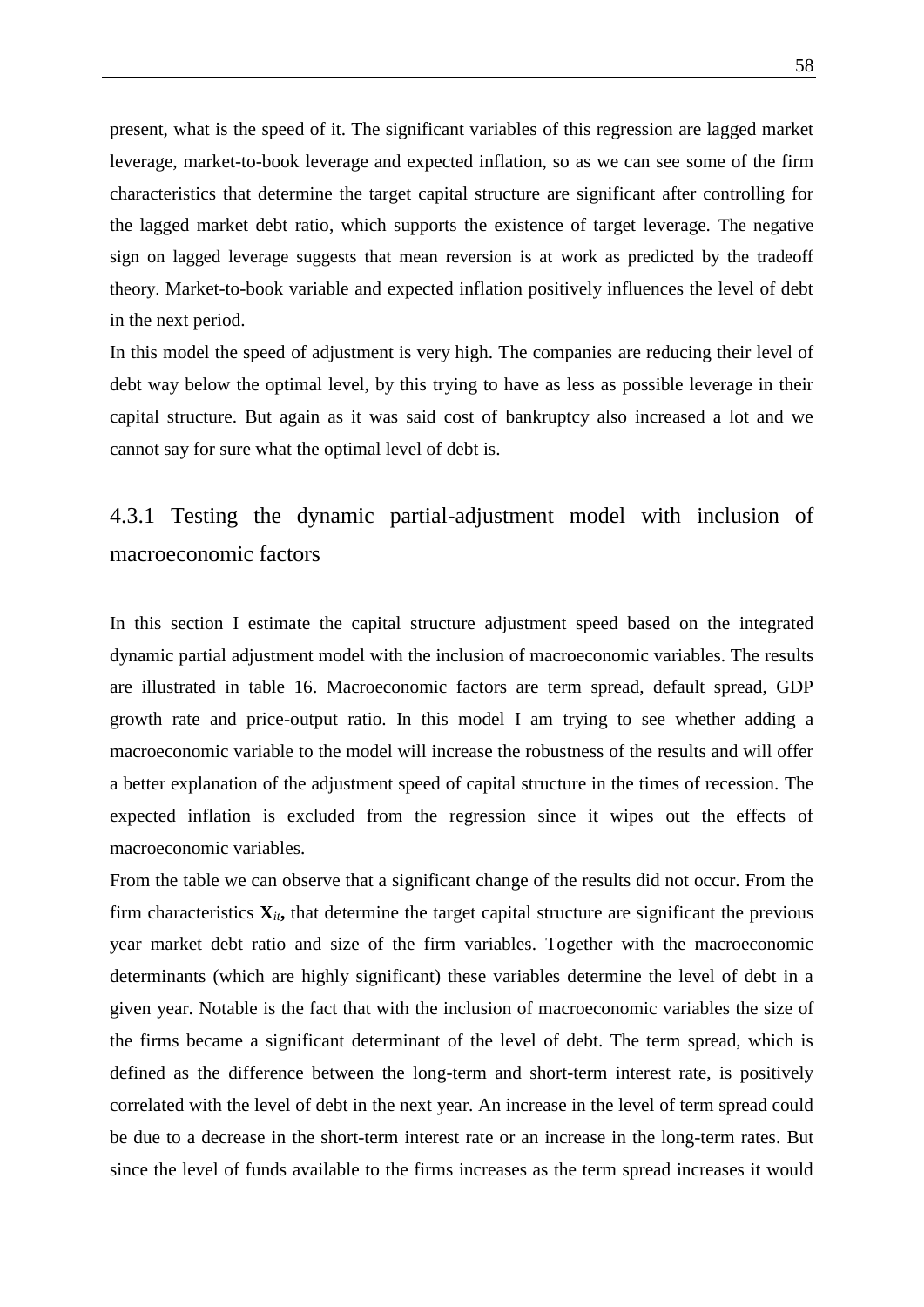be logical to suppose that this happens because a decrease in the short-term interest rates. So an increase in the short-term interest would lead to a decrease in the level of debt available to the firms, fact that is in concordance with the actual economic conditions. The inclusion of other macroeconomic determinants does not change the results of the model.

**Table 16.** The dependent variable is Market Leverage. All the regressors are lagged one year. Each regression includes a macroeconomic indicator. The second column is regressed by adding term spread variable as a macroeconomic indicator, third column by adding default spread variable, forth column by using the GDP growth rate and fifth column uses the price-output ratio as a macroeconomic factor.

|                                  | Fixed effects regression with macroeconomic factors |                    |                     |                                    |  |
|----------------------------------|-----------------------------------------------------|--------------------|---------------------|------------------------------------|--|
| Regressors                       | Term spread                                         | Default spread     |                     | GDP growth rate Price-output ratio |  |
|                                  |                                                     |                    |                     |                                    |  |
| Constant                         | $2,674(0,968)$ ***                                  | $2,611(0,957)$ *** | $2,85(0,003)$ ***   | $15,625(4,191)$ ***                |  |
| <b>Lagged Market</b><br>Leverage | $-0,329(0,156)$ **                                  | $-0,329(0,156)$ ** | $-0,329(0,155)$ **  | $-0,329(0,156)$ **                 |  |
| Profitability                    | $-0,275(0,201)$                                     | $-0,274(0,200)$    | $-0,274(0,201)$     | $-0,274(0,200)$                    |  |
| Size                             | $-0,265(0,118)$ **                                  | $-0,265(0,118)$ ** | $-0,265(0,118)$ **  | $-0,265(0,118)$ **                 |  |
| Market-to-Book                   | 0,002(0,021)                                        | 0,001(0,021)       | $-0,002(0,021)$     | 0,002(0,021)                       |  |
| Tangibility                      | 0,129(0,223)                                        | 0,128(0,222)       | 0,128(0,222)        | 0,128(0,223)                       |  |
| Depreciation                     | $-1,438(1,541)$                                     | $-1,438(1,540)$    | $-1,438(1,540)$     | $-1,438(1,541)$                    |  |
| R&D Expenditure                  | 1,821(1,384)                                        | 1,821(1,384)       | 1,821(1,384)        | 1,821(1,384)<br>$-1,22E+011$       |  |
| Macroeconomic factor             | $3,186(0,848)$ ***                                  | 8,736(2,325)***    | $-3,112(0,828)$ *** | $(3,25E+010)$ ***                  |  |
| $\mathbf n$                      | 120                                                 | 120                | 120                 | 120                                |  |
| R-squared                        | 0,96                                                | 0,96               | 0,96                | 0,96                               |  |

\*\*\* Significant at 1% level, \*\* significant at 5% level, \* significant at 10% level. Standard errors are given in parenthesis.

From the table 16 we can see that the GDP growth rate and price-output ratio from the previous year are negatively correlated with the market leverage. So a higher growth ratio of the economy and a higher ratio of stock price over GDP lead to a decrease in the credit funds available to the real sector companies.

The adjustment speed of the capital structure is the same as in the previous model (table 15),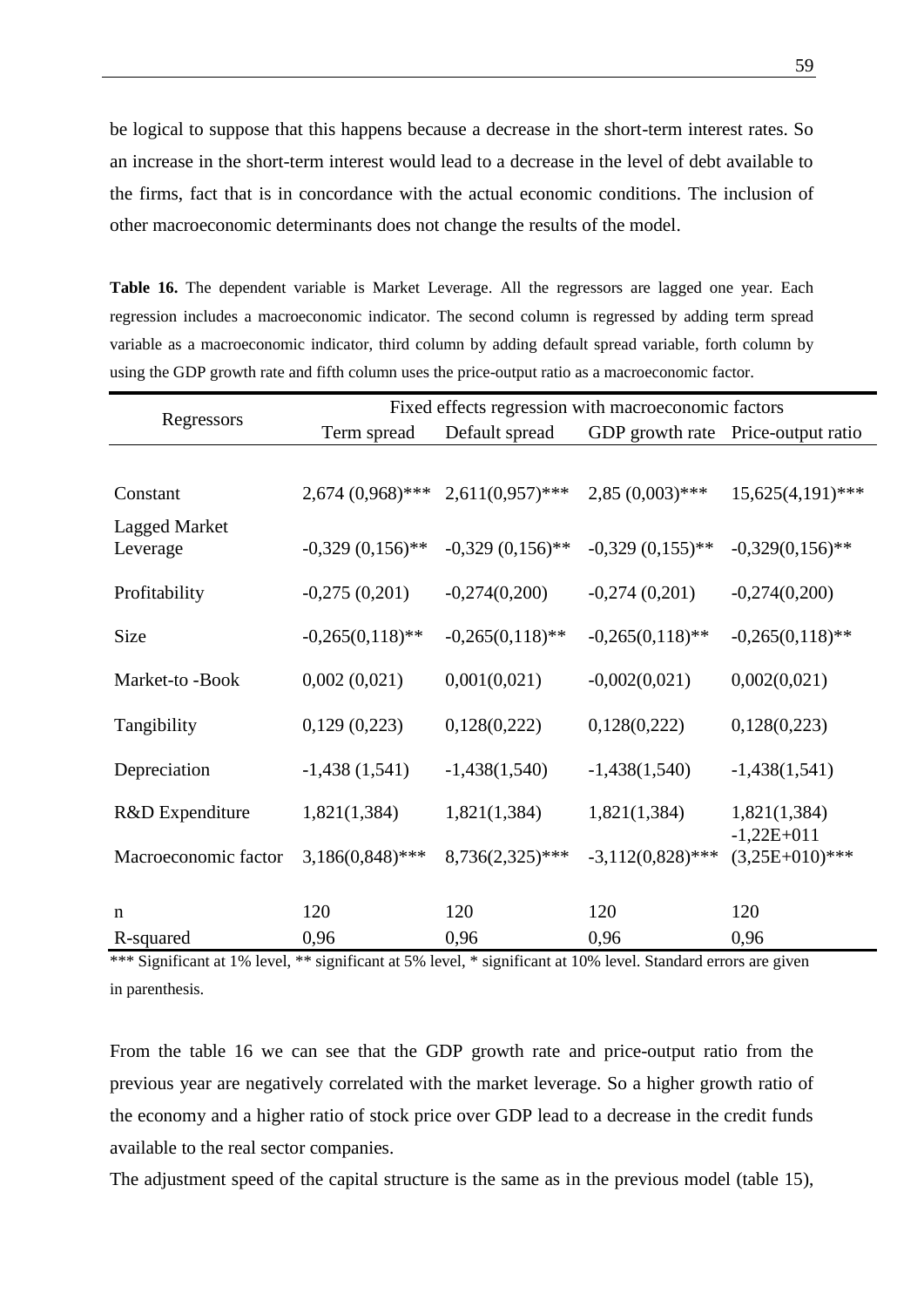this way the inclusion of macroeconomic variables does not change the adjustment path or speed of capital structure. One of the reasons might be that the impact of macroeconomic factors on the company's capital structure is too small and is wiped out in the analysis due to the use of many regressors.

### 4.4 Testing the conventional model

As it was mentioned before the conventional leverage regression is more orientated to explain the level of leverage while the change in this variable is better explained by the pecking-order model. One of the assumptions of this type of regression is that shocks are uncorrelated across years and this assumption is unlikely to be literally correct. Having the condition stated above allows us to run the conventional specifications in first differences. When we run a regression in first differences then we can expect to lose some accuracy and a lower  $R^2$  to be obtained. A problem in using first differences is that it may bias the variable coefficients towards zero. But as it will be seen from further analysis this bias is not large enough to alter the conclusions of the regression.

The most important in testing this model are the following four factors: tangibility of assets, market-to-book ratio, log sales and profitability, I also add the expected inflation variable. The measure of industry median debt will not be included in the regression because of lack of data. The following test basically has the scope to see how the financing deficit works when added to a conventional leverage regression.

The results of the OLS regression are presented in the table 17. The dummies for the year are also included but are jointly insignificant in all regressions. Hence, time-variant factors that are common to all firms (like the interest rate level and other macro variables) do not affect capital structure choices in United States.

**Table 17.** The dependent variable is market leverage. All regressed variables are lagged one year in the third column. In several specifications, the basic regression is augmented with the financing deficit. Year dummies have been included. It is an OLS regression with standard errors in parentheses. \*, \*\*, \*\*\* indicate significance at the 10%, 5%, and 1% level, respectively.

| Regressors |                    | <b>OLS</b> Regression |                    |
|------------|--------------------|-----------------------|--------------------|
|            |                    | (2)                   | 3)                 |
| Constant   | $0,778(0,094)$ *** | $0,732(0,099)$ ***    | $0,479(0,165)$ *** |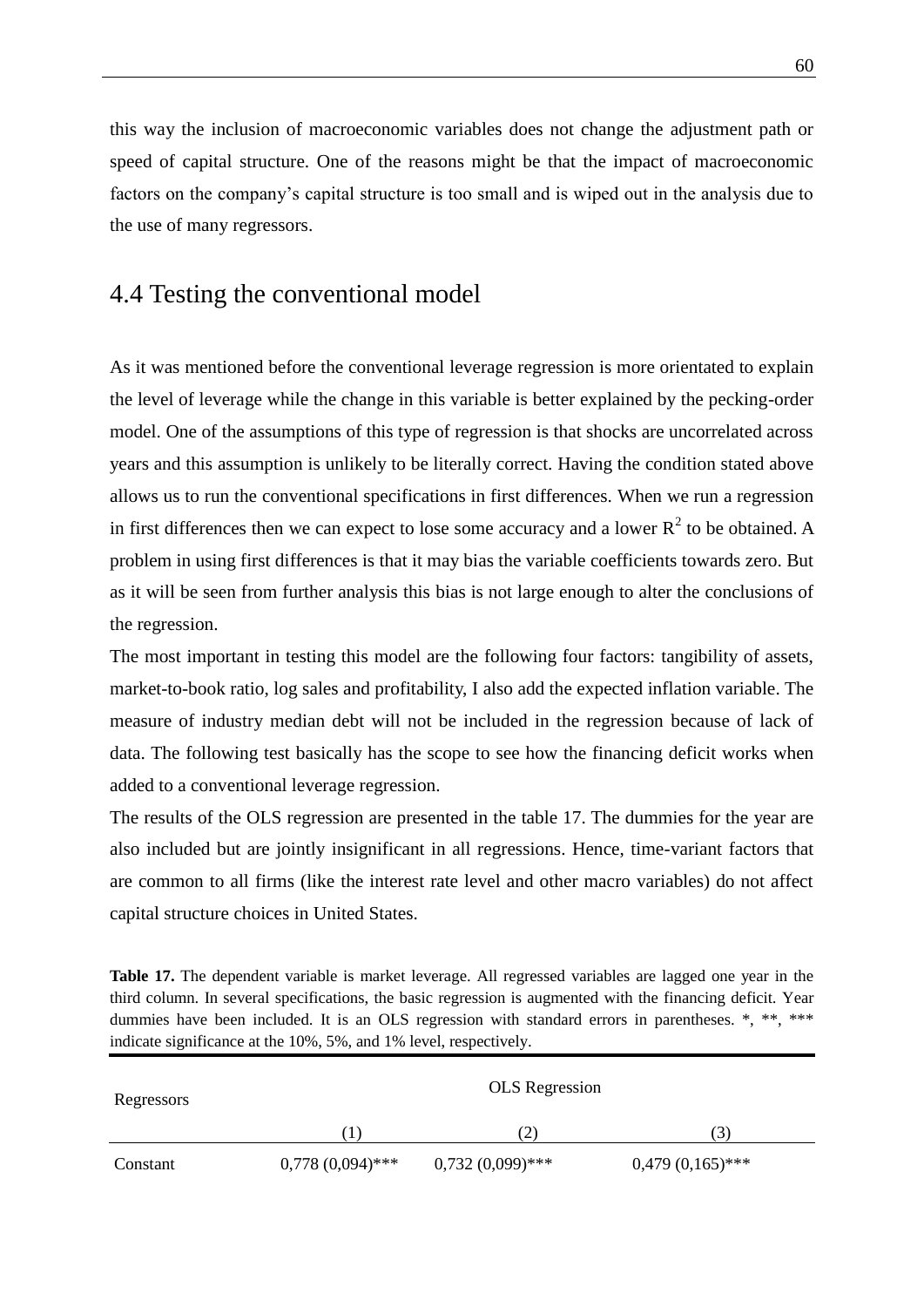| Profitability             | $-0,085(0,067)$     | $-0,078(0,067)$       | $-0,206(0,013)$ **       |
|---------------------------|---------------------|-----------------------|--------------------------|
| Size                      | $-0,006(0,010)$     | $-0,002(0,012)$       | 0,021(0,013)             |
| Market-to-Book            | $-0,158(0,015)$ *** | $-0,158(0,015)$ ***   | $-0,119(0,017)$ ***      |
| Tangibility               | $-0,052(0,061)$     | $-0,036(0,062)$       | 0,091(0,077)             |
| <b>Expected Inflation</b> | 0,075(0,695)        | 0,184(0,697)          | 0,055(3,249)             |
| Deficit                   |                     | $-1,11E-05(7,76E-06)$ | $-1,89E-05(8,46E-06)$ ** |
| n                         | 180                 | 180                   | 120                      |
| R-squared                 | 0,456               | 0,462                 | 0,460                    |
| F-test                    | 24,17 (0,000)***    | $21,13(0,000)$ ***    | 16,079 (0,000)***        |
| F-test fixed effects      |                     |                       |                          |

In the table 18 below are presented the signs of the variables obtained by Frank and Goyal (2007) and Rajan and Zingales (1995) for the US firms in the periods of time before crisis. In the table market-to-book ratio and profitability are negatively correlated with the market leverage and size and tangibility have positive signs.

As we can see from the table 17 (column 1) the estimated coefficients on the market-to-book assets ratio, tangibility, firm size, and profitability do not have the usual predicted signs. The coefficient signs are negative on the market-to-book ratio, on tangibility, on log of sales, and negative on profitability. The only variable that has a positive correlation with the market leverage is expected inflation.

| <b>Table 18.</b> Sign RZ/FG is the sign of the coefficient estimate found in Rajan/Zingales (1995) and |
|--------------------------------------------------------------------------------------------------------|
| Frank/Goyal (2007) for the United States.                                                              |

|                             | Sign RZ                 | Sign FG   |
|-----------------------------|-------------------------|-----------|
| Profitability               | [-]                     | $[\cdot]$ |
| <b>Size</b>                 | $[+]$                   | $[+]$     |
| Market-to -Book             | $\lbrack \cdot \rbrack$ | $[\cdot]$ |
| Tangibility                 | $[+]$                   | $[+]$     |
| <b>Industry Median Debt</b> |                         | $[+]$     |
| <b>Expected Inflation</b>   |                         | $[+]$     |

A rise in any of these variables will lead to a decrease in market-debt ratio. This proves once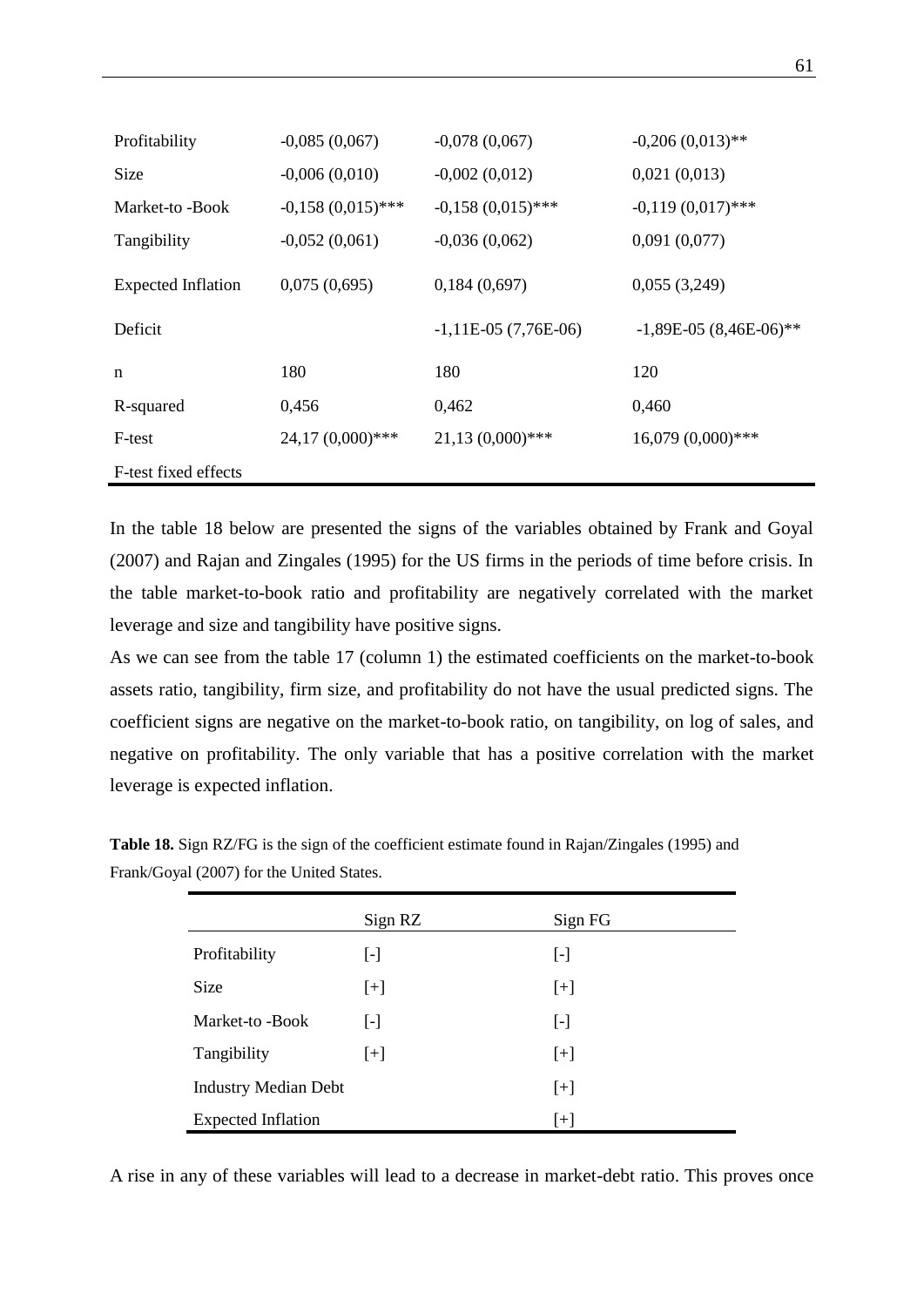more that in the period of time 2007-2009 U.S. companies are actively reducing their level of debt despite any increase in those indicators of firm performance that usually stimulate the debt. In the first column only the market-to-book variable is significant in determining the level of market debt but at the same time the model explains 45, 6% of the variation in the market leverage which is a quite high value.

In the second column of the OLS regression the financing deficit variable is added as an explanatory variable. If the pecking order were the key driver, it should have wiped out the effects of the conventional variables. It did not do so. Adding the deficit variable to the regression did not have much effect on the magnitudes and significance of the coefficients on the conventional variable. Also, in this regression the financing deficit is not empirically relevant.

In column (3), the leverage regression is re-estimated by lagging the regressor variables oneyear. This fact changes the results of the regression a lot. The coefficients of the variables now have the expected signs corresponding to Rajan/ Zingales (1995) and Frank/Goyal (2007) results. The coefficient signs are negative on the market-to-book ratio, positive on tangibility, positive on log of sales, and negative on profitability. Also the sign is positive on expected inflation variable. The significance of the regression variables also changes. Marketto-book variable is highly significant as usual and in addition to this the profitability and financing deficit variable are significant at 95% of confidence. An increase in profitability of the firm would lead to a decrease in market leverage. Also the deficit variable and the marketto-debt ratio are negatively correlated. This fact demonstrates that in the current situation if the companies have a deficit of funds they will not cover this deficit by debt. As in the previous case the deficit variable did not wiped out the effects of other conventional variables. Nevertheless, the financing deficit is empirically relevant although the value of the coefficient is very small.

If we look back at the table 5, there are presented the signs of the coefficients of the variables which support the pecking-order theory and the trade-off theory. The sign of the profitability coefficient supports the pecking–order theory, but at the same time the sign of the market-tobook ratio and tangibility supports the trade-off theory. Also there are some discussions that the positive sign on the coefficient of tangibility variable might support as well the peckingorder theory. The coefficient of log of sales has a positive sign and this is consistent with the both competing theories.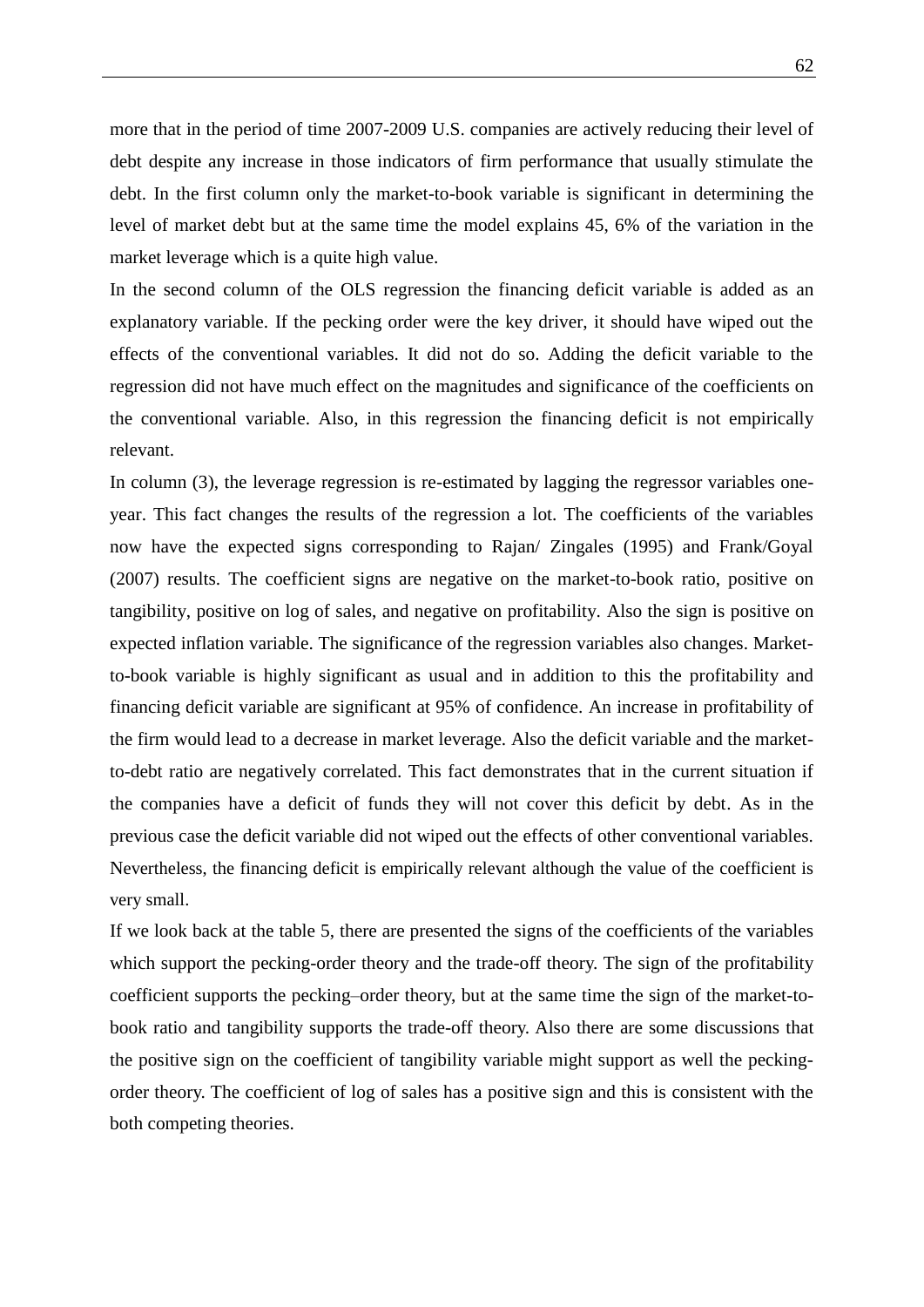It is interesting to observe  $\mathbb{R}^2$  along the whole three regressions. Adding the financing deficit and adding lagged variables adds amazingly little to the results of the fitted equations once the conventional factors are taken into account. This is in line with Fama and French (2002) who dispute that mean reversion in corporate leverage is surprisingly weak.

Until now pooled OLS was used to test the conventional model, however, Huang/Ritter (2007) find that applying pooled OLS leads to upward biased coefficient estimates and applying fixed effects estimation leads to a downward bias of the estimate. Furthermore, the bias with fixed effects estimation increases the smaller the time dimension of the data.

Anyhow, the most efficient way to deal with endogenity and heterogeneity is to use fixed effects regression. ,, A simple fixed effects panel estimator would be robust, because the dummy variables included to control for the individual effect automatically control for any time-invariant variable. This constitutes a compelling reason to employ panel estimators wherever possible. It also makes a strong argument to use fixed effects (or estimators based on first-differencing) rather than random effects estimators, because random effects require that the regression"s other explanatory variables are uncorrelated with the individual effects "(Greene 2003, chap. 13). This fixed effects estimator is consistent in the standard panel framework, for the reason that it takes out the common, time invariant and firm-specific element in the regression"s error term.

Table 19 summarizes the results of fixed effects regressions of the conventional model. Dummy for the year are also included in the fixed effects regression and they are significant.

So in the table 19 are presented the fixed effects regressions (first, second and third column) for non-financial United States firms in the period from 2007 to 2009. In all regressions, the market-value-based debt ratio is regressed on a set of explanatory variables that have been used by Rajan/Zingales (1995). As it was mentioned before, in all regressions dummy variables for the year of the observation are included (in order to avoid collinearity I am omitting one year). The fixed-effects estimator includes a set of indicator variables (dummies) for all companies instead of the common intercept term.

As we can see from the column 1 the coefficients of the variables do not have the usual expected signs as predicted by Rajan and Zingales (1995) and Frank and Goyal (2007). The coefficient signs are negative on log of sales, market-to-book and tangibility variables. It is positive on the profitability and expected inflation variable. Not all the coefficients of the regression are significant. In the first column only market-to-book and size variables are significant at 99% of confidence and affect the level of market leverage of the firms.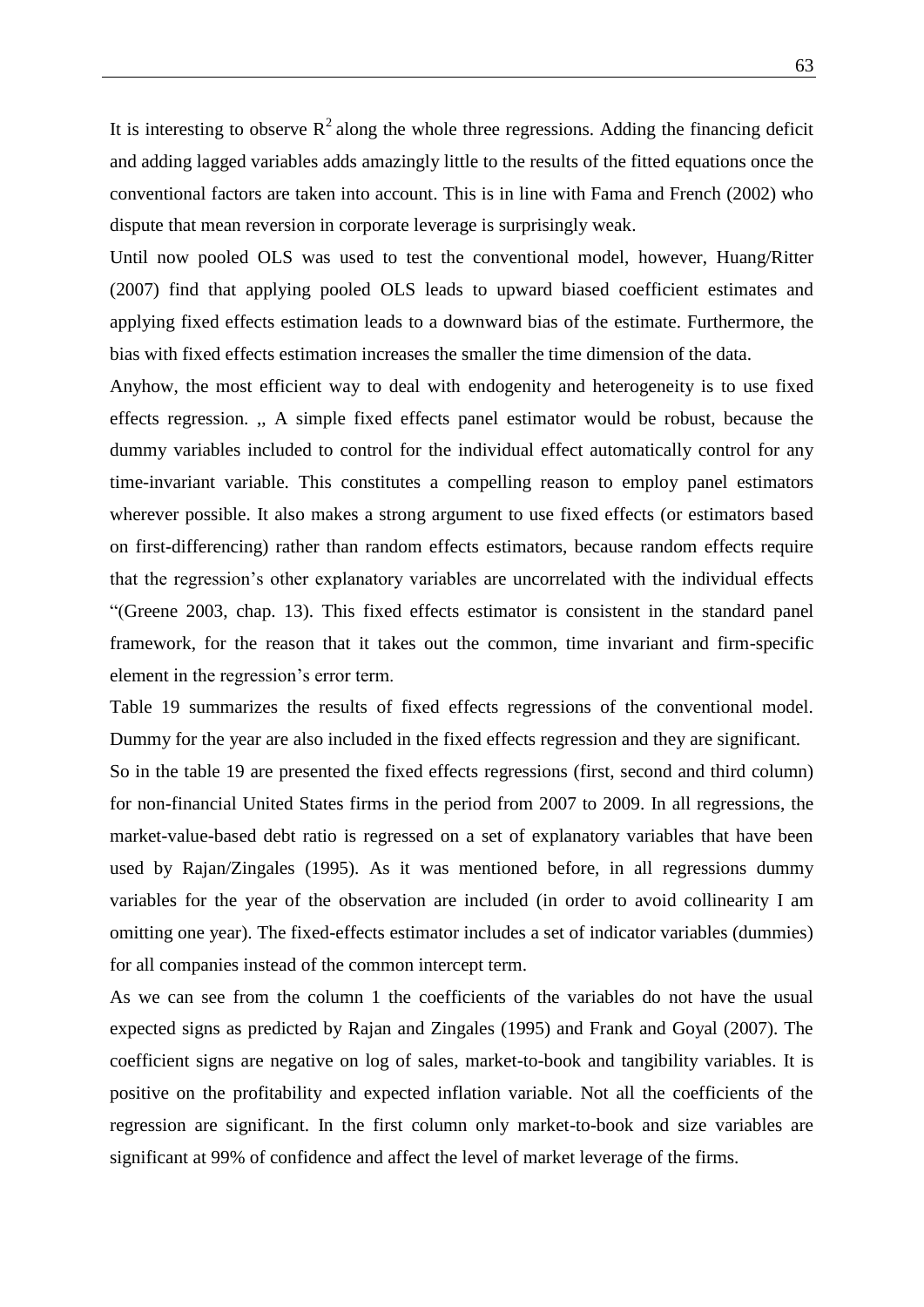In the second column of the table 19 is added an addition variable in order to estimate the market debt of the companies. This variable is the financing deficit and as we observe the inclusion of this variable does not influence the results of the regression by too much. If the pecking order theory would have been the main determinant that influence the way a company finances its operation then the deficit variable had to wipe out the effects of the conventional variables. But it did not do so and the deficit variable is not even significant. These results do not support the pecking-order theory concerning the structure of firm financing in the analyzed period of time. The coefficients of variables, as in the regression before, do not have the usual expected signs. Market-to-book variable, log of sales, tangibility and expected inflation are negatively correlated with the market leverage. A positive relationship is presented only in the case of profitability and deficit variable. The most important variables in terms of the magnitude are size and market-to-book ratio.

| indicate significance at the 10%, 5%, and 1% level, respectively. |                                 |                         |                     |  |
|-------------------------------------------------------------------|---------------------------------|-------------------------|---------------------|--|
|                                                                   | <b>Fixed Effects Regression</b> |                         |                     |  |
| Regressors                                                        | (1)                             | (2)                     | (3)                 |  |
| Constant                                                          | $2,455(0,536)$ ***              | $2,6(0,549)$ ***        | $2,618(0,921)$ ***  |  |
| Profitability                                                     | 0,066(0,136)                    | 0,1(0,139)              | $-0,239(0,185)$     |  |
| Size                                                              | $-0,219(0,065)$ ***             | $-0,238(0,068)$ ***     | $-0,311(0,121)$ **  |  |
| Market-to-Book                                                    | $-0,09(0,016)$ ***              | $-0.09(0.016)$ ***      | 0,025(0,017)        |  |
| Tangibility                                                       | $-0,172(0,145)$                 | $-0,165(0,145)$         | 0,168(0,231)        |  |
| <b>Expected Inflation</b>                                         | 0,019(0,387)                    | $-0,025(0,389)$         | 7,689 (2,132)***    |  |
| Deficit                                                           |                                 | $6,13E-06$ $(5,34E-06)$ | 5,32E-06 (4,89E-06) |  |
| $\mathbf n$                                                       | 180                             | 180                     | 120                 |  |
| R-squared                                                         | 0,905                           | 0,906                   | 0,956               |  |
| F-test                                                            | $16,67(0,000)$ ***              | $16,48(0,000)$ ***      | 18,139 (0,000)***   |  |
| F-test fixed effects                                              | $9,11(0,000)$ ***               | $9,03(0,000)$ ***       | 10,719 (0,000)***   |  |

**Table 19.** The dependent variable is market leverage. All regressor variables are lagged one year in the third column. In several specifications, the basic regression is augmented with the financing deficit. Year dummies have been included. It is a fixed effects regression with standard errors in parentheses. \*, \*\*, \*\*\*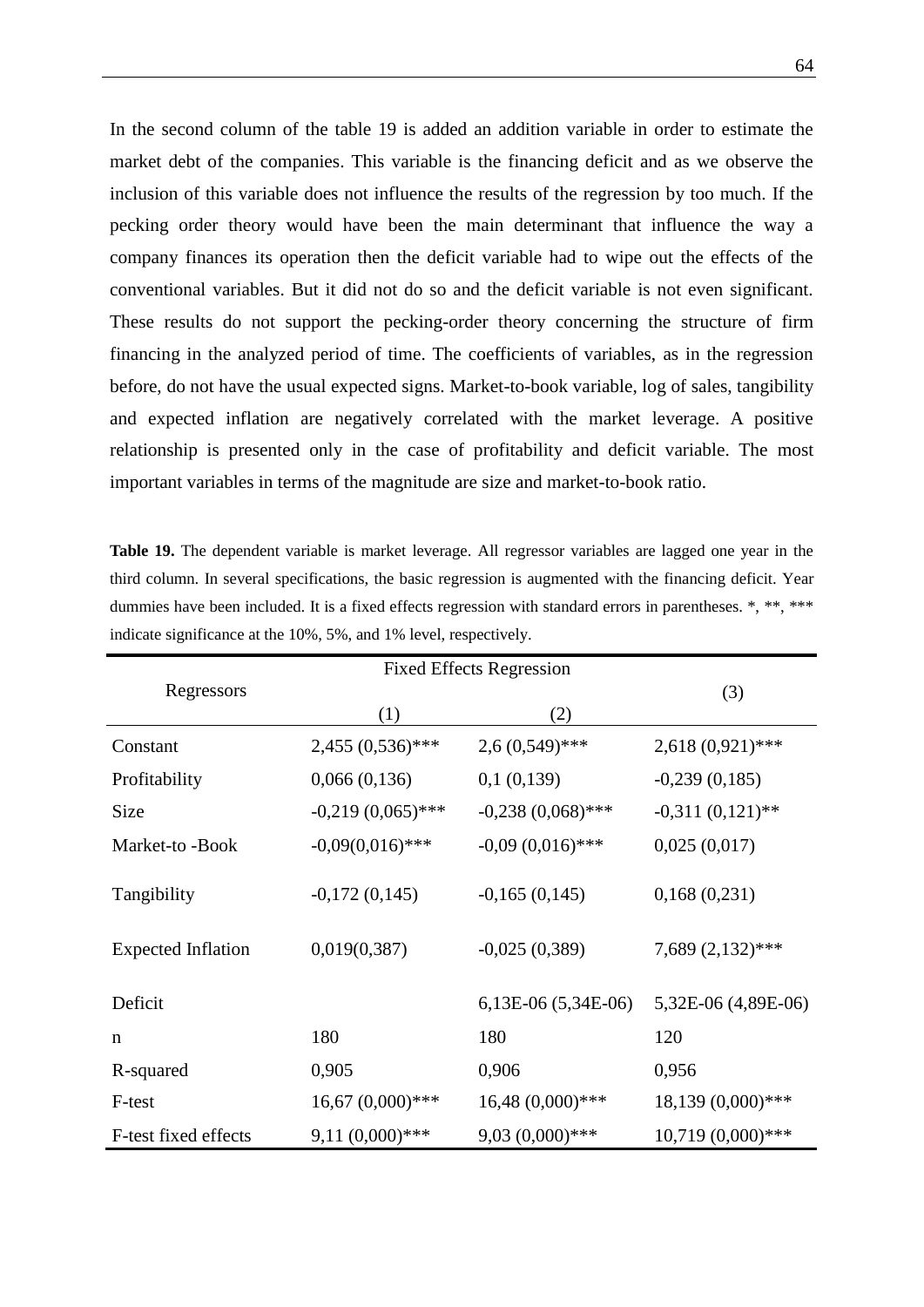According to the pecking-order theory the market-to-book variable and size variable should be positively correlated with the dependent variable and the profitability variable should be negatively correlated with the dependent one. As we can see the results are totally opposite which is another proof of the inconsistency of pecking-order theory.

In the third column all the explanatory variables are lagged one year. If we compare the fixed effect regression with and without the financing deficit the results of the regression do not change almost at all. The deficit variable is not significant and the model does not support the pecking order theory although the profitability has the normal sign predicted by the pecking order theory (but then again the variable is not significant). The expected inflation variable is highly significant and has a positive sign as predicted by the trade-off theory.

The presence of significant year dummy variables in both regressions implies that timevariant factors that are common to all firms (for example interest rate level and other macroeconomic indicators) systematically affect capital structure choices in United States companies.

When using the fixed effects regression we can test for the fixed effects. The null hypothesis is that all of the units share the same intercept. The alternative is that they vary across units, so the way to test this is by running both models and then comparing their sum of squares in a joint F-test. In all three models from the table 18 we reject the null hypothesis. This indicates that firm-specific but time invariant variables (for example the industry affiliation) to be systematic determinants of capital structure choices for United States exchange listed companies.

In the fixed effects regression is presented also R-squared. But measures of goodness of fit aren't useful at all for evaluating a model in panel data with fixed effects; tossing in lots of fixed effects is inflating R-squared. Also adding the financing deficit adds very little to the results of the fitted equations once account is taken of the conventional factors.

As a general conclusion of the conventional model I can say that when analyzing capital structure issues is better using data that consist of a panel of firms repeatedly observed over time. Controlling for unobservable time-invariant firm-specific effects is a minimum necessity to the applied econometric method. Consequently, the fixed effects regression shown in table 19, third column, constitutes the baseline model of the conventional regression, which can then be compared to the results of other methods that analyze capital structure.

As it was mentioned before conventional model is orientated to explain the level of leverage and from the regression we can see that the most significant determinants in magnitude of the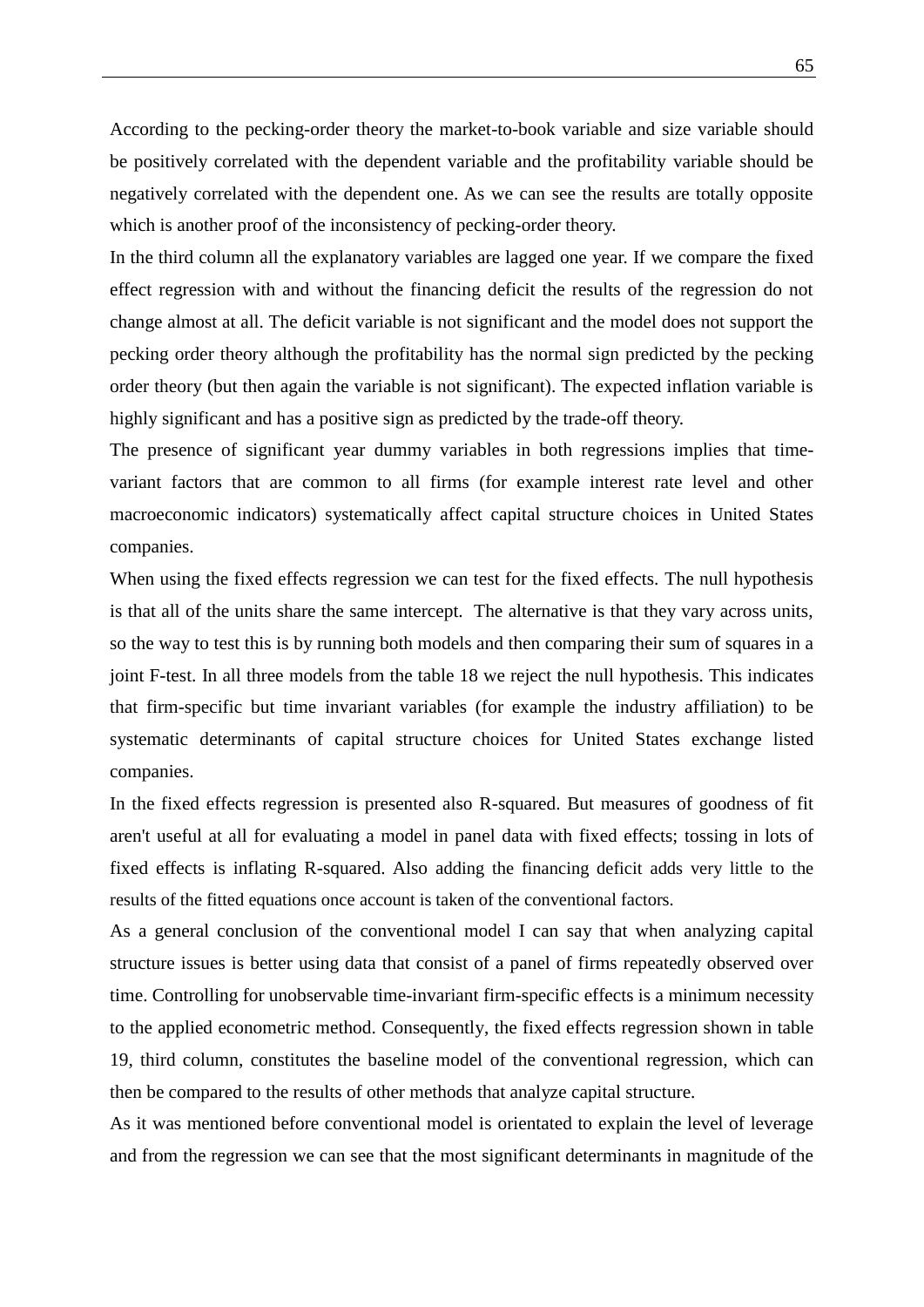market leverage are expected inflation and the size of the companies. An increase in the size of the companies will lead to a decrease in the market-debt ratio and an increase in the expected inflation would raise the level of debt of companies. Also the addition of deficit variable does not change the results of the regression and this fact does not support the pecking-order theory. The signs of the coefficients are not the same as were obtained by Rajan and Zingales and Frank/Goyal which are using the same regression for United States companies but only in the periods of time before the crisis. Also the significant coefficients signs support more the trade-off theory rather than pecking-order theory according to the general framework from this field.

An important conclusion is that time-variant factors common to all firms affect capital structure choices (ex. macroeconomic situation) and firm-specific but time invariant variables (for example the industry affiliation) are determinants of capital structure choices for United States companies.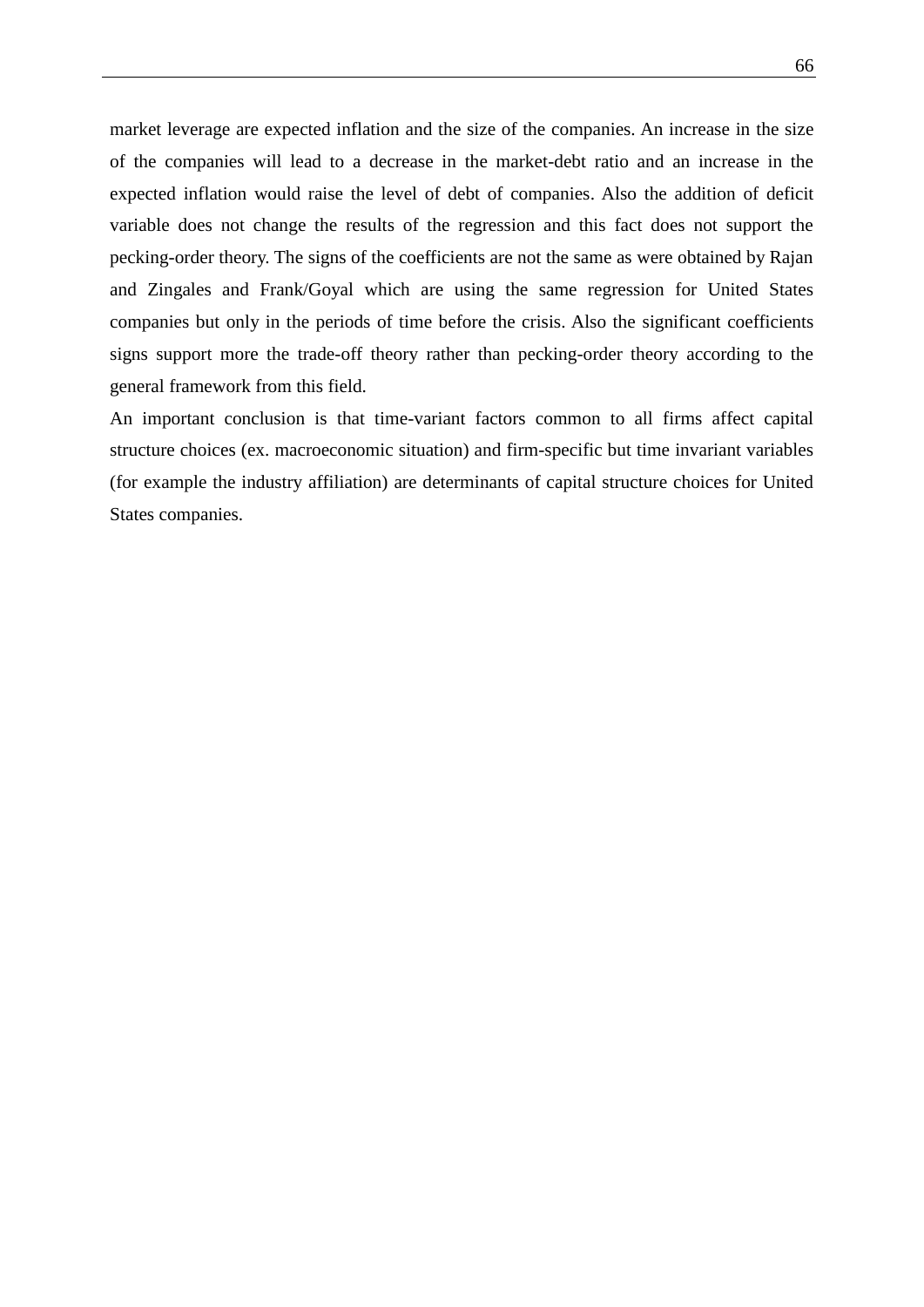### Chapter 5

### Conclusion

The crisis of 2007 and 2008 is one of the most severe in financial history. It was triggered by a liquidity crisis in the [United States](http://en.wikipedia.org/wiki/United_States) banking system and it has resulted in the collapse of large financial institutions, the [bailout](http://en.wikipedia.org/wiki/Bailout) of banks by national governments and downturns in stock markets around the world. Although the effects on the financial markets and institutions are of great interest, this paper has focused its attention on the effects the current crisis towards real sector companies from U.S.A.

According to the hypotheses formulated at the beginning of the paper I start the analysis of firm"s capital structure by investigating the level of debt and its evolution during the analyzed period of time. After analyzing the capital structure I get to the conclusion that first, the USA companies are not highly leveraged, and second, the debt that represented less than 50 % of the total assets in 2007 decreases by half until 2009. Although some measure of leverage slightly increased in 2008, in 2009 they all went down. By making a decomposition of total debt into long-term debt and short-term debt is possible to observe that during the crisis was mainly reduced the availability of short-term financing, while long-term financing registered only a very slight increase. These results are consistent with the predictions of the first hypothesis of the study.

Having this in mind, I use then the pecking order theory and trade-off theory, with the help of which I test if traditional capital structure theories are able to empirically explain the composition of corporate capital structure. The test is based on the idea that if firms follow the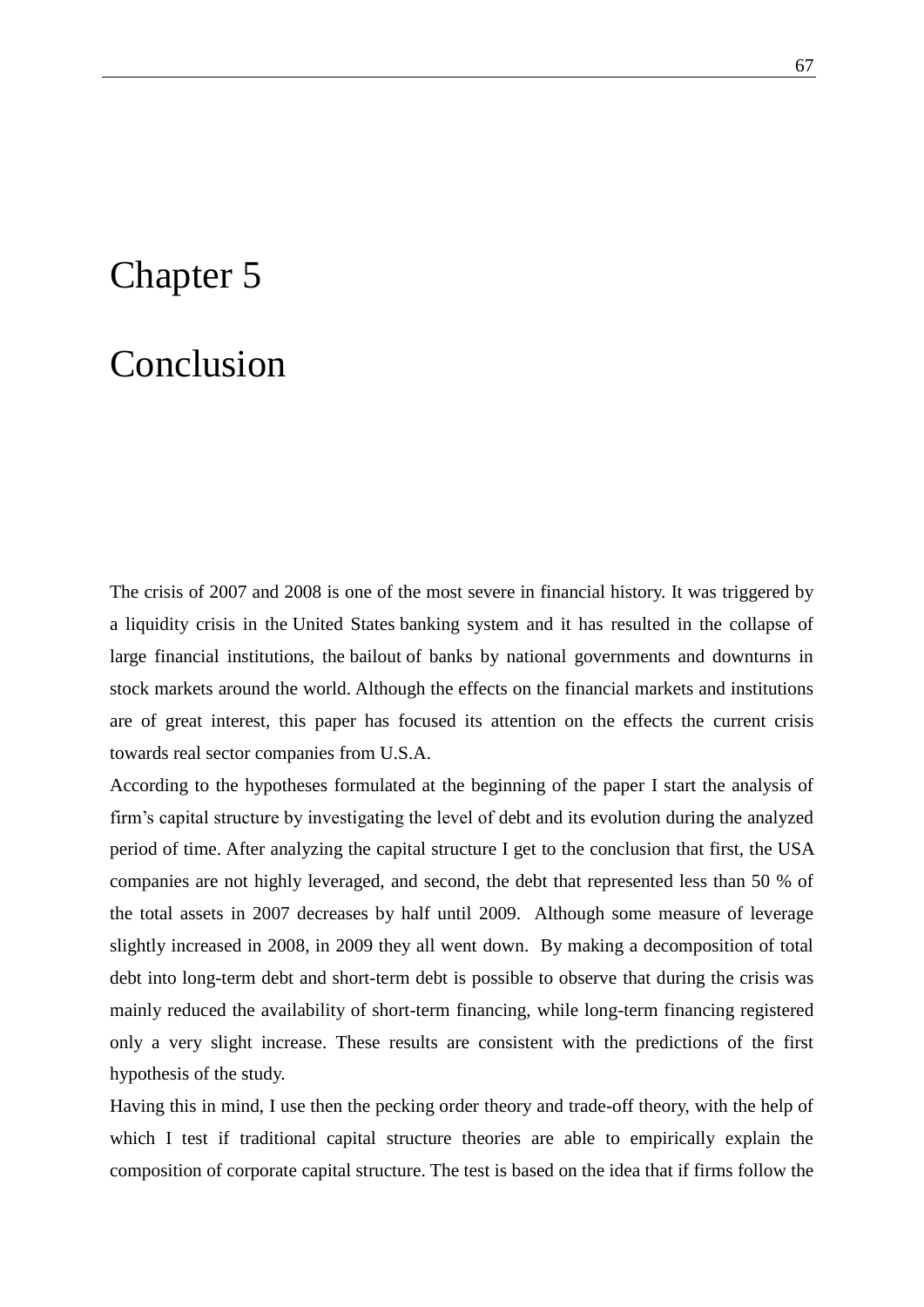pecking order, then in a regression of net debt issues on the financing deficit, a slope coefficient of one is observed.When using panel data the results do not seem to support the pecking order theory. Performing the pecking order regression for each year separately, by using cross-section data, does not provide also any support for the POH. But from the table 11, we can see that in 2008, 75% of the variation in the net issue of long term debt is explained by the financing deficit. So the main reason for issue of the debt in the worst year of crisis was the financing deficit. Although we get this result, we do not find that the financing deficit is actually financed by debt, moreover, from the previous tests we saw that the level of debt decreased. Also in the annex 2 is shown that the level of equity increased in this period, this could mean that the financing deficit in this period is financed less by debt and more by equity.

In testing the trade-off theory, the selection of studies is based on Myers' (1984) insight, that the key question to differentiate between competing capital structure theories is whether firms adjust to some target following shocks to their capital structure. This is due to the fact, that trade-off theories suggest that firms try to maintain some "optimal" debt ratio. The most important objective of capital structure study using dynamic partial adjustment models is to approximate the speed of adjustment. I complement the empirical models of studies on firms" adjustment behaviour to capital structure shocks by adding additional factors that may influence capital structure decisions, but have gained only recently attention in the literature. For instance, Kisgen (2006) considers for the first time the role of ratings from external rating agencies (like S&P or Moody"s) in the capital structure context. This seems an important contribution due to the eminent role that rating agencies play in capital markets nowadays. Also I consider the effect of expected inflation on the speed of adjustment of capital structure.

As it was mentioned before the main scope of this model is to see if firm will adjust to a target debt level in order to achieve an optimal capital structure and also, if this adjustment is present, what is the speed of it. I find out that mean reversion is at work as predicted by the trade-off theory and that the speed of adjustment is very high. The companies are reducing their level of debt way below the optimal level, by this trying to have as less as possible leverage in their capital structure.

In order to estimate the impact of macroeconomic conditions of the economy on the adjustment speed of the capital structure I add to the Flannery and Rangan partial-adjustment model a set of macroeconomic variables. The results show that the inclusion of these variables does not change the adjustment path or speed of capital structure.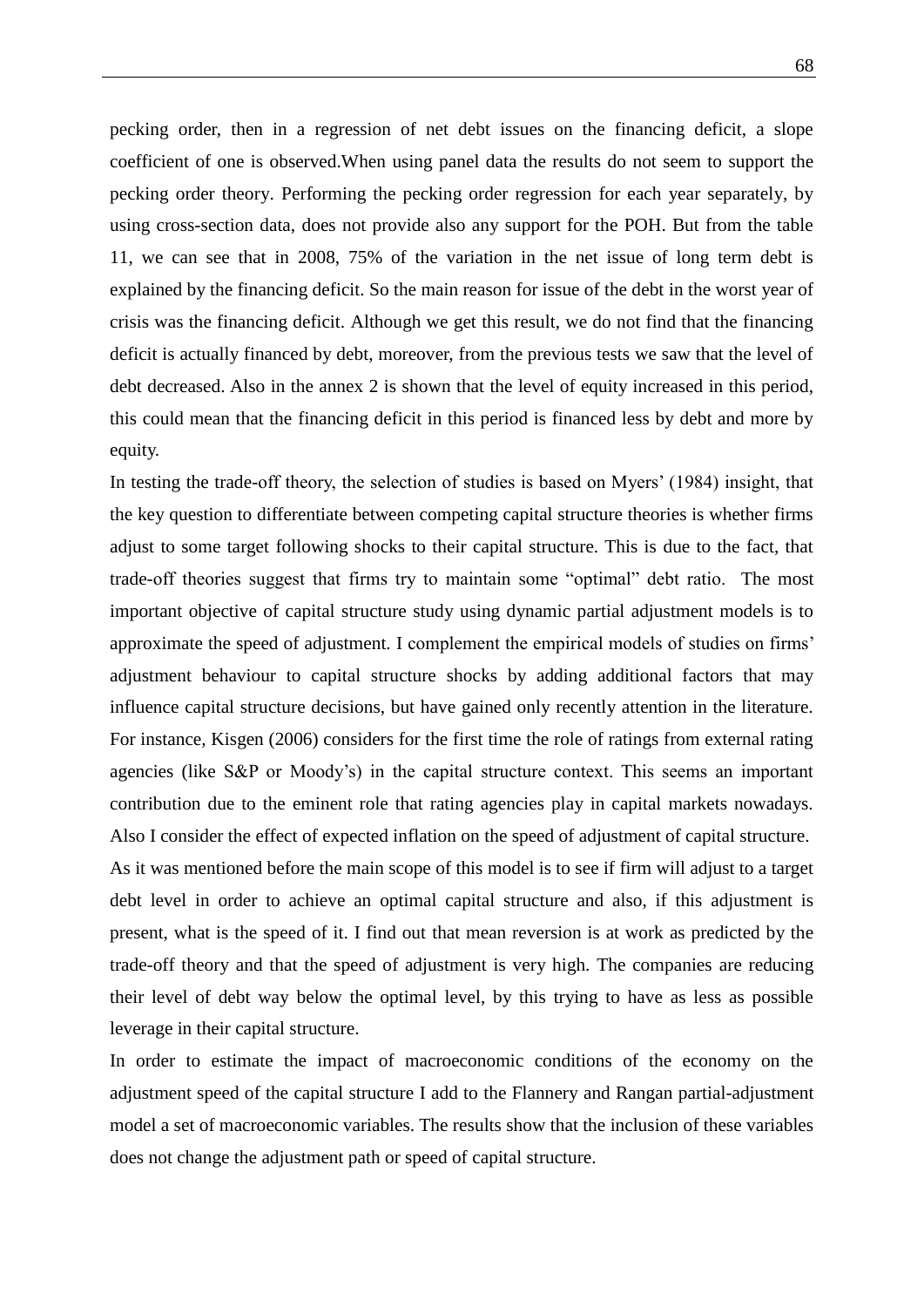So it is clear that in the times of current crisis the companies are adjusting their capital structure fast in order to make a trade-off between the benefits of debt (tax shield, financial discipline) and the costs of debt (increased bankruptcy costs, agency costs).

In order to increase the robustness of this paper finding, a conventional model is used to explain levels of debt. This is done by testing what sign the coefficients have and compare this to previous findings and the predicted outcome. The deficit variable is also added to the regression in order to test the pecking order theory even further. The financing deficit ought to wipe out the effects of other variables according to the pecking order theory. If the financing deficit is simply one factor among many that firms trade-off, then what is left is a generalized version of the trade-off theory. The current study finds that the financing deficit does not wipe out the effects of conventional variables.

As it was mentioned before conventional model is orientated to explain the level of leverage and from the regression we can see that the most significant determinants in magnitude of the market leverage are expected inflation and the size of the companies. The signs of the coefficients are not the same as were obtained by Rajan and Zingales and Frank/Goyal which are using the same regression for United States companies but only in the periods of time before the crisis. Also the significant coefficients signs support more the trade-off theory rather than pecking-order theory according to the general framework from this field.

An important conclusion is that time-variant factors common to all firms affect capital structure choices (ex. macroeconomic situation) and firm-specific but time invariant variables (for example the industry affiliation) are determinants of capital structure choices for United States companies.

I use the conventional model in order to test the forth hypothesis of this study which says that profitability and debt should be inversely correlated in the time of crisis. From the findings we can see that indeed these two factors are negatively correlated but, the profitability variable is not significant in the tested regression and by this does not affect the level of debt in the tested model.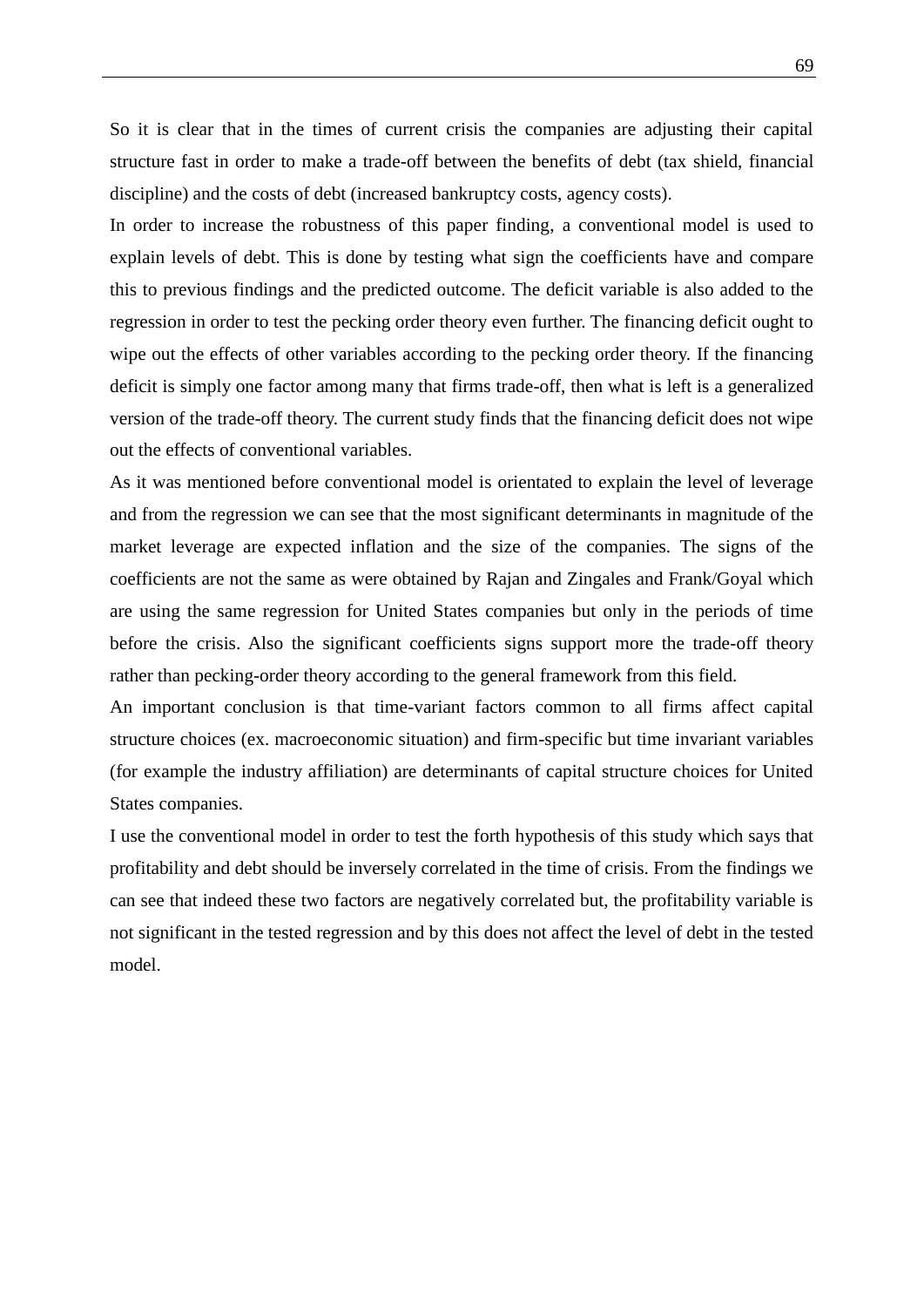# Bibliography

Abe De Jong, Marno Verbeek, Patrick Verwijmeren, August 4, 2009: ,,Firms" Debt-Equity Decisions When the Static Tradeoff Theory and the Pecking Order Theory Disagree" SSRN.

Abimbola Adedeji, 2002: ,,A Cross-sectional Test of Pecking Order Hypothesis Against Static Trade-off Theory on UK data", University of Birmingham - The Birmingham Business School. SSRN.

After Lehman, September 14, 2009: ,,US firms adjust to new face of credit" ,Reuters New York.

Andy Kilmister, December 2008: ,,The Economic Crisis and its Effects International Viewpoint", The view from Britain.

Arturo Bris, Yrjo Koskinen, Vicente Pons, March 2002: ,,Corporate Financial Policies and Performance around Currency Crises" Yale Working Paper No. 00-61.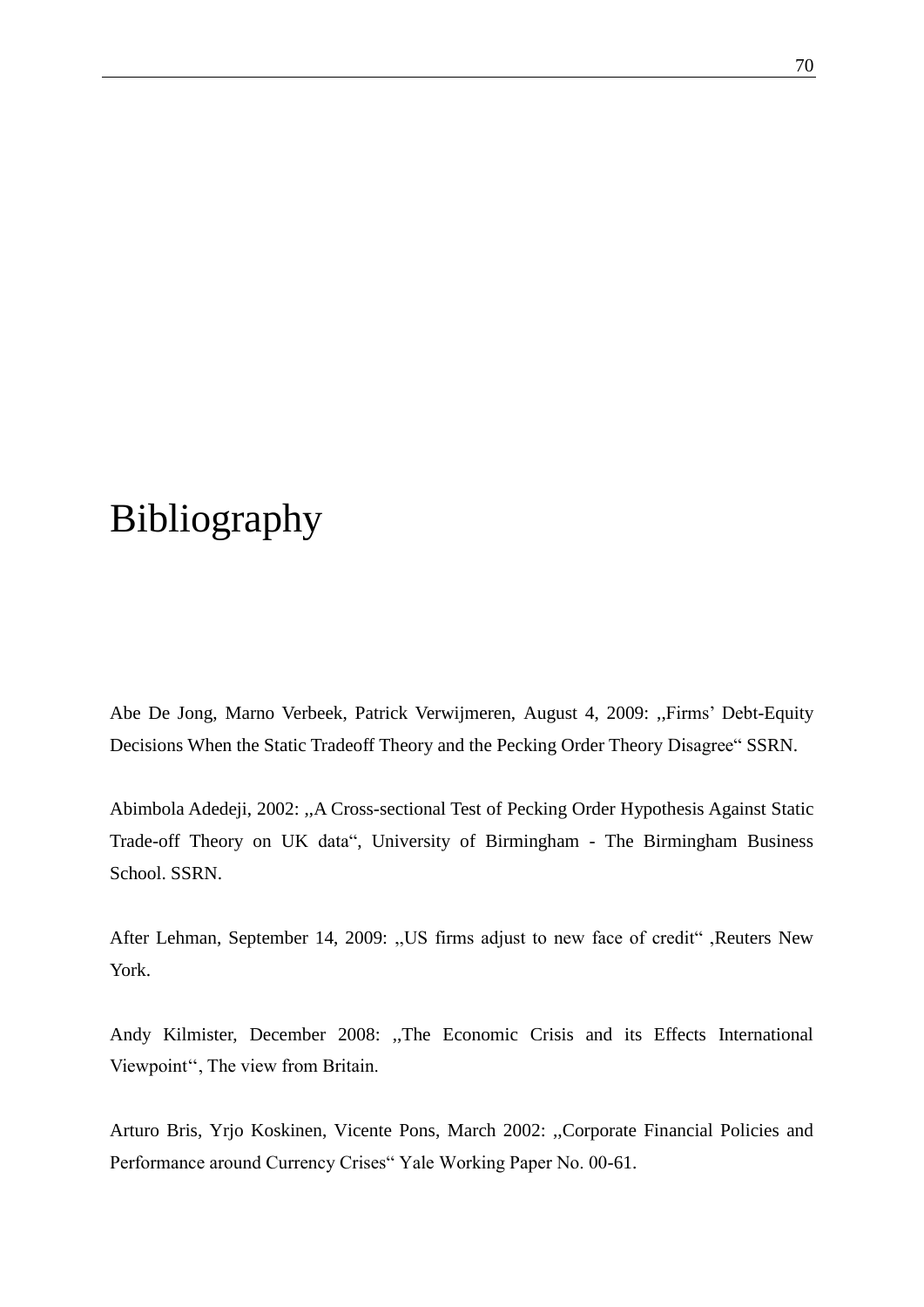Associated Press, 6/16/07: ["How Do You Inject Money Into the Economy," .](http://ap.google.com/article/ALeqM5iC0SLcGgSi9dd3lGGQeIXOjvH8fwD93UFR380,)

Badi H. Baltagi, 2002: ,,Econometrics" , Third Edition. Springer.

Brookings, June 2009: ,,The US Financial and Economic Crisis: Where Does It Stand and Where Do We Go From Here?"

CapitaLens, September 2009: ,,Corporate Deleveraging in Today"s Credit Cycle" Gary B. Rosenbaum.

Chairman Ben S. Bernanke, April 14, 2009: ,, Four Questions about the Financial Crisis At the Morehouse College", Atlanta, Georgia.

Cole Rebel 2008 ,,What do we know about the capital structure of privately held firms?". Evidence from the Surveys of Small Business Finance. Paper provided by University Library of Munich, Germany in its series [MPRA Paper](http://ideas.repec.org/s/pra/mprapa.html) with number 8086. Cole Rebel 2008.

Douglas O. Cook and Tian Tang, 2008: ,,Macroeconomic Conditions and Capital Structure Adjustment Speed" SSRN-id101664.

Enzine articles, Andrew Gt. Williams, November 9 2008: ,, Deleveraging and the Global Financial Crisis" .

Fama, E. and French, K., 2002: "Testing Trade-off and Pecking Order Predictions about Dividends and Debt." Review of Financial Studies, vol.15, no.1, p.1-33. Finance, 11(3), 401- 451.

Frank M. and Goyal V., 2003: ,,Testing the Pecking Order Theory of Capital Structure". Journal of Financial Economics, vol.67, p.217-248.

Frank R. Lichtenberg and George M Pushner, 1995: ,,Ownership structure and corporate performance in Japan" NBER Working Papers, 4092, National Bureau of Economic Research, Inc.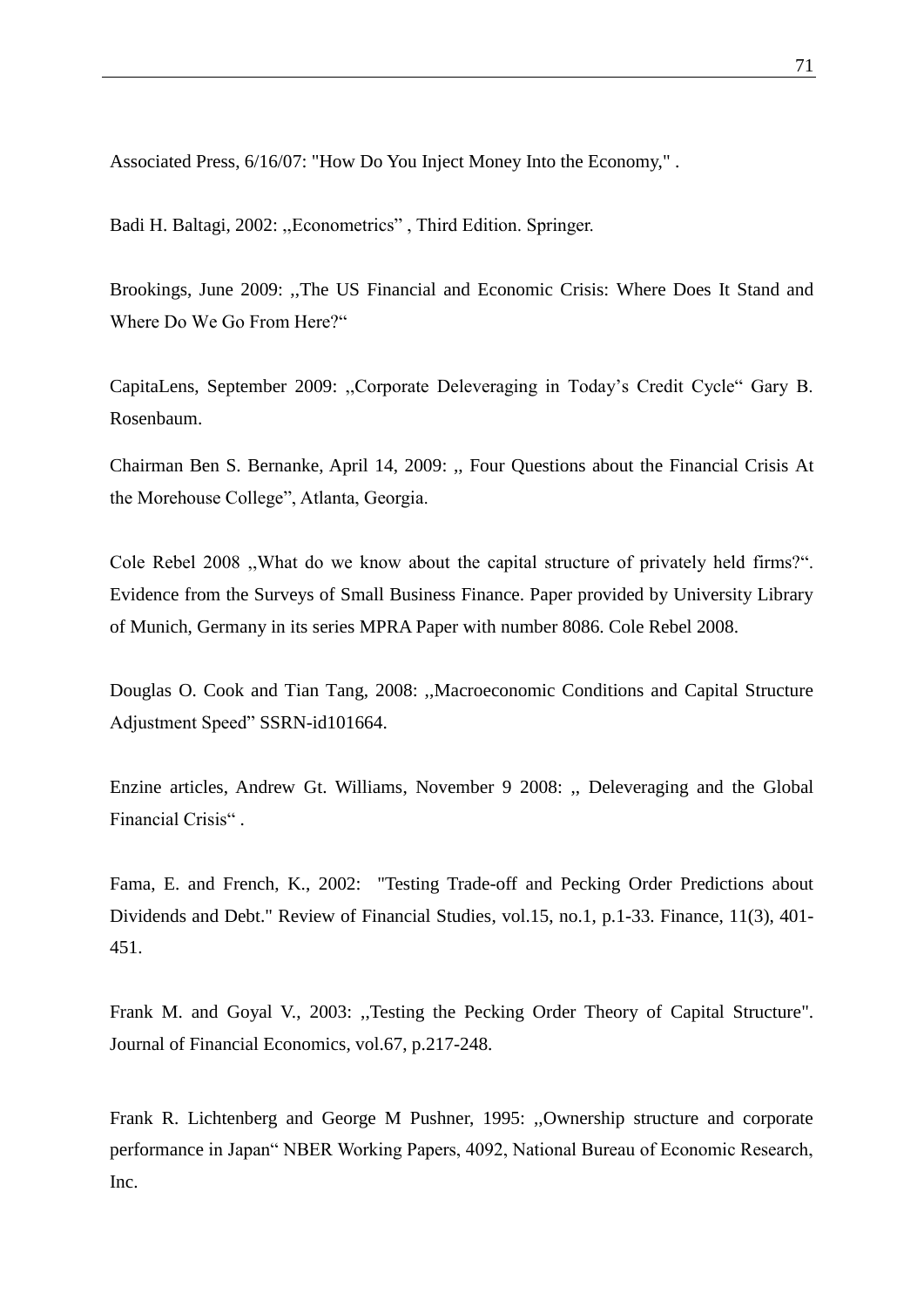GAO, Financial Markets Regulation, July 2009: ,, Financial Crisis Highlights Need to Improve Oversight of Leverage at Financial Institutions and across System". Report to Congressional Committees, United States Government Accountability Office.

Global Crisis News, April 29, 2009 ,,U.S. GDP contracts 6.1 per cent 1Q"" by [GlobalCrisisNews.com.](http://www.globalcrisisnews.com/author/admin/)

Han-Suck Song, January 2005: ,, Capital Structure Determinants. An Empirical Study of Swedish Companies", Electronic Working Paper Series, Paper No. 25.

Henrik Schmidt, Sandra Schmidt, 2008: ,, Capital Structure: A Swedish Real Estate Study" Stockholm School of Economics.

Huson Joher, Ali Ahmed, Nazrul Hisham, 2009: ,,Revisiting Capital Structure Theory: A Test of Pecking Order and Static Order Trade-off Model from Malaysian Capital Market" International Research Journal of Finance and Economics.

Ivashina V. and Scharfstein D, 2008: ,, Bank Lending During the Financial Crisis of 2008" Harvard Business School and NBER, November 5, 2008.

Jack Boorman, 2009: ,, The Impact of the Financial Crisis on Emerging Market Economies: The Transmission Mechanism, Policy Response and Lessons" Emerging Market Forums.

Johnson S., P. Boone, A. Breach, and E. Friedman, 2000: ,,Corporate governance in the Asian Financial crisis". Journal of Financial Economics 58 (October): 141–86.

Kayhan, A., Titman S., 2007: "Firms' histories and their capital structures". Journal of financial Economics. 83(1), 1-32.

Lahart, Justin ["Egg Cracks Differ In Housing, Finance Shells"](http://online.wsj.com/article/SB119845906460548071.html?mod=googlenews_wsj). [WSJ.com](http://en.wikipedia.org/wiki/WSJ.com) (Wall Street Journal). Retrieved 2008-07-13.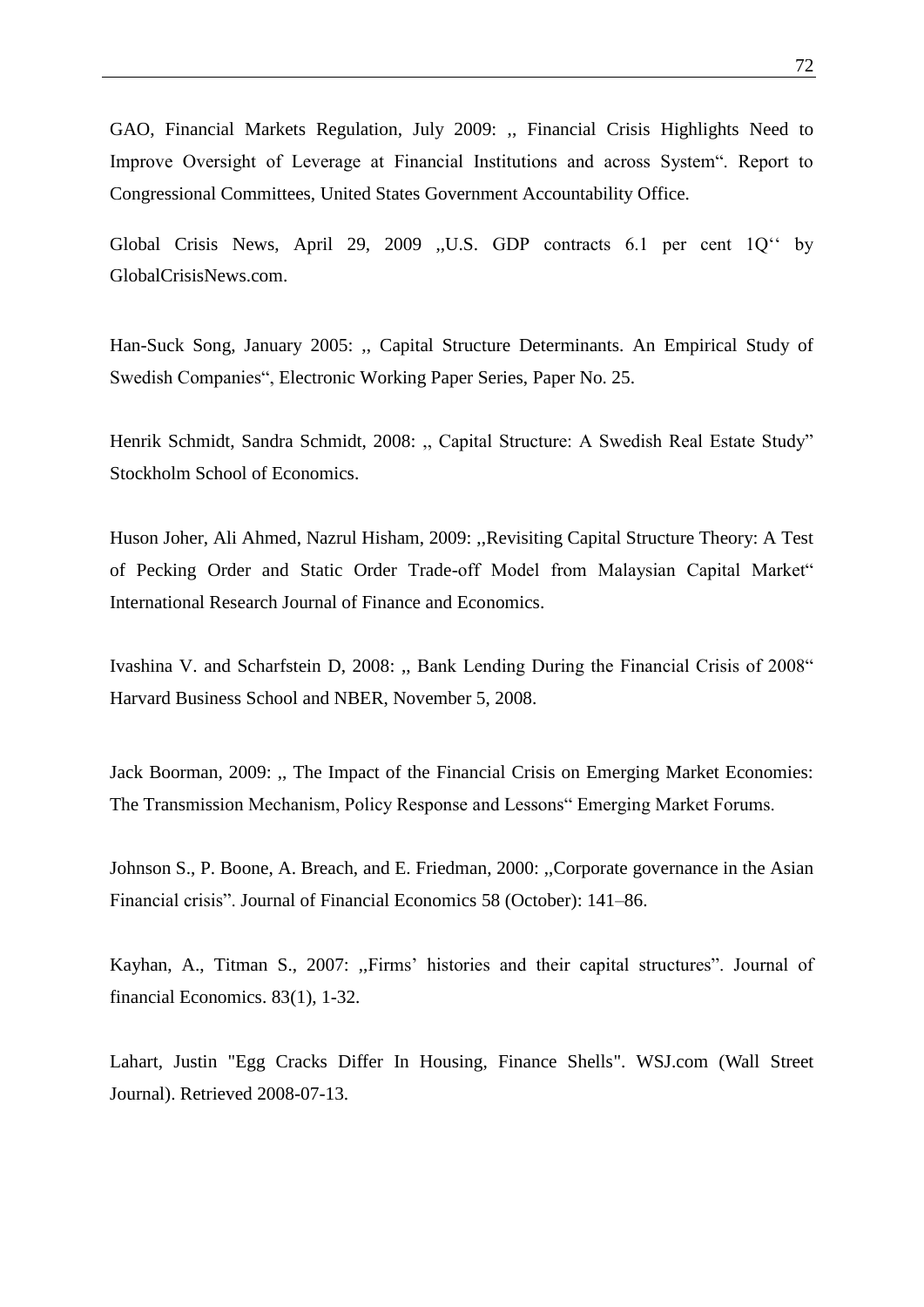Martin Neil Bailey and Douglas J. Elliot, June 2009: ,,The US Financial and Economic Crisis: Where Does It Stand and Where Do We Go From Here?", Initiative on Business and Public Policy at Brookings.

MIT Sloan Lecture Notes,2003, Finance Theory II, Dirk Jenter.

Modigliani F., Miller, M., 1958: [,,The Cost of Capital, Corporation Finance and the Theory of](http://www.jstor.org/stable/1809766)  [Investment".](http://www.jstor.org/stable/1809766) American Economic Review.

Modigliani, F., Miller, M.H., 1958: ,,The cost of capital, corporation finance and the theory of investment" American Economic Review, 48(3), 261-297.

Mohamed Ariff, Hassan Taufiq, M. Shamshe, 2008: ,, How capital structure adjusts dynamically during financial crises" , Business papers.

Monetary Policy Report, February 2009: ,,Differences in financial structure and crisis measures in various countries".

Murillo Campello, John R. Graham, Campbell R. Harvey, 2008: ,, The Long-Term Cost of the Financial Crisis" University of Illinois, Duke University, NBER.

Murray Z. Frank, Vidhan K. Goyal, 2002: ,,Testing the pecking order theory of capital structure", Journal of Financial Economics 00 (2002) 000-000.

Murray Z. Frank, Vidhan K. Goyal, October 10, 2007: ,,Capital Structure Decisions: Which Factors are Reliably Important?". SSRN.

Myers, C., Majluf, N.S., 1984: "Corporate financing and investment decisions when firms have information that investors do not. Journal of Financial Economics, 13(2), 187-221.

New York Times, October 24, 2008: ,,So When Will Banks Give Loans?".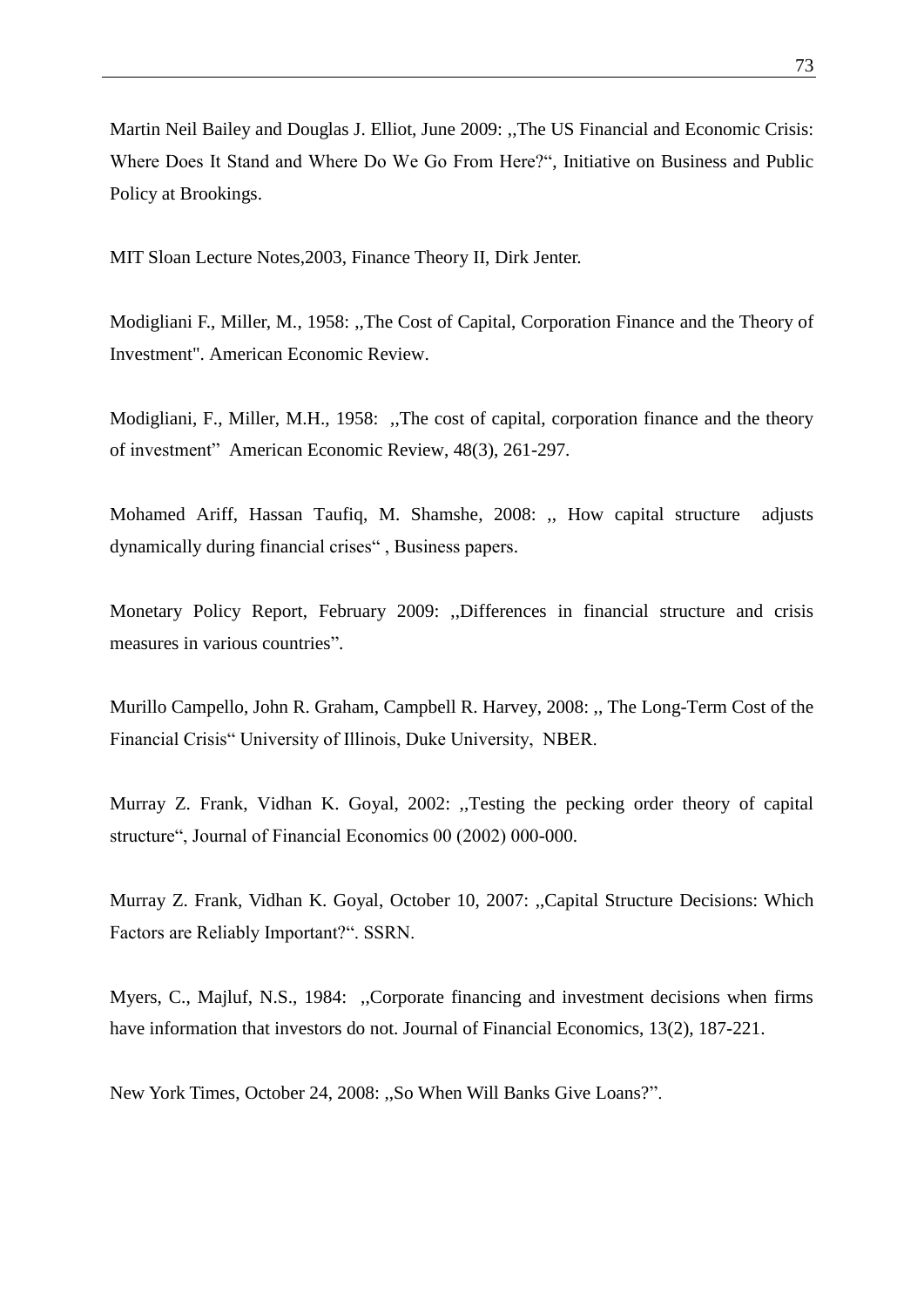New York Times, September 24, 2008: "President Bush's Speech to the Nation on the Economic Crisis".

Nigel Driffield, Vidya Mahambare, Sarmistha Pal, 21 February 2005: ,,Dynamic Adjustment of Corporate Leverage: Is there a lesson to learn from the Recent Asian Crisis?",NBER Working Paper Series.

R Wade, September/October 2008: ,,Financial regime change?". New Left Review Second Series no.53, p.11.

Rajan R.G. and L. Zingales, 1995: ,,What do we know about capital structure? Some evidence from international data" Journal of Finance 50 ( December): 1421–60.

Rajan, R. G., and L. Zingales, 1995, "What do we know about capital structure? Some evidence from international data" Journal of Finance, 50, 1421-1460.

Ralf Elsas and David Florysiak, 2008: ,,Empirical Capital Structure Research: New Ideas, Recent Evidence, and Methodological Issues" Discussion paper 2008-10.

Research, Analysis and Strategy Group (RASG), December 2008, ,, Review 2008 and Outlook 2009", Man Investments.

Reuters , Business Wire News Database, Feb 27, 2009: ,,Three Top Economists Agree 2009 Worst Financial Crisis Since Great Depression; Risks Increase if Right Steps are Not Taken" .

Reuters, November 10, 2008: "Fannie Mae facing short-term debt refinancing risk". Al Yoon.

Robert A. Korajczyk and Amnon Levy, June 17, 2002: ,,Capital structure choice: Macroeconomic conditions and financial constraints" Working Paper No. 279 Journal of Financial Economics.

Shyam-Sunder, L. and S.C. Myers, 1999: ,,Testing Static Trade-Off Against Pecking Order Models of Capital Structure," Journal of Financial Economics 51, 219-244.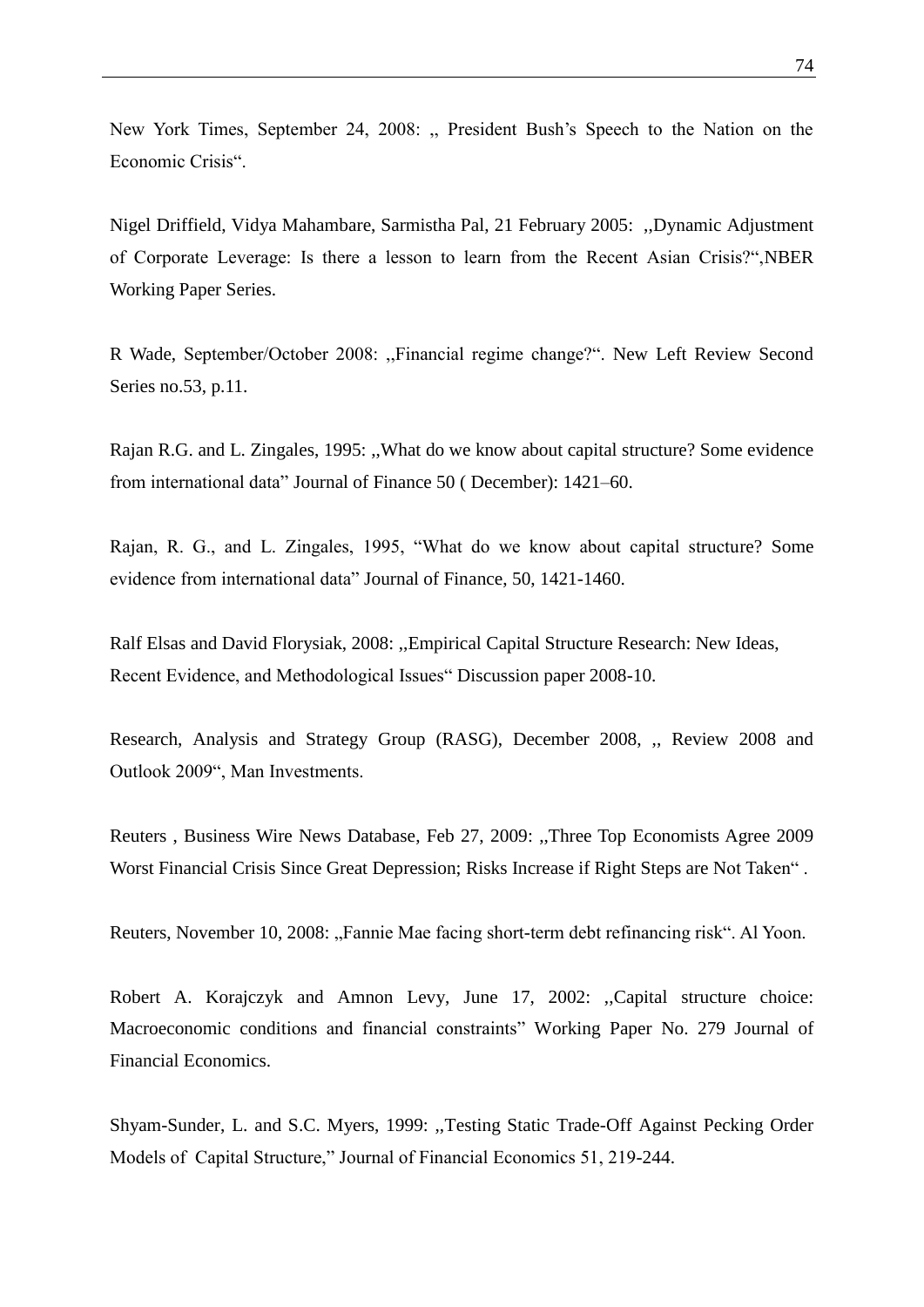Stein Frynderberg, 2004: "Theory of Capital Structure - a Review " Trondelag University College - Trondheim Business School; Norwegian University of Science and Technology (NTNU) - Department of Industrial Economics and Technology. SSRN.

Süleyman Gökhan GÜNAY, 2009: ,,The Impact of Recent Economic Crisis on The Capital Structure of Turkish Corporations and the Test of Static Trade-Off Theory :Implications for Corporate Governance system" International Research Journal of Finance and Economics, 30.

Sullivan, Arthur; Steven M. Sheffrin, 2003: ,[,Economics: Principles in action.](http://www.pearsonschool.com/index.cfm?locator=PSZ3R9&PMDbSiteId=2781&PMDbSolutionId=6724&PMDbCategoryId=&PMDbProgramId=12881&level=4) Upper Saddle River, New Jersey 07458: Pearson Prentice Hall, pp. 290.

The Boston Globe ,, Credit crisis puts vise grip on leveraged companies" By Beth Healy Globe Staff / March 21, 2008 .

The Star Online, October 21, 2009: ,, Profitable, less leveraged firms gain more as markets rebound".

The Wall Street Journal, October 30, 2009: "Bill George: Focus on Short-Term Hurts Companies".

Titman, S., Tsyplakov, S. (2007): A dynamic model of optimal capital structure. Review of V.V. Chari, Lawrence Christiano and Patrick Kehoe, "Facts and Myths about the Financial Crisis of 2008" working paper 266, Federal Reserve Bank of Minneapolis.

William H. Green, 2003: "Econometric Analysis", Fifth Edition. Pentice Hall.

New York Stock Exchange<http://www.nyse.com/>

Reuters Database, Wealth Manager. <http://www.gva.rapid.reuters.com/wealthmanager/login.aspx?culture=en-GB>

Federal Reserve Statistical Release. Selected Interest Rates. <http://www.federalreserve.gov/releases/h15/data.htm>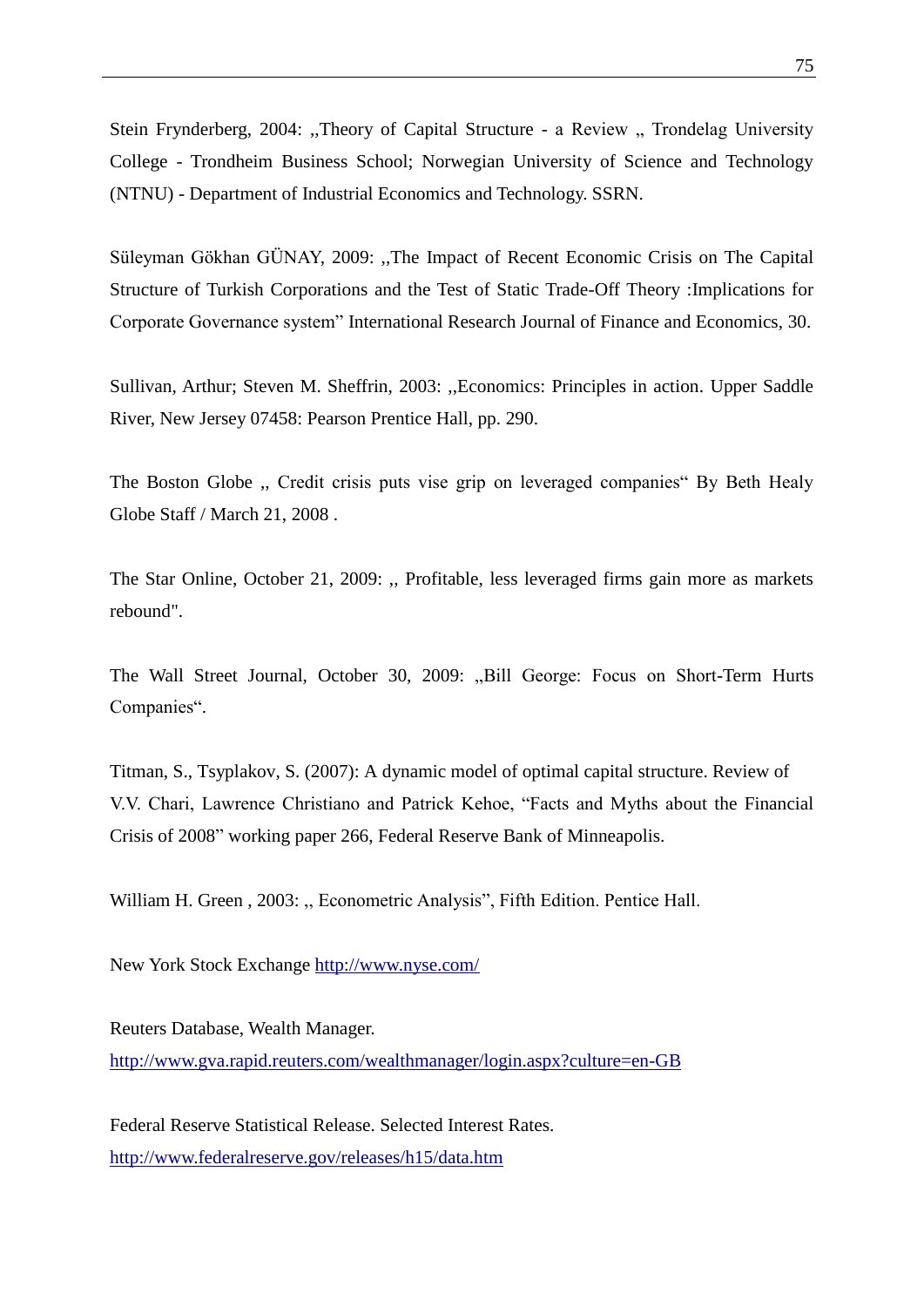U.S. Department of Commerce. Bureau of Economical Analysis. <http://www.bea.gov/>

Online Data Robert Shiller.

<http://www.econ.yale.edu/~shiller/data.htm>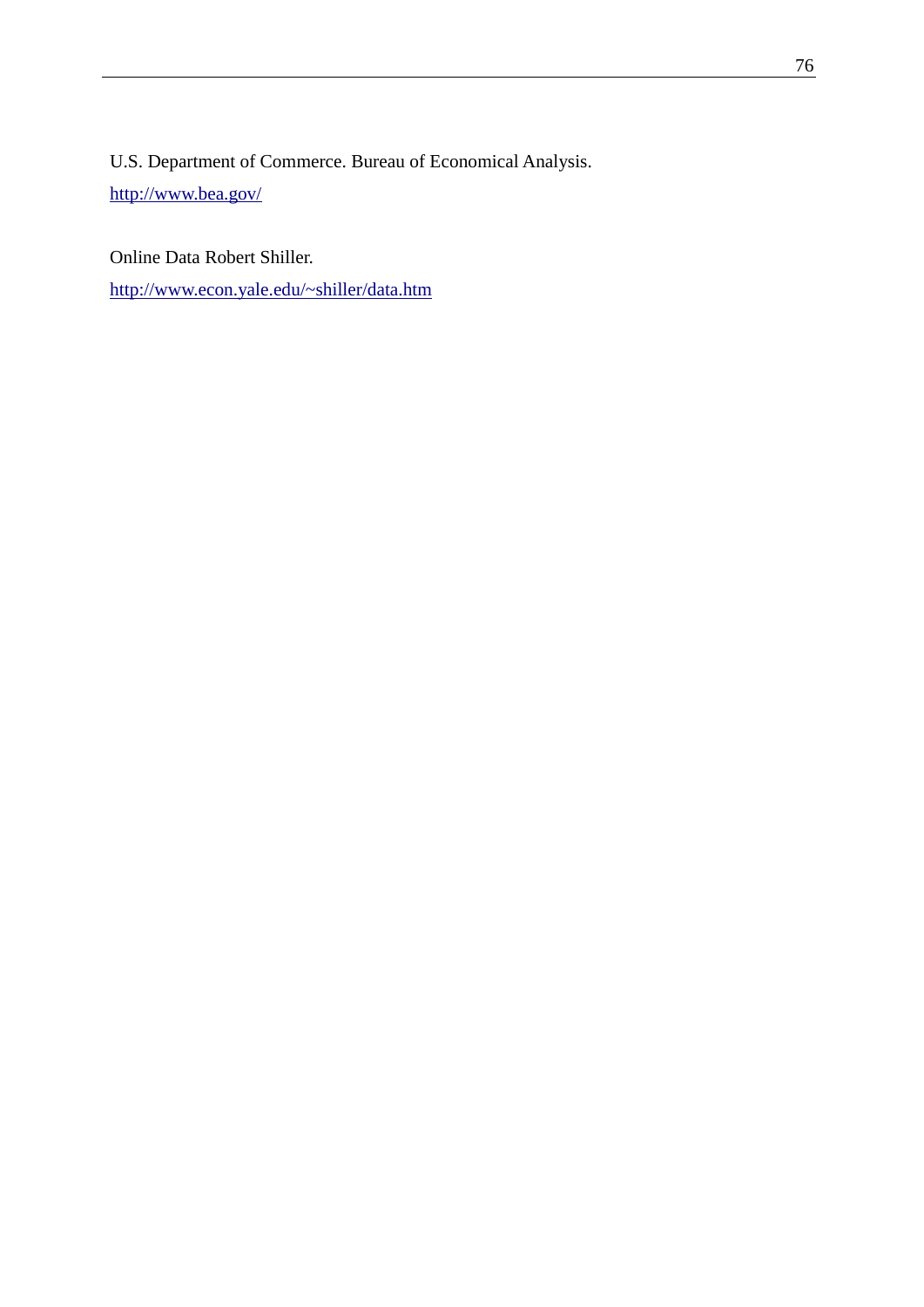## Appendix A

**Annex 1.** Dow Jones Industrial Average Index (DJIA) for 2007-2008 for industries.



### **Basic Materials**

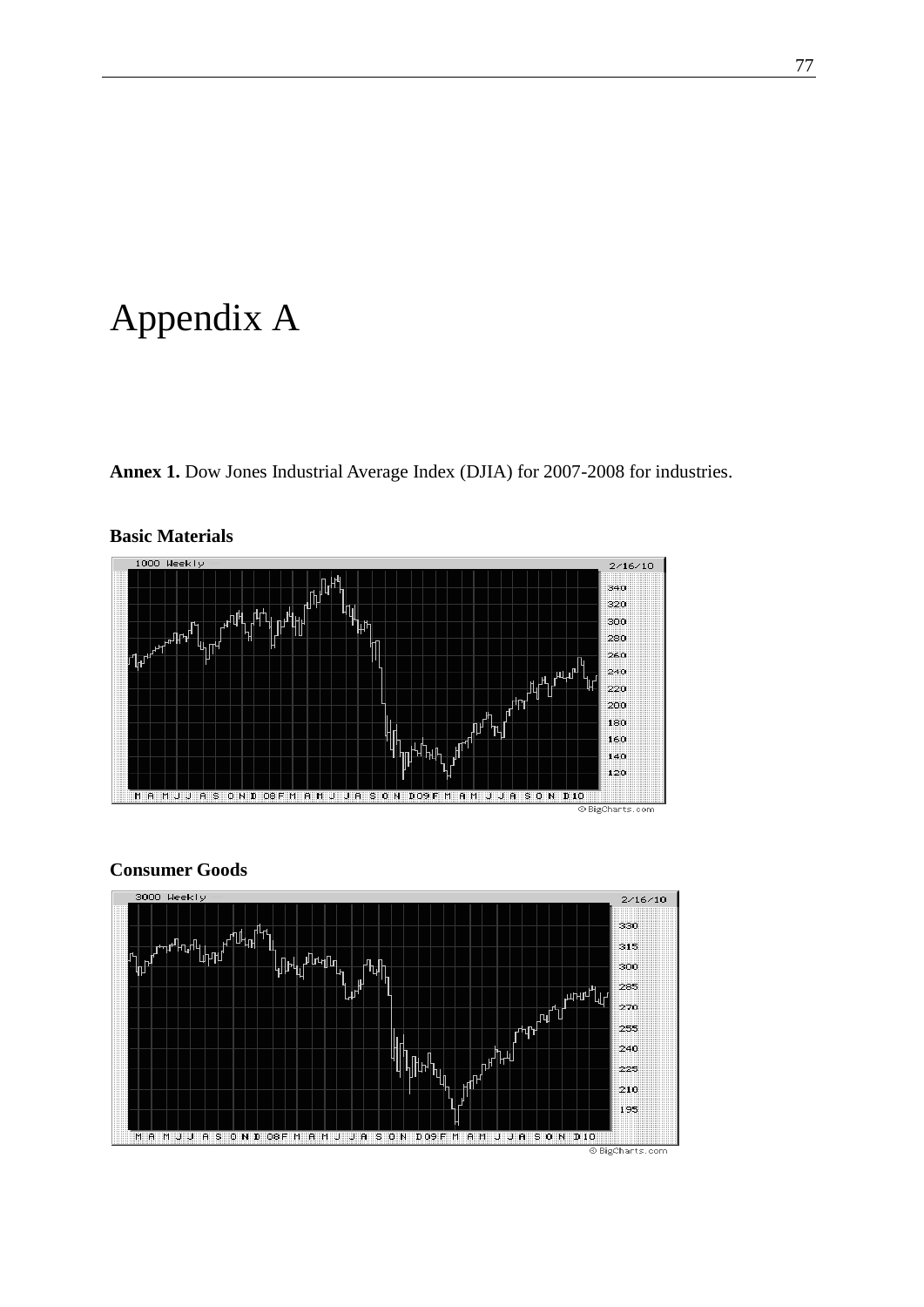#### **Industrials**



#### **Technology**



© BigCharts.com

#### **Oil and Gas**

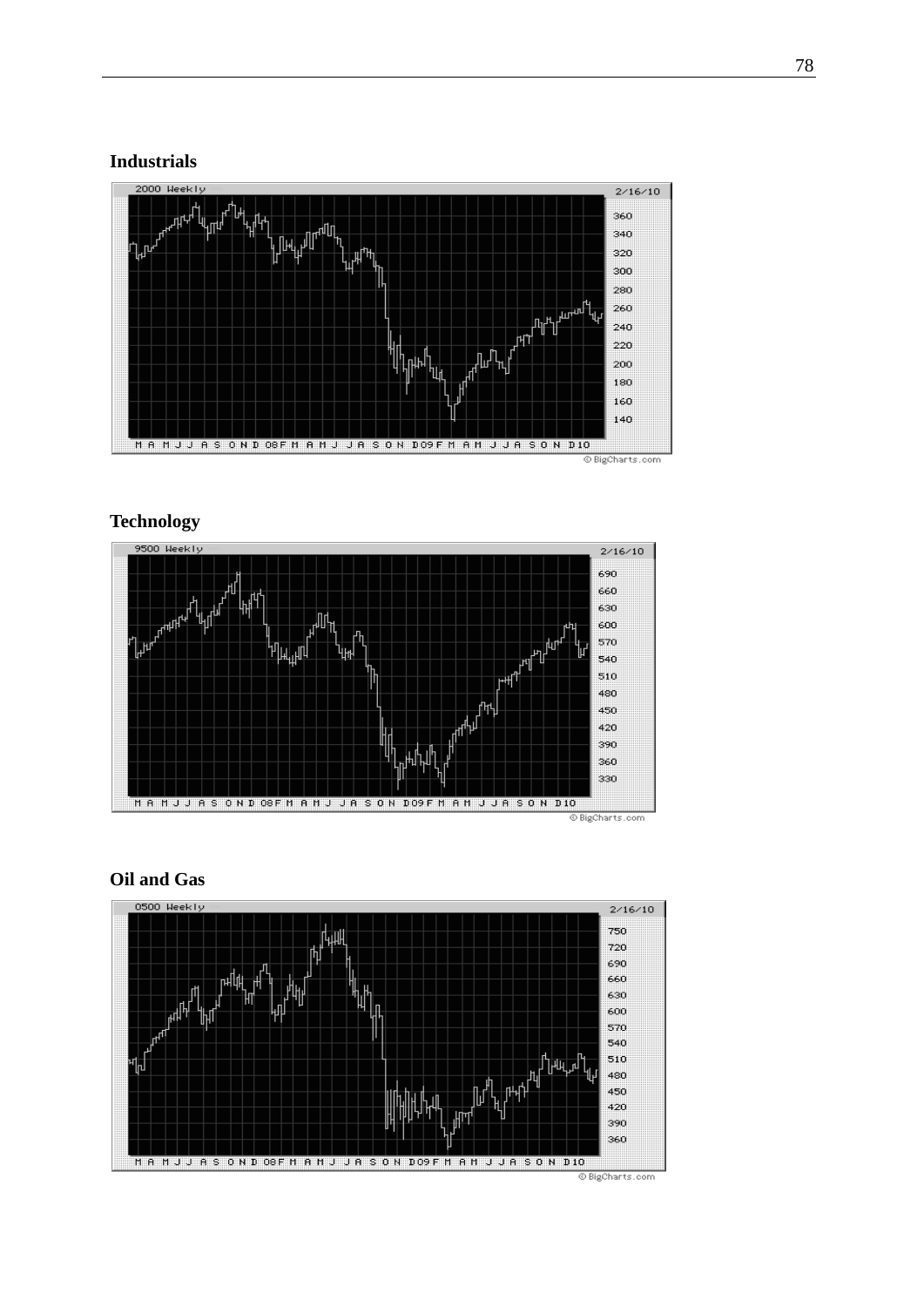#### **Customer Services**



*Source:* The Wall Street Journal. Digital Network.

**Annex 2.** Descriptive statistics for total assets and equity in the period 2007-2009.

| <b>Assets</b>  |        |        |        |
|----------------|--------|--------|--------|
|                | 2007   | 2008   | 2009   |
| Mean $(\%)$    | 6601,8 | 7942,1 | 7851,0 |
| Median $(\% )$ | 2642   | 2974,5 | 2890,4 |
|                |        |        |        |

| <b>Equity</b> |        |        |        |
|---------------|--------|--------|--------|
|               | 2007   | 2008   | 2009   |
| Mean $(\%)$   | 3283,7 | 3716,9 | 3846,0 |
| Median $(\%)$ | 1109,9 | 1283,5 | 1350,6 |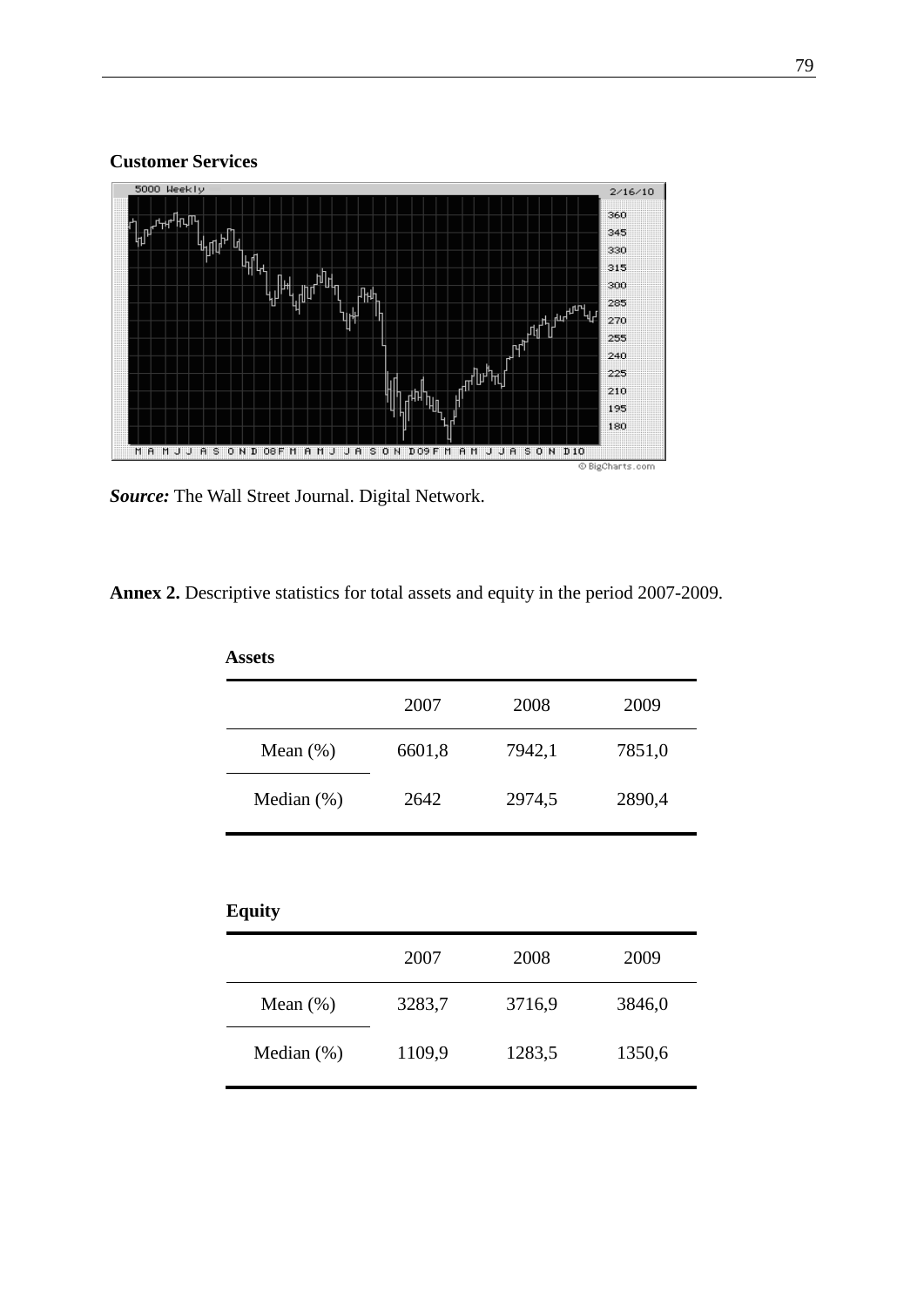| Variables    | Mean   | Std. dev. |                  | Minimum Maximum |
|--------------|--------|-----------|------------------|-----------------|
| ΔD           | 141,35 | 661,59    | $-3097,1$        | 5042,6          |
| <b>DIV</b>   | 131,46 | 355,25    | $\overline{0}$   | 2355,2          |
| $\Delta W$   | 66,23  | 664,92    | $-2587,6$        | 4243,4          |
| I            | 257,16 | 1412,6    | $-4226,6$        | 14668           |
| C            | 1190   | 4610,2    | $-3204$          | 39925           |
| ΔE           | 277,05 | 1374,7    | $-4226,6$        | 14668           |
| <b>LTDR</b>  | 0,31   | 0,26      | $\boldsymbol{0}$ | 1,91            |
| <b>MLTDR</b> | 0,22   | 0,21      | $\overline{0}$   | 0,99            |
| <b>TTDRA</b> | 0,56   | 0,22      | 0,11             | 1,88            |
| <b>LTDRA</b> | 0,31   | 0,19      | $-0,12$          | 1,31            |
| <b>LTD</b>   | 1208,2 | 1817,7    | $\boldsymbol{0}$ | 10385           |
| DEF          | 551,37 | 1736,4    | $\boldsymbol{0}$ | 19710           |

**Annex 3.** Descriptive statistics for testing the pecking order hypothesis.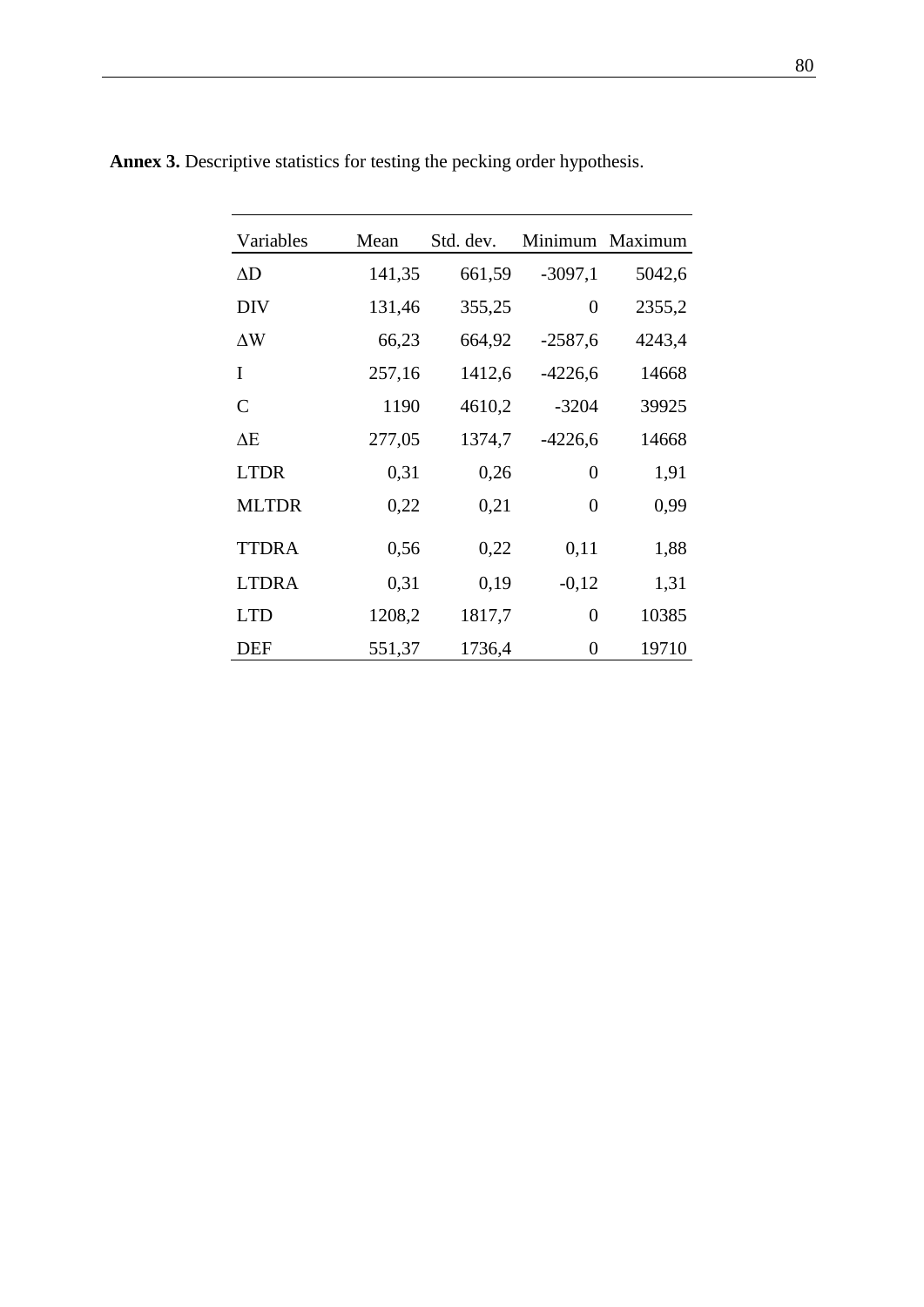| Variables                              | Mean  | Std. dev. | Minimum        | Maximum |
|----------------------------------------|-------|-----------|----------------|---------|
| Market Leverage                        | 0,41  | 0,23      | 0,02           | 1       |
| Profitability                          | 0,203 | 0,213     | $-0,292$       | 1,014   |
| Size                                   | 8,146 | 1,304     | 4,192          | 11,508  |
| Market-to -Book                        | 1,721 | 0,962     | 0,223          | 7,372   |
| Tangibility                            | 0,57  | 0,217     | 0,08           | 1,013   |
| <b>Industry Median Debt</b>            |       |           |                |         |
| Depreciation                           | 0,043 | 0,081     | $-0,6$         | 0,506   |
| <b>Expected Inflation</b>              | 0,019 | 0,02      | $-0,008$       | 0,038   |
| R&D Expenditure                        | 0,019 | 0,044     | 0              | 0,312   |
| No R&D Expenditure<br>Reported [Dummy] | 0,553 | 0,5       | $\overline{0}$ | 1       |
| Firm is Rated<br>[Dummy]               | 0,5   | 0,501     | $\overline{0}$ |         |

**Annex 4**. Descriptive statistics for testing the trade-off hypothesis.